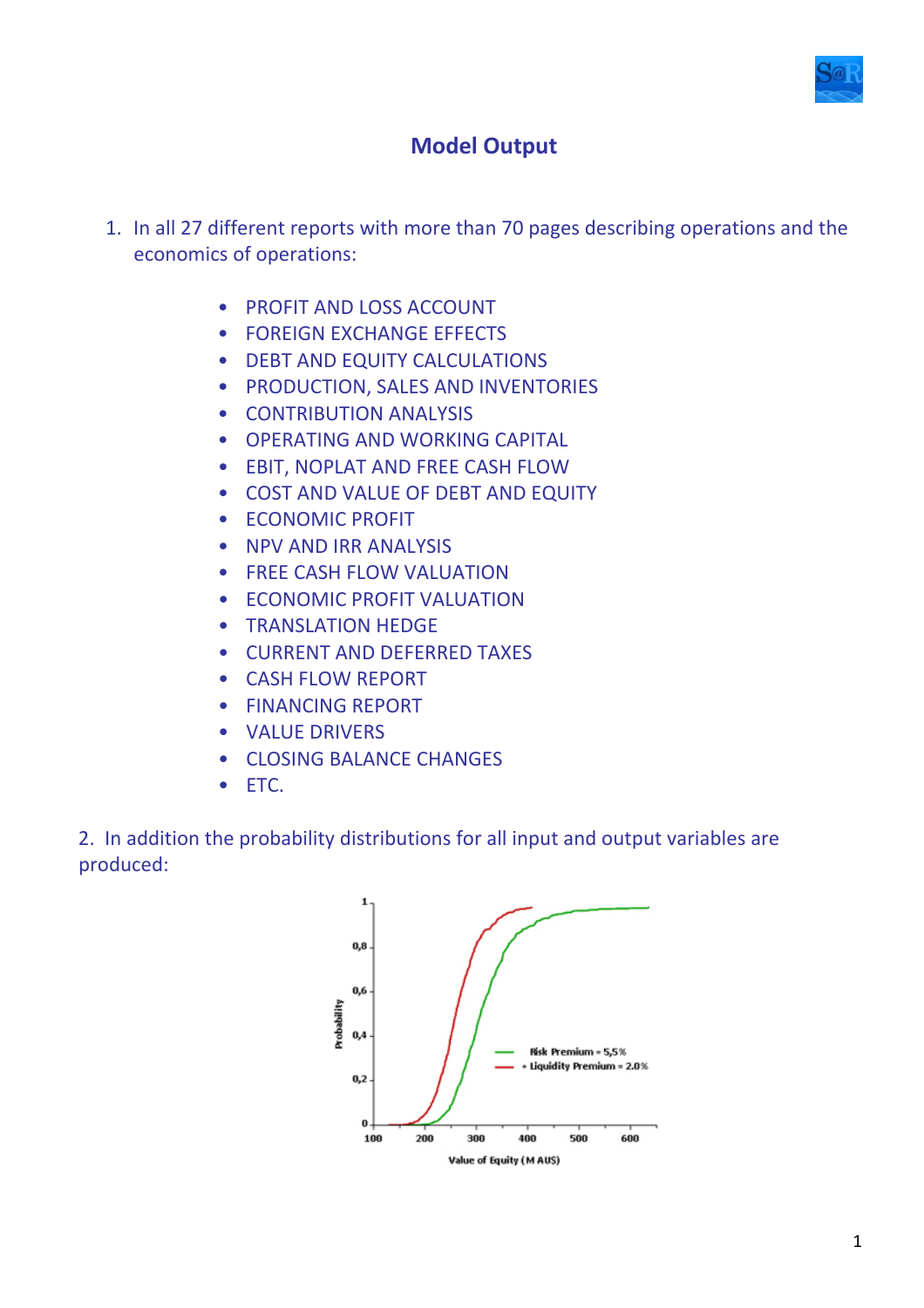

#### PROFIT AND LOSS ACCOUNT

|                     |                                                                                                                                                                                                                                             | 2008                                                                                                                                                                                                                                                                                                                                                                                         | 2009                                                                                                                              | 2010                                                                                                                                                                                                                                                                                                                                                                                                                                                                                   | 2011                                                                                                                                                                                                                                                                                                                                                                                                                                                                       | 2012                                                                                                                                                                                                                                                                                                                                                                                         |
|---------------------|---------------------------------------------------------------------------------------------------------------------------------------------------------------------------------------------------------------------------------------------|----------------------------------------------------------------------------------------------------------------------------------------------------------------------------------------------------------------------------------------------------------------------------------------------------------------------------------------------------------------------------------------------|-----------------------------------------------------------------------------------------------------------------------------------|----------------------------------------------------------------------------------------------------------------------------------------------------------------------------------------------------------------------------------------------------------------------------------------------------------------------------------------------------------------------------------------------------------------------------------------------------------------------------------------|----------------------------------------------------------------------------------------------------------------------------------------------------------------------------------------------------------------------------------------------------------------------------------------------------------------------------------------------------------------------------------------------------------------------------------------------------------------------------|----------------------------------------------------------------------------------------------------------------------------------------------------------------------------------------------------------------------------------------------------------------------------------------------------------------------------------------------------------------------------------------------|
|                     | 1 Sales                                                                                                                                                                                                                                     | 7.255,3 7.658,4 8.107,8 8.722,9 9.279,4                                                                                                                                                                                                                                                                                                                                                      |                                                                                                                                   |                                                                                                                                                                                                                                                                                                                                                                                                                                                                                        |                                                                                                                                                                                                                                                                                                                                                                                                                                                                            |                                                                                                                                                                                                                                                                                                                                                                                              |
|                     | 2 Other Operating Income                                                                                                                                                                                                                    |                                                                                                                                                                                                                                                                                                                                                                                              | 0, 0, 0, 0, 0,                                                                                                                    |                                                                                                                                                                                                                                                                                                                                                                                                                                                                                        |                                                                                                                                                                                                                                                                                                                                                                                                                                                                            |                                                                                                                                                                                                                                                                                                                                                                                              |
|                     |                                                                                                                                                                                                                                             | <b>Service</b> Construction                                                                                                                                                                                                                                                                                                                                                                  |                                                                                                                                   |                                                                                                                                                                                                                                                                                                                                                                                                                                                                                        | and the state of the state of the state of                                                                                                                                                                                                                                                                                                                                                                                                                                 | $\sim$ $ -$                                                                                                                                                                                                                                                                                                                                                                                  |
|                     | i Total Operating Income                                                                                                                                                                                                                    | 7.255,3 7.658,4 8.107,8 8.722,9 9.279,4                                                                                                                                                                                                                                                                                                                                                      |                                                                                                                                   |                                                                                                                                                                                                                                                                                                                                                                                                                                                                                        |                                                                                                                                                                                                                                                                                                                                                                                                                                                                            |                                                                                                                                                                                                                                                                                                                                                                                              |
|                     | 3 Changes in Stocks                                                                                                                                                                                                                         |                                                                                                                                                                                                                                                                                                                                                                                              | 0, 0, 0, 0, 16,9                                                                                                                  |                                                                                                                                                                                                                                                                                                                                                                                                                                                                                        |                                                                                                                                                                                                                                                                                                                                                                                                                                                                            |                                                                                                                                                                                                                                                                                                                                                                                              |
|                     | 4 Other Operating cost                                                                                                                                                                                                                      | 2.236,9 2.400,2 2.572,2 2.745,9 2.921,9                                                                                                                                                                                                                                                                                                                                                      |                                                                                                                                   |                                                                                                                                                                                                                                                                                                                                                                                                                                                                                        |                                                                                                                                                                                                                                                                                                                                                                                                                                                                            |                                                                                                                                                                                                                                                                                                                                                                                              |
|                     | 5 Payroll and Related Cost                                                                                                                                                                                                                  | 2.445,4 2.619,3 2.789,1 2.986,6 3.301,6                                                                                                                                                                                                                                                                                                                                                      |                                                                                                                                   |                                                                                                                                                                                                                                                                                                                                                                                                                                                                                        |                                                                                                                                                                                                                                                                                                                                                                                                                                                                            |                                                                                                                                                                                                                                                                                                                                                                                              |
|                     | 6 Depreciation of Assets                                                                                                                                                                                                                    | $1.240, 2$ $1.034, 6$ $1.205, 8$ $1.347, 8$ $1.484, 6$                                                                                                                                                                                                                                                                                                                                       |                                                                                                                                   |                                                                                                                                                                                                                                                                                                                                                                                                                                                                                        |                                                                                                                                                                                                                                                                                                                                                                                                                                                                            |                                                                                                                                                                                                                                                                                                                                                                                              |
|                     | 7 Write-down of Assets                                                                                                                                                                                                                      |                                                                                                                                                                                                                                                                                                                                                                                              | 0, 0, 0, 0, 0,<br>0, 0, 0, 0, 0,                                                                                                  |                                                                                                                                                                                                                                                                                                                                                                                                                                                                                        |                                                                                                                                                                                                                                                                                                                                                                                                                                                                            |                                                                                                                                                                                                                                                                                                                                                                                              |
| 8                   | Reversed Write-down of Assets                                                                                                                                                                                                               |                                                                                                                                                                                                                                                                                                                                                                                              |                                                                                                                                   |                                                                                                                                                                                                                                                                                                                                                                                                                                                                                        | $\,$ , $\,$ 0 $\,$                                                                                                                                                                                                                                                                                                                                                                                                                                                         |                                                                                                                                                                                                                                                                                                                                                                                              |
|                     | 9 Other Operating Expenses<br><u> 2008 - Andreas Alexandro III (</u>                                                                                                                                                                        |                                                                                                                                                                                                                                                                                                                                                                                              | 0, 0, 0, 0, 0,<br>معان المساحة المساحة المساحة المساحة المساحة المساحة المساحة المساحة المساحة المساحة المساحة المساحة المساحة ال |                                                                                                                                                                                                                                                                                                                                                                                                                                                                                        |                                                                                                                                                                                                                                                                                                                                                                                                                                                                            |                                                                                                                                                                                                                                                                                                                                                                                              |
|                     | ii Total Operating Expenses                                                                                                                                                                                                                 | 5.939,4 6.054,1 6.567,2 7.080,4 7.708,1                                                                                                                                                                                                                                                                                                                                                      |                                                                                                                                   |                                                                                                                                                                                                                                                                                                                                                                                                                                                                                        |                                                                                                                                                                                                                                                                                                                                                                                                                                                                            |                                                                                                                                                                                                                                                                                                                                                                                              |
|                     | iii Operating Profit (Loss)                                                                                                                                                                                                                 | 1.315,9 1.604,3 1.540,6 1.642,5 1.571,3                                                                                                                                                                                                                                                                                                                                                      |                                                                                                                                   |                                                                                                                                                                                                                                                                                                                                                                                                                                                                                        |                                                                                                                                                                                                                                                                                                                                                                                                                                                                            |                                                                                                                                                                                                                                                                                                                                                                                              |
|                     | 10 Income from Subs., Ass. etc. (0 ,0 ,0 ,0 ,0 ,0 ,0 ,0                                                                                                                                                                                     |                                                                                                                                                                                                                                                                                                                                                                                              |                                                                                                                                   |                                                                                                                                                                                                                                                                                                                                                                                                                                                                                        |                                                                                                                                                                                                                                                                                                                                                                                                                                                                            |                                                                                                                                                                                                                                                                                                                                                                                              |
|                     |                                                                                                                                                                                                                                             |                                                                                                                                                                                                                                                                                                                                                                                              |                                                                                                                                   |                                                                                                                                                                                                                                                                                                                                                                                                                                                                                        |                                                                                                                                                                                                                                                                                                                                                                                                                                                                            |                                                                                                                                                                                                                                                                                                                                                                                              |
|                     | 11 Interest from Group Comp. (net)<br>12 Other Interest Received<br>12 Other Interest Received<br>13 Other Interest Received<br>14 Other Interest Received<br>14 Other Interest Received<br>15 Other Interest Received<br>15 Other Interest |                                                                                                                                                                                                                                                                                                                                                                                              |                                                                                                                                   |                                                                                                                                                                                                                                                                                                                                                                                                                                                                                        |                                                                                                                                                                                                                                                                                                                                                                                                                                                                            |                                                                                                                                                                                                                                                                                                                                                                                              |
|                     | 13 Agio                                                                                                                                                                                                                                     |                                                                                                                                                                                                                                                                                                                                                                                              |                                                                                                                                   |                                                                                                                                                                                                                                                                                                                                                                                                                                                                                        |                                                                                                                                                                                                                                                                                                                                                                                                                                                                            |                                                                                                                                                                                                                                                                                                                                                                                              |
|                     | 14 Other Financial Income                                                                                                                                                                                                                   |                                                                                                                                                                                                                                                                                                                                                                                              |                                                                                                                                   |                                                                                                                                                                                                                                                                                                                                                                                                                                                                                        |                                                                                                                                                                                                                                                                                                                                                                                                                                                                            |                                                                                                                                                                                                                                                                                                                                                                                              |
|                     | 15 Chg. in Market Value of Curr. F.A                                                                                                                                                                                                        |                                                                                                                                                                                                                                                                                                                                                                                              |                                                                                                                                   |                                                                                                                                                                                                                                                                                                                                                                                                                                                                                        |                                                                                                                                                                                                                                                                                                                                                                                                                                                                            |                                                                                                                                                                                                                                                                                                                                                                                              |
|                     | 16 Write-down on Financial Assets (0                                                                                                                                                                                                        |                                                                                                                                                                                                                                                                                                                                                                                              |                                                                                                                                   |                                                                                                                                                                                                                                                                                                                                                                                                                                                                                        |                                                                                                                                                                                                                                                                                                                                                                                                                                                                            |                                                                                                                                                                                                                                                                                                                                                                                              |
|                     | 17 Other Interest Expenses                                                                                                                                                                                                                  |                                                                                                                                                                                                                                                                                                                                                                                              |                                                                                                                                   |                                                                                                                                                                                                                                                                                                                                                                                                                                                                                        |                                                                                                                                                                                                                                                                                                                                                                                                                                                                            |                                                                                                                                                                                                                                                                                                                                                                                              |
|                     | 18 Disagio                                                                                                                                                                                                                                  |                                                                                                                                                                                                                                                                                                                                                                                              | $\, ,0\qquad \qquad ,0\,$                                                                                                         |                                                                                                                                                                                                                                                                                                                                                                                                                                                                                        | $\begin{array}{ccc} 0 & 0 & 0 \\ 0 & 0 & 0 \\ 0 & 0 & 0 \\ 0 & 0 & 0 \\ 0 & 0 & 0 \\ 0 & 0 & 0 \\ 0 & 0 & 0 \\ 0 & 0 & 0 \\ 0 & 0 & 0 \\ 0 & 0 & 0 \\ 0 & 0 & 0 \\ 0 & 0 & 0 \\ 0 & 0 & 0 \\ 0 & 0 & 0 & 0 \\ 0 & 0 & 0 & 0 \\ 0 & 0 & 0 & 0 \\ 0 & 0 & 0 & 0 \\ 0 & 0 & 0 & 0 & 0 \\ 0 & 0 & 0 & 0 & 0 \\ 0 & 0 & 0 & 0 & 0 \\ 0 &$                                                                                                                                       |                                                                                                                                                                                                                                                                                                                                                                                              |
|                     | 19 Other Financial Expenses<br>__ ______ _________ ________                                                                                                                                                                                 |                                                                                                                                                                                                                                                                                                                                                                                              | 0, 0, 0, 0,<br>-- -- -- --<br>$\sim$ $ -$                                                                                         |                                                                                                                                                                                                                                                                                                                                                                                                                                                                                        | , 0<br>$\mathcal{L}^{\mathcal{L}}(\mathcal{L}^{\mathcal{L}})$ and $\mathcal{L}^{\mathcal{L}}(\mathcal{L}^{\mathcal{L}})$                                                                                                                                                                                                                                                                                                                                                   | , 0<br>$\sim$ $-$                                                                                                                                                                                                                                                                                                                                                                            |
|                     | iv Financial Items Net                                                                                                                                                                                                                      | $(264,5)$ $(319,4)$ $(418,5)$ $(529,6)$ $(637,5)$                                                                                                                                                                                                                                                                                                                                            |                                                                                                                                   |                                                                                                                                                                                                                                                                                                                                                                                                                                                                                        |                                                                                                                                                                                                                                                                                                                                                                                                                                                                            |                                                                                                                                                                                                                                                                                                                                                                                              |
|                     | v Profit Before Tax                                                                                                                                                                                                                         | $1.051, 5$ $1.284, 9$ $1.122, 1$ $1.112, 9$                                                                                                                                                                                                                                                                                                                                                  |                                                                                                                                   |                                                                                                                                                                                                                                                                                                                                                                                                                                                                                        |                                                                                                                                                                                                                                                                                                                                                                                                                                                                            | 933,8                                                                                                                                                                                                                                                                                                                                                                                        |
| 18                  | Current Tax on Ordinary Result 262,1 315,7 269,8 288,0 256,5<br>Chg. in Def. Tax on Ford. Resul 48,5 66,2 66,6 35,4 7,5                                                                                                                     |                                                                                                                                                                                                                                                                                                                                                                                              |                                                                                                                                   |                                                                                                                                                                                                                                                                                                                                                                                                                                                                                        |                                                                                                                                                                                                                                                                                                                                                                                                                                                                            |                                                                                                                                                                                                                                                                                                                                                                                              |
| 19<br>$\frac{1}{2}$ | ____ __ ____ ___ ___ __ _____ _____                                                                                                                                                                                                         | $\frac{1}{2} \frac{1}{2} \frac{1}{2} \frac{1}{2} \frac{1}{2} \frac{1}{2} \frac{1}{2} \frac{1}{2} \frac{1}{2} \frac{1}{2} \frac{1}{2} \frac{1}{2} \frac{1}{2} \frac{1}{2} \frac{1}{2} \frac{1}{2} \frac{1}{2} \frac{1}{2} \frac{1}{2} \frac{1}{2} \frac{1}{2} \frac{1}{2} \frac{1}{2} \frac{1}{2} \frac{1}{2} \frac{1}{2} \frac{1}{2} \frac{1}{2} \frac{1}{2} \frac{1}{2} \frac{1}{2} \frac{$ | $- - - -$                                                                                                                         | $\begin{array}{cccccccccc} \multicolumn{2}{c}{} & \multicolumn{2}{c}{} & \multicolumn{2}{c}{} & \multicolumn{2}{c}{} & \multicolumn{2}{c}{} & \multicolumn{2}{c}{} & \multicolumn{2}{c}{} & \multicolumn{2}{c}{} & \multicolumn{2}{c}{} & \multicolumn{2}{c}{} & \multicolumn{2}{c}{} & \multicolumn{2}{c}{} & \multicolumn{2}{c}{} & \multicolumn{2}{c}{} & \multicolumn{2}{c}{} & \multicolumn{2}{c}{} & \multicolumn{2}{c}{} & \multicolumn{2}{c}{} & \multicolumn{2}{c}{} & \mult$ | $\frac{1}{2} \left( \frac{1}{2} \right) \left( \frac{1}{2} \right) \left( \frac{1}{2} \right) \left( \frac{1}{2} \right) \left( \frac{1}{2} \right) \left( \frac{1}{2} \right) \left( \frac{1}{2} \right) \left( \frac{1}{2} \right) \left( \frac{1}{2} \right) \left( \frac{1}{2} \right) \left( \frac{1}{2} \right) \left( \frac{1}{2} \right) \left( \frac{1}{2} \right) \left( \frac{1}{2} \right) \left( \frac{1}{2} \right) \left( \frac{1}{2} \right) \left( \frac$ | $\frac{1}{2} \frac{1}{2} \frac{1}{2} \frac{1}{2} \frac{1}{2} \frac{1}{2} \frac{1}{2} \frac{1}{2} \frac{1}{2} \frac{1}{2} \frac{1}{2} \frac{1}{2} \frac{1}{2} \frac{1}{2} \frac{1}{2} \frac{1}{2} \frac{1}{2} \frac{1}{2} \frac{1}{2} \frac{1}{2} \frac{1}{2} \frac{1}{2} \frac{1}{2} \frac{1}{2} \frac{1}{2} \frac{1}{2} \frac{1}{2} \frac{1}{2} \frac{1}{2} \frac{1}{2} \frac{1}{2} \frac{$ |
| 20                  | Tax (Cur.+Def.) on Ford. Result 310,6 381,8 336,4 323,4 264,0                                                                                                                                                                               |                                                                                                                                                                                                                                                                                                                                                                                              |                                                                                                                                   |                                                                                                                                                                                                                                                                                                                                                                                                                                                                                        |                                                                                                                                                                                                                                                                                                                                                                                                                                                                            |                                                                                                                                                                                                                                                                                                                                                                                              |
| vi                  | Profit (loss) for the period 740,9 903,1 785,7 789,5                                                                                                                                                                                        |                                                                                                                                                                                                                                                                                                                                                                                              |                                                                                                                                   |                                                                                                                                                                                                                                                                                                                                                                                                                                                                                        |                                                                                                                                                                                                                                                                                                                                                                                                                                                                            | 669,9                                                                                                                                                                                                                                                                                                                                                                                        |
| $=$ $=$             | <u> ------ ------ --- --- ------</u>                                                                                                                                                                                                        | eesse in                                                                                                                                                                                                                                                                                                                                                                                     | eeeee in                                                                                                                          | <b>EEEEE</b>                                                                                                                                                                                                                                                                                                                                                                                                                                                                           | $=$ $=$ $=$ $=$                                                                                                                                                                                                                                                                                                                                                                                                                                                            | $=$ $=$ $=$ $=$                                                                                                                                                                                                                                                                                                                                                                              |

### YEAR-END ADJUSTMENTS

|     |                                   | 2008    | 2009  | 2010    | 2011   | 2012     |
|-----|-----------------------------------|---------|-------|---------|--------|----------|
|     | 24 Transferred to Legal Reserve   |         |       |         |        |          |
| 25  | Proposed Dividends                | 767.5   | 784.0 | 922.9   | 869.9  | 836.1    |
| 26  | Transf. to/(from) Distrib. Equity | (26, 7) | 119.1 | (137.2) | (80.4) | (166, 3) |
| 27  | Transf. from/(to) Uncov. Losses   |         |       |         |        |          |
|     |                                   |         |       |         |        |          |
| ix. | Total Transferred                 | 740.9   | 903.1 | 785.7   | 789.5  | 669.9    |
|     |                                   |         |       |         |        |          |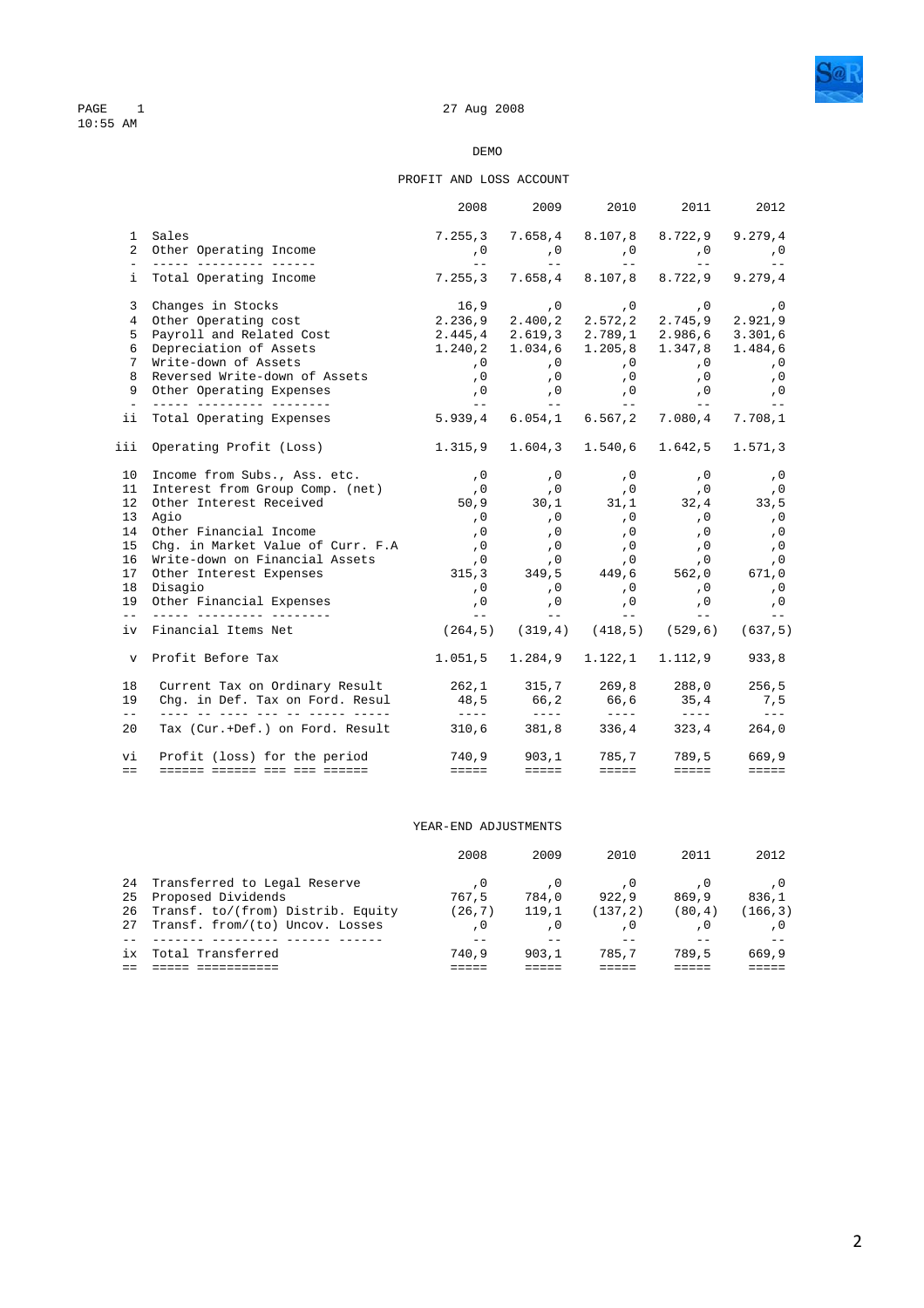

PAGE 2<br>10:55 AM

## DEMO

### ASSETS

|                                                                                                                                                                                                                                                                                                                                                                                                                                                                            |                                                                           | 2008                                                                                                                                                                                                                                                                                                                                                                                         | 2009                                                                                                                         | 2010                                                                                                                                                                                                                                                                                                                                                                                         | 2011                                   | 2012                                                                                                                                                                                                                                                                                                                                                                                                  |
|----------------------------------------------------------------------------------------------------------------------------------------------------------------------------------------------------------------------------------------------------------------------------------------------------------------------------------------------------------------------------------------------------------------------------------------------------------------------------|---------------------------------------------------------------------------|----------------------------------------------------------------------------------------------------------------------------------------------------------------------------------------------------------------------------------------------------------------------------------------------------------------------------------------------------------------------------------------------|------------------------------------------------------------------------------------------------------------------------------|----------------------------------------------------------------------------------------------------------------------------------------------------------------------------------------------------------------------------------------------------------------------------------------------------------------------------------------------------------------------------------------------|----------------------------------------|-------------------------------------------------------------------------------------------------------------------------------------------------------------------------------------------------------------------------------------------------------------------------------------------------------------------------------------------------------------------------------------------------------|
| Fixed Assets                                                                                                                                                                                                                                                                                                                                                                                                                                                               |                                                                           |                                                                                                                                                                                                                                                                                                                                                                                              |                                                                                                                              |                                                                                                                                                                                                                                                                                                                                                                                              |                                        |                                                                                                                                                                                                                                                                                                                                                                                                       |
|                                                                                                                                                                                                                                                                                                                                                                                                                                                                            | - Intangible Fixed Assets                                                 |                                                                                                                                                                                                                                                                                                                                                                                              |                                                                                                                              |                                                                                                                                                                                                                                                                                                                                                                                              |                                        |                                                                                                                                                                                                                                                                                                                                                                                                       |
| A.i.1                                                                                                                                                                                                                                                                                                                                                                                                                                                                      | R&D                                                                       |                                                                                                                                                                                                                                                                                                                                                                                              | 0, 0, 0, 0, 0, 0, 0,                                                                                                         |                                                                                                                                                                                                                                                                                                                                                                                              |                                        |                                                                                                                                                                                                                                                                                                                                                                                                       |
|                                                                                                                                                                                                                                                                                                                                                                                                                                                                            | A.i.2 Concessions & Patents<br>A.i.3 Deferred Taxes                       |                                                                                                                                                                                                                                                                                                                                                                                              | $\begin{array}{cccccc} 0 & 0 & 0 & 0 & 0 \\ 2.150 \,, 5 & 2.084 \,, 3 & 2.017 \,, 7 & 1.982 \,, 4 & 1.974 \,, 9 \end{array}$ |                                                                                                                                                                                                                                                                                                                                                                                              |                                        |                                                                                                                                                                                                                                                                                                                                                                                                       |
| A.i.4                                                                                                                                                                                                                                                                                                                                                                                                                                                                      | Goodwill                                                                  |                                                                                                                                                                                                                                                                                                                                                                                              |                                                                                                                              |                                                                                                                                                                                                                                                                                                                                                                                              |                                        |                                                                                                                                                                                                                                                                                                                                                                                                       |
| $\frac{1}{2} \left( \frac{1}{2} \right) \left( \frac{1}{2} \right) \left( \frac{1}{2} \right) \left( \frac{1}{2} \right) \left( \frac{1}{2} \right) \left( \frac{1}{2} \right) \left( \frac{1}{2} \right) \left( \frac{1}{2} \right) \left( \frac{1}{2} \right) \left( \frac{1}{2} \right) \left( \frac{1}{2} \right) \left( \frac{1}{2} \right) \left( \frac{1}{2} \right) \left( \frac{1}{2} \right) \left( \frac{1}{2} \right) \left( \frac{1}{2} \right) \left( \frac$ | ----------                                                                | $\sim$ $  \sim$ $-$                                                                                                                                                                                                                                                                                                                                                                          | 0, 0, 0, 0, 0, 0, 0,<br><b>Common</b>                                                                                        | $\mathcal{L}^{\mathcal{L}}$ and $\mathcal{L}^{\mathcal{L}}$ and $\mathcal{L}^{\mathcal{L}}$                                                                                                                                                                                                                                                                                                  | <b>Simple Street</b>                   | $\sim$ $-$                                                                                                                                                                                                                                                                                                                                                                                            |
| A.i.<br>$\frac{1}{2} \frac{1}{2} \frac{1}{2} \frac{1}{2} \frac{1}{2} \frac{1}{2} \frac{1}{2} \frac{1}{2} \frac{1}{2} \frac{1}{2} \frac{1}{2} \frac{1}{2} \frac{1}{2} \frac{1}{2} \frac{1}{2} \frac{1}{2} \frac{1}{2} \frac{1}{2} \frac{1}{2} \frac{1}{2} \frac{1}{2} \frac{1}{2} \frac{1}{2} \frac{1}{2} \frac{1}{2} \frac{1}{2} \frac{1}{2} \frac{1}{2} \frac{1}{2} \frac{1}{2} \frac{1}{2} \frac{$                                                                       | Total Intangible Fixed Assets<br><u> ----- ----------- ----- ------</u>   | 2.150, 5<br>_______                                                                                                                                                                                                                                                                                                                                                                          | --------                                                                                                                     | 2.084,3 2.017,7                                                                                                                                                                                                                                                                                                                                                                              | 1.982,4<br>--------                    | 1.974.9                                                                                                                                                                                                                                                                                                                                                                                               |
|                                                                                                                                                                                                                                                                                                                                                                                                                                                                            |                                                                           |                                                                                                                                                                                                                                                                                                                                                                                              |                                                                                                                              |                                                                                                                                                                                                                                                                                                                                                                                              |                                        |                                                                                                                                                                                                                                                                                                                                                                                                       |
|                                                                                                                                                                                                                                                                                                                                                                                                                                                                            | - Tangible Fixed Assets<br>A.ii.1 Buildings                               |                                                                                                                                                                                                                                                                                                                                                                                              | 9.072,0 10.152,1 11.312,8 12.601,1 14.192,8                                                                                  |                                                                                                                                                                                                                                                                                                                                                                                              |                                        |                                                                                                                                                                                                                                                                                                                                                                                                       |
|                                                                                                                                                                                                                                                                                                                                                                                                                                                                            | A.ii.3 Land and Other Real Property                                       |                                                                                                                                                                                                                                                                                                                                                                                              | 4.366,8 5.129,9 5.820,3 6.399,4 6.562,0                                                                                      |                                                                                                                                                                                                                                                                                                                                                                                              |                                        |                                                                                                                                                                                                                                                                                                                                                                                                       |
|                                                                                                                                                                                                                                                                                                                                                                                                                                                                            | A.ii.4 Mach. & Equip.                                                     |                                                                                                                                                                                                                                                                                                                                                                                              | 2.373,5 2.561,0 2.682,2 2.498,9 2.296,2                                                                                      |                                                                                                                                                                                                                                                                                                                                                                                              |                                        |                                                                                                                                                                                                                                                                                                                                                                                                       |
|                                                                                                                                                                                                                                                                                                                                                                                                                                                                            | A.ii.5 Fixtures & Fittings                                                |                                                                                                                                                                                                                                                                                                                                                                                              | 1.116,9 1.115,8 1.114,6 1.113,5 1.112,4                                                                                      |                                                                                                                                                                                                                                                                                                                                                                                              |                                        |                                                                                                                                                                                                                                                                                                                                                                                                       |
|                                                                                                                                                                                                                                                                                                                                                                                                                                                                            |                                                                           |                                                                                                                                                                                                                                                                                                                                                                                              |                                                                                                                              |                                                                                                                                                                                                                                                                                                                                                                                              |                                        |                                                                                                                                                                                                                                                                                                                                                                                                       |
| A.ii.                                                                                                                                                                                                                                                                                                                                                                                                                                                                      | Total Tangible Fixed Assets                                               | 16.929,2 18.958,8 20.929,9 22.612,9 24.163,4                                                                                                                                                                                                                                                                                                                                                 |                                                                                                                              | _________                                                                                                                                                                                                                                                                                                                                                                                    | _________                              | $- - - - - - - -$                                                                                                                                                                                                                                                                                                                                                                                     |
|                                                                                                                                                                                                                                                                                                                                                                                                                                                                            | - Financial Fixed Assets                                                  |                                                                                                                                                                                                                                                                                                                                                                                              |                                                                                                                              |                                                                                                                                                                                                                                                                                                                                                                                              |                                        |                                                                                                                                                                                                                                                                                                                                                                                                       |
|                                                                                                                                                                                                                                                                                                                                                                                                                                                                            | A.iii.1 Investments & Loans to Subs.                                      |                                                                                                                                                                                                                                                                                                                                                                                              | 35,8 35,8 35,8 35,8 35,8                                                                                                     |                                                                                                                                                                                                                                                                                                                                                                                              |                                        |                                                                                                                                                                                                                                                                                                                                                                                                       |
|                                                                                                                                                                                                                                                                                                                                                                                                                                                                            | A.iii.2 Investments in Shares & Bonds                                     | , 0                                                                                                                                                                                                                                                                                                                                                                                          | , 0                                                                                                                          | $\overline{\phantom{a}}$ , 0                                                                                                                                                                                                                                                                                                                                                                 | $\overline{\phantom{a}}$ , 0           | , 0                                                                                                                                                                                                                                                                                                                                                                                                   |
|                                                                                                                                                                                                                                                                                                                                                                                                                                                                            | A.iii.3 Pension Reserves etc.                                             | , 0                                                                                                                                                                                                                                                                                                                                                                                          | , 0                                                                                                                          | , 0                                                                                                                                                                                                                                                                                                                                                                                          | , 0                                    | , 0                                                                                                                                                                                                                                                                                                                                                                                                   |
|                                                                                                                                                                                                                                                                                                                                                                                                                                                                            |                                                                           | $\sim$ $ -$                                                                                                                                                                                                                                                                                                                                                                                  | $\sim$ $ -$                                                                                                                  | $\mathbb{R}^2$                                                                                                                                                                                                                                                                                                                                                                               | $\frac{1}{\sqrt{2}}\frac{1}{\sqrt{2}}$ | $\frac{1}{2}$                                                                                                                                                                                                                                                                                                                                                                                         |
|                                                                                                                                                                                                                                                                                                                                                                                                                                                                            | A.iii. Total Financial Fixed Assets                                       |                                                                                                                                                                                                                                                                                                                                                                                              | $35,8$ $35,8$ $35,8$ $35,8$ $35,8$ $35,8$ $35,8$                                                                             |                                                                                                                                                                                                                                                                                                                                                                                              |                                        |                                                                                                                                                                                                                                                                                                                                                                                                       |
| $A$ .<br>$ -$                                                                                                                                                                                                                                                                                                                                                                                                                                                              | Total Fixed Assets<br>______ _____ ______                                 | 19.115,5 21.078,9 22.983,4 24.631,0 26.174,1                                                                                                                                                                                                                                                                                                                                                 |                                                                                                                              |                                                                                                                                                                                                                                                                                                                                                                                              |                                        | <u>________</u>                                                                                                                                                                                                                                                                                                                                                                                       |
|                                                                                                                                                                                                                                                                                                                                                                                                                                                                            | - Goods (Inventory)<br>B.i 1 Stock of Raw materials<br>B.i 2 Stocks of FG | , 0<br>, 0                                                                                                                                                                                                                                                                                                                                                                                   | , 0<br>, 0                                                                                                                   | , 0<br>, 0                                                                                                                                                                                                                                                                                                                                                                                   | , 0<br>, 0                             | , 0<br>, 0                                                                                                                                                                                                                                                                                                                                                                                            |
|                                                                                                                                                                                                                                                                                                                                                                                                                                                                            | B.i. Goods (Inventory)                                                    | $\frac{1}{2}$ and $\frac{1}{2}$<br>, 0                                                                                                                                                                                                                                                                                                                                                       | $\frac{1}{2}$ and $\frac{1}{2}$<br>, 0                                                                                       | $\frac{1}{2}$ and $\frac{1}{2}$<br>, 0                                                                                                                                                                                                                                                                                                                                                       | $\frac{1}{2}$ and $\frac{1}{2}$<br>, 0 | $- \, -$<br>, 0                                                                                                                                                                                                                                                                                                                                                                                       |
| - Debtors                                                                                                                                                                                                                                                                                                                                                                                                                                                                  |                                                                           |                                                                                                                                                                                                                                                                                                                                                                                              |                                                                                                                              |                                                                                                                                                                                                                                                                                                                                                                                              |                                        |                                                                                                                                                                                                                                                                                                                                                                                                       |
|                                                                                                                                                                                                                                                                                                                                                                                                                                                                            | B.ii.1 Accounts Receivables                                               |                                                                                                                                                                                                                                                                                                                                                                                              | 725,5 765,8 810,8 872,3                                                                                                      |                                                                                                                                                                                                                                                                                                                                                                                              |                                        | 927,9                                                                                                                                                                                                                                                                                                                                                                                                 |
|                                                                                                                                                                                                                                                                                                                                                                                                                                                                            | B.ii.2 Other Receivables<br>_____________________________                 | $\overline{0}$                                                                                                                                                                                                                                                                                                                                                                               | , 0<br>$\mathcal{L}^{\mathcal{L}}(\mathcal{L}^{\mathcal{L}})$ and $\mathcal{L}^{\mathcal{L}}(\mathcal{L}^{\mathcal{L}})$     | , 0<br>$\mathcal{L}^{\mathcal{L}}(\mathcal{L}^{\mathcal{L}})$ and $\mathcal{L}^{\mathcal{L}}(\mathcal{L}^{\mathcal{L}})$                                                                                                                                                                                                                                                                     | , 0                                    | , 0<br>$\sim$ $  -$                                                                                                                                                                                                                                                                                                                                                                                   |
| B.ii.<br>$\frac{1}{2} \frac{1}{2} \frac{1}{2} \frac{1}{2} \frac{1}{2} \frac{1}{2} \frac{1}{2} \frac{1}{2} \frac{1}{2} \frac{1}{2} \frac{1}{2} \frac{1}{2} \frac{1}{2} \frac{1}{2} \frac{1}{2} \frac{1}{2} \frac{1}{2} \frac{1}{2} \frac{1}{2} \frac{1}{2} \frac{1}{2} \frac{1}{2} \frac{1}{2} \frac{1}{2} \frac{1}{2} \frac{1}{2} \frac{1}{2} \frac{1}{2} \frac{1}{2} \frac{1}{2} \frac{1}{2} \frac{$                                                                      | Total Receivables<br>______ ___________                                   | $\frac{1}{2} \frac{1}{2} \frac{1}{2} \frac{1}{2} \frac{1}{2} \frac{1}{2} \frac{1}{2} \frac{1}{2} \frac{1}{2} \frac{1}{2} \frac{1}{2} \frac{1}{2} \frac{1}{2} \frac{1}{2} \frac{1}{2} \frac{1}{2} \frac{1}{2} \frac{1}{2} \frac{1}{2} \frac{1}{2} \frac{1}{2} \frac{1}{2} \frac{1}{2} \frac{1}{2} \frac{1}{2} \frac{1}{2} \frac{1}{2} \frac{1}{2} \frac{1}{2} \frac{1}{2} \frac{1}{2} \frac{$ | 725,5 765,8 810,8 872,3<br>$\frac{1}{2}$                                                                                     | $\frac{1}{2} \frac{1}{2} \frac{1}{2} \frac{1}{2} \frac{1}{2} \frac{1}{2} \frac{1}{2} \frac{1}{2} \frac{1}{2} \frac{1}{2} \frac{1}{2} \frac{1}{2} \frac{1}{2} \frac{1}{2} \frac{1}{2} \frac{1}{2} \frac{1}{2} \frac{1}{2} \frac{1}{2} \frac{1}{2} \frac{1}{2} \frac{1}{2} \frac{1}{2} \frac{1}{2} \frac{1}{2} \frac{1}{2} \frac{1}{2} \frac{1}{2} \frac{1}{2} \frac{1}{2} \frac{1}{2} \frac{$ |                                        | 927,9<br>$- - - - - -$                                                                                                                                                                                                                                                                                                                                                                                |
|                                                                                                                                                                                                                                                                                                                                                                                                                                                                            |                                                                           |                                                                                                                                                                                                                                                                                                                                                                                              |                                                                                                                              |                                                                                                                                                                                                                                                                                                                                                                                              |                                        |                                                                                                                                                                                                                                                                                                                                                                                                       |
| - Investments                                                                                                                                                                                                                                                                                                                                                                                                                                                              |                                                                           |                                                                                                                                                                                                                                                                                                                                                                                              |                                                                                                                              |                                                                                                                                                                                                                                                                                                                                                                                              |                                        |                                                                                                                                                                                                                                                                                                                                                                                                       |
|                                                                                                                                                                                                                                                                                                                                                                                                                                                                            | B.iii.1 Shares in Group Companies                                         | , 0                                                                                                                                                                                                                                                                                                                                                                                          | , 0                                                                                                                          | , 0                                                                                                                                                                                                                                                                                                                                                                                          | , 0                                    | , 0                                                                                                                                                                                                                                                                                                                                                                                                   |
|                                                                                                                                                                                                                                                                                                                                                                                                                                                                            | B.iii.2 Quoted Shares, Bonds etc.                                         | , 0                                                                                                                                                                                                                                                                                                                                                                                          | , 0                                                                                                                          | , 0                                                                                                                                                                                                                                                                                                                                                                                          | , 0                                    | , 0                                                                                                                                                                                                                                                                                                                                                                                                   |
| B.iii                                                                                                                                                                                                                                                                                                                                                                                                                                                                      | Total Financial Current Assets                                            | , 0                                                                                                                                                                                                                                                                                                                                                                                          | $- -$<br>, 0                                                                                                                 | ___<br>, 0                                                                                                                                                                                                                                                                                                                                                                                   | ---<br>, 0                             | ———<br>, 0                                                                                                                                                                                                                                                                                                                                                                                            |
|                                                                                                                                                                                                                                                                                                                                                                                                                                                                            | ____ _______                                                              |                                                                                                                                                                                                                                                                                                                                                                                              |                                                                                                                              |                                                                                                                                                                                                                                                                                                                                                                                              |                                        | $\qquad \qquad -$                                                                                                                                                                                                                                                                                                                                                                                     |
|                                                                                                                                                                                                                                                                                                                                                                                                                                                                            | - Bank Deposits etc.                                                      |                                                                                                                                                                                                                                                                                                                                                                                              |                                                                                                                              |                                                                                                                                                                                                                                                                                                                                                                                              |                                        |                                                                                                                                                                                                                                                                                                                                                                                                       |
| B.iv.<br>$- - - - -$                                                                                                                                                                                                                                                                                                                                                                                                                                                       | Cash at End of Period                                                     | 507,5<br>$\cdots \cdots \cdots \cdots$                                                                                                                                                                                                                                                                                                                                                       | 537,2<br>$- - - - - -$                                                                                                       | 571,6<br>$\qquad \qquad - - - - -$                                                                                                                                                                                                                                                                                                                                                           | 603,9<br>$- - - - - -$                 | 626,8<br>$\frac{1}{2} \frac{1}{2} \frac{1}{2} \frac{1}{2} \frac{1}{2} \frac{1}{2} \frac{1}{2} \frac{1}{2} \frac{1}{2} \frac{1}{2} \frac{1}{2} \frac{1}{2} \frac{1}{2} \frac{1}{2} \frac{1}{2} \frac{1}{2} \frac{1}{2} \frac{1}{2} \frac{1}{2} \frac{1}{2} \frac{1}{2} \frac{1}{2} \frac{1}{2} \frac{1}{2} \frac{1}{2} \frac{1}{2} \frac{1}{2} \frac{1}{2} \frac{1}{2} \frac{1}{2} \frac{1}{2} \frac{$ |
| В.                                                                                                                                                                                                                                                                                                                                                                                                                                                                         | Total Current Assets                                                      | 1.233,0                                                                                                                                                                                                                                                                                                                                                                                      | 1.303,0                                                                                                                      | 1.382,3                                                                                                                                                                                                                                                                                                                                                                                      | 1.476,1                                | 1.554,8                                                                                                                                                                                                                                                                                                                                                                                               |
| $=$ $-$                                                                                                                                                                                                                                                                                                                                                                                                                                                                    |                                                                           | $- - - - - - -$                                                                                                                                                                                                                                                                                                                                                                              | -------                                                                                                                      | -------                                                                                                                                                                                                                                                                                                                                                                                      | $- - - - - - -$                        | $- - - - - - -$                                                                                                                                                                                                                                                                                                                                                                                       |
|                                                                                                                                                                                                                                                                                                                                                                                                                                                                            | Total Assets                                                              |                                                                                                                                                                                                                                                                                                                                                                                              | 20.348,5 22.381,9                                                                                                            | 24.365,8                                                                                                                                                                                                                                                                                                                                                                                     | 26.107,2                               | 27.728,8                                                                                                                                                                                                                                                                                                                                                                                              |
|                                                                                                                                                                                                                                                                                                                                                                                                                                                                            | ===== ======                                                              | ========                                                                                                                                                                                                                                                                                                                                                                                     | $=$ = = = = = = =                                                                                                            |                                                                                                                                                                                                                                                                                                                                                                                              | ========                               | $\qquad \qquad \equiv \equiv \equiv \equiv \equiv \equiv \equiv \equiv$                                                                                                                                                                                                                                                                                                                               |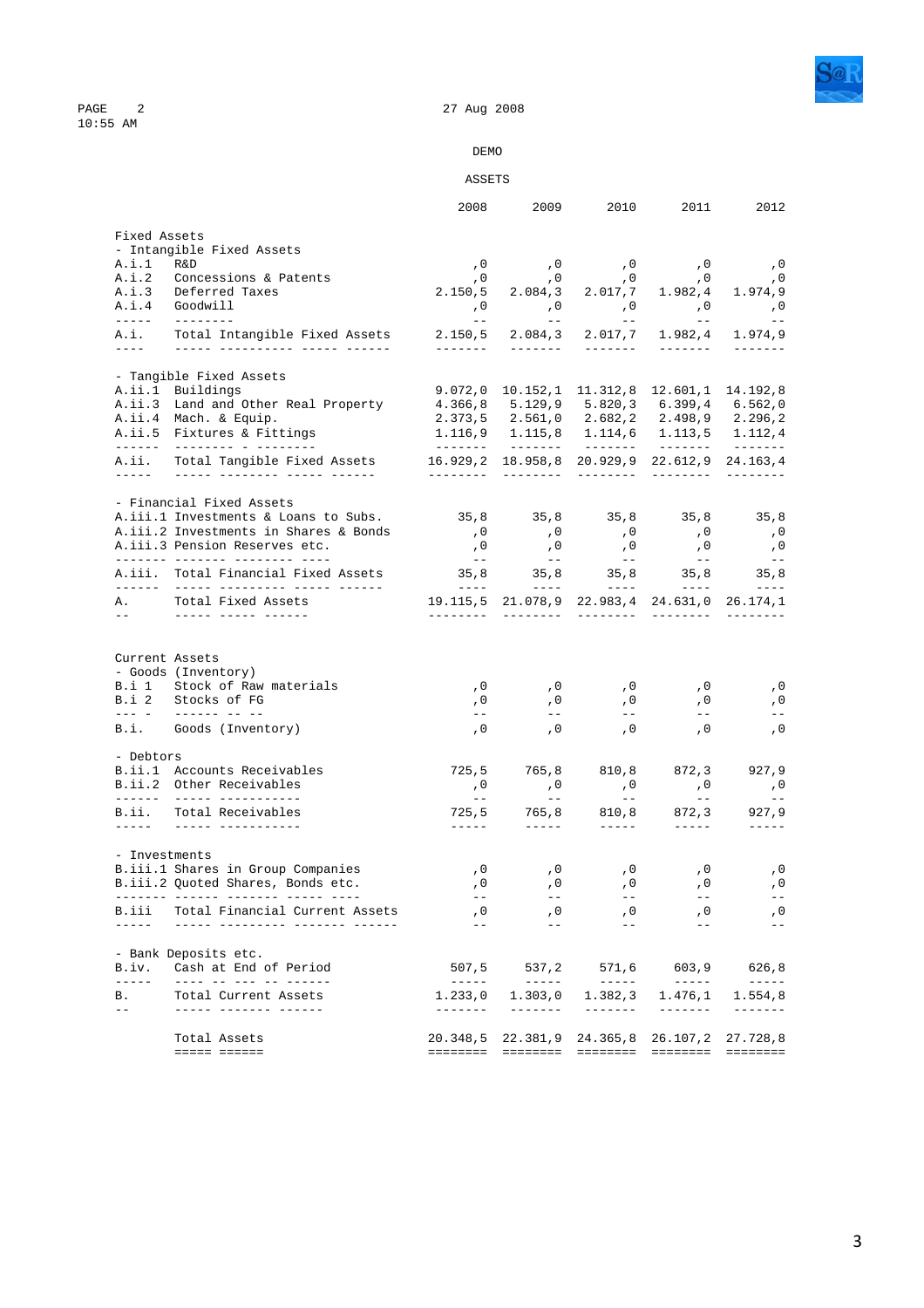

### EQUITY AND LIABILITIES

|                         |                                                                        | 2008                                                                                                                                                                                                                                                                                                                                                                                                                                           | 2009                                                                                                                                                                                                                                                                                                                                                                                                                                           | 2010                                                                                                                                                                                                                                                                                                                                                                                                                                                                                   | 2011                                                                                                                                                                                                                                                                                                                                                                                                                                                                                                                       | 2012                                                                                                                                                                                                                                                                                                                                                                                                                                                                                              |
|-------------------------|------------------------------------------------------------------------|------------------------------------------------------------------------------------------------------------------------------------------------------------------------------------------------------------------------------------------------------------------------------------------------------------------------------------------------------------------------------------------------------------------------------------------------|------------------------------------------------------------------------------------------------------------------------------------------------------------------------------------------------------------------------------------------------------------------------------------------------------------------------------------------------------------------------------------------------------------------------------------------------|----------------------------------------------------------------------------------------------------------------------------------------------------------------------------------------------------------------------------------------------------------------------------------------------------------------------------------------------------------------------------------------------------------------------------------------------------------------------------------------|----------------------------------------------------------------------------------------------------------------------------------------------------------------------------------------------------------------------------------------------------------------------------------------------------------------------------------------------------------------------------------------------------------------------------------------------------------------------------------------------------------------------------|---------------------------------------------------------------------------------------------------------------------------------------------------------------------------------------------------------------------------------------------------------------------------------------------------------------------------------------------------------------------------------------------------------------------------------------------------------------------------------------------------|
| Equity                  |                                                                        |                                                                                                                                                                                                                                                                                                                                                                                                                                                |                                                                                                                                                                                                                                                                                                                                                                                                                                                |                                                                                                                                                                                                                                                                                                                                                                                                                                                                                        |                                                                                                                                                                                                                                                                                                                                                                                                                                                                                                                            |                                                                                                                                                                                                                                                                                                                                                                                                                                                                                                   |
|                         | - Paid-in Capital                                                      |                                                                                                                                                                                                                                                                                                                                                                                                                                                |                                                                                                                                                                                                                                                                                                                                                                                                                                                |                                                                                                                                                                                                                                                                                                                                                                                                                                                                                        |                                                                                                                                                                                                                                                                                                                                                                                                                                                                                                                            |                                                                                                                                                                                                                                                                                                                                                                                                                                                                                                   |
|                         | C.i.1 Share Capital                                                    |                                                                                                                                                                                                                                                                                                                                                                                                                                                |                                                                                                                                                                                                                                                                                                                                                                                                                                                |                                                                                                                                                                                                                                                                                                                                                                                                                                                                                        | 5.400,1 5.400,1 5.400,1 5.400,1 6.895,1                                                                                                                                                                                                                                                                                                                                                                                                                                                                                    |                                                                                                                                                                                                                                                                                                                                                                                                                                                                                                   |
|                         | C.i.2 Shares Repurchased etc.<br>C.i.3 Share Premium Reserve           |                                                                                                                                                                                                                                                                                                                                                                                                                                                |                                                                                                                                                                                                                                                                                                                                                                                                                                                |                                                                                                                                                                                                                                                                                                                                                                                                                                                                                        |                                                                                                                                                                                                                                                                                                                                                                                                                                                                                                                            |                                                                                                                                                                                                                                                                                                                                                                                                                                                                                                   |
|                         |                                                                        |                                                                                                                                                                                                                                                                                                                                                                                                                                                |                                                                                                                                                                                                                                                                                                                                                                                                                                                |                                                                                                                                                                                                                                                                                                                                                                                                                                                                                        |                                                                                                                                                                                                                                                                                                                                                                                                                                                                                                                            |                                                                                                                                                                                                                                                                                                                                                                                                                                                                                                   |
| C.i.                    | Total Paid-in Capital<br>_____________________________                 | <u>_______</u>                                                                                                                                                                                                                                                                                                                                                                                                                                 | --------                                                                                                                                                                                                                                                                                                                                                                                                                                       |                                                                                                                                                                                                                                                                                                                                                                                                                                                                                        | 5.904,6 5.904,6 5.904,6 5.904,6                                                                                                                                                                                                                                                                                                                                                                                                                                                                                            | 7.399,6<br>$\begin{array}{cccccccccc} \multicolumn{2}{c}{} & \multicolumn{2}{c}{} & \multicolumn{2}{c}{} & \multicolumn{2}{c}{} & \multicolumn{2}{c}{} & \multicolumn{2}{c}{} & \multicolumn{2}{c}{} & \multicolumn{2}{c}{} & \multicolumn{2}{c}{} & \multicolumn{2}{c}{} & \multicolumn{2}{c}{} & \multicolumn{2}{c}{} & \multicolumn{2}{c}{} & \multicolumn{2}{c}{} & \multicolumn{2}{c}{} & \multicolumn{2}{c}{} & \multicolumn{2}{c}{} & \multicolumn{2}{c}{} & \multicolumn{2}{c}{} & \mult$ |
|                         | - Retained Earnings                                                    |                                                                                                                                                                                                                                                                                                                                                                                                                                                |                                                                                                                                                                                                                                                                                                                                                                                                                                                |                                                                                                                                                                                                                                                                                                                                                                                                                                                                                        |                                                                                                                                                                                                                                                                                                                                                                                                                                                                                                                            |                                                                                                                                                                                                                                                                                                                                                                                                                                                                                                   |
|                         | C.ii.11 Valuation Variation on Debt                                    | , 0                                                                                                                                                                                                                                                                                                                                                                                                                                            | , 0                                                                                                                                                                                                                                                                                                                                                                                                                                            | , 0                                                                                                                                                                                                                                                                                                                                                                                                                                                                                    | , 0                                                                                                                                                                                                                                                                                                                                                                                                                                                                                                                        | , 0                                                                                                                                                                                                                                                                                                                                                                                                                                                                                               |
|                         | C.ii.12 Valuation Variation on Assets                                  |                                                                                                                                                                                                                                                                                                                                                                                                                                                | 0,     0,<br>0,     0,                                                                                                                                                                                                                                                                                                                                                                                                                         |                                                                                                                                                                                                                                                                                                                                                                                                                                                                                        | 0,0<br>0,0    0,                                                                                                                                                                                                                                                                                                                                                                                                                                                                                                           |                                                                                                                                                                                                                                                                                                                                                                                                                                                                                                   |
|                         | C.ii.2 Legal Reserve                                                   |                                                                                                                                                                                                                                                                                                                                                                                                                                                |                                                                                                                                                                                                                                                                                                                                                                                                                                                |                                                                                                                                                                                                                                                                                                                                                                                                                                                                                        |                                                                                                                                                                                                                                                                                                                                                                                                                                                                                                                            |                                                                                                                                                                                                                                                                                                                                                                                                                                                                                                   |
|                         | C.ii.3 Distributable Equity<br>C.ii.4 Uncovered Losses                 | 3.195,7                                                                                                                                                                                                                                                                                                                                                                                                                                        | 3.314,8                                                                                                                                                                                                                                                                                                                                                                                                                                        | 3.177,6                                                                                                                                                                                                                                                                                                                                                                                                                                                                                | 3.097, 2                                                                                                                                                                                                                                                                                                                                                                                                                                                                                                                   | 2.930, 9                                                                                                                                                                                                                                                                                                                                                                                                                                                                                          |
|                         | _________________________                                              |                                                                                                                                                                                                                                                                                                                                                                                                                                                |                                                                                                                                                                                                                                                                                                                                                                                                                                                |                                                                                                                                                                                                                                                                                                                                                                                                                                                                                        |                                                                                                                                                                                                                                                                                                                                                                                                                                                                                                                            |                                                                                                                                                                                                                                                                                                                                                                                                                                                                                                   |
| C.i.i.<br>$\frac{1}{2}$ | Total Retained Earnings<br>______ ________ _______                     | 3.195,7                                                                                                                                                                                                                                                                                                                                                                                                                                        | 3.314,8                                                                                                                                                                                                                                                                                                                                                                                                                                        | 3.177,6                                                                                                                                                                                                                                                                                                                                                                                                                                                                                | 3.097,2                                                                                                                                                                                                                                                                                                                                                                                                                                                                                                                    | 2.930, 9<br>--------                                                                                                                                                                                                                                                                                                                                                                                                                                                                              |
|                         |                                                                        | -------- <b>11</b>                                                                                                                                                                                                                                                                                                                                                                                                                             |                                                                                                                                                                                                                                                                                                                                                                                                                                                |                                                                                                                                                                                                                                                                                                                                                                                                                                                                                        |                                                                                                                                                                                                                                                                                                                                                                                                                                                                                                                            |                                                                                                                                                                                                                                                                                                                                                                                                                                                                                                   |
| $\mathbb{C}$ .          | Equity                                                                 | 9.100, 3                                                                                                                                                                                                                                                                                                                                                                                                                                       | 9.219,4                                                                                                                                                                                                                                                                                                                                                                                                                                        | 9.082, 2                                                                                                                                                                                                                                                                                                                                                                                                                                                                               |                                                                                                                                                                                                                                                                                                                                                                                                                                                                                                                            | $9.001, 8$ 10.330,5                                                                                                                                                                                                                                                                                                                                                                                                                                                                               |
| $- -$                   |                                                                        | $- - - - - - -$                                                                                                                                                                                                                                                                                                                                                                                                                                | --------                                                                                                                                                                                                                                                                                                                                                                                                                                       | $\begin{array}{cccccccccc} \multicolumn{2}{c}{} & \multicolumn{2}{c}{} & \multicolumn{2}{c}{} & \multicolumn{2}{c}{} & \multicolumn{2}{c}{} & \multicolumn{2}{c}{} & \multicolumn{2}{c}{} & \multicolumn{2}{c}{} & \multicolumn{2}{c}{} & \multicolumn{2}{c}{} & \multicolumn{2}{c}{} & \multicolumn{2}{c}{} & \multicolumn{2}{c}{} & \multicolumn{2}{c}{} & \multicolumn{2}{c}{} & \multicolumn{2}{c}{} & \multicolumn{2}{c}{} & \multicolumn{2}{c}{} & \multicolumn{2}{c}{} & \mult$ |                                                                                                                                                                                                                                                                                                                                                                                                                                                                                                                            | $- - - - - - - -$                                                                                                                                                                                                                                                                                                                                                                                                                                                                                 |
| Liabilities             |                                                                        |                                                                                                                                                                                                                                                                                                                                                                                                                                                |                                                                                                                                                                                                                                                                                                                                                                                                                                                |                                                                                                                                                                                                                                                                                                                                                                                                                                                                                        |                                                                                                                                                                                                                                                                                                                                                                                                                                                                                                                            |                                                                                                                                                                                                                                                                                                                                                                                                                                                                                                   |
| - Provisions            |                                                                        |                                                                                                                                                                                                                                                                                                                                                                                                                                                |                                                                                                                                                                                                                                                                                                                                                                                                                                                |                                                                                                                                                                                                                                                                                                                                                                                                                                                                                        |                                                                                                                                                                                                                                                                                                                                                                                                                                                                                                                            |                                                                                                                                                                                                                                                                                                                                                                                                                                                                                                   |
|                         | D.i.1 Pension Liabilities                                              |                                                                                                                                                                                                                                                                                                                                                                                                                                                | $1.878, 5$ 1.878,5                                                                                                                                                                                                                                                                                                                                                                                                                             | 1.878,5                                                                                                                                                                                                                                                                                                                                                                                                                                                                                | 1.878,5                                                                                                                                                                                                                                                                                                                                                                                                                                                                                                                    | 1.878,5                                                                                                                                                                                                                                                                                                                                                                                                                                                                                           |
|                         | D.i.2 Deferred Taxes<br>D.i.3 Other Provisions                         | 61,6                                                                                                                                                                                                                                                                                                                                                                                                                                           | 61,6                                                                                                                                                                                                                                                                                                                                                                                                                                           | 61,6                                                                                                                                                                                                                                                                                                                                                                                                                                                                                   | 0, 0, 0, 0, 0,<br>61,6                                                                                                                                                                                                                                                                                                                                                                                                                                                                                                     | 61,6                                                                                                                                                                                                                                                                                                                                                                                                                                                                                              |
|                         |                                                                        | $\frac{1}{2} \left( \frac{1}{2} \right) \frac{1}{2} \left( \frac{1}{2} \right) \frac{1}{2} \left( \frac{1}{2} \right) \frac{1}{2} \left( \frac{1}{2} \right) \frac{1}{2} \left( \frac{1}{2} \right) \frac{1}{2} \left( \frac{1}{2} \right) \frac{1}{2} \left( \frac{1}{2} \right) \frac{1}{2} \left( \frac{1}{2} \right) \frac{1}{2} \left( \frac{1}{2} \right) \frac{1}{2} \left( \frac{1}{2} \right) \frac{1}{2} \left( \frac{1}{2} \right)$ | $\frac{1}{2} \left( \frac{1}{2} \right) \frac{1}{2} \left( \frac{1}{2} \right) \frac{1}{2} \left( \frac{1}{2} \right) \frac{1}{2} \left( \frac{1}{2} \right) \frac{1}{2} \left( \frac{1}{2} \right) \frac{1}{2} \left( \frac{1}{2} \right) \frac{1}{2} \left( \frac{1}{2} \right) \frac{1}{2} \left( \frac{1}{2} \right) \frac{1}{2} \left( \frac{1}{2} \right) \frac{1}{2} \left( \frac{1}{2} \right) \frac{1}{2} \left( \frac{1}{2} \right)$ | $\frac{1}{2} \left( \frac{1}{2} \right) \frac{1}{2} \left( \frac{1}{2} \right) \frac{1}{2} \left( \frac{1}{2} \right) \frac{1}{2} \left( \frac{1}{2} \right) \frac{1}{2} \left( \frac{1}{2} \right) \frac{1}{2} \left( \frac{1}{2} \right) \frac{1}{2} \left( \frac{1}{2} \right) \frac{1}{2} \left( \frac{1}{2} \right) \frac{1}{2} \left( \frac{1}{2} \right) \frac{1}{2} \left( \frac{1}{2} \right) \frac{1}{2} \left( \frac{1}{2} \right)$                                         | $\sim$ $\sim$ $\sim$ $\sim$ $\sim$                                                                                                                                                                                                                                                                                                                                                                                                                                                                                         | $- - - - -$                                                                                                                                                                                                                                                                                                                                                                                                                                                                                       |
| D.i.<br>$\frac{1}{2}$   | Total Provisions<br>__________________                                 | $1.940, 1$ $1.940, 1$ $1.940, 1$ $1.940, 1$ $1.940, 1$<br><u> 2222222 - 1</u>                                                                                                                                                                                                                                                                                                                                                                  | --------                                                                                                                                                                                                                                                                                                                                                                                                                                       |                                                                                                                                                                                                                                                                                                                                                                                                                                                                                        | $\frac{1}{2}$                                                                                                                                                                                                                                                                                                                                                                                                                                                                                                              | $\frac{1}{2}$                                                                                                                                                                                                                                                                                                                                                                                                                                                                                     |
|                         |                                                                        |                                                                                                                                                                                                                                                                                                                                                                                                                                                |                                                                                                                                                                                                                                                                                                                                                                                                                                                |                                                                                                                                                                                                                                                                                                                                                                                                                                                                                        |                                                                                                                                                                                                                                                                                                                                                                                                                                                                                                                            |                                                                                                                                                                                                                                                                                                                                                                                                                                                                                                   |
|                         | - Other Long-term Liabilities                                          |                                                                                                                                                                                                                                                                                                                                                                                                                                                |                                                                                                                                                                                                                                                                                                                                                                                                                                                |                                                                                                                                                                                                                                                                                                                                                                                                                                                                                        |                                                                                                                                                                                                                                                                                                                                                                                                                                                                                                                            |                                                                                                                                                                                                                                                                                                                                                                                                                                                                                                   |
|                         | D.ii.1 Convertible Debt                                                |                                                                                                                                                                                                                                                                                                                                                                                                                                                | $\, ,0\qquad \qquad ,0\,$                                                                                                                                                                                                                                                                                                                                                                                                                      |                                                                                                                                                                                                                                                                                                                                                                                                                                                                                        | 0, 0, 0, 0,<br>0, 0, 0, 0,                                                                                                                                                                                                                                                                                                                                                                                                                                                                                                 |                                                                                                                                                                                                                                                                                                                                                                                                                                                                                                   |
| D.ii.2 Bonds            |                                                                        |                                                                                                                                                                                                                                                                                                                                                                                                                                                |                                                                                                                                                                                                                                                                                                                                                                                                                                                |                                                                                                                                                                                                                                                                                                                                                                                                                                                                                        | $\begin{array}{cccc} 0 & , 0 & , 0 & , 0 \\ 7.860\,, 7 & 9.680\,, 0 & 11.681\,, 8 & 13.488\,, 2 & 13.829\,, 6 \end{array}$                                                                                                                                                                                                                                                                                                                                                                                                 |                                                                                                                                                                                                                                                                                                                                                                                                                                                                                                   |
|                         | D.ii.3 Liabilities to Fin. Inst.                                       |                                                                                                                                                                                                                                                                                                                                                                                                                                                |                                                                                                                                                                                                                                                                                                                                                                                                                                                |                                                                                                                                                                                                                                                                                                                                                                                                                                                                                        |                                                                                                                                                                                                                                                                                                                                                                                                                                                                                                                            |                                                                                                                                                                                                                                                                                                                                                                                                                                                                                                   |
|                         | D.ii.4 Other Long-term Liabilities<br>D.ii.5 Subordinated Loan Capital |                                                                                                                                                                                                                                                                                                                                                                                                                                                |                                                                                                                                                                                                                                                                                                                                                                                                                                                |                                                                                                                                                                                                                                                                                                                                                                                                                                                                                        | 0, 0, 0, 0, 0, 0,                                                                                                                                                                                                                                                                                                                                                                                                                                                                                                          | , 0                                                                                                                                                                                                                                                                                                                                                                                                                                                                                               |
|                         |                                                                        |                                                                                                                                                                                                                                                                                                                                                                                                                                                |                                                                                                                                                                                                                                                                                                                                                                                                                                                |                                                                                                                                                                                                                                                                                                                                                                                                                                                                                        | 0, 0, 0, 0, 0, 0, 0<br>-- -- -- -- --                                                                                                                                                                                                                                                                                                                                                                                                                                                                                      | $- -$                                                                                                                                                                                                                                                                                                                                                                                                                                                                                             |
| D.i.i.                  | Long-term Liabilities                                                  | 7.860,7<br>-------                                                                                                                                                                                                                                                                                                                                                                                                                             |                                                                                                                                                                                                                                                                                                                                                                                                                                                |                                                                                                                                                                                                                                                                                                                                                                                                                                                                                        | 9.680,0 11.681,8 13.488,2 13.829,6                                                                                                                                                                                                                                                                                                                                                                                                                                                                                         |                                                                                                                                                                                                                                                                                                                                                                                                                                                                                                   |
|                         | - Current Liabilities                                                  |                                                                                                                                                                                                                                                                                                                                                                                                                                                |                                                                                                                                                                                                                                                                                                                                                                                                                                                |                                                                                                                                                                                                                                                                                                                                                                                                                                                                                        |                                                                                                                                                                                                                                                                                                                                                                                                                                                                                                                            |                                                                                                                                                                                                                                                                                                                                                                                                                                                                                                   |
|                         | D.iii.1 Bank Overdraft                                                 |                                                                                                                                                                                                                                                                                                                                                                                                                                                |                                                                                                                                                                                                                                                                                                                                                                                                                                                |                                                                                                                                                                                                                                                                                                                                                                                                                                                                                        |                                                                                                                                                                                                                                                                                                                                                                                                                                                                                                                            |                                                                                                                                                                                                                                                                                                                                                                                                                                                                                                   |
|                         | D.iii.2 Accounts Payable                                               |                                                                                                                                                                                                                                                                                                                                                                                                                                                |                                                                                                                                                                                                                                                                                                                                                                                                                                                |                                                                                                                                                                                                                                                                                                                                                                                                                                                                                        |                                                                                                                                                                                                                                                                                                                                                                                                                                                                                                                            |                                                                                                                                                                                                                                                                                                                                                                                                                                                                                                   |
|                         | D.iii.3 Current Tax                                                    |                                                                                                                                                                                                                                                                                                                                                                                                                                                |                                                                                                                                                                                                                                                                                                                                                                                                                                                |                                                                                                                                                                                                                                                                                                                                                                                                                                                                                        |                                                                                                                                                                                                                                                                                                                                                                                                                                                                                                                            |                                                                                                                                                                                                                                                                                                                                                                                                                                                                                                   |
|                         | D.iii.4 Dividends                                                      |                                                                                                                                                                                                                                                                                                                                                                                                                                                |                                                                                                                                                                                                                                                                                                                                                                                                                                                |                                                                                                                                                                                                                                                                                                                                                                                                                                                                                        |                                                                                                                                                                                                                                                                                                                                                                                                                                                                                                                            |                                                                                                                                                                                                                                                                                                                                                                                                                                                                                                   |
|                         | D.iii.5 Other Short-term Liabilities                                   |                                                                                                                                                                                                                                                                                                                                                                                                                                                |                                                                                                                                                                                                                                                                                                                                                                                                                                                |                                                                                                                                                                                                                                                                                                                                                                                                                                                                                        | $\begin{array}{cccccc} ,0&\quad ,0&\quad ,0&\quad ,0&\quad ,0\\ 223,7&\quad 240\,,0&\quad 257\,,2&\quad 274\,,6&\quad 292\,,2\\ 262\,,1&\quad 315\,,7&\quad 269\,,8&\quad 288\,,0&\quad 256\,,5\\ 767\,,5&\quad 784\,,0&\quad 922\,,9&\quad 869\,,9&\quad 836\,,1\\ 194\,,1&\quad 202\,,8&\quad 211\,,7&\quad 244\,,5&\quad 243\,,$                                                                                                                                                                                        |                                                                                                                                                                                                                                                                                                                                                                                                                                                                                                   |
| D.iii<br>$\frac{1}{2}$  | Total Current Liabilities<br><u> ----- ------- ------------</u>        |                                                                                                                                                                                                                                                                                                                                                                                                                                                | 1.447,4 1.542,4                                                                                                                                                                                                                                                                                                                                                                                                                                | $\begin{array}{cccccccccc} \multicolumn{2}{c}{} & \multicolumn{2}{c}{} & \multicolumn{2}{c}{} & \multicolumn{2}{c}{} & \multicolumn{2}{c}{} & \multicolumn{2}{c}{} & \multicolumn{2}{c}{} & \multicolumn{2}{c}{} & \multicolumn{2}{c}{} & \multicolumn{2}{c}{} & \multicolumn{2}{c}{} & \multicolumn{2}{c}{} & \multicolumn{2}{c}{} & \multicolumn{2}{c}{} & \multicolumn{2}{c}{} & \multicolumn{2}{c}{} & \multicolumn{2}{c}{} & \multicolumn{2}{c}{} & \multicolumn{2}{c}{} & \mult$ | $1.661, 6$ $1.677, 1$ $1.628, 6$<br>$\begin{array}{cccccccccc} \multicolumn{2}{c}{} & \multicolumn{2}{c}{} & \multicolumn{2}{c}{} & \multicolumn{2}{c}{} & \multicolumn{2}{c}{} & \multicolumn{2}{c}{} & \multicolumn{2}{c}{} & \multicolumn{2}{c}{} & \multicolumn{2}{c}{} & \multicolumn{2}{c}{} & \multicolumn{2}{c}{} & \multicolumn{2}{c}{} & \multicolumn{2}{c}{} & \multicolumn{2}{c}{} & \multicolumn{2}{c}{} & \multicolumn{2}{c}{} & \multicolumn{2}{c}{} & \multicolumn{2}{c}{} & \multicolumn{2}{c}{} & \mult$ | $\begin{array}{cccccccccc} \multicolumn{2}{c}{} & \multicolumn{2}{c}{} & \multicolumn{2}{c}{} & \multicolumn{2}{c}{} & \multicolumn{2}{c}{} & \multicolumn{2}{c}{} & \multicolumn{2}{c}{} & \multicolumn{2}{c}{} & \multicolumn{2}{c}{} & \multicolumn{2}{c}{} & \multicolumn{2}{c}{} & \multicolumn{2}{c}{} & \multicolumn{2}{c}{} & \multicolumn{2}{c}{} & \multicolumn{2}{c}{} & \multicolumn{2}{c}{} & \multicolumn{2}{c}{} & \multicolumn{2}{c}{} & \multicolumn{2}{c}{} & \mult$            |
| D.                      | Total Liabilities                                                      |                                                                                                                                                                                                                                                                                                                                                                                                                                                |                                                                                                                                                                                                                                                                                                                                                                                                                                                |                                                                                                                                                                                                                                                                                                                                                                                                                                                                                        | 11.248,2 13.162,5 15.283,5 17.105,4 17.398,3                                                                                                                                                                                                                                                                                                                                                                                                                                                                               |                                                                                                                                                                                                                                                                                                                                                                                                                                                                                                   |
| $\equiv$ $\equiv$       | ----- -----------                                                      | ---------                                                                                                                                                                                                                                                                                                                                                                                                                                      | _________                                                                                                                                                                                                                                                                                                                                                                                                                                      | _________                                                                                                                                                                                                                                                                                                                                                                                                                                                                              | ---------                                                                                                                                                                                                                                                                                                                                                                                                                                                                                                                  | $- - - - - - - -$                                                                                                                                                                                                                                                                                                                                                                                                                                                                                 |
|                         | Liability and Equity<br>========= === =======                          | 20.348,5<br><b>EEEEEEE</b>                                                                                                                                                                                                                                                                                                                                                                                                                     | 22.381,9 24.365,8                                                                                                                                                                                                                                                                                                                                                                                                                              |                                                                                                                                                                                                                                                                                                                                                                                                                                                                                        | 26.107,2 27.728,8                                                                                                                                                                                                                                                                                                                                                                                                                                                                                                          |                                                                                                                                                                                                                                                                                                                                                                                                                                                                                                   |
|                         |                                                                        |                                                                                                                                                                                                                                                                                                                                                                                                                                                |                                                                                                                                                                                                                                                                                                                                                                                                                                                |                                                                                                                                                                                                                                                                                                                                                                                                                                                                                        |                                                                                                                                                                                                                                                                                                                                                                                                                                                                                                                            |                                                                                                                                                                                                                                                                                                                                                                                                                                                                                                   |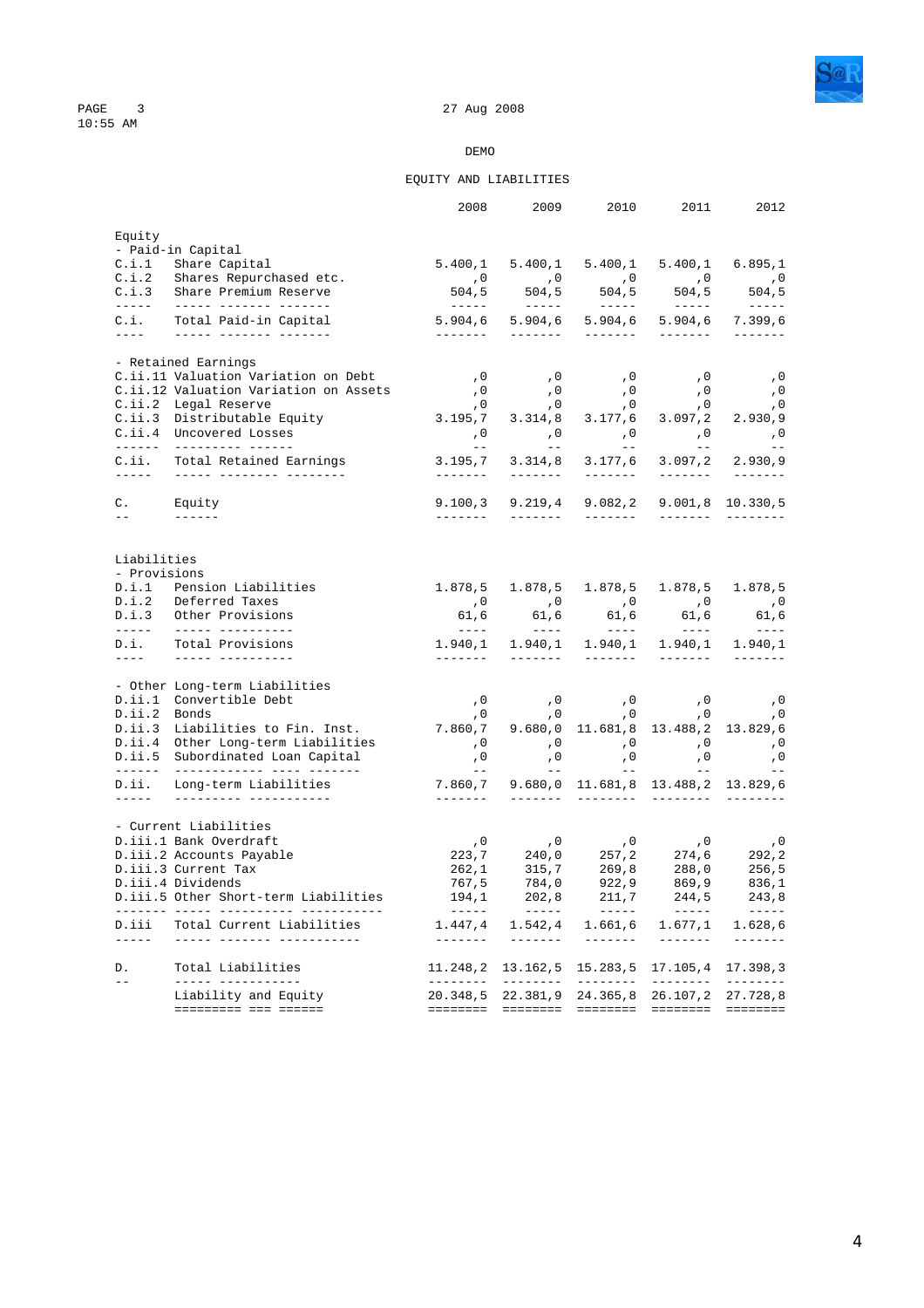

#### PROFIT AND LOSS ACCOUNT

|               |                                                                                                                                     | 2013                                                   | 2014                               | 2015                                                                                                                         | 2016                                   | 2017                     |
|---------------|-------------------------------------------------------------------------------------------------------------------------------------|--------------------------------------------------------|------------------------------------|------------------------------------------------------------------------------------------------------------------------------|----------------------------------------|--------------------------|
|               | 1 Sales                                                                                                                             | 9.867,0 10.290,8 10.732,5 11.196,3 11.683,6            |                                    |                                                                                                                              |                                        |                          |
|               | 2 Other Operating Income                                                                                                            |                                                        |                                    | 0, 0, 0, 0, 0, 0,                                                                                                            |                                        |                          |
|               |                                                                                                                                     | $\sim$ 100 $\sim$ 100 $\sim$                           |                                    | and the state of the state of the state of the                                                                               |                                        | $- -$                    |
|               | i Total Operating Income                                                                                                            | 9.867,0 10.290,8 10.732,5 11.196,3 11.683,6            |                                    |                                                                                                                              |                                        |                          |
|               | 3 Changes in Stocks                                                                                                                 |                                                        |                                    | 0, 0, 0, 0, 0, 0,                                                                                                            |                                        |                          |
|               | 4 Other Operating cost                                                                                                              | $3.109, 5$ $3.309, 6$ $3.523, 0$ $3.750, 6$ $3.993, 4$ |                                    |                                                                                                                              |                                        |                          |
|               | 5 Payroll and Related Cost                                                                                                          | $3.502, 4$ $3.715, 3$ $3.941, 2$ $4.180, 8$ $4.435, 0$ |                                    |                                                                                                                              |                                        |                          |
|               | 6 Depreciation of Assets                                                                                                            | 1.556,4 1.666,1 1.692,8 1.572,4 1.612,5                |                                    |                                                                                                                              |                                        |                          |
|               | 7 Write-down of Assets                                                                                                              | , 0                                                    |                                    | 0, 0, 0, 0, 0,<br>0, 0, 0, 0, 0,                                                                                             |                                        |                          |
| 8             | Reversed Write-down of Assets                                                                                                       |                                                        |                                    |                                                                                                                              | $\,$ , $\,$ 0                          |                          |
|               | 9 Other Operating Expenses<br><u> 2000 - Andread Alexandr</u>                                                                       |                                                        |                                    | 0, 0, 0, 0, 0, 0, 0,<br>معان المعاني المعاني المعاني المعاني المعاني المعاني المعاني المعاني المعاني المعاني المعاني المعاني |                                        |                          |
|               | ii Total Operating Expenses                                                                                                         | 8.168,3 8.691,0 9.157,0 9.503,8 10.040,9               |                                    |                                                                                                                              |                                        |                          |
|               | iii Operating Profit (Loss)                                                                                                         | 1.698,7 1.599,8 1.575,6 1.692,4 1.642,8                |                                    |                                                                                                                              |                                        |                          |
|               | 10 Income from Subs., Ass. etc.                                                                                                     |                                                        |                                    | 0, 0, 0, 0, 0,                                                                                                               |                                        | , 0                      |
|               |                                                                                                                                     |                                                        |                                    |                                                                                                                              |                                        |                          |
|               | 11 Interest from Group Comp. (net) (0 (0 (0 (0 (0 (0 (0 (0 (0 (0 (0 (0 (1 ))<br>12 Other Interest Received 34,8 35,9 36,7 37,7 38,8 |                                                        |                                    |                                                                                                                              |                                        |                          |
|               | 13 Agio                                                                                                                             | , 0                                                    | $\overline{\phantom{a}}$ , 0       |                                                                                                                              |                                        | $\,$ , 0 $\,$            |
|               | 14 Other Financial Income                                                                                                           | , 0                                                    | , 0<br>, 0                         |                                                                                                                              |                                        | , 0                      |
|               | 15 Chg. in Market Value of Curr. F.A                                                                                                | , 0                                                    |                                    |                                                                                                                              |                                        | , 0                      |
|               | 16 Write-down on Financial Assets                                                                                                   | $\overline{\phantom{a}}$ , 0                           |                                    | 0, 0, 0, 0,                                                                                                                  |                                        |                          |
|               | 17 Other Interest Expenses                                                                                                          | 728,3 727,3 732,3 755,3 775,8                          |                                    |                                                                                                                              |                                        |                          |
|               | 18 Disagio                                                                                                                          | 0                                                      | , 0                                |                                                                                                                              | $\, ,0\qquad \qquad ,0\,$              | , 0                      |
|               | 19 Other Financial Expenses<br>__ ______ _________ _______                                                                          | , 0<br>$\sim$ $  -$                                    | $\,$ , $0$<br>$\sim$ $\sim$ $\sim$ | $\begin{array}{c} 0 \\ -1 \end{array}$                                                                                       | $\,$ , $0$<br><b>Service Contracts</b> | , 0<br>$- -$             |
|               | iv Financial Items Net                                                                                                              |                                                        |                                    | $(693, 5)$ $(691, 3)$ $(695, 5)$ $(717, 6)$ $(737, 0)$                                                                       |                                        |                          |
|               | v Profit Before Tax                                                                                                                 | $1.005, 2$ 908,5 880,0 974,8                           |                                    |                                                                                                                              |                                        | 905, 8                   |
| 18            | Current Tax on Ordinary Result 307,1 301,9 319,5 343,8<br>Chg. in Def. Tax on Ford. Resul (38,5) (71,3) (109,7) (106,3)             |                                                        |                                    |                                                                                                                              |                                        | 313,4                    |
| 19<br>$=$ $-$ | <u> 1111 11 1111 111 11 11111 11111 1</u>                                                                                           |                                                        |                                    | --------                                                                                                                     | <u>_______</u> _                       | (89, 7)<br>$- - - - - -$ |
| 20            | Tax (Cur.+Def.) on Ford. Result                                                                                                     | 268,6                                                  |                                    | 230,6 209,8 237,5                                                                                                            |                                        | 223,7                    |
| vi            | Profit (loss) for the period                                                                                                        | 736,6 677,9 670,2 737,3                                |                                    |                                                                                                                              |                                        | 682,1                    |
| $=$ $=$       | <u> ------ ------ --- --- ------</u>                                                                                                | $=$ $=$ $=$ $=$                                        | eeeee in                           | <b>EEEEE</b>                                                                                                                 | <b>EEEEE</b>                           | $=$ $=$ $=$ $=$          |

### YEAR-END ADJUSTMENTS

|     |                                      | 2013  | 2014   | 2015  | 2016  | 2017  |
|-----|--------------------------------------|-------|--------|-------|-------|-------|
|     | 24 Transferred to Legal Reserve      |       |        |       |       |       |
| 25  | Proposed Dividends                   | 717.1 | 702.8  | 630.6 | 578.0 | 617.8 |
|     | 26 Transf. to/(from) Distrib. Equity | 19,5  | (24.9) | 39.5  | 159.3 | 64.3  |
| 27  | Transf. from/(to) Uncov. Losses      |       |        |       |       |       |
|     |                                      |       |        |       |       |       |
| i v | Total Transferred                    | 736.6 | 677.9  | 670.2 | 737.3 | 682.1 |
|     |                                      |       |        |       |       |       |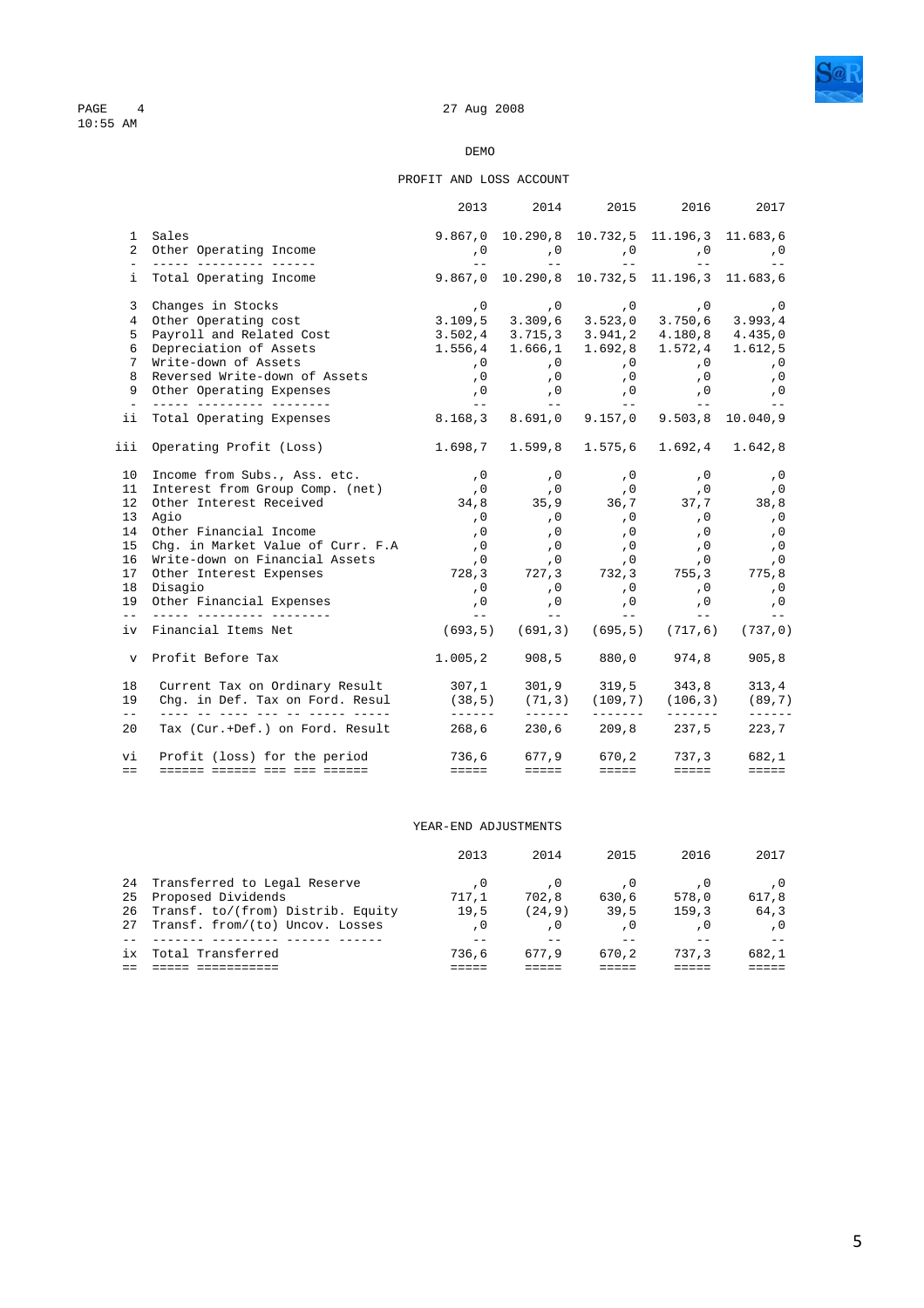

PAGE 5<br>10:55 AM

### DEMO

### ASSETS

|                                                                                                                                                                                                                                                                                                                                                                                                      |                                                                           | 2013                                                                                                                                                                                                                                                                                                                                                                                                                                                                                                                 | 2014                                                                                                                                                                                                                                                                                                                                                                                                                                                                                            | 2015                                                                                      | 2016                                                                                                                                                                                                                                                                                                                                                                                                                                                                                               | 2017                                                                                                                                                                                                                                                                                                                                                                                                                                                       |
|------------------------------------------------------------------------------------------------------------------------------------------------------------------------------------------------------------------------------------------------------------------------------------------------------------------------------------------------------------------------------------------------------|---------------------------------------------------------------------------|----------------------------------------------------------------------------------------------------------------------------------------------------------------------------------------------------------------------------------------------------------------------------------------------------------------------------------------------------------------------------------------------------------------------------------------------------------------------------------------------------------------------|-------------------------------------------------------------------------------------------------------------------------------------------------------------------------------------------------------------------------------------------------------------------------------------------------------------------------------------------------------------------------------------------------------------------------------------------------------------------------------------------------|-------------------------------------------------------------------------------------------|----------------------------------------------------------------------------------------------------------------------------------------------------------------------------------------------------------------------------------------------------------------------------------------------------------------------------------------------------------------------------------------------------------------------------------------------------------------------------------------------------|------------------------------------------------------------------------------------------------------------------------------------------------------------------------------------------------------------------------------------------------------------------------------------------------------------------------------------------------------------------------------------------------------------------------------------------------------------|
| Fixed Assets                                                                                                                                                                                                                                                                                                                                                                                         |                                                                           |                                                                                                                                                                                                                                                                                                                                                                                                                                                                                                                      |                                                                                                                                                                                                                                                                                                                                                                                                                                                                                                 |                                                                                           |                                                                                                                                                                                                                                                                                                                                                                                                                                                                                                    |                                                                                                                                                                                                                                                                                                                                                                                                                                                            |
|                                                                                                                                                                                                                                                                                                                                                                                                      | - Intangible Fixed Assets                                                 |                                                                                                                                                                                                                                                                                                                                                                                                                                                                                                                      |                                                                                                                                                                                                                                                                                                                                                                                                                                                                                                 |                                                                                           |                                                                                                                                                                                                                                                                                                                                                                                                                                                                                                    |                                                                                                                                                                                                                                                                                                                                                                                                                                                            |
| A.i.1                                                                                                                                                                                                                                                                                                                                                                                                | R&D                                                                       |                                                                                                                                                                                                                                                                                                                                                                                                                                                                                                                      |                                                                                                                                                                                                                                                                                                                                                                                                                                                                                                 |                                                                                           | 0, 0, 0, 0, 0,<br>0, 0, 0, 0, 0,                                                                                                                                                                                                                                                                                                                                                                                                                                                                   |                                                                                                                                                                                                                                                                                                                                                                                                                                                            |
|                                                                                                                                                                                                                                                                                                                                                                                                      | A.i.2 Concessions & Patents                                               | , 0                                                                                                                                                                                                                                                                                                                                                                                                                                                                                                                  |                                                                                                                                                                                                                                                                                                                                                                                                                                                                                                 |                                                                                           |                                                                                                                                                                                                                                                                                                                                                                                                                                                                                                    |                                                                                                                                                                                                                                                                                                                                                                                                                                                            |
|                                                                                                                                                                                                                                                                                                                                                                                                      | A.i.3 Deferred Taxes                                                      |                                                                                                                                                                                                                                                                                                                                                                                                                                                                                                                      |                                                                                                                                                                                                                                                                                                                                                                                                                                                                                                 |                                                                                           | $2.013, 4$ $2.084, 7$ $2.194, 4$ $2.300, 7$ $2.390, 4$                                                                                                                                                                                                                                                                                                                                                                                                                                             |                                                                                                                                                                                                                                                                                                                                                                                                                                                            |
|                                                                                                                                                                                                                                                                                                                                                                                                      | A.i.4 Goodwill                                                            |                                                                                                                                                                                                                                                                                                                                                                                                                                                                                                                      |                                                                                                                                                                                                                                                                                                                                                                                                                                                                                                 |                                                                                           | 0, 0, 0, 0, 0, 0,                                                                                                                                                                                                                                                                                                                                                                                                                                                                                  |                                                                                                                                                                                                                                                                                                                                                                                                                                                            |
| $\frac{1}{2} \frac{1}{2} \frac{1}{2} \frac{1}{2} \frac{1}{2} \frac{1}{2} \frac{1}{2} \frac{1}{2} \frac{1}{2} \frac{1}{2} \frac{1}{2} \frac{1}{2} \frac{1}{2} \frac{1}{2} \frac{1}{2} \frac{1}{2} \frac{1}{2} \frac{1}{2} \frac{1}{2} \frac{1}{2} \frac{1}{2} \frac{1}{2} \frac{1}{2} \frac{1}{2} \frac{1}{2} \frac{1}{2} \frac{1}{2} \frac{1}{2} \frac{1}{2} \frac{1}{2} \frac{1}{2} \frac{$<br>A.i. | Total Intangible Fixed Assets                                             | $\alpha = -1$ , $\alpha$<br>2.013,4                                                                                                                                                                                                                                                                                                                                                                                                                                                                                  | $\mathcal{L}^{\text{max}}_{\text{max}}$ and $\mathcal{L}^{\text{max}}_{\text{max}}$<br>2.084,7                                                                                                                                                                                                                                                                                                                                                                                                  | $\mathcal{L}(\mathcal{L})=\mathcal{L}(\mathcal{L})$ .<br>2.194,4                          | $\mathcal{L}(\mathcal{L})$ and $\mathcal{L}(\mathcal{L})$ .<br>2.300,7                                                                                                                                                                                                                                                                                                                                                                                                                             | 2.390,4                                                                                                                                                                                                                                                                                                                                                                                                                                                    |
| $- - - -$                                                                                                                                                                                                                                                                                                                                                                                            |                                                                           | <u>_______</u>                                                                                                                                                                                                                                                                                                                                                                                                                                                                                                       | <u>_______</u>                                                                                                                                                                                                                                                                                                                                                                                                                                                                                  | <u>_______</u>                                                                            | -------                                                                                                                                                                                                                                                                                                                                                                                                                                                                                            | -------                                                                                                                                                                                                                                                                                                                                                                                                                                                    |
|                                                                                                                                                                                                                                                                                                                                                                                                      | - Tangible Fixed Assets                                                   |                                                                                                                                                                                                                                                                                                                                                                                                                                                                                                                      |                                                                                                                                                                                                                                                                                                                                                                                                                                                                                                 |                                                                                           |                                                                                                                                                                                                                                                                                                                                                                                                                                                                                                    |                                                                                                                                                                                                                                                                                                                                                                                                                                                            |
|                                                                                                                                                                                                                                                                                                                                                                                                      | A.ii.1 Buildings                                                          |                                                                                                                                                                                                                                                                                                                                                                                                                                                                                                                      |                                                                                                                                                                                                                                                                                                                                                                                                                                                                                                 |                                                                                           | 14.443,0 15.056,5 15.657,6 16.246,3 16.822,2                                                                                                                                                                                                                                                                                                                                                                                                                                                       |                                                                                                                                                                                                                                                                                                                                                                                                                                                            |
|                                                                                                                                                                                                                                                                                                                                                                                                      | A.ii.3 Land and Other Real Property                                       | $6.376, 3$ $6.300, 1$ $6.212, 3$ $6.112, 9$ $6.001, 4$                                                                                                                                                                                                                                                                                                                                                                                                                                                               |                                                                                                                                                                                                                                                                                                                                                                                                                                                                                                 |                                                                                           |                                                                                                                                                                                                                                                                                                                                                                                                                                                                                                    |                                                                                                                                                                                                                                                                                                                                                                                                                                                            |
|                                                                                                                                                                                                                                                                                                                                                                                                      | A.ii.4 Mach. & Equip.                                                     |                                                                                                                                                                                                                                                                                                                                                                                                                                                                                                                      |                                                                                                                                                                                                                                                                                                                                                                                                                                                                                                 |                                                                                           | $1.985, 3$ $1.780, 5$ $1.612, 7$ $1.630, 0$ $1.673, 6$                                                                                                                                                                                                                                                                                                                                                                                                                                             |                                                                                                                                                                                                                                                                                                                                                                                                                                                            |
|                                                                                                                                                                                                                                                                                                                                                                                                      | A.ii.5 Fixtures & Fittings                                                |                                                                                                                                                                                                                                                                                                                                                                                                                                                                                                                      |                                                                                                                                                                                                                                                                                                                                                                                                                                                                                                 |                                                                                           | 1.111,3 1.110,2 1.109,1 1.107,9 1.106,8                                                                                                                                                                                                                                                                                                                                                                                                                                                            |                                                                                                                                                                                                                                                                                                                                                                                                                                                            |
|                                                                                                                                                                                                                                                                                                                                                                                                      |                                                                           | ________                                                                                                                                                                                                                                                                                                                                                                                                                                                                                                             | ________                                                                                                                                                                                                                                                                                                                                                                                                                                                                                        |                                                                                           |                                                                                                                                                                                                                                                                                                                                                                                                                                                                                                    |                                                                                                                                                                                                                                                                                                                                                                                                                                                            |
| A.ii.<br>22222 C                                                                                                                                                                                                                                                                                                                                                                                     | Total Tangible Fixed Assets<br><u> 11111 -11111111 -11111 -111111</u>     | 23.915,9 24.247,3 24.591,6 25.097,1 25.604,0                                                                                                                                                                                                                                                                                                                                                                                                                                                                         |                                                                                                                                                                                                                                                                                                                                                                                                                                                                                                 | _________                                                                                 | _________                                                                                                                                                                                                                                                                                                                                                                                                                                                                                          |                                                                                                                                                                                                                                                                                                                                                                                                                                                            |
|                                                                                                                                                                                                                                                                                                                                                                                                      | - Financial Fixed Assets                                                  |                                                                                                                                                                                                                                                                                                                                                                                                                                                                                                                      |                                                                                                                                                                                                                                                                                                                                                                                                                                                                                                 |                                                                                           |                                                                                                                                                                                                                                                                                                                                                                                                                                                                                                    |                                                                                                                                                                                                                                                                                                                                                                                                                                                            |
|                                                                                                                                                                                                                                                                                                                                                                                                      | A.iii.1 Investments & Loans to Subs.                                      |                                                                                                                                                                                                                                                                                                                                                                                                                                                                                                                      |                                                                                                                                                                                                                                                                                                                                                                                                                                                                                                 |                                                                                           | 35,8 35,8 35,8 35,8 35,8                                                                                                                                                                                                                                                                                                                                                                                                                                                                           |                                                                                                                                                                                                                                                                                                                                                                                                                                                            |
|                                                                                                                                                                                                                                                                                                                                                                                                      | A.iii.2 Investments in Shares & Bonds                                     | , 0                                                                                                                                                                                                                                                                                                                                                                                                                                                                                                                  |                                                                                                                                                                                                                                                                                                                                                                                                                                                                                                 | , 0                                                                                       | , 0                                                                                                                                                                                                                                                                                                                                                                                                                                                                                                | , 0                                                                                                                                                                                                                                                                                                                                                                                                                                                        |
|                                                                                                                                                                                                                                                                                                                                                                                                      | A.iii.3 Pension Reserves etc.                                             |                                                                                                                                                                                                                                                                                                                                                                                                                                                                                                                      | , 0                                                                                                                                                                                                                                                                                                                                                                                                                                                                                             |                                                                                           |                                                                                                                                                                                                                                                                                                                                                                                                                                                                                                    |                                                                                                                                                                                                                                                                                                                                                                                                                                                            |
|                                                                                                                                                                                                                                                                                                                                                                                                      |                                                                           | , 0<br>$\gamma = -1$                                                                                                                                                                                                                                                                                                                                                                                                                                                                                                 | , 0<br>$\sim$ $  \sim$                                                                                                                                                                                                                                                                                                                                                                                                                                                                          | , 0<br>$\mathcal{L} = \mathcal{L} - \mathcal{L}$                                          | , 0<br>$\sim$ $ -$                                                                                                                                                                                                                                                                                                                                                                                                                                                                                 | , 0<br>$- -$                                                                                                                                                                                                                                                                                                                                                                                                                                               |
|                                                                                                                                                                                                                                                                                                                                                                                                      | A.iii. Total Financial Fixed Assets                                       |                                                                                                                                                                                                                                                                                                                                                                                                                                                                                                                      |                                                                                                                                                                                                                                                                                                                                                                                                                                                                                                 |                                                                                           | 35,8 35,8 35,8 35,8 35,8                                                                                                                                                                                                                                                                                                                                                                                                                                                                           |                                                                                                                                                                                                                                                                                                                                                                                                                                                            |
| A.,                                                                                                                                                                                                                                                                                                                                                                                                  | Total Fixed Assets                                                        | $\begin{array}{cccccccccc} \multicolumn{2}{c}{} & \multicolumn{2}{c}{} & \multicolumn{2}{c}{} & \multicolumn{2}{c}{} & \multicolumn{2}{c}{} & \multicolumn{2}{c}{} & \multicolumn{2}{c}{} & \multicolumn{2}{c}{} & \multicolumn{2}{c}{} & \multicolumn{2}{c}{} & \multicolumn{2}{c}{} & \multicolumn{2}{c}{} & \multicolumn{2}{c}{} & \multicolumn{2}{c}{} & \multicolumn{2}{c}{} & \multicolumn{2}{c}{} & \multicolumn{2}{c}{} & \multicolumn{2}{c}{} & \multicolumn{2}{c}{} & \mult$<br>25.965,1 26.367,8 26.821,8 | $\qquad \qquad - - - -$                                                                                                                                                                                                                                                                                                                                                                                                                                                                         | $\qquad \qquad - - - - -$                                                                 | $\begin{array}{cccccccccc} \multicolumn{2}{c}{} & \multicolumn{2}{c}{} & \multicolumn{2}{c}{} & \multicolumn{2}{c}{} & \multicolumn{2}{c}{} & \multicolumn{2}{c}{} & \multicolumn{2}{c}{} & \multicolumn{2}{c}{} & \multicolumn{2}{c}{} & \multicolumn{2}{c}{} & \multicolumn{2}{c}{} & \multicolumn{2}{c}{} & \multicolumn{2}{c}{} & \multicolumn{2}{c}{} & \multicolumn{2}{c}{} & \multicolumn{2}{c}{} & \multicolumn{2}{c}{} & \multicolumn{2}{c}{} & \multicolumn{2}{c}{} & \mult$<br>27.433,6 | $\frac{1}{2} \left( \frac{1}{2} \right) \frac{1}{2} \left( \frac{1}{2} \right) \frac{1}{2} \left( \frac{1}{2} \right) \frac{1}{2} \left( \frac{1}{2} \right) \frac{1}{2} \left( \frac{1}{2} \right) \frac{1}{2} \left( \frac{1}{2} \right) \frac{1}{2} \left( \frac{1}{2} \right) \frac{1}{2} \left( \frac{1}{2} \right) \frac{1}{2} \left( \frac{1}{2} \right) \frac{1}{2} \left( \frac{1}{2} \right) \frac{1}{2} \left( \frac{1}{2} \right)$<br>28.030,2 |
| $ -$                                                                                                                                                                                                                                                                                                                                                                                                 | <u> ----- ----- ------</u>                                                |                                                                                                                                                                                                                                                                                                                                                                                                                                                                                                                      |                                                                                                                                                                                                                                                                                                                                                                                                                                                                                                 | _________                                                                                 |                                                                                                                                                                                                                                                                                                                                                                                                                                                                                                    |                                                                                                                                                                                                                                                                                                                                                                                                                                                            |
|                                                                                                                                                                                                                                                                                                                                                                                                      | - Goods (Inventory)<br>B.i 1 Stock of Raw materials<br>B.i 2 Stocks of FG | , 0<br>, 0                                                                                                                                                                                                                                                                                                                                                                                                                                                                                                           | , 0<br>,0                                                                                                                                                                                                                                                                                                                                                                                                                                                                                       | , 0<br>, 0                                                                                | , 0<br>, 0                                                                                                                                                                                                                                                                                                                                                                                                                                                                                         | , 0<br>, 0                                                                                                                                                                                                                                                                                                                                                                                                                                                 |
|                                                                                                                                                                                                                                                                                                                                                                                                      | <u> 222 - Alexandria est</u>                                              | $- -$                                                                                                                                                                                                                                                                                                                                                                                                                                                                                                                | $  \,$                                                                                                                                                                                                                                                                                                                                                                                                                                                                                          | $- -$                                                                                     | $ -$                                                                                                                                                                                                                                                                                                                                                                                                                                                                                               |                                                                                                                                                                                                                                                                                                                                                                                                                                                            |
|                                                                                                                                                                                                                                                                                                                                                                                                      | B.i. Goods (Inventory)                                                    | $\sqrt{0}$                                                                                                                                                                                                                                                                                                                                                                                                                                                                                                           | , 0                                                                                                                                                                                                                                                                                                                                                                                                                                                                                             | , 0                                                                                       | , 0                                                                                                                                                                                                                                                                                                                                                                                                                                                                                                | ,0                                                                                                                                                                                                                                                                                                                                                                                                                                                         |
| - Debtors                                                                                                                                                                                                                                                                                                                                                                                            |                                                                           |                                                                                                                                                                                                                                                                                                                                                                                                                                                                                                                      |                                                                                                                                                                                                                                                                                                                                                                                                                                                                                                 |                                                                                           |                                                                                                                                                                                                                                                                                                                                                                                                                                                                                                    |                                                                                                                                                                                                                                                                                                                                                                                                                                                            |
|                                                                                                                                                                                                                                                                                                                                                                                                      | B.ii.1 Accounts Receivables                                               |                                                                                                                                                                                                                                                                                                                                                                                                                                                                                                                      | 986,7 1.029,1                                                                                                                                                                                                                                                                                                                                                                                                                                                                                   | 1.073, 3                                                                                  | 1.119,6                                                                                                                                                                                                                                                                                                                                                                                                                                                                                            | 1.168,4                                                                                                                                                                                                                                                                                                                                                                                                                                                    |
|                                                                                                                                                                                                                                                                                                                                                                                                      | B.ii.2 Other Receivables                                                  | , 0<br>$\sim$ $\sim$                                                                                                                                                                                                                                                                                                                                                                                                                                                                                                 | $\overline{\phantom{a}}$ , 0<br>$\sim$ $-$                                                                                                                                                                                                                                                                                                                                                                                                                                                      | $\overline{\phantom{a}}$ , 0<br>$\mathcal{L}^{\text{max}}$ and $\mathcal{L}^{\text{max}}$ | , 0<br>$\gamma \rightarrow -$                                                                                                                                                                                                                                                                                                                                                                                                                                                                      | , 0                                                                                                                                                                                                                                                                                                                                                                                                                                                        |
| B.ii.                                                                                                                                                                                                                                                                                                                                                                                                | Total Receivables<br>______ ___________                                   | $\frac{1}{2} \frac{1}{2} \frac{1}{2} \frac{1}{2} \frac{1}{2} \frac{1}{2} \frac{1}{2} \frac{1}{2} \frac{1}{2} \frac{1}{2} \frac{1}{2} \frac{1}{2} \frac{1}{2} \frac{1}{2} \frac{1}{2} \frac{1}{2} \frac{1}{2} \frac{1}{2} \frac{1}{2} \frac{1}{2} \frac{1}{2} \frac{1}{2} \frac{1}{2} \frac{1}{2} \frac{1}{2} \frac{1}{2} \frac{1}{2} \frac{1}{2} \frac{1}{2} \frac{1}{2} \frac{1}{2} \frac{$                                                                                                                         | 986,7 1.029,1<br>--------                                                                                                                                                                                                                                                                                                                                                                                                                                                                       | 1.073,3<br>________                                                                       | $1.119,6$ $1.168,4$<br>$- - - - - - -$                                                                                                                                                                                                                                                                                                                                                                                                                                                             | --------                                                                                                                                                                                                                                                                                                                                                                                                                                                   |
|                                                                                                                                                                                                                                                                                                                                                                                                      |                                                                           |                                                                                                                                                                                                                                                                                                                                                                                                                                                                                                                      |                                                                                                                                                                                                                                                                                                                                                                                                                                                                                                 |                                                                                           |                                                                                                                                                                                                                                                                                                                                                                                                                                                                                                    |                                                                                                                                                                                                                                                                                                                                                                                                                                                            |
| - Investments                                                                                                                                                                                                                                                                                                                                                                                        |                                                                           |                                                                                                                                                                                                                                                                                                                                                                                                                                                                                                                      |                                                                                                                                                                                                                                                                                                                                                                                                                                                                                                 |                                                                                           |                                                                                                                                                                                                                                                                                                                                                                                                                                                                                                    |                                                                                                                                                                                                                                                                                                                                                                                                                                                            |
|                                                                                                                                                                                                                                                                                                                                                                                                      | B.iii.1 Shares in Group Companies                                         | , 0                                                                                                                                                                                                                                                                                                                                                                                                                                                                                                                  | , 0                                                                                                                                                                                                                                                                                                                                                                                                                                                                                             | , 0                                                                                       | , 0                                                                                                                                                                                                                                                                                                                                                                                                                                                                                                | , 0                                                                                                                                                                                                                                                                                                                                                                                                                                                        |
|                                                                                                                                                                                                                                                                                                                                                                                                      | B.iii.2 Quoted Shares, Bonds etc.                                         | , 0                                                                                                                                                                                                                                                                                                                                                                                                                                                                                                                  | , 0                                                                                                                                                                                                                                                                                                                                                                                                                                                                                             | , 0                                                                                       | , 0                                                                                                                                                                                                                                                                                                                                                                                                                                                                                                | , 0                                                                                                                                                                                                                                                                                                                                                                                                                                                        |
|                                                                                                                                                                                                                                                                                                                                                                                                      | -------- ------ ------- ----- -----                                       | $- -$                                                                                                                                                                                                                                                                                                                                                                                                                                                                                                                | $- -$                                                                                                                                                                                                                                                                                                                                                                                                                                                                                           | $- -$                                                                                     | $- -$                                                                                                                                                                                                                                                                                                                                                                                                                                                                                              |                                                                                                                                                                                                                                                                                                                                                                                                                                                            |
| B.iii<br>------                                                                                                                                                                                                                                                                                                                                                                                      | Total Financial Current Assets<br>______ _________ _______ ______         | , 0<br>$ -$                                                                                                                                                                                                                                                                                                                                                                                                                                                                                                          | , 0<br>$ -$                                                                                                                                                                                                                                                                                                                                                                                                                                                                                     | , 0<br>$ -$                                                                               | , 0<br>$ -$                                                                                                                                                                                                                                                                                                                                                                                                                                                                                        |                                                                                                                                                                                                                                                                                                                                                                                                                                                            |
|                                                                                                                                                                                                                                                                                                                                                                                                      | - Bank Deposits etc.                                                      |                                                                                                                                                                                                                                                                                                                                                                                                                                                                                                                      |                                                                                                                                                                                                                                                                                                                                                                                                                                                                                                 |                                                                                           |                                                                                                                                                                                                                                                                                                                                                                                                                                                                                                    |                                                                                                                                                                                                                                                                                                                                                                                                                                                            |
| B.iv.                                                                                                                                                                                                                                                                                                                                                                                                |                                                                           |                                                                                                                                                                                                                                                                                                                                                                                                                                                                                                                      |                                                                                                                                                                                                                                                                                                                                                                                                                                                                                                 | 701,6                                                                                     | 725, 5                                                                                                                                                                                                                                                                                                                                                                                                                                                                                             | 754,5                                                                                                                                                                                                                                                                                                                                                                                                                                                      |
|                                                                                                                                                                                                                                                                                                                                                                                                      | Cash at End of Period                                                     | 662,4                                                                                                                                                                                                                                                                                                                                                                                                                                                                                                                | 681,6                                                                                                                                                                                                                                                                                                                                                                                                                                                                                           |                                                                                           |                                                                                                                                                                                                                                                                                                                                                                                                                                                                                                    |                                                                                                                                                                                                                                                                                                                                                                                                                                                            |
| $- - - - - -$<br>В.                                                                                                                                                                                                                                                                                                                                                                                  | ---- -- --- -- ------<br>Total Current Assets                             | $------$<br>1,649,1                                                                                                                                                                                                                                                                                                                                                                                                                                                                                                  | $\begin{tabular}{cccccc} \multicolumn{2}{c}{} & \multicolumn{2}{c}{} & \multicolumn{2}{c}{} & \multicolumn{2}{c}{} & \multicolumn{2}{c}{} & \multicolumn{2}{c}{} & \multicolumn{2}{c}{} & \multicolumn{2}{c}{} & \multicolumn{2}{c}{} & \multicolumn{2}{c}{} & \multicolumn{2}{c}{} & \multicolumn{2}{c}{} & \multicolumn{2}{c}{} & \multicolumn{2}{c}{} & \multicolumn{2}{c}{} & \multicolumn{2}{c}{} & \multicolumn{2}{c}{} & \multicolumn{2}{c}{} & \multicolumn{2}{c}{} & \mult$<br>1.710,7 | $------$<br>1.774,8                                                                       | $\qquad \qquad - - - - - -$<br>1.845,1                                                                                                                                                                                                                                                                                                                                                                                                                                                             | $\qquad \qquad - - - - - -$<br>1.922,9                                                                                                                                                                                                                                                                                                                                                                                                                     |
| $-$                                                                                                                                                                                                                                                                                                                                                                                                  | ----- ------- ------                                                      | $- - - - - - -$                                                                                                                                                                                                                                                                                                                                                                                                                                                                                                      | $- - - - - - -$                                                                                                                                                                                                                                                                                                                                                                                                                                                                                 | $- - - - - - -$                                                                           | $\begin{tabular}{cccccc} \multicolumn{2}{c}{} & \multicolumn{2}{c}{} & \multicolumn{2}{c}{} & \multicolumn{2}{c}{} & \multicolumn{2}{c}{} & \multicolumn{2}{c}{} & \multicolumn{2}{c}{} & \multicolumn{2}{c}{} & \multicolumn{2}{c}{} & \multicolumn{2}{c}{} & \multicolumn{2}{c}{} & \multicolumn{2}{c}{} & \multicolumn{2}{c}{} & \multicolumn{2}{c}{} & \multicolumn{2}{c}{} & \multicolumn{2}{c}{} & \multicolumn{2}{c}{} & \multicolumn{2}{c}{} & \multicolumn{2}{c}{} & \mult$               | $- - - - - - -$                                                                                                                                                                                                                                                                                                                                                                                                                                            |
|                                                                                                                                                                                                                                                                                                                                                                                                      | Total Assets                                                              |                                                                                                                                                                                                                                                                                                                                                                                                                                                                                                                      | 27.614,2 28.078,5 28.596,6                                                                                                                                                                                                                                                                                                                                                                                                                                                                      |                                                                                           | 29.278,7                                                                                                                                                                                                                                                                                                                                                                                                                                                                                           | 29.953,1                                                                                                                                                                                                                                                                                                                                                                                                                                                   |
|                                                                                                                                                                                                                                                                                                                                                                                                      | ===== ======                                                              |                                                                                                                                                                                                                                                                                                                                                                                                                                                                                                                      | =============================                                                                                                                                                                                                                                                                                                                                                                                                                                                                   |                                                                                           | $\qquad \qquad \equiv \equiv \equiv \equiv \equiv \equiv \equiv \equiv \equiv$                                                                                                                                                                                                                                                                                                                                                                                                                     | ========                                                                                                                                                                                                                                                                                                                                                                                                                                                   |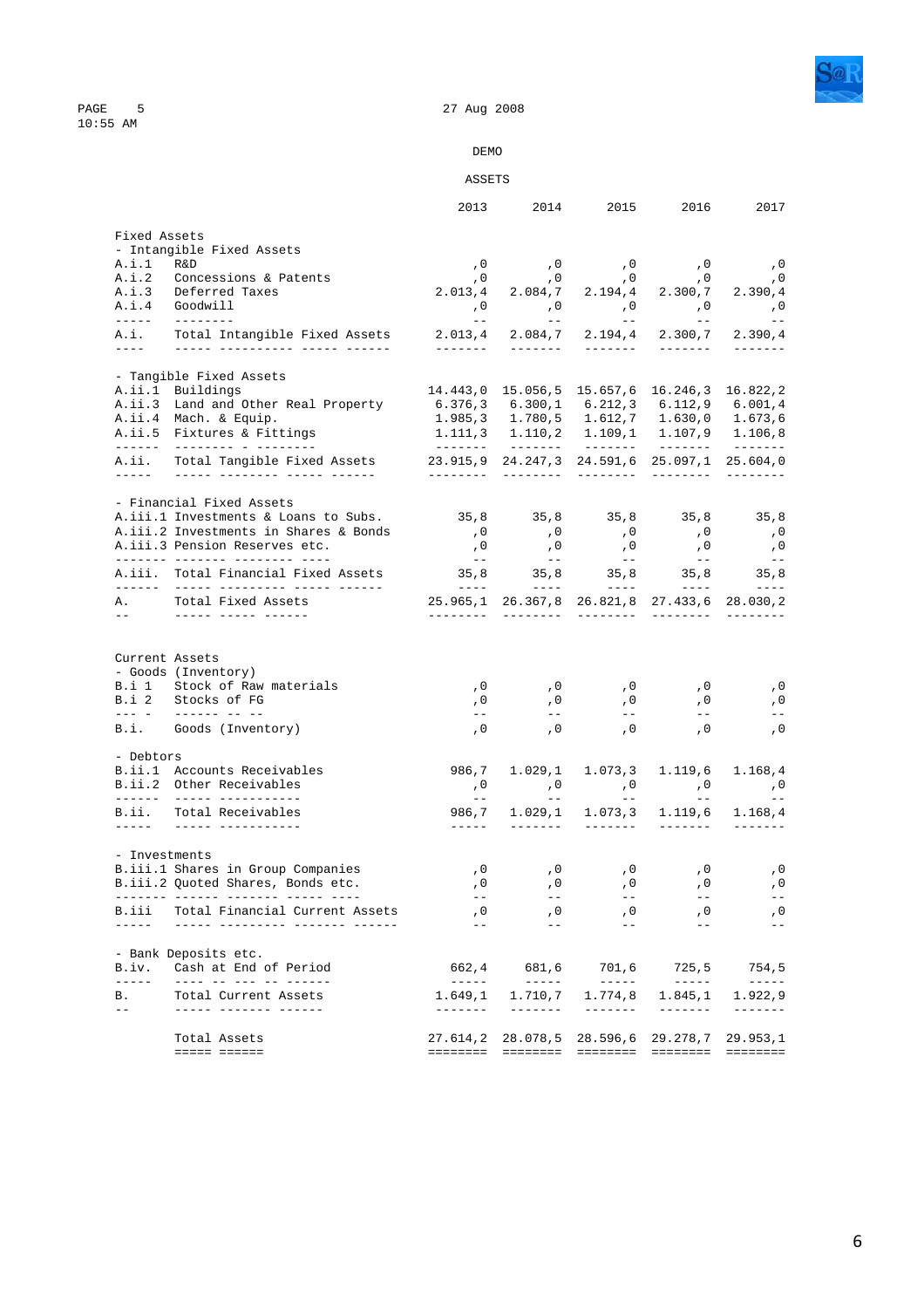



### EQUITY AND LIABILITIES

|                                                                                                                                                                                                                                                                                                                                                                                                        |                                                                             | 2013                                                                         | 2014                    | 2015                                                                                                                                                                                                                                                                                                                                                                                                                                                                                   | 2016                                                                                                                                                                                                                                                                                                                                                                                                                                                                                                                                  | 2017                                                                                                                                                                                                                                                                                                                                                                                                                                                                                              |
|--------------------------------------------------------------------------------------------------------------------------------------------------------------------------------------------------------------------------------------------------------------------------------------------------------------------------------------------------------------------------------------------------------|-----------------------------------------------------------------------------|------------------------------------------------------------------------------|-------------------------|----------------------------------------------------------------------------------------------------------------------------------------------------------------------------------------------------------------------------------------------------------------------------------------------------------------------------------------------------------------------------------------------------------------------------------------------------------------------------------------|---------------------------------------------------------------------------------------------------------------------------------------------------------------------------------------------------------------------------------------------------------------------------------------------------------------------------------------------------------------------------------------------------------------------------------------------------------------------------------------------------------------------------------------|---------------------------------------------------------------------------------------------------------------------------------------------------------------------------------------------------------------------------------------------------------------------------------------------------------------------------------------------------------------------------------------------------------------------------------------------------------------------------------------------------|
| Equity                                                                                                                                                                                                                                                                                                                                                                                                 |                                                                             |                                                                              |                         |                                                                                                                                                                                                                                                                                                                                                                                                                                                                                        |                                                                                                                                                                                                                                                                                                                                                                                                                                                                                                                                       |                                                                                                                                                                                                                                                                                                                                                                                                                                                                                                   |
|                                                                                                                                                                                                                                                                                                                                                                                                        | - Paid-in Capital                                                           |                                                                              |                         |                                                                                                                                                                                                                                                                                                                                                                                                                                                                                        |                                                                                                                                                                                                                                                                                                                                                                                                                                                                                                                                       |                                                                                                                                                                                                                                                                                                                                                                                                                                                                                                   |
|                                                                                                                                                                                                                                                                                                                                                                                                        | C.i.1 Share Capital                                                         |                                                                              |                         |                                                                                                                                                                                                                                                                                                                                                                                                                                                                                        | 6.895,1 6.895,1 6.895,1 6.895,1 7.448,5                                                                                                                                                                                                                                                                                                                                                                                                                                                                                               |                                                                                                                                                                                                                                                                                                                                                                                                                                                                                                   |
|                                                                                                                                                                                                                                                                                                                                                                                                        | C.i.2 Shares Repurchased etc.<br>C.i.3 Share Premium Reserve                |                                                                              |                         |                                                                                                                                                                                                                                                                                                                                                                                                                                                                                        | $\begin{matrix} 0 & 0 & 0 \\ 504.5 & 504.5 & 504.5 \\ -1 & -1 & -1 \end{matrix}$ , $\begin{matrix} 0 & 0 & 0 \\ 504.5 & 504.5 \\ -1 & -1 \end{matrix}$ , $\begin{matrix} 0 & 0 & 0 \\ 504.5 & 504.5 \\ -1 & -1 \end{matrix}$                                                                                                                                                                                                                                                                                                          |                                                                                                                                                                                                                                                                                                                                                                                                                                                                                                   |
|                                                                                                                                                                                                                                                                                                                                                                                                        |                                                                             |                                                                              |                         |                                                                                                                                                                                                                                                                                                                                                                                                                                                                                        |                                                                                                                                                                                                                                                                                                                                                                                                                                                                                                                                       |                                                                                                                                                                                                                                                                                                                                                                                                                                                                                                   |
| C.i.                                                                                                                                                                                                                                                                                                                                                                                                   | Total Paid-in Capital<br>____ _ ____ ______ ______                          | <u>_______</u>                                                               |                         |                                                                                                                                                                                                                                                                                                                                                                                                                                                                                        | 7.399,6 7.399,6 7.399,6 7.399,6                                                                                                                                                                                                                                                                                                                                                                                                                                                                                                       | 7.953,0<br>$\begin{array}{cccccccccc} \multicolumn{2}{c}{} & \multicolumn{2}{c}{} & \multicolumn{2}{c}{} & \multicolumn{2}{c}{} & \multicolumn{2}{c}{} & \multicolumn{2}{c}{} & \multicolumn{2}{c}{} & \multicolumn{2}{c}{} & \multicolumn{2}{c}{} & \multicolumn{2}{c}{} & \multicolumn{2}{c}{} & \multicolumn{2}{c}{} & \multicolumn{2}{c}{} & \multicolumn{2}{c}{} & \multicolumn{2}{c}{} & \multicolumn{2}{c}{} & \multicolumn{2}{c}{} & \multicolumn{2}{c}{} & \multicolumn{2}{c}{} & \mult$ |
|                                                                                                                                                                                                                                                                                                                                                                                                        | - Retained Earnings                                                         |                                                                              |                         |                                                                                                                                                                                                                                                                                                                                                                                                                                                                                        |                                                                                                                                                                                                                                                                                                                                                                                                                                                                                                                                       |                                                                                                                                                                                                                                                                                                                                                                                                                                                                                                   |
|                                                                                                                                                                                                                                                                                                                                                                                                        | C.ii.11 Valuation Variation on Debt                                         | , 0                                                                          | , 0                     | , 0                                                                                                                                                                                                                                                                                                                                                                                                                                                                                    | , 0                                                                                                                                                                                                                                                                                                                                                                                                                                                                                                                                   | , 0                                                                                                                                                                                                                                                                                                                                                                                                                                                                                               |
|                                                                                                                                                                                                                                                                                                                                                                                                        | C.ii.12 Valuation Variation on Assets                                       |                                                                              |                         |                                                                                                                                                                                                                                                                                                                                                                                                                                                                                        | 0, 0, 0, 0, 0,<br>0, 0, 0, 0, 0,                                                                                                                                                                                                                                                                                                                                                                                                                                                                                                      |                                                                                                                                                                                                                                                                                                                                                                                                                                                                                                   |
|                                                                                                                                                                                                                                                                                                                                                                                                        | C.ii.2 Legal Reserve<br>C.ii.3 Distributable Equity                         |                                                                              | 2.950,5 2.925,6         |                                                                                                                                                                                                                                                                                                                                                                                                                                                                                        | $2.965, 1$ $3.124, 4$ $3.188, 7$                                                                                                                                                                                                                                                                                                                                                                                                                                                                                                      |                                                                                                                                                                                                                                                                                                                                                                                                                                                                                                   |
|                                                                                                                                                                                                                                                                                                                                                                                                        | C.ii.4 Uncovered Losses                                                     |                                                                              |                         |                                                                                                                                                                                                                                                                                                                                                                                                                                                                                        |                                                                                                                                                                                                                                                                                                                                                                                                                                                                                                                                       |                                                                                                                                                                                                                                                                                                                                                                                                                                                                                                   |
|                                                                                                                                                                                                                                                                                                                                                                                                        | _________________________                                                   |                                                                              |                         |                                                                                                                                                                                                                                                                                                                                                                                                                                                                                        |                                                                                                                                                                                                                                                                                                                                                                                                                                                                                                                                       |                                                                                                                                                                                                                                                                                                                                                                                                                                                                                                   |
| C.i.i.<br>$\frac{1}{2} \frac{1}{2} \frac{1}{2} \frac{1}{2} \frac{1}{2} \frac{1}{2} \frac{1}{2} \frac{1}{2} \frac{1}{2} \frac{1}{2} \frac{1}{2} \frac{1}{2} \frac{1}{2} \frac{1}{2} \frac{1}{2} \frac{1}{2} \frac{1}{2} \frac{1}{2} \frac{1}{2} \frac{1}{2} \frac{1}{2} \frac{1}{2} \frac{1}{2} \frac{1}{2} \frac{1}{2} \frac{1}{2} \frac{1}{2} \frac{1}{2} \frac{1}{2} \frac{1}{2} \frac{1}{2} \frac{$ | Total Retained Earnings<br>______ ________ _______                          | 2.950, 5                                                                     | 2.925,6                 |                                                                                                                                                                                                                                                                                                                                                                                                                                                                                        | $2.965, 1$ $3.124, 4$                                                                                                                                                                                                                                                                                                                                                                                                                                                                                                                 | 3.188,7<br>_________                                                                                                                                                                                                                                                                                                                                                                                                                                                                              |
| $\mathbb{C}$ .                                                                                                                                                                                                                                                                                                                                                                                         | Equity                                                                      |                                                                              |                         |                                                                                                                                                                                                                                                                                                                                                                                                                                                                                        | $10.350, 0$ $10.325, 1$ $10.364, 7$ $10.524, 0$ $11.141, 7$                                                                                                                                                                                                                                                                                                                                                                                                                                                                           |                                                                                                                                                                                                                                                                                                                                                                                                                                                                                                   |
| $ -$                                                                                                                                                                                                                                                                                                                                                                                                   |                                                                             | <u>________</u>                                                              | _________               | _________                                                                                                                                                                                                                                                                                                                                                                                                                                                                              | $\begin{array}{cccccccccc} \multicolumn{2}{c}{} & \multicolumn{2}{c}{} & \multicolumn{2}{c}{} & \multicolumn{2}{c}{} & \multicolumn{2}{c}{} & \multicolumn{2}{c}{} & \multicolumn{2}{c}{} & \multicolumn{2}{c}{} & \multicolumn{2}{c}{} & \multicolumn{2}{c}{} & \multicolumn{2}{c}{} & \multicolumn{2}{c}{} & \multicolumn{2}{c}{} & \multicolumn{2}{c}{} & \multicolumn{2}{c}{} & \multicolumn{2}{c}{} & \multicolumn{2}{c}{} & \multicolumn{2}{c}{} & \multicolumn{2}{c}{} & \mult$                                                |                                                                                                                                                                                                                                                                                                                                                                                                                                                                                                   |
| - Provisions                                                                                                                                                                                                                                                                                                                                                                                           | D.i.1 Pension Liabilities<br>D.i.2 Deferred Taxes<br>D.i.3 Other Provisions | 61,6                                                                         | 1.878,5 1.878,5<br>61,6 | 1.878,5<br>61,6                                                                                                                                                                                                                                                                                                                                                                                                                                                                        | 1.878,5<br>0, 0, 0, 0, 0,<br>61,6                                                                                                                                                                                                                                                                                                                                                                                                                                                                                                     | 1.878,5<br>61,6                                                                                                                                                                                                                                                                                                                                                                                                                                                                                   |
|                                                                                                                                                                                                                                                                                                                                                                                                        |                                                                             | $\mathcal{L} = \mathcal{L} + \mathcal{L} + \mathcal{L}$                      |                         | $\qquad \qquad - - - -$                                                                                                                                                                                                                                                                                                                                                                                                                                                                | $\sim$ $   \sim$ $-$                                                                                                                                                                                                                                                                                                                                                                                                                                                                                                                  | $- - - - -$                                                                                                                                                                                                                                                                                                                                                                                                                                                                                       |
| D.i.<br>$\frac{1}{2}$                                                                                                                                                                                                                                                                                                                                                                                  | Total Provisions<br>__________________                                      | $1.940, 1$ $1.940, 1$ $1.940, 1$ $1.940, 1$ $1.940, 1$<br><b>DESCRIPTION</b> | --------                |                                                                                                                                                                                                                                                                                                                                                                                                                                                                                        | $\frac{1}{2}$                                                                                                                                                                                                                                                                                                                                                                                                                                                                                                                         | $\frac{1}{2}$                                                                                                                                                                                                                                                                                                                                                                                                                                                                                     |
|                                                                                                                                                                                                                                                                                                                                                                                                        | - Other Long-term Liabilities                                               |                                                                              |                         |                                                                                                                                                                                                                                                                                                                                                                                                                                                                                        |                                                                                                                                                                                                                                                                                                                                                                                                                                                                                                                                       |                                                                                                                                                                                                                                                                                                                                                                                                                                                                                                   |
|                                                                                                                                                                                                                                                                                                                                                                                                        | D.ii.1 Convertible Debt                                                     |                                                                              |                         |                                                                                                                                                                                                                                                                                                                                                                                                                                                                                        |                                                                                                                                                                                                                                                                                                                                                                                                                                                                                                                                       |                                                                                                                                                                                                                                                                                                                                                                                                                                                                                                   |
| D.ii.2 Bonds                                                                                                                                                                                                                                                                                                                                                                                           |                                                                             |                                                                              |                         |                                                                                                                                                                                                                                                                                                                                                                                                                                                                                        | 0, 0, 0, 0, 0,<br>0, 0, 0, 0, 0,                                                                                                                                                                                                                                                                                                                                                                                                                                                                                                      |                                                                                                                                                                                                                                                                                                                                                                                                                                                                                                   |
|                                                                                                                                                                                                                                                                                                                                                                                                        | D.ii.3 Liabilities to Fin. Inst.                                            |                                                                              |                         |                                                                                                                                                                                                                                                                                                                                                                                                                                                                                        | 13.633, 2 14.142, 9 14.642, 5 15.158, 2 15.168, 1                                                                                                                                                                                                                                                                                                                                                                                                                                                                                     |                                                                                                                                                                                                                                                                                                                                                                                                                                                                                                   |
|                                                                                                                                                                                                                                                                                                                                                                                                        | D.ii.4 Other Long-term Liabilities                                          |                                                                              |                         |                                                                                                                                                                                                                                                                                                                                                                                                                                                                                        | 0, 0, 0, 0, 0, 0,                                                                                                                                                                                                                                                                                                                                                                                                                                                                                                                     |                                                                                                                                                                                                                                                                                                                                                                                                                                                                                                   |
|                                                                                                                                                                                                                                                                                                                                                                                                        | D.ii.5 Subordinated Loan Capital                                            |                                                                              |                         |                                                                                                                                                                                                                                                                                                                                                                                                                                                                                        | 0, 0, 0, 0, 0, 0, 0<br>-- -- -- --                                                                                                                                                                                                                                                                                                                                                                                                                                                                                                    | , 0<br>$- -$                                                                                                                                                                                                                                                                                                                                                                                                                                                                                      |
| D.i.i.                                                                                                                                                                                                                                                                                                                                                                                                 | Long-term Liabilities                                                       |                                                                              |                         |                                                                                                                                                                                                                                                                                                                                                                                                                                                                                        | 13.633,2 14.142,9 14.642,5 15.158,2 15.168,1                                                                                                                                                                                                                                                                                                                                                                                                                                                                                          |                                                                                                                                                                                                                                                                                                                                                                                                                                                                                                   |
|                                                                                                                                                                                                                                                                                                                                                                                                        | - Current Liabilities                                                       |                                                                              |                         |                                                                                                                                                                                                                                                                                                                                                                                                                                                                                        |                                                                                                                                                                                                                                                                                                                                                                                                                                                                                                                                       |                                                                                                                                                                                                                                                                                                                                                                                                                                                                                                   |
|                                                                                                                                                                                                                                                                                                                                                                                                        | D.iii.1 Bank Overdraft                                                      |                                                                              |                         |                                                                                                                                                                                                                                                                                                                                                                                                                                                                                        |                                                                                                                                                                                                                                                                                                                                                                                                                                                                                                                                       |                                                                                                                                                                                                                                                                                                                                                                                                                                                                                                   |
|                                                                                                                                                                                                                                                                                                                                                                                                        | D.iii.2 Accounts Payable                                                    |                                                                              |                         |                                                                                                                                                                                                                                                                                                                                                                                                                                                                                        |                                                                                                                                                                                                                                                                                                                                                                                                                                                                                                                                       |                                                                                                                                                                                                                                                                                                                                                                                                                                                                                                   |
|                                                                                                                                                                                                                                                                                                                                                                                                        | D.iii.3 Current Tax                                                         |                                                                              |                         |                                                                                                                                                                                                                                                                                                                                                                                                                                                                                        |                                                                                                                                                                                                                                                                                                                                                                                                                                                                                                                                       |                                                                                                                                                                                                                                                                                                                                                                                                                                                                                                   |
|                                                                                                                                                                                                                                                                                                                                                                                                        | D.iii.4 Dividends                                                           |                                                                              |                         |                                                                                                                                                                                                                                                                                                                                                                                                                                                                                        |                                                                                                                                                                                                                                                                                                                                                                                                                                                                                                                                       |                                                                                                                                                                                                                                                                                                                                                                                                                                                                                                   |
|                                                                                                                                                                                                                                                                                                                                                                                                        | D.iii.5 Other Short-term Liabilities                                        |                                                                              |                         |                                                                                                                                                                                                                                                                                                                                                                                                                                                                                        | $\begin{array}{cccccc} ,0&,&0&,&0&,&0&,&0 \\ 311,0&331,0&352,3&375,1&399,3 \\ 307,1&301,9&319,5&343,8&313,4 \\ 717,1&702,8&630,6&578,0&617,8 \\ 355,7&334,6&346,9&359,5&372,7 \\ \hline \end{array}$                                                                                                                                                                                                                                                                                                                                  |                                                                                                                                                                                                                                                                                                                                                                                                                                                                                                   |
| D.iii<br>$\frac{1}{2}$                                                                                                                                                                                                                                                                                                                                                                                 | Total Current Liabilities<br><u> ----- ------- ------------</u>             | 1.690, 8                                                                     |                         | $\begin{array}{cccccccccc} \multicolumn{2}{c}{} & \multicolumn{2}{c}{} & \multicolumn{2}{c}{} & \multicolumn{2}{c}{} & \multicolumn{2}{c}{} & \multicolumn{2}{c}{} & \multicolumn{2}{c}{} & \multicolumn{2}{c}{} & \multicolumn{2}{c}{} & \multicolumn{2}{c}{} & \multicolumn{2}{c}{} & \multicolumn{2}{c}{} & \multicolumn{2}{c}{} & \multicolumn{2}{c}{} & \multicolumn{2}{c}{} & \multicolumn{2}{c}{} & \multicolumn{2}{c}{} & \multicolumn{2}{c}{} & \multicolumn{2}{c}{} & \mult$ | $1.670, 3$ $1.649, 3$ $1.656, 5$ $1.703, 2$<br>$\begin{array}{cccccccccc} \multicolumn{2}{c}{} & \multicolumn{2}{c}{} & \multicolumn{2}{c}{} & \multicolumn{2}{c}{} & \multicolumn{2}{c}{} & \multicolumn{2}{c}{} & \multicolumn{2}{c}{} & \multicolumn{2}{c}{} & \multicolumn{2}{c}{} & \multicolumn{2}{c}{} & \multicolumn{2}{c}{} & \multicolumn{2}{c}{} & \multicolumn{2}{c}{} & \multicolumn{2}{c}{} & \multicolumn{2}{c}{} & \multicolumn{2}{c}{} & \multicolumn{2}{c}{} & \multicolumn{2}{c}{} & \multicolumn{2}{c}{} & \mult$ | $\begin{array}{cccccccccc} \multicolumn{2}{c}{} & \multicolumn{2}{c}{} & \multicolumn{2}{c}{} & \multicolumn{2}{c}{} & \multicolumn{2}{c}{} & \multicolumn{2}{c}{} & \multicolumn{2}{c}{} & \multicolumn{2}{c}{} & \multicolumn{2}{c}{} & \multicolumn{2}{c}{} & \multicolumn{2}{c}{} & \multicolumn{2}{c}{} & \multicolumn{2}{c}{} & \multicolumn{2}{c}{} & \multicolumn{2}{c}{} & \multicolumn{2}{c}{} & \multicolumn{2}{c}{} & \multicolumn{2}{c}{} & \multicolumn{2}{c}{} & \mult$            |
| D.                                                                                                                                                                                                                                                                                                                                                                                                     | Total Liabilities                                                           |                                                                              |                         |                                                                                                                                                                                                                                                                                                                                                                                                                                                                                        | 17.264,2 17.753,3 18.231,9 18.754,7                                                                                                                                                                                                                                                                                                                                                                                                                                                                                                   | 18.811,4                                                                                                                                                                                                                                                                                                                                                                                                                                                                                          |
| $- -$                                                                                                                                                                                                                                                                                                                                                                                                  | ----- -----------                                                           |                                                                              |                         | _________                                                                                                                                                                                                                                                                                                                                                                                                                                                                              | ---------                                                                                                                                                                                                                                                                                                                                                                                                                                                                                                                             | $- - - - - - - -$                                                                                                                                                                                                                                                                                                                                                                                                                                                                                 |
|                                                                                                                                                                                                                                                                                                                                                                                                        | Liability and Equity<br>========= === =======                               | <b>EEEEEEE</b>                                                               |                         |                                                                                                                                                                                                                                                                                                                                                                                                                                                                                        | 27.614,2 28.078,5 28.596,6 29.278,7                                                                                                                                                                                                                                                                                                                                                                                                                                                                                                   | 29.953,1<br><b>EEEEEEEE</b>                                                                                                                                                                                                                                                                                                                                                                                                                                                                       |
|                                                                                                                                                                                                                                                                                                                                                                                                        |                                                                             |                                                                              |                         |                                                                                                                                                                                                                                                                                                                                                                                                                                                                                        |                                                                                                                                                                                                                                                                                                                                                                                                                                                                                                                                       |                                                                                                                                                                                                                                                                                                                                                                                                                                                                                                   |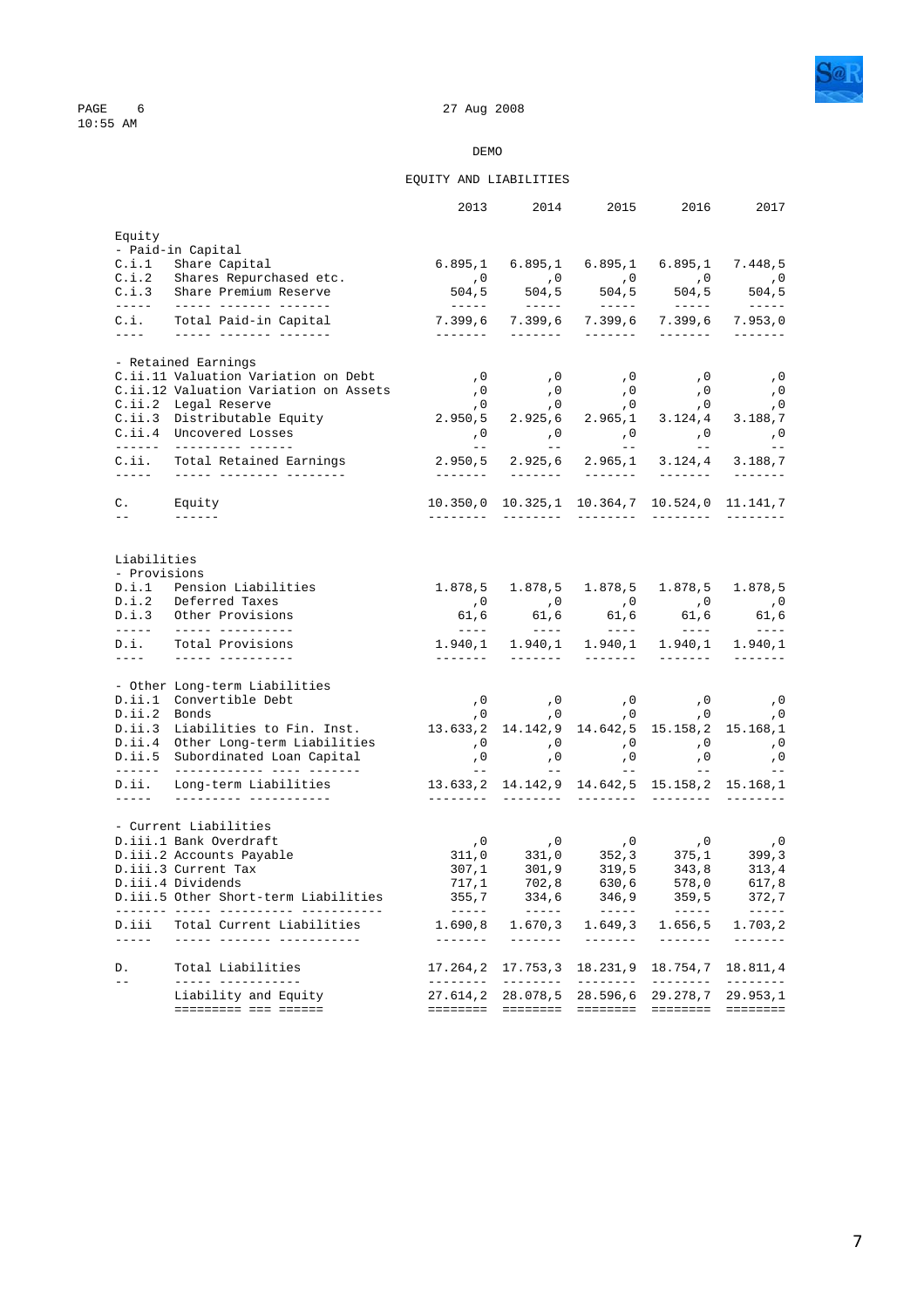

# PAGE 1<br>10:55 AM

### DEMO

### DEBT AND EQUITY CALCULATION

|                                                                                                                                                                                                                                                                                                                                                                                                                                                                                                                                               | 2008                                                                                      | 2009                                                                                                                                                                                                                                                                                                                                                                                                    | 2010                                                                                                                                                                                                                                                                                                                                                                                                                                                                                | 2011                                                                                          | 2012                                                                                                                                                                                                                                                                                                                                                                                                                                                                                            |
|-----------------------------------------------------------------------------------------------------------------------------------------------------------------------------------------------------------------------------------------------------------------------------------------------------------------------------------------------------------------------------------------------------------------------------------------------------------------------------------------------------------------------------------------------|-------------------------------------------------------------------------------------------|---------------------------------------------------------------------------------------------------------------------------------------------------------------------------------------------------------------------------------------------------------------------------------------------------------------------------------------------------------------------------------------------------------|-------------------------------------------------------------------------------------------------------------------------------------------------------------------------------------------------------------------------------------------------------------------------------------------------------------------------------------------------------------------------------------------------------------------------------------------------------------------------------------|-----------------------------------------------------------------------------------------------|-------------------------------------------------------------------------------------------------------------------------------------------------------------------------------------------------------------------------------------------------------------------------------------------------------------------------------------------------------------------------------------------------------------------------------------------------------------------------------------------------|
| REQUIRED CASH FLOW FROM CAPITAL TRANSACTIONS                                                                                                                                                                                                                                                                                                                                                                                                                                                                                                  |                                                                                           |                                                                                                                                                                                                                                                                                                                                                                                                         |                                                                                                                                                                                                                                                                                                                                                                                                                                                                                     |                                                                                               |                                                                                                                                                                                                                                                                                                                                                                                                                                                                                                 |
| Required Cash as pct. of Sales<br>Cash of Curr. Liabilities (ex. Overd.)                                                                                                                                                                                                                                                                                                                                                                                                                                                                      | 362,8<br>144,7                                                                            | 382,9<br>154,2                                                                                                                                                                                                                                                                                                                                                                                          | 405,4<br>166,2                                                                                                                                                                                                                                                                                                                                                                                                                                                                      | 436,1<br>167,7                                                                                | 464,0<br>162,9                                                                                                                                                                                                                                                                                                                                                                                                                                                                                  |
| Minimum Cash Level                                                                                                                                                                                                                                                                                                                                                                                                                                                                                                                            | $\frac{1}{2}$<br>507, 5                                                                   | $\begin{tabular}{ccccc} - & - & - & - \\ \hline \end{tabular}$<br>537,2                                                                                                                                                                                                                                                                                                                                 | $\frac{1}{2} \left( \frac{1}{2} \right) \left( \frac{1}{2} \right) \left( \frac{1}{2} \right) \left( \frac{1}{2} \right) \left( \frac{1}{2} \right) \left( \frac{1}{2} \right) \left( \frac{1}{2} \right) \left( \frac{1}{2} \right) \left( \frac{1}{2} \right) \left( \frac{1}{2} \right) \left( \frac{1}{2} \right) \left( \frac{1}{2} \right) \left( \frac{1}{2} \right) \left( \frac{1}{2} \right) \left( \frac{1}{2} \right) \left( \frac{1}{2} \right) \left( \frac$<br>571,6 | 603,9                                                                                         | $\cdots\cdots\cdots\cdots$<br>626,8                                                                                                                                                                                                                                                                                                                                                                                                                                                             |
| Repayments<br>Net Cash Outflow from Operations<br>Net Cash Outflow from Investing activ.<br>___ ____ _______ ____ __________ _____                                                                                                                                                                                                                                                                                                                                                                                                            | 509, 9<br>$\sim$ , 0<br>2.891,1                                                           | 607,2<br>, 0<br>3.064, 2                                                                                                                                                                                                                                                                                                                                                                                | 802,3<br>$\sim$ , 0<br>3.176, 9                                                                                                                                                                                                                                                                                                                                                                                                                                                     | 1.042,5<br>$\,$ , 0<br>3.030, 8                                                               | 1.313,8<br>, 0<br>3.035,1                                                                                                                                                                                                                                                                                                                                                                                                                                                                       |
| Cash Outflow                                                                                                                                                                                                                                                                                                                                                                                                                                                                                                                                  | 3.401,0                                                                                   | --------<br>3.671,4                                                                                                                                                                                                                                                                                                                                                                                     | --------<br>3.979, 2                                                                                                                                                                                                                                                                                                                                                                                                                                                                | --------<br>4.073, 3                                                                          | $\begin{tabular}{cccccc} \multicolumn{2}{c}{} & \multicolumn{2}{c}{} & \multicolumn{2}{c}{} & \multicolumn{2}{c}{} & \multicolumn{2}{c}{} & \multicolumn{2}{c}{} & \multicolumn{2}{c}{} & \multicolumn{2}{c}{} & \multicolumn{2}{c}{} & \multicolumn{2}{c}{} & \multicolumn{2}{c}{} & \multicolumn{2}{c}{} & \multicolumn{2}{c}{} & \multicolumn{2}{c}{} & \multicolumn{2}{c}{} & \multicolumn{2}{c}{} & \multicolumn{2}{c}{} & \multicolumn{2}{c}{} & \multicolumn{2}{c}{} & \mult$<br>4.348,9 |
| Net Cash Inflow from Operations<br>Net Cash Inflow from Investing activ.<br>Cash at Beginning of Period                                                                                                                                                                                                                                                                                                                                                                                                                                       | 833,4<br>$\sim$ , 0<br>1.136, 9                                                           | 1.274,6<br>$\begin{array}{c} 0 \\ 507 \end{array}$                                                                                                                                                                                                                                                                                                                                                      | 1.209, 5<br>$\overline{\phantom{a}}$ , 0                                                                                                                                                                                                                                                                                                                                                                                                                                            | 1.256,7<br>$\begin{array}{ccc} & & & & \ddots \\ & & & & & \\ 537,2 & & 571,6 \\ \end{array}$ | 1.221,7<br>$\,$ , 0 $\,$<br>603, 9                                                                                                                                                                                                                                                                                                                                                                                                                                                              |
| ____ __ _________ __ _____<br>Cash Inflow                                                                                                                                                                                                                                                                                                                                                                                                                                                                                                     | 1.970, 3                                                                                  | $\frac{1}{2} \frac{1}{2} \frac{1}{2} \frac{1}{2} \frac{1}{2} \frac{1}{2} \frac{1}{2} \frac{1}{2} \frac{1}{2} \frac{1}{2} \frac{1}{2} \frac{1}{2} \frac{1}{2} \frac{1}{2} \frac{1}{2} \frac{1}{2} \frac{1}{2} \frac{1}{2} \frac{1}{2} \frac{1}{2} \frac{1}{2} \frac{1}{2} \frac{1}{2} \frac{1}{2} \frac{1}{2} \frac{1}{2} \frac{1}{2} \frac{1}{2} \frac{1}{2} \frac{1}{2} \frac{1}{2} \frac{$<br>1.782,1 | 1.746,6                                                                                                                                                                                                                                                                                                                                                                                                                                                                             | 1.828,2                                                                                       | $\cdots\cdots\cdots\cdots$<br>1.825,5                                                                                                                                                                                                                                                                                                                                                                                                                                                           |
| Required Cash Flow from Cap. Trans.                                                                                                                                                                                                                                                                                                                                                                                                                                                                                                           | 1.938,2                                                                                   | 2.426,5                                                                                                                                                                                                                                                                                                                                                                                                 | 2.804,1                                                                                                                                                                                                                                                                                                                                                                                                                                                                             | 2.848,9                                                                                       | 3.150, 2                                                                                                                                                                                                                                                                                                                                                                                                                                                                                        |
|                                                                                                                                                                                                                                                                                                                                                                                                                                                                                                                                               |                                                                                           | =======  =======                                                                                                                                                                                                                                                                                                                                                                                        | eeeeee -                                                                                                                                                                                                                                                                                                                                                                                                                                                                            | eeeeee -                                                                                      | =======                                                                                                                                                                                                                                                                                                                                                                                                                                                                                         |
|                                                                                                                                                                                                                                                                                                                                                                                                                                                                                                                                               | 2008                                                                                      | 2009 — 2009 — 2009 — 2009 — 2009 — 2009 — 2009 — 2009 — 2009 — 2009 — 2009 — 2009 — 2009 — 2009 — 2009 — 2009 — 200                                                                                                                                                                                                                                                                                     | 2010 - 2010 - 2010 - 2010 - 2020 - 2020 - 2020 - 2020 - 2020 - 2020 - 2020 - 2020 - 2020 - 2020 - 2020 - 20                                                                                                                                                                                                                                                                                                                                                                         | 2011                                                                                          | 2012                                                                                                                                                                                                                                                                                                                                                                                                                                                                                            |
|                                                                                                                                                                                                                                                                                                                                                                                                                                                                                                                                               |                                                                                           |                                                                                                                                                                                                                                                                                                                                                                                                         |                                                                                                                                                                                                                                                                                                                                                                                                                                                                                     |                                                                                               |                                                                                                                                                                                                                                                                                                                                                                                                                                                                                                 |
| _____ _______ _____________<br>Issuance Common Shares<br>Long-term Dom. Debt<br>Long-term Curr. Debt<br>Repurchase Common Shares<br>Overdraft Facility<br>Overdraft Repayment                                                                                                                                                                                                                                                                                                                                                                 | , 0<br>, 0<br>1.938,2<br>$\overline{0}$<br>, 0<br>, 0<br>, 0                              | $\, \overline{\,}$ 0<br>$\sqrt{0}$<br>2.426,5<br>, 0<br>, 0<br>, 0                                                                                                                                                                                                                                                                                                                                      | , 0<br>, 0<br>2.804,1<br>, 0<br>, 0<br>, 0                                                                                                                                                                                                                                                                                                                                                                                                                                          | , 0<br>, 0<br>2.848,9<br>$\overline{\phantom{0}}$ , 0<br>, 0<br>, 0<br>, 0                    | 1.495,0<br>$\sim$ , 0<br>1.655,2<br>$\sim$ 0<br>, 0<br>, 0<br>, 0                                                                                                                                                                                                                                                                                                                                                                                                                               |
| GROSS CAPITAL TRANSACTIONS<br>2001<br>2221 Short-term Dom. Debt<br>2241<br>2271<br>2011<br>238<br>2382<br>$\frac{1}{2} \frac{1}{2} \frac{1}{2} \frac{1}{2} \frac{1}{2} \frac{1}{2} \frac{1}{2} \frac{1}{2} \frac{1}{2} \frac{1}{2} \frac{1}{2} \frac{1}{2} \frac{1}{2} \frac{1}{2} \frac{1}{2} \frac{1}{2} \frac{1}{2} \frac{1}{2} \frac{1}{2} \frac{1}{2} \frac{1}{2} \frac{1}{2} \frac{1}{2} \frac{1}{2} \frac{1}{2} \frac{1}{2} \frac{1}{2} \frac{1}{2} \frac{1}{2} \frac{1}{2} \frac{1}{2} \frac{$<br>Gross Cash Flow from Capital Trans. | $\sim$ $-$<br>1.938,2 2.426,5 2.804,1 2.848,9                                             | $\frac{1}{2}$ and $\frac{1}{2}$                                                                                                                                                                                                                                                                                                                                                                         | $\frac{1}{2}$<br>------- ------ ------- -------                                                                                                                                                                                                                                                                                                                                                                                                                                     | $\frac{1}{2}$ and $\frac{1}{2}$                                                               | $\equiv$ $\equiv$<br>3.150,2<br><b>EEEEEEE</b>                                                                                                                                                                                                                                                                                                                                                                                                                                                  |
| A: Net Cash Flow from Operations<br>B: Net Cash flow from Investing activ.<br>C: Net Cash Flow from Capital Trans.<br><u> 11 111 1111 1111 1111 1111111 111111</u>                                                                                                                                                                                                                                                                                                                                                                            | 833, 4 1.274, 6<br>$(2.891,1)$ $(3.064,2)$ $(3.176,9)$ $(3.030,8)$ $(3.035,1)$<br>1.428,3 | 1.819,3<br><u>_______</u>                                                                                                                                                                                                                                                                                                                                                                               | 1.209,5<br>2.001,8<br>--------                                                                                                                                                                                                                                                                                                                                                                                                                                                      | 1.256,7                                                                                       | 1.221, 7<br>$1.806, 4$ $1.836, 4$<br>$- - - - - - -$                                                                                                                                                                                                                                                                                                                                                                                                                                            |

LEVEL OF CASH AT END OF PERIOD

|     |                                                | 2008               | 2009          | 2010          | 2011          | 2012          |
|-----|------------------------------------------------|--------------------|---------------|---------------|---------------|---------------|
| 192 | Cash pr $01/01$<br>Net Change in Cash Position | 1.136,9<br>(629.4) | 507.5<br>29.7 | 537.2<br>34.4 | 571.6<br>32.3 | 603.9<br>23,0 |
|     |                                                |                    |               |               |               | ----          |
| 192 | Cash pr $31/12$                                | 507.5              | 537.2         | 571.6         | 603.9         | 626.8         |
|     |                                                |                    |               |               |               |               |
|     |                                                |                    |               |               |               |               |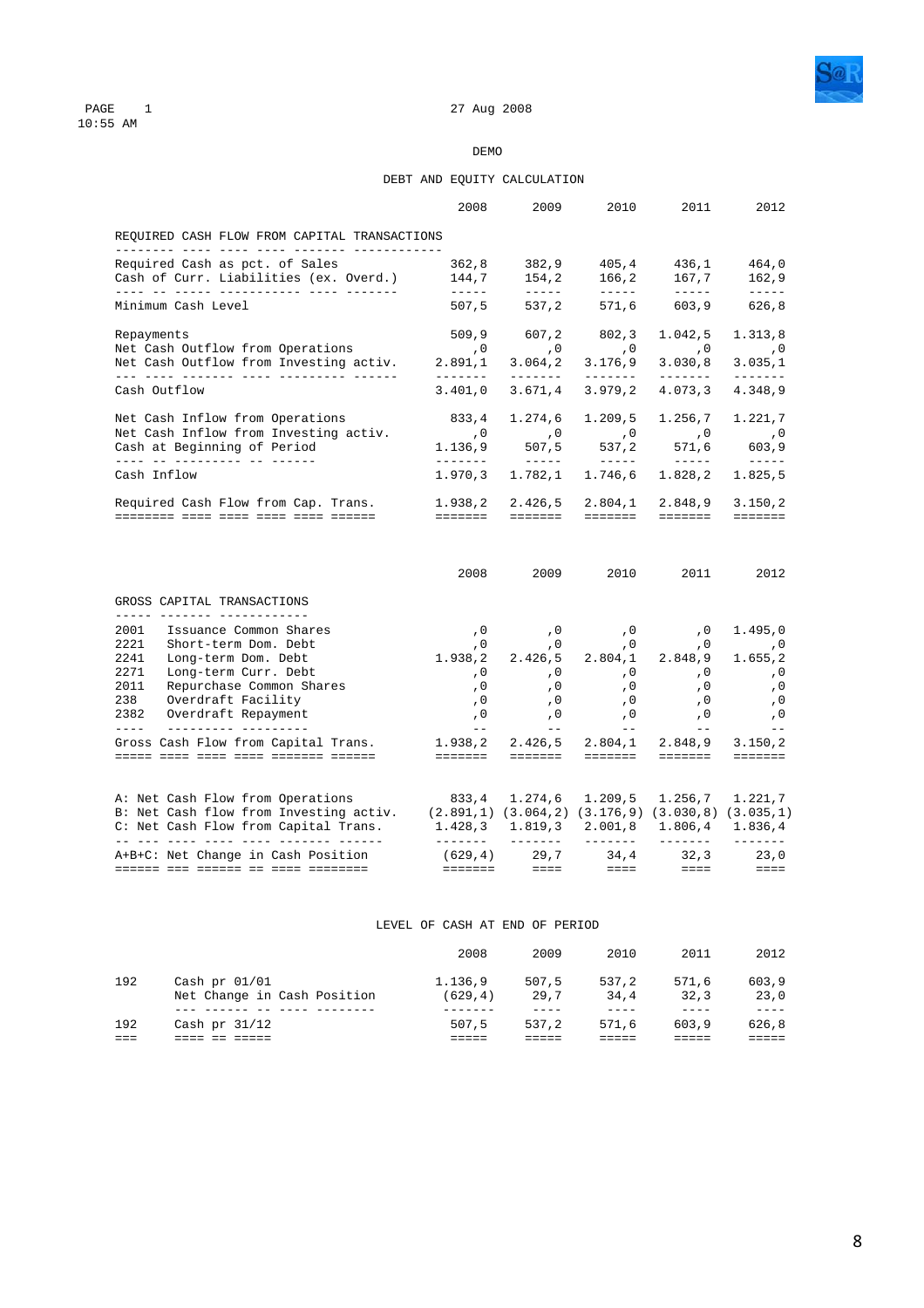

### 27 Aug 2008

### DEMO

### EQUITY CALCULATIONS

|                                                                                                                                                                                    | 2008                                    | 2009                                              | 2010                                      | 2011                                                                             | 2012                                                                         |
|------------------------------------------------------------------------------------------------------------------------------------------------------------------------------------|-----------------------------------------|---------------------------------------------------|-------------------------------------------|----------------------------------------------------------------------------------|------------------------------------------------------------------------------|
| Paid-In Capital<br>Extra Ordinary Share Issue due to Loss                                                                                                                          | 5.904,6<br>, 0<br>$\equiv$ $\equiv$     | 5.904, 6<br>, 0<br>$- -$                          | 5.904, 6<br>, 0<br>$  \,$                 | 5.904, 6<br>, 0<br>$ -$                                                          | 5.904, 6<br>, 0<br>$- -$                                                     |
| Capital after Ex. Ord. Share Issue                                                                                                                                                 | 5.904,6                                 | 5.904, 6                                          | 5.904.6                                   | 5.904, 6                                                                         | 5.904, 6                                                                     |
| Reserve for Valuation Var.<br>Legal Reserve<br>Distributable Equity<br>Uncovered Losses<br>__________ ______                                                                       | , 0<br>, 0<br>3.195,7<br>, 0<br>$ -$    | , 0<br>, 0<br>3.314,8<br>, 0<br>$- -$             | , 0<br>, 0<br>3.177,6<br>$\,$ , 0<br>$--$ | , 0<br>, 0<br>3.097,2<br>, 0<br>$\hspace{0.1cm} -\hspace{0.1cm} -\hspace{0.1cm}$ | , 0<br>, 0<br>2.930,9<br>, 0<br>$=$ $-$                                      |
| Total Retained Earnings                                                                                                                                                            | 3.195,7                                 | 3.314.8                                           | 3.177,6                                   | 3.097, 2                                                                         | 2.930,9                                                                      |
| Equity before Ord. Cap. Transactions                                                                                                                                               | 9.100, 3<br>=======                     | 9.219,4<br>eeeeee.                                | 9.082, 2<br>eeeeee.                       | 9.001, 8<br>eeeeee.                                                              | 8.835,5<br>$=$ = = = = = =                                                   |
| Required Cash Flow from Cap. Trans.<br>Extra Ordinary Share Issue due to Loss                                                                                                      | 1.938,2<br>, 0<br>$- -$                 | 2.426,5<br>, 0<br>$\frac{1}{2}$ and $\frac{1}{2}$ | 2.804,1<br>$\,$ , 0<br>$  \,$             | 2.848,9<br>, 0<br>$  \,$                                                         | 3.150, 2<br>, 0                                                              |
| Req. Cash Flow from Ord. Cap. Trans.<br><u> 1111 1111 1111 1111 1111 1111 111111 1</u>                                                                                             | 1.938,2<br><b>EEEEEEE</b>               | 2.426,5<br><b>EEEEEEE</b>                         | 2.804,1<br><b>EBBEBER</b>                 | 2.848,9<br><b>EEEEEEE</b>                                                        | 3.150, 2<br>$\qquad \qquad \equiv \equiv \equiv \equiv \equiv \equiv \equiv$ |
|                                                                                                                                                                                    | DEBT CALCULATIONS                       |                                                   |                                           |                                                                                  |                                                                              |
|                                                                                                                                                                                    | 2008                                    | 2009                                              | 2010                                      | 2011                                                                             | 2012                                                                         |
| Debt Capacity<br>____ ________                                                                                                                                                     |                                         |                                                   |                                           |                                                                                  |                                                                              |
| Max. Equity of Total Capital (%)                                                                                                                                                   | 40,0                                    | 40,0                                              | 40,0                                      | 40,0                                                                             | 40,0                                                                         |
| Maximum Loans<br>Net Accumulated Loans<br>--- ------------ -----                                                                                                                   |                                         | 14.813,4 15.285,0 15.305,8<br>,0 7.860,7 9.680,0  |                                           | 15.212,1<br>11.681,8<br>---------                                                | 15.143,4<br>13.488,2<br>$- - - - - - - -$                                    |
| Loan Capacity<br>==== ========                                                                                                                                                     |                                         | 14.813,4 7.424,4 5.625,8<br>========  =======     |                                           | 3.530, 3<br>eesses eesses                                                        | 1.655,2<br><b>EEEEEEE</b>                                                    |
| Short- and Long-term Debt Capacity<br>_______ ___ __________ ____ ________                                                                                                         |                                         |                                                   |                                           |                                                                                  |                                                                              |
| Max. Long-Term Loan of Total Loans (%)                                                                                                                                             | $100,0$ $100,0$ $100,0$ $100,0$ $100,0$ |                                                   |                                           |                                                                                  |                                                                              |
| Short-term Loan Capacity<br>Long-term Loan Capacity<br>__________ ____ _______                                                                                                     | , 0<br>14.813,4<br>________             | , 0<br>7.424,4<br>--------                        | , 0<br>5.625, 8<br>--------               | , 0<br>3.530, 3<br>_______                                                       | , 0<br>1.655,2<br>-------                                                    |
| Loan Capacity<br>==== ========                                                                                                                                                     | 14.813.4<br><b>EEEEEEE</b>              | 7.424,4<br><b>EEEEEE</b>                          | 5.625, 8<br><b>EEEEEEE</b>                | 3.530, 3<br><b>EEEEEEE</b>                                                       | 1.655,2<br><b>EEEEEEE</b>                                                    |
| Currency and Long-term Debt Capacity                                                                                                                                               |                                         |                                                   |                                           |                                                                                  |                                                                              |
| a sa tanàna ao amin'ny faritr'i Normandie, ao amin'ny faritr'i Normandie, ao Frantsa.<br>Ny INSEE dia mampiasa ny kaodim-paositra 61169.<br>Max. Curr. Loan of Long-Term Loans (%) | $\sqrt{0}$                              | $\overline{0}$                                    | , 0                                       | , 0                                                                              | , 0                                                                          |
| Domestic Loan Capacity<br>Currency Loan Capacity                                                                                                                                   | 14.813,4<br>, 0                         | 7.424,4<br>, 0                                    | 5.625, 8<br>, 0                           | 3.530, 3<br>, 0                                                                  | 1.655, 2<br>, 0                                                              |
| Loan Capacity<br>==== ========                                                                                                                                                     | $ -$<br>14.813.4                        | $- -$<br>7.424,4                                  | $\frac{1}{2}$<br>5.625, 8                 | $\equiv$ $\equiv$<br>3.530, 3                                                    | $ -$<br>1.655,2                                                              |
| Loan Activities                                                                                                                                                                    |                                         |                                                   |                                           |                                                                                  |                                                                              |
| <u>---- ----------</u><br>Long-Term Loan of Total Loans (%)<br>Currency Loan of Long-Term Loans (%)                                                                                | 24,7<br>, 0                             | 44,4<br>, 0                                       | 58,7<br>, 0                               | 68,6<br>, 0                                                                      | 73,9<br>, 0                                                                  |
| Short-term Domestic Debt<br>Long-term Domestic Debt<br>Long-term Currency Debt                                                                                                     | , 0<br>1.938,2<br>, 0                   | , 0<br>2.426,5<br>, 0                             | , 0<br>2.804,1<br>, 0                     | , 0<br>2.848,9<br>, 0                                                            | , 0<br>1.655, 2<br>, 0                                                       |
| ---------- -------- ----<br>This Periods Debt<br><u> ==== ======= ====</u>                                                                                                         | $\equiv$ $\equiv$<br>1.938,2<br>======= | $- -$<br>2.426,5<br>=======                       | $- -$<br>2.804,1<br>eeeeee.               | $- -$<br>2.848,9<br>eeeeee                                                       | $- -$<br>1.655, 2<br>=======                                                 |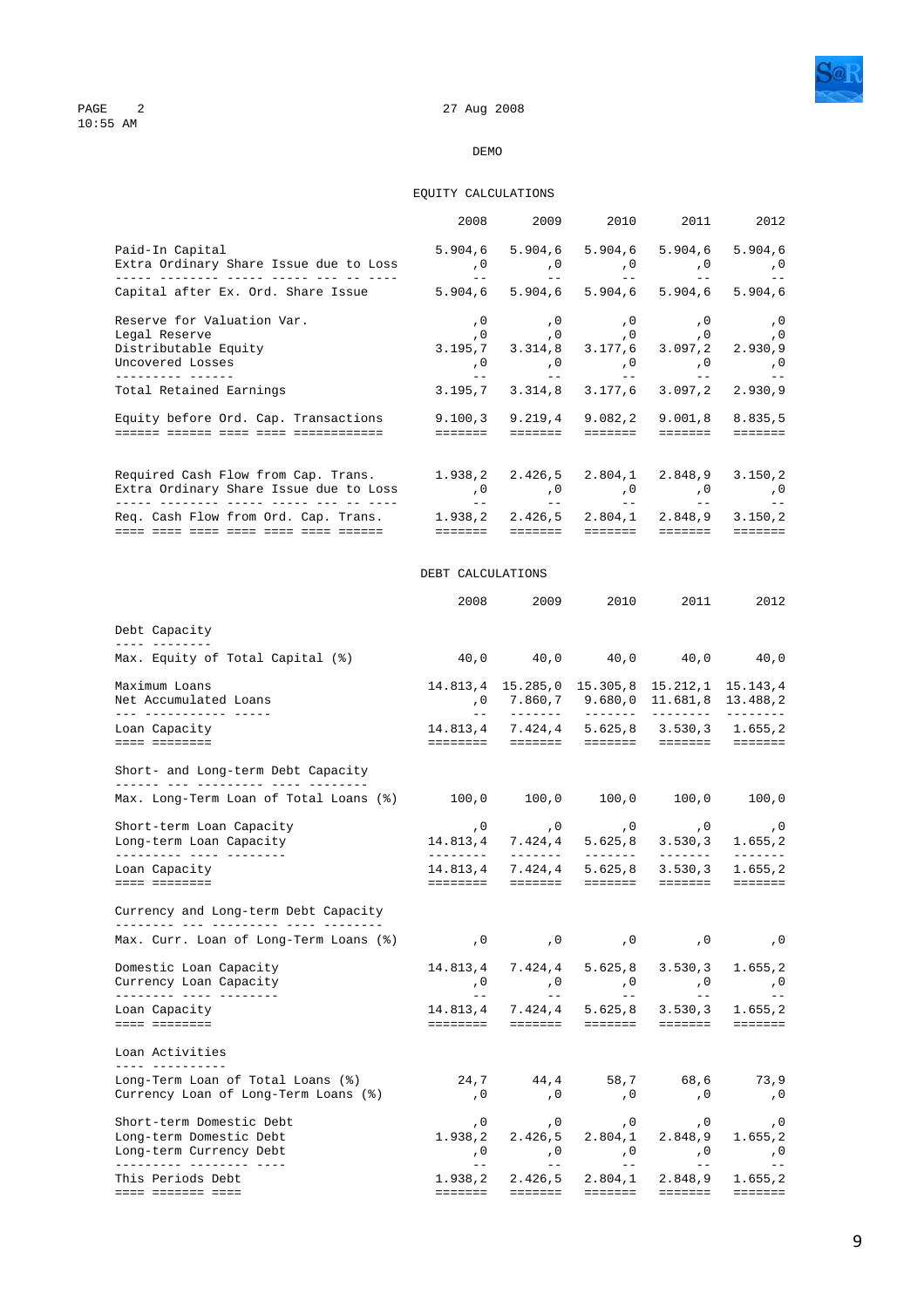

PAGE 3<br>10:55 AM

### DEMO

### DEBT AND EQUITY CALCULATION Cont.

|                                   | 2008  | 2009  | 2010  | 2011  | 2012  |
|-----------------------------------|-------|-------|-------|-------|-------|
| Debt and Equity Ratios (%)        |       |       |       |       |       |
| Max. Equity of Total Capital (%)  | 40,0  | 40.0  | 40.0  | 40.0  | 40.0  |
| Short-term Loan % (Loan + Equity) | 34.9  | 28.5  | 23.2  | 18.8  | 14.9  |
| Long-term Loan % (Debt + Equity)  | 11.4  | 22.7  | 33.0  | 41.2  | 42.3  |
| Equity $% (Loan + Equity)$        | 53.7  | 48.8  | 43.7  | 40.0  | 42.8  |
| $Loan + Equity$                   | 100.0 | 100.0 | 100.0 | 100.0 | 100.0 |
|                                   |       |       |       |       |       |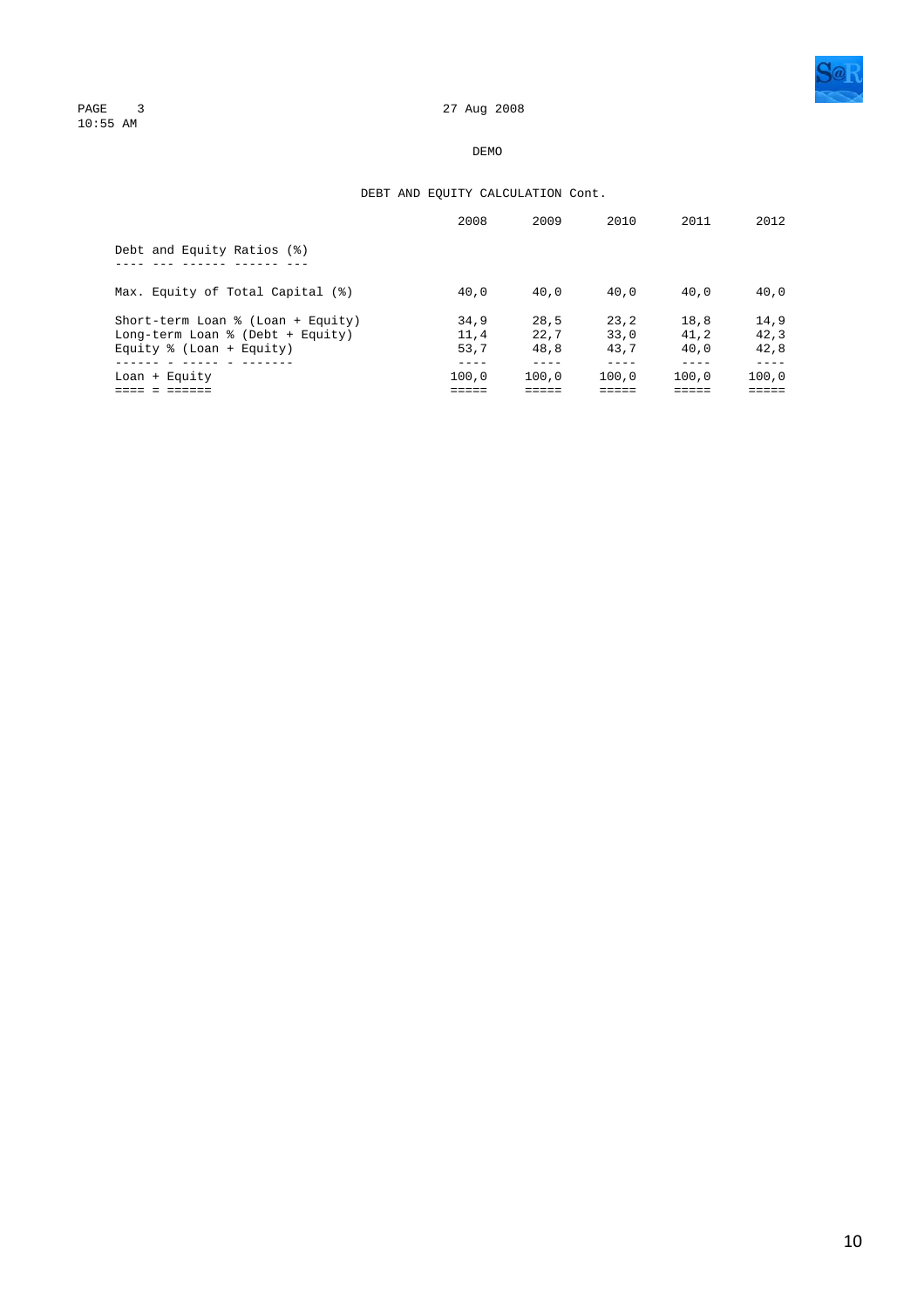

#### **DEMO**

#### CONTRIBUTION ANALYSIS

|                                                             |                                                                  | 2008 2009 2010 2011                                                                                                                        |  | 2012 |
|-------------------------------------------------------------|------------------------------------------------------------------|--------------------------------------------------------------------------------------------------------------------------------------------|--|------|
| Variable Cost, Sold Goods<br>________ _____ ____ ____       |                                                                  |                                                                                                                                            |  |      |
| Consumption of Goods                                        |                                                                  | 2.236,9 2.400,2 2.572,2 2.745,9 2.921,9                                                                                                    |  |      |
| Wages and Salaries                                          |                                                                  | 2.445,4 2.619,3 2.789,1 2.986,6 3.301,6                                                                                                    |  |      |
| Transportation etc                                          |                                                                  | 0, 0, 0, 0, 0, 0,                                                                                                                          |  |      |
| Variable Operating Expenses<br>_________ __________ _______ |                                                                  | 0, 0, 0, 0, 0, 0,<br><u> 1940 - An Ann An Aonaichte ann an Aonaichte ann an Aonaichte ann an Aonaichte ann an Aonaichte ann an Aonaich</u> |  |      |
| Variable Costs, Sold Goods                                  | 4.682,3 5.019,5 5.361,4 5.732,5 6.223,5                          |                                                                                                                                            |  |      |
| <u> -------- ------ ---- -----</u>                          |                                                                  |                                                                                                                                            |  |      |
| Fixed Cost                                                  |                                                                  |                                                                                                                                            |  |      |
| Fixed Operating Expenses                                    |                                                                  | 0, 0, 0, 0, 0, 0,                                                                                                                          |  |      |
| Ordinary Depreciation                                       |                                                                  | $1.240, 2$ $1.034, 6$ $1.205, 8$ $1.347, 8$ $1.484, 6$                                                                                     |  |      |
| _________ ______________<br>Fixed Costs Ex. Financial cost  | --------                                                         | 1.240,2 1.034,6 1.205,8 1.347,8 1.484,6                                                                                                    |  |      |
| adaan adaan ada adaanaana adaa                              |                                                                  |                                                                                                                                            |  |      |
| Contributions from Operations                               |                                                                  |                                                                                                                                            |  |      |
| Operating Revenue                                           | 7.255,3 7.658,4 8.107,8 8.722,9 9.279,4                          |                                                                                                                                            |  |      |
| Variable Costs, Sold Goods<br>_________ ______ _____ _____  |                                                                  | $(4.682,3)$ $(5.019,5)$ $(5.361,4)$ $(5.732,5)$ $(6.223,5)$                                                                                |  |      |
| Contributions from Operations                               | $2.573,0$ $2.638,9$ $2.746,4$ $2.990,4$ $3.055,9$                |                                                                                                                                            |  |      |
| Fixed Costs Ex. Financial costs                             | $(1.240, 2)$ $(1.034, 6)$ $(1.205, 8)$ $(1.347, 8)$ $(1.484, 6)$ |                                                                                                                                            |  |      |
| Profit before Tax                                           |                                                                  | 1.332,8 1.604,3 1.540,6 1.642,5 1.571,3                                                                                                    |  |      |
| docese docese doc                                           |                                                                  |                                                                                                                                            |  |      |

### CONTRIBUTION ANALYSIS - KEY NUMBERS

|                                                                    | 2008 | 2009                                | 2010                                                                                                    | 2011          | 2012        |
|--------------------------------------------------------------------|------|-------------------------------------|---------------------------------------------------------------------------------------------------------|---------------|-------------|
| Contributions from Operations                                      |      |                                     | 2.573,0 2.638,9 2.746,4                                                                                 | 2.990,4       | 3.055, 9    |
| Operating Revenue                                                  |      |                                     | 7.255,3 7.658,4 8.107,8                                                                                 | 8.722,9       | 9.279, 4    |
| .                                                                  |      |                                     |                                                                                                         |               | .           |
| Contribution Rate (x)<br>_____________ ____ ___                    |      |                                     |                                                                                                         |               |             |
| Fixed Costs Ex. Financial Cost                                     |      |                                     | 1.240,2 1.034,6 1.205,8 1.347,8 1.484,6                                                                 |               |             |
| Contribution Rate $(x)$                                            |      |                                     | $,4$ , 3, $,3$ , 3, $,3$ , 3                                                                            |               |             |
| Break-even (Ex. Financial Cost)                                    |      |                                     | ومعادلته والمتعاون والمتعارض والمتعارض والمتعارض والمتعارض والمتعارض<br>3.497,0 3.002,5 3.559,7 3.931,7 |               | 4.508.0     |
| ___________ ____ ________________                                  |      |                                     | --------                                                                                                | $\frac{1}{2}$ |             |
| Operating Revenue                                                  |      |                                     | 7.255,3 7.658,4 8.107,8 8.722,9 9.279,4                                                                 |               |             |
| Break-even (Ex. Financial Cost)                                    |      |                                     | $(3.497,0)$ $(3.002,5)$ $(3.559,7)$ $(3.931,7)$ $(4.508,0)$                                             |               |             |
| Safety margin (Ex. Financial Cost) 3.758,3 4.655,9 4.548,0 4.791,2 |      |                                     |                                                                                                         |               | 4.771.3     |
| Safety margin (Ex. Financial Cost) $3.758,3$ $4.655,9$ $4.548,0$   |      |                                     |                                                                                                         | 4.791,2       | 4.771,3     |
| Operating Revenue                                                  |      |                                     | 7.255,3 7.658,4 8.107,8                                                                                 | 8.722.9       | 9.279.4     |
| .<br>Safety rate (x) (Ex. Financial Cost)                          |      |                                     | 5, 5, 5, 5, 5, 5,                                                                                       |               | 1.1.1.1.1.1 |
|                                                                    |      | the contract of the contract of the |                                                                                                         |               |             |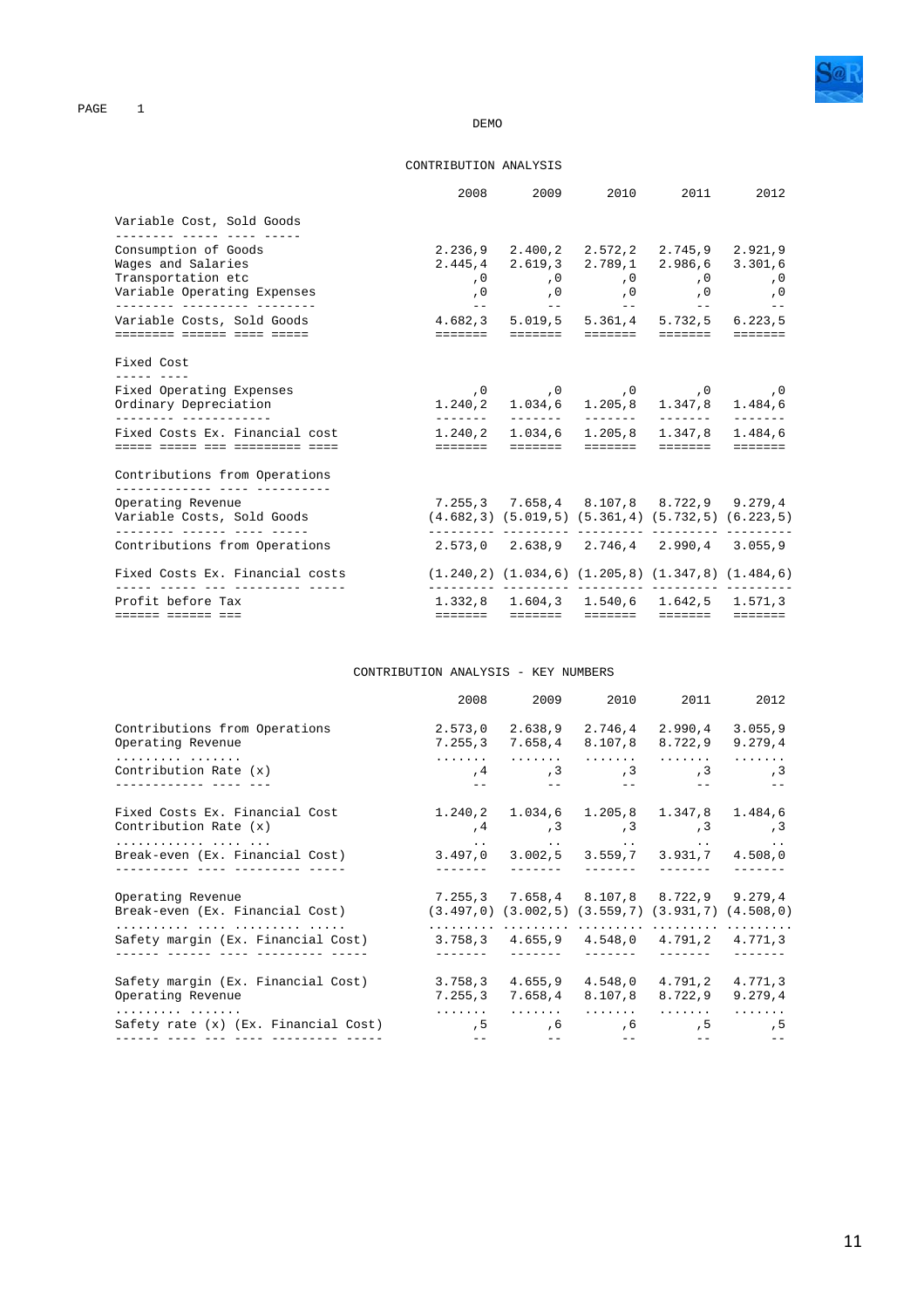### INVESTED OPERATING CAPITAL CALCULATION

|                                                                                                                      | 2008                                                             | 2009                                                                                                         | 2010                                    | 2011                                                                                                                                                                                                                                                                                                                                                                                                                                                                                                           | 2012                                                                                                                                                                                                                                                                                                                                                                                                                                                                                   |
|----------------------------------------------------------------------------------------------------------------------|------------------------------------------------------------------|--------------------------------------------------------------------------------------------------------------|-----------------------------------------|----------------------------------------------------------------------------------------------------------------------------------------------------------------------------------------------------------------------------------------------------------------------------------------------------------------------------------------------------------------------------------------------------------------------------------------------------------------------------------------------------------------|----------------------------------------------------------------------------------------------------------------------------------------------------------------------------------------------------------------------------------------------------------------------------------------------------------------------------------------------------------------------------------------------------------------------------------------------------------------------------------------|
| Invested Operating Capital                                                                                           |                                                                  |                                                                                                              |                                         |                                                                                                                                                                                                                                                                                                                                                                                                                                                                                                                |                                                                                                                                                                                                                                                                                                                                                                                                                                                                                        |
| Total Current Assets                                                                                                 |                                                                  | $1.233,0$ $1.303,0$ $1.382,3$ $1.476,1$ $1.554,8$                                                            |                                         |                                                                                                                                                                                                                                                                                                                                                                                                                                                                                                                |                                                                                                                                                                                                                                                                                                                                                                                                                                                                                        |
| Minimum Cash Level<br>Inventories and Accounts Receivables<br>____________ ___ ________ __________                   |                                                                  | 507,5 537,2 571,6 603,9 626,8                                                                                |                                         |                                                                                                                                                                                                                                                                                                                                                                                                                                                                                                                |                                                                                                                                                                                                                                                                                                                                                                                                                                                                                        |
| Operating Current Assets                                                                                             | --------                                                         | $1.233, 0$ $1.303, 0$ $1.382, 3$ $1.476, 1$ $1.554, 8$<br><u> Liberator</u>                                  |                                         |                                                                                                                                                                                                                                                                                                                                                                                                                                                                                                                | $\begin{array}{cccccccccc} \multicolumn{2}{c}{} & \multicolumn{2}{c}{} & \multicolumn{2}{c}{} & \multicolumn{2}{c}{} & \multicolumn{2}{c}{} & \multicolumn{2}{c}{} & \multicolumn{2}{c}{} & \multicolumn{2}{c}{} & \multicolumn{2}{c}{} & \multicolumn{2}{c}{} & \multicolumn{2}{c}{} & \multicolumn{2}{c}{} & \multicolumn{2}{c}{} & \multicolumn{2}{c}{} & \multicolumn{2}{c}{} & \multicolumn{2}{c}{} & \multicolumn{2}{c}{} & \multicolumn{2}{c}{} & \multicolumn{2}{c}{} & \mult$ |
| Excess Marketable Securities<br>______ __________ ________                                                           | $\sim$ $-$                                                       | 0, 0, 0, 0, 0, 0,<br>$\sim$ $-$                                                                              |                                         | $\sim$ $ -$                                                                                                                                                                                                                                                                                                                                                                                                                                                                                                    | $\sim$ $ -$                                                                                                                                                                                                                                                                                                                                                                                                                                                                            |
| Operating Current Assets<br>Non-Interest Bearing Current Liab.                                                       | $(1.447, 4)$ $(1.542, 4)$ $(1.661, 6)$ $(1.677, 1)$ $(1.628, 6)$ | $1.233,0$ $1.303,0$ $1.382,3$ $1.476,1$ $1.554,8$                                                            |                                         |                                                                                                                                                                                                                                                                                                                                                                                                                                                                                                                |                                                                                                                                                                                                                                                                                                                                                                                                                                                                                        |
| Net Working Capital<br><u> 222 2222222 2222222</u>                                                                   |                                                                  | $(214,3)$ $(239,4)$ $(279,3)$ $(200,9)$ $(73,8)$<br>------- ------ ------- ------- ------                    |                                         |                                                                                                                                                                                                                                                                                                                                                                                                                                                                                                                |                                                                                                                                                                                                                                                                                                                                                                                                                                                                                        |
| Net Property, Plant and Equipment<br>Net Frogerating Fixed Assets                                                    | 16.929,2 18.958,8 20.929,9 22.612,9 24.163,4                     |                                                                                                              |                                         |                                                                                                                                                                                                                                                                                                                                                                                                                                                                                                                |                                                                                                                                                                                                                                                                                                                                                                                                                                                                                        |
| Operating Fixed Assets                                                                                               |                                                                  | 16.929,2 18.958,8 20.929,9 22.612,9 24.163,4                                                                 |                                         |                                                                                                                                                                                                                                                                                                                                                                                                                                                                                                                |                                                                                                                                                                                                                                                                                                                                                                                                                                                                                        |
| Operating Assets<br>========= ======                                                                                 |                                                                  | 16.714,9 18.719,4 20.650,6 22.411,9 24.089,6<br><u> accesso accesso accesso accesso accesso</u>              |                                         |                                                                                                                                                                                                                                                                                                                                                                                                                                                                                                                |                                                                                                                                                                                                                                                                                                                                                                                                                                                                                        |
|                                                                                                                      | INVESTORS FUNDS                                                  |                                                                                                              |                                         |                                                                                                                                                                                                                                                                                                                                                                                                                                                                                                                |                                                                                                                                                                                                                                                                                                                                                                                                                                                                                        |
|                                                                                                                      |                                                                  | 2008 2009 2010 2011                                                                                          |                                         |                                                                                                                                                                                                                                                                                                                                                                                                                                                                                                                | 2012                                                                                                                                                                                                                                                                                                                                                                                                                                                                                   |
| Operating Assets<br>Excess Marketable Securities<br>Goodwill Excluded from Oper. Assets<br>Non-Operating Investments |                                                                  | 16.714,9 18.719,4 20.650,6 22.411,9 24.089,6<br>0, 0, 0, 0, 0, 0,<br>2.186,3 2.120,1 2.053,5 2.018,2 2.010,7 |                                         |                                                                                                                                                                                                                                                                                                                                                                                                                                                                                                                |                                                                                                                                                                                                                                                                                                                                                                                                                                                                                        |
| Total Investors Funds<br>===== ========= =====                                                                       |                                                                  | 18.901,1 20.839,5 22.704,1 24.430,1 26.100,2                                                                 |                                         |                                                                                                                                                                                                                                                                                                                                                                                                                                                                                                                |                                                                                                                                                                                                                                                                                                                                                                                                                                                                                        |
| Reconciliation of Investors Funds<br>Equity<br>Provisions<br>-----------                                             |                                                                  | 9.100,3 9.219,4 9.082,2 9.001,8 10.330,5<br>$1.940, 1$ $1.940, 1$ $1.940, 1$ $1.940, 1$ $1.940, 1$           |                                         |                                                                                                                                                                                                                                                                                                                                                                                                                                                                                                                |                                                                                                                                                                                                                                                                                                                                                                                                                                                                                        |
| Adjusted Equity                                                                                                      |                                                                  | 11.040,4 11.159,5 11.022,3 10.941,9 12.270,6                                                                 |                                         |                                                                                                                                                                                                                                                                                                                                                                                                                                                                                                                |                                                                                                                                                                                                                                                                                                                                                                                                                                                                                        |
| Interest Bearing Debts                                                                                               | 7.860,7<br>--------                                              | 9.680,0                                                                                                      | 11.681,8<br>________                    | 13.488,2<br>--------                                                                                                                                                                                                                                                                                                                                                                                                                                                                                           | 13.829,6<br>---------                                                                                                                                                                                                                                                                                                                                                                                                                                                                  |
| Total Investors Funds Reconciliated                                                                                  | 18.901,1<br>========                                             | 20.839,5<br>========                                                                                         | ========                                | 22.704,1 24.430,1<br>========                                                                                                                                                                                                                                                                                                                                                                                                                                                                                  | 26.100,2<br><b>EEEEEEE</b>                                                                                                                                                                                                                                                                                                                                                                                                                                                             |
| Reconciliation of Liability and Equity                                                                               |                                                                  |                                                                                                              |                                         |                                                                                                                                                                                                                                                                                                                                                                                                                                                                                                                |                                                                                                                                                                                                                                                                                                                                                                                                                                                                                        |
| Total Investors Funds<br>Non-Interest Bearing Debt                                                                   | 18.901,1<br>1.447,4                                              | 20.839,5<br>1.542,4                                                                                          | 22.704,1<br>1.661,6                     | 24.430,1<br>1.677,1                                                                                                                                                                                                                                                                                                                                                                                                                                                                                            | 26.100,2<br>1.628,6                                                                                                                                                                                                                                                                                                                                                                                                                                                                    |
| ------------- ------- ----<br>Liability and Equity<br>========= === ======                                           | $- - - - - - -$<br>20.348,5<br>========                          | 22.381,9<br>$\begin{array}{cccccccccc} = & = & = & = & = & = & = & = & \end{array}$                          | $- - - - - - -$<br>24.365,8<br>======== | $\begin{array}{cccccccccc} \multicolumn{2}{c}{} & \multicolumn{2}{c}{} & \multicolumn{2}{c}{} & \multicolumn{2}{c}{} & \multicolumn{2}{c}{} & \multicolumn{2}{c}{} & \multicolumn{2}{c}{} & \multicolumn{2}{c}{} & \multicolumn{2}{c}{} & \multicolumn{2}{c}{} & \multicolumn{2}{c}{} & \multicolumn{2}{c}{} & \multicolumn{2}{c}{} & \multicolumn{2}{c}{} & \multicolumn{2}{c}{} & \multicolumn{2}{c}{} & \multicolumn{2}{c}{} & \multicolumn{2}{c}{} & \multicolumn{2}{c}{} & \mult$<br>26.107,2<br>======== | --------<br>27.728,8<br>========                                                                                                                                                                                                                                                                                                                                                                                                                                                       |
|                                                                                                                      |                                                                  |                                                                                                              |                                         |                                                                                                                                                                                                                                                                                                                                                                                                                                                                                                                |                                                                                                                                                                                                                                                                                                                                                                                                                                                                                        |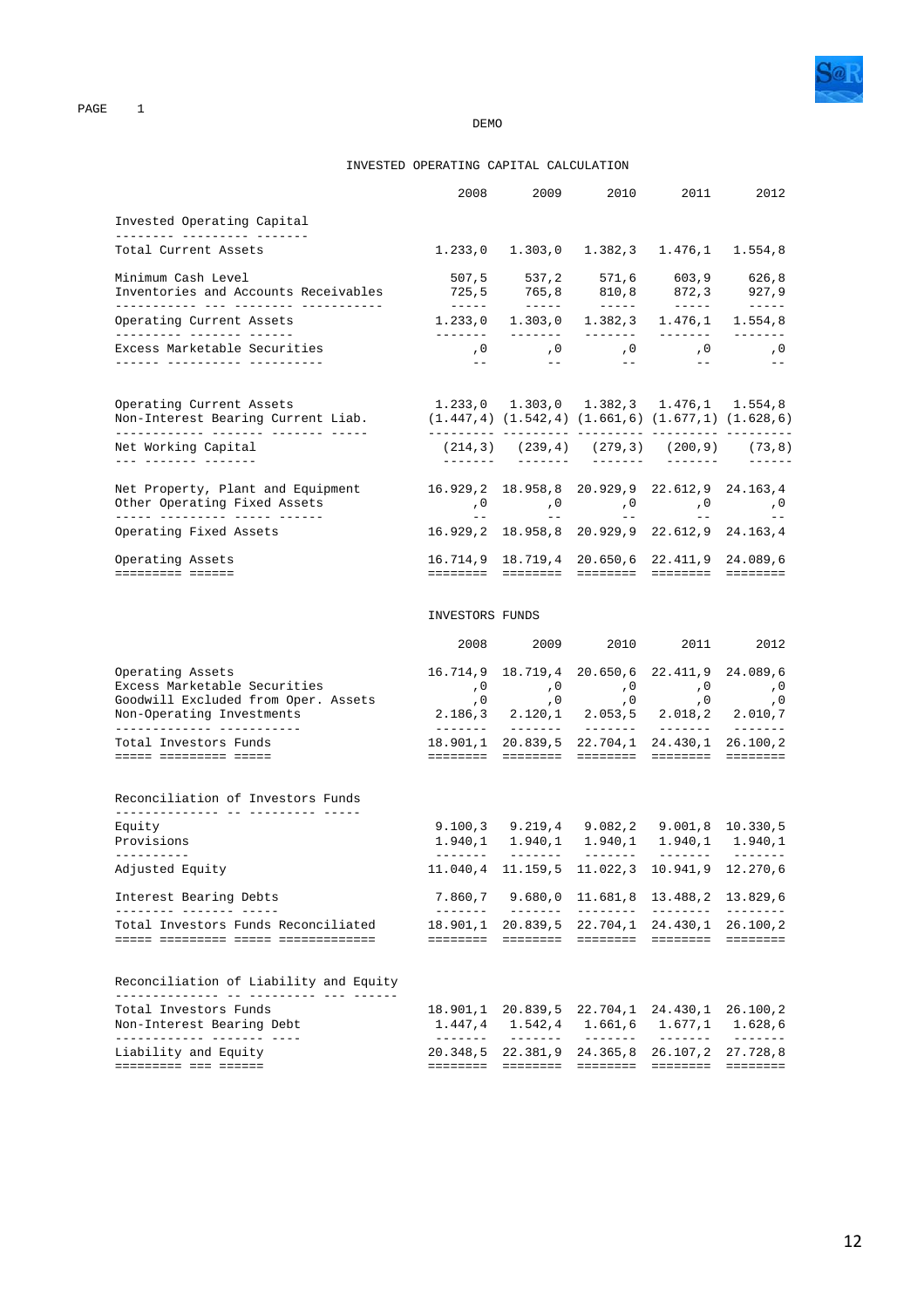

#### DEMO

### NON-OPERATING INCOME

|                                                       | 2008 | 2009          | 2010                | 2011    | 2012 |
|-------------------------------------------------------|------|---------------|---------------------|---------|------|
| Non-Operating Income                                  |      |               |                     |         |      |
| Return on Excess Marketable Securities                | 28,6 |               | 26,7,0              | , 0     | , 0  |
| <u>aa aassaa aassassaas a</u><br>Non-Operating Income | 28.6 | 26.7          | , 0                 | , 0     | , 0  |
| socoococo coo                                         |      |               |                     | $=$ $=$ |      |
| Tax on Non-Operating Income                           |      |               |                     |         |      |
| Tax on Non-Operating Income                           |      |               | $8,0$ $7,5$ $0$ $0$ |         | , 0  |
|                                                       |      |               |                     |         |      |
| After Tax Non-Operating Income                        |      |               |                     |         |      |
| After Tax Non-Operating Income                        |      | $20,6$ $19,2$ | $\cdot$ 0           | . 0     | . 0  |
|                                                       |      |               |                     |         |      |

#### EBITA AND NOPLAT CALCULATION

|                                                                             | 2008                                                                                                                                                                                                                                                                                                                                                                                         | 2009                                                                                                           | 2010                                                      | 2011                                                                                                                                                                                                                                                                                                                                                                                         | 2012                                                         |
|-----------------------------------------------------------------------------|----------------------------------------------------------------------------------------------------------------------------------------------------------------------------------------------------------------------------------------------------------------------------------------------------------------------------------------------------------------------------------------------|----------------------------------------------------------------------------------------------------------------|-----------------------------------------------------------|----------------------------------------------------------------------------------------------------------------------------------------------------------------------------------------------------------------------------------------------------------------------------------------------------------------------------------------------------------------------------------------------|--------------------------------------------------------------|
| Net Operating Profit Less Adjusted Taxes                                    |                                                                                                                                                                                                                                                                                                                                                                                              |                                                                                                                |                                                           |                                                                                                                                                                                                                                                                                                                                                                                              |                                                              |
| Operating Revenue                                                           |                                                                                                                                                                                                                                                                                                                                                                                              | 7.255,3 7.658,4 8.107,8 8.722,9 9.279,4                                                                        |                                                           |                                                                                                                                                                                                                                                                                                                                                                                              |                                                              |
| Operating Expenses                                                          | $(5.939, 4)$ $(6.054, 1)$ $(6.567, 2)$ $(7.080, 4)$ $(7.708, 1)$                                                                                                                                                                                                                                                                                                                             |                                                                                                                |                                                           |                                                                                                                                                                                                                                                                                                                                                                                              |                                                              |
| Agio/Disagio from Operations                                                |                                                                                                                                                                                                                                                                                                                                                                                              | 0, 0, 0, 0,<br>المستحقق والمستحقق والمستحقق والمستحقق والمستحقق                                                |                                                           |                                                                                                                                                                                                                                                                                                                                                                                              | , 0<br>$\sim$ $-$                                            |
| EBIT (Earnings Bef. Inter. & Taxes) 1.315,9 1.604,3 1.540,6 1.642,5 1.571,3 |                                                                                                                                                                                                                                                                                                                                                                                              |                                                                                                                |                                                           |                                                                                                                                                                                                                                                                                                                                                                                              |                                                              |
| Taxes on EBIT                                                               |                                                                                                                                                                                                                                                                                                                                                                                              | $(384,6)$ $(471,3)$ $(453,6)$ $(471,7)$ $(442,5)$                                                              |                                                           |                                                                                                                                                                                                                                                                                                                                                                                              |                                                              |
| Changes in Deferred Tax<br>_______ __ _________ ___                         | $\frac{1}{2} \frac{1}{2} \frac{1}{2} \frac{1}{2} \frac{1}{2} \frac{1}{2} \frac{1}{2} \frac{1}{2} \frac{1}{2} \frac{1}{2} \frac{1}{2} \frac{1}{2} \frac{1}{2} \frac{1}{2} \frac{1}{2} \frac{1}{2} \frac{1}{2} \frac{1}{2} \frac{1}{2} \frac{1}{2} \frac{1}{2} \frac{1}{2} \frac{1}{2} \frac{1}{2} \frac{1}{2} \frac{1}{2} \frac{1}{2} \frac{1}{2} \frac{1}{2} \frac{1}{2} \frac{1}{2} \frac{$ | 48,5 66,2 66,6 35,4 7,5<br>$   -$                                                                              | $   -$                                                    | $\frac{1}{2} \frac{1}{2} \frac{1}{2} \frac{1}{2} \frac{1}{2} \frac{1}{2} \frac{1}{2} \frac{1}{2} \frac{1}{2} \frac{1}{2} \frac{1}{2} \frac{1}{2} \frac{1}{2} \frac{1}{2} \frac{1}{2} \frac{1}{2} \frac{1}{2} \frac{1}{2} \frac{1}{2} \frac{1}{2} \frac{1}{2} \frac{1}{2} \frac{1}{2} \frac{1}{2} \frac{1}{2} \frac{1}{2} \frac{1}{2} \frac{1}{2} \frac{1}{2} \frac{1}{2} \frac{1}{2} \frac{$ | $\equiv$ $\equiv$ $\equiv$                                   |
| NOPLAT (Net Oper. Prof. Less Adj. Tax) 979,8 1.199,2 1.153,6 1.206,2        |                                                                                                                                                                                                                                                                                                                                                                                              |                                                                                                                |                                                           |                                                                                                                                                                                                                                                                                                                                                                                              | 1.136,3                                                      |
|                                                                             |                                                                                                                                                                                                                                                                                                                                                                                              | entre critere critere critere                                                                                  |                                                           |                                                                                                                                                                                                                                                                                                                                                                                              | $=$ = = = = = =                                              |
| Reconciliation to Annual Profit / (Loss)                                    |                                                                                                                                                                                                                                                                                                                                                                                              |                                                                                                                |                                                           |                                                                                                                                                                                                                                                                                                                                                                                              |                                                              |
| Annual Profit (Loss)                                                        |                                                                                                                                                                                                                                                                                                                                                                                              | 740,9 903,1 785,7 789,5 669,9                                                                                  |                                                           |                                                                                                                                                                                                                                                                                                                                                                                              |                                                              |
| Changes in Deferred Tax                                                     |                                                                                                                                                                                                                                                                                                                                                                                              | 48,5 66,2 66,6 35,4 7,5                                                                                        |                                                           |                                                                                                                                                                                                                                                                                                                                                                                              |                                                              |
| Goodwill Amortization Excluded<br>_________ ____________ _______            |                                                                                                                                                                                                                                                                                                                                                                                              | 0 , 0 , 0 , 0 , 0<br>-- -- -- -- -- -- --<br>789 , 4 969 , 2 852 , 3 824 , 9 677 , 4                           | $\begin{array}{c} \n\cdot & 0 \\ \hline\n- \n\end{array}$ |                                                                                                                                                                                                                                                                                                                                                                                              |                                                              |
| Adjusted Annual Profit /(Loss)                                              |                                                                                                                                                                                                                                                                                                                                                                                              |                                                                                                                |                                                           |                                                                                                                                                                                                                                                                                                                                                                                              |                                                              |
| After Tax Interest Expenses                                                 |                                                                                                                                                                                                                                                                                                                                                                                              | $227,0 \qquad 251,6 \qquad 323,7 \qquad 404,7 \qquad 483,1$                                                    |                                                           |                                                                                                                                                                                                                                                                                                                                                                                              |                                                              |
| After Tax Effect of Agio/Disagio                                            | , 0                                                                                                                                                                                                                                                                                                                                                                                          | $\overline{\phantom{a}}$ , 0                                                                                   | $\,$ , 0                                                  | , 0                                                                                                                                                                                                                                                                                                                                                                                          | , 0                                                          |
| After Tax Interest Income<br>______ ___ _________ ______                    |                                                                                                                                                                                                                                                                                                                                                                                              | $(16,0)$ $(2,5)$ $(22,4)$ $(23,4)$ $(24,1)$<br>$- - - - -$                                                     | _______                                                   | _______                                                                                                                                                                                                                                                                                                                                                                                      |                                                              |
| Income Available to Investor                                                | $1.000, 4$ $1.218, 4$ $1.153, 6$ $1.206, 2$                                                                                                                                                                                                                                                                                                                                                  |                                                                                                                |                                                           |                                                                                                                                                                                                                                                                                                                                                                                              | 1.136,3                                                      |
| After Tax Non-Operating Income<br>_____ ___ _____________ _____             |                                                                                                                                                                                                                                                                                                                                                                                              | $(20,6)$ $(19,2)$ , 0, 0, 0, 0<br><u> 2000 - 2000 - 2000 - 2000 - 200</u>                                      |                                                           |                                                                                                                                                                                                                                                                                                                                                                                              | <b>Service State</b>                                         |
| NOPLAT Reconciliated                                                        |                                                                                                                                                                                                                                                                                                                                                                                              | 979,8 1.199,2 1.153,6 1.206,2 1.136,3                                                                          |                                                           |                                                                                                                                                                                                                                                                                                                                                                                              |                                                              |
| ====== =============                                                        |                                                                                                                                                                                                                                                                                                                                                                                              |                                                                                                                |                                                           |                                                                                                                                                                                                                                                                                                                                                                                              |                                                              |
| Taxes on EBIT                                                               |                                                                                                                                                                                                                                                                                                                                                                                              |                                                                                                                |                                                           |                                                                                                                                                                                                                                                                                                                                                                                              |                                                              |
| Tax on Profit (Current and Deferred)                                        |                                                                                                                                                                                                                                                                                                                                                                                              | $310,6$ $381,8$ $336,4$ $323,4$ $264,0$<br>$88,3$ $97,9$ $125,9$ $157,4$ $187,9$                               |                                                           |                                                                                                                                                                                                                                                                                                                                                                                              |                                                              |
| Tax Shield on Interest Expense                                              |                                                                                                                                                                                                                                                                                                                                                                                              |                                                                                                                |                                                           |                                                                                                                                                                                                                                                                                                                                                                                              |                                                              |
| Tax Effect of Agio/Disagio on Interest                                      |                                                                                                                                                                                                                                                                                                                                                                                              | $\begin{matrix} ,0&\quad&0\quad&\quad&0\quad&\quad&0\cr (6,2)&\quad&(1,0)&\quad&(8,7)&\quad&(9,1)\end{matrix}$ |                                                           | $\,$ , $\,$ 0                                                                                                                                                                                                                                                                                                                                                                                | $\begin{array}{c} \mathbf{,0} \\ \mathbf{(9,4)} \end{array}$ |
| Tax on Interest Income                                                      |                                                                                                                                                                                                                                                                                                                                                                                              |                                                                                                                |                                                           |                                                                                                                                                                                                                                                                                                                                                                                              |                                                              |
| Tax on Non-Operating Income<br>___ __ ______________ _____                  | $\frac{1}{2}$                                                                                                                                                                                                                                                                                                                                                                                | $(8,0)$ $(7,5)$                                                                                                | $\overline{0}$<br>$\sim$ $ \sim$                          | $\overline{0}$<br>$\frac{1}{2}$ and $\frac{1}{2}$                                                                                                                                                                                                                                                                                                                                            | , 0<br>$  \,$                                                |
| Taxes on EBIT                                                               |                                                                                                                                                                                                                                                                                                                                                                                              | 384,6 471,3                                                                                                    |                                                           | 453,6 471,7 442,5                                                                                                                                                                                                                                                                                                                                                                            |                                                              |
| ===== == ====                                                               | <b>EEEEE</b>                                                                                                                                                                                                                                                                                                                                                                                 | <b>EEEEE</b>                                                                                                   | eeeee aan                                                 | <b>EEEEE</b>                                                                                                                                                                                                                                                                                                                                                                                 | $\equiv \equiv \equiv \equiv \equiv$                         |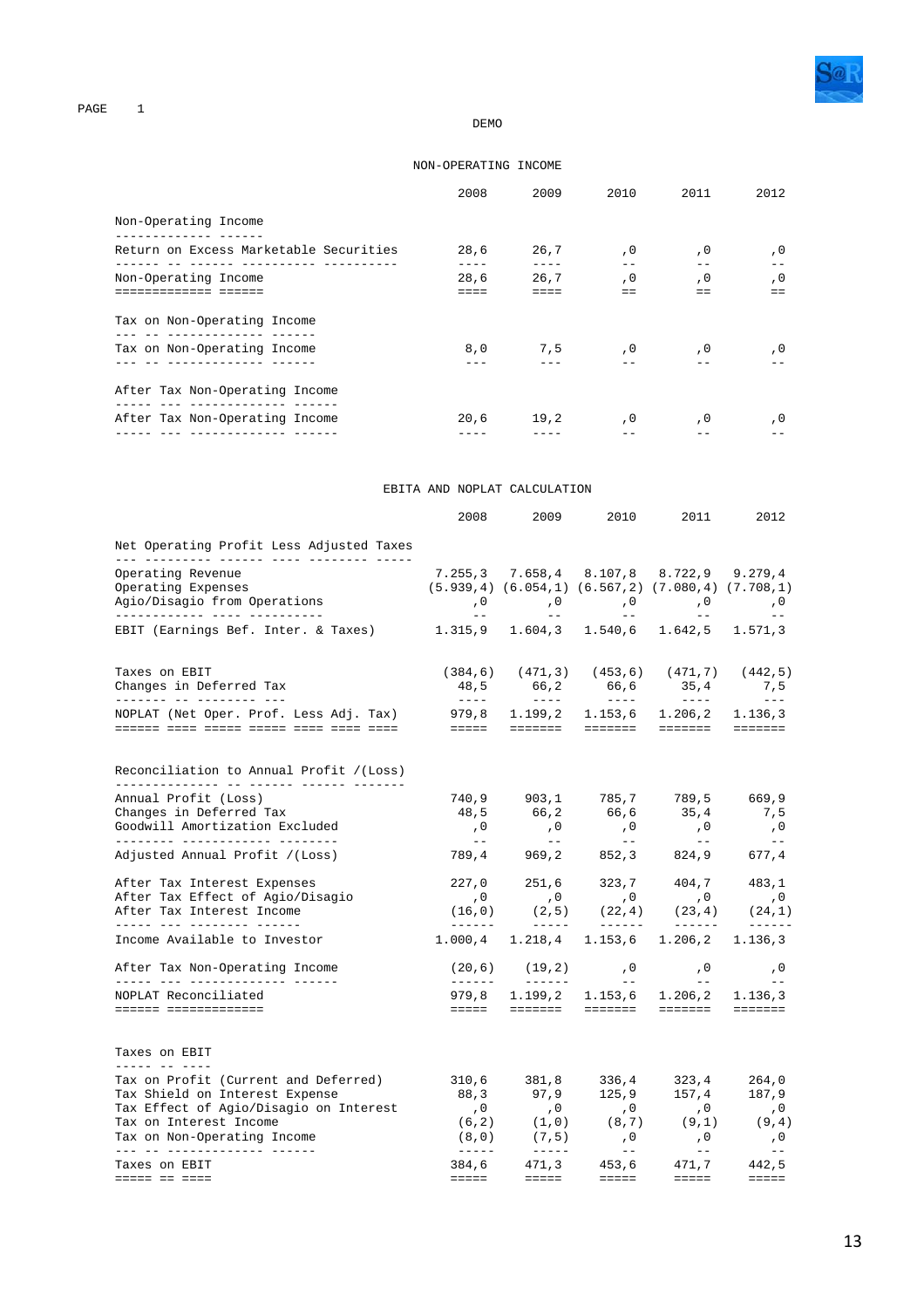

### FREE CASH FLOW CALCULATION

|                                                                              | 2008                                    |                                                         |                                                                                                                                                                                                                                                                                                                                                                                                                                                                                              | 2009 2010 2011                                                                                                                                                                                                                                                                                                                                                                                                 | 2012                                                                                                                                                                                                                                                                                                                                                                                                                                                                                                   |
|------------------------------------------------------------------------------|-----------------------------------------|---------------------------------------------------------|----------------------------------------------------------------------------------------------------------------------------------------------------------------------------------------------------------------------------------------------------------------------------------------------------------------------------------------------------------------------------------------------------------------------------------------------------------------------------------------------|----------------------------------------------------------------------------------------------------------------------------------------------------------------------------------------------------------------------------------------------------------------------------------------------------------------------------------------------------------------------------------------------------------------|--------------------------------------------------------------------------------------------------------------------------------------------------------------------------------------------------------------------------------------------------------------------------------------------------------------------------------------------------------------------------------------------------------------------------------------------------------------------------------------------------------|
| Gross Cash Flow                                                              |                                         |                                                         |                                                                                                                                                                                                                                                                                                                                                                                                                                                                                              |                                                                                                                                                                                                                                                                                                                                                                                                                |                                                                                                                                                                                                                                                                                                                                                                                                                                                                                                        |
| ----- ---- ----<br>NOPLAT                                                    | 979,8                                   | 1.199,2 1.153,6                                         |                                                                                                                                                                                                                                                                                                                                                                                                                                                                                              | 1.206, 2                                                                                                                                                                                                                                                                                                                                                                                                       | 1.136,3                                                                                                                                                                                                                                                                                                                                                                                                                                                                                                |
| Ordinary Depreciation<br>_________ _____________                             | 1.240,2                                 | 1.034,6                                                 | 1.205, 8                                                                                                                                                                                                                                                                                                                                                                                                                                                                                     | 1.347,8<br>--------                                                                                                                                                                                                                                                                                                                                                                                            | 1.484,6                                                                                                                                                                                                                                                                                                                                                                                                                                                                                                |
| Gross Cash Flow                                                              |                                         |                                                         |                                                                                                                                                                                                                                                                                                                                                                                                                                                                                              | $2.220,0$ $2.233,8$ $2.359,4$ $2.554,0$                                                                                                                                                                                                                                                                                                                                                                        | 2.620, 9                                                                                                                                                                                                                                                                                                                                                                                                                                                                                               |
| esses esse esse                                                              |                                         |                                                         |                                                                                                                                                                                                                                                                                                                                                                                                                                                                                              |                                                                                                                                                                                                                                                                                                                                                                                                                | <b>ESSESSE</b>                                                                                                                                                                                                                                                                                                                                                                                                                                                                                         |
| Gross Investment<br>______ ___________                                       |                                         |                                                         |                                                                                                                                                                                                                                                                                                                                                                                                                                                                                              |                                                                                                                                                                                                                                                                                                                                                                                                                |                                                                                                                                                                                                                                                                                                                                                                                                                                                                                                        |
| Incr./(Decr) in Working Cap.                                                 |                                         |                                                         |                                                                                                                                                                                                                                                                                                                                                                                                                                                                                              | $(200, 7)$ $(25, 1)$ $(39, 9)$ $78, 4$ $127, 1$                                                                                                                                                                                                                                                                                                                                                                |                                                                                                                                                                                                                                                                                                                                                                                                                                                                                                        |
| Capital Exp. on Land                                                         | 978,0                                   |                                                         |                                                                                                                                                                                                                                                                                                                                                                                                                                                                                              | $1.050, 2$ $1.028, 8$ $965, 9$ 578,3                                                                                                                                                                                                                                                                                                                                                                           |                                                                                                                                                                                                                                                                                                                                                                                                                                                                                                        |
| Capital Exp. on Buildings                                                    | 1.221,2 1.406,3 1.532,9 1.711,8 2.077,6 |                                                         |                                                                                                                                                                                                                                                                                                                                                                                                                                                                                              |                                                                                                                                                                                                                                                                                                                                                                                                                |                                                                                                                                                                                                                                                                                                                                                                                                                                                                                                        |
| Capital Exp. on Mach. & Equip.                                               |                                         |                                                         |                                                                                                                                                                                                                                                                                                                                                                                                                                                                                              | 691,9 607,7 615,2 353,1 379,2                                                                                                                                                                                                                                                                                                                                                                                  |                                                                                                                                                                                                                                                                                                                                                                                                                                                                                                        |
| Capital Exp. on Fix. & Fit.<br><u> ------- ---- -- ---- - ----</u>           | $\overline{0}$<br>$\sim$ $  \sim$       | $\frac{1}{2}$ and $\frac{1}{2}$                         | $\sim$ $  \sim$                                                                                                                                                                                                                                                                                                                                                                                                                                                                              | $\, ,0\qquad \qquad ,0\qquad \qquad ,0\,$<br>$  \,$                                                                                                                                                                                                                                                                                                                                                            | $\sim$ , 0<br>$\sim$ $-$                                                                                                                                                                                                                                                                                                                                                                                                                                                                               |
| Capital Exp. on PP. & E.                                                     | 2.891,1                                 |                                                         | $3.064, 2$ $3.176, 9$                                                                                                                                                                                                                                                                                                                                                                                                                                                                        | 3.030, 8                                                                                                                                                                                                                                                                                                                                                                                                       | 3.035,1                                                                                                                                                                                                                                                                                                                                                                                                                                                                                                |
| Capital Exp. on Conc. & Pat.                                                 | , 0                                     | , 0                                                     |                                                                                                                                                                                                                                                                                                                                                                                                                                                                                              | $\, \, , \, 0 \qquad \qquad \, , \, 0 \,$                                                                                                                                                                                                                                                                                                                                                                      | , 0                                                                                                                                                                                                                                                                                                                                                                                                                                                                                                    |
| Capital Exp. on R.& D.<br>------- ---- -- -- -- --                           | , 0<br>$- -$                            | , 0<br>$\frac{1}{2}$ and $\frac{1}{2}$                  | , 0<br>$\alpha = -1$                                                                                                                                                                                                                                                                                                                                                                                                                                                                         | , 0<br>$\frac{1}{2}$ and $\frac{1}{2}$                                                                                                                                                                                                                                                                                                                                                                         | , 0<br>$-\,-$                                                                                                                                                                                                                                                                                                                                                                                                                                                                                          |
| Capital Exp. on Intangible Assets                                            | , 0                                     | , 0                                                     | , 0                                                                                                                                                                                                                                                                                                                                                                                                                                                                                          | , 0                                                                                                                                                                                                                                                                                                                                                                                                            | , 0                                                                                                                                                                                                                                                                                                                                                                                                                                                                                                    |
| Gross Investment excl. Goodwill                                              | 2.690,4 3.039,1 3.137,0 3.109,2 3.162,2 |                                                         |                                                                                                                                                                                                                                                                                                                                                                                                                                                                                              |                                                                                                                                                                                                                                                                                                                                                                                                                |                                                                                                                                                                                                                                                                                                                                                                                                                                                                                                        |
|                                                                              |                                         |                                                         |                                                                                                                                                                                                                                                                                                                                                                                                                                                                                              | <b>COOPEDD</b>                                                                                                                                                                                                                                                                                                                                                                                                 | $=$ = = = = = =                                                                                                                                                                                                                                                                                                                                                                                                                                                                                        |
| Free Cash Flow                                                               |                                         |                                                         |                                                                                                                                                                                                                                                                                                                                                                                                                                                                                              |                                                                                                                                                                                                                                                                                                                                                                                                                |                                                                                                                                                                                                                                                                                                                                                                                                                                                                                                        |
| Gross Cash Flow                                                              |                                         |                                                         |                                                                                                                                                                                                                                                                                                                                                                                                                                                                                              | $2.220,0$ $2.233,8$ $2.359,4$ $2.554,0$                                                                                                                                                                                                                                                                                                                                                                        | 2.620, 9                                                                                                                                                                                                                                                                                                                                                                                                                                                                                               |
| Gross Investment excl. Goodwill<br>______ __________ _____ _______           | --------                                | $2.690, 4$ $3.039, 1$ $3.137, 0$ $3.109, 2$<br>-------- | --------                                                                                                                                                                                                                                                                                                                                                                                                                                                                                     | --------                                                                                                                                                                                                                                                                                                                                                                                                       | 3.162, 2<br>$\begin{tabular}{cccccc} \multicolumn{2}{c}{} & \multicolumn{2}{c}{} & \multicolumn{2}{c}{} & \multicolumn{2}{c}{} & \multicolumn{2}{c}{} & \multicolumn{2}{c}{} & \multicolumn{2}{c}{} & \multicolumn{2}{c}{} & \multicolumn{2}{c}{} & \multicolumn{2}{c}{} & \multicolumn{2}{c}{} & \multicolumn{2}{c}{} & \multicolumn{2}{c}{} & \multicolumn{2}{c}{} & \multicolumn{2}{c}{} & \multicolumn{2}{c}{} & \multicolumn{2}{c}{} & \multicolumn{2}{c}{} & \multicolumn{2}{c}{} & \mult$       |
| Free Cash Flow excl. Goodwill                                                |                                         |                                                         |                                                                                                                                                                                                                                                                                                                                                                                                                                                                                              | $(470,3)$ $(805,4)$ $(777,6)$ $(555,2)$ $(541,3)$                                                                                                                                                                                                                                                                                                                                                              |                                                                                                                                                                                                                                                                                                                                                                                                                                                                                                        |
| Investment in Goodwill<br>___________ __ _______                             | , 0<br>$\sim$ $  \sim$                  | , 0<br>$\sim$ $-$                                       | , 0<br>$\sim$ $ \sim$ $-$                                                                                                                                                                                                                                                                                                                                                                                                                                                                    | , 0<br>$\sim$ $-$                                                                                                                                                                                                                                                                                                                                                                                              | , 0<br>$- - -$                                                                                                                                                                                                                                                                                                                                                                                                                                                                                         |
| Free Cash Flow incl. Goodwill                                                |                                         |                                                         |                                                                                                                                                                                                                                                                                                                                                                                                                                                                                              | $(470,3)$ $(805,4)$ $(777,6)$ $(555,2)$ $(541,3)$                                                                                                                                                                                                                                                                                                                                                              |                                                                                                                                                                                                                                                                                                                                                                                                                                                                                                        |
|                                                                              | =======                                 | =======                                                 | =======                                                                                                                                                                                                                                                                                                                                                                                                                                                                                      | <b>EEEEEEE</b>                                                                                                                                                                                                                                                                                                                                                                                                 | $= = = = = = =$                                                                                                                                                                                                                                                                                                                                                                                                                                                                                        |
| Cash Flow Available to Investor<br><u> 1111 1111 1111111111 11 11111111</u>  |                                         |                                                         |                                                                                                                                                                                                                                                                                                                                                                                                                                                                                              |                                                                                                                                                                                                                                                                                                                                                                                                                |                                                                                                                                                                                                                                                                                                                                                                                                                                                                                                        |
| Free Cash Flow                                                               |                                         |                                                         |                                                                                                                                                                                                                                                                                                                                                                                                                                                                                              | $(470,3)$ $(805,4)$ $(777,6)$ $(555,2)$ $(541,3)$                                                                                                                                                                                                                                                                                                                                                              |                                                                                                                                                                                                                                                                                                                                                                                                                                                                                                        |
| After Tax Non-Operating Income                                               |                                         |                                                         |                                                                                                                                                                                                                                                                                                                                                                                                                                                                                              |                                                                                                                                                                                                                                                                                                                                                                                                                |                                                                                                                                                                                                                                                                                                                                                                                                                                                                                                        |
| After Tax Effect of Agio/Disagio<br>After Tax Interest Income                |                                         |                                                         |                                                                                                                                                                                                                                                                                                                                                                                                                                                                                              |                                                                                                                                                                                                                                                                                                                                                                                                                |                                                                                                                                                                                                                                                                                                                                                                                                                                                                                                        |
| Change in Marketable Securities                                              |                                         |                                                         |                                                                                                                                                                                                                                                                                                                                                                                                                                                                                              |                                                                                                                                                                                                                                                                                                                                                                                                                |                                                                                                                                                                                                                                                                                                                                                                                                                                                                                                        |
| ______ __ __________ ________<br>Cash Flow Available to Investor             | $\sim$ $-$<br>(433, 7)                  | $\sim$ $-$<br>(783, 7)                                  | $- -$<br>(755, 2)                                                                                                                                                                                                                                                                                                                                                                                                                                                                            | $  \,$<br>(531, 8)                                                                                                                                                                                                                                                                                                                                                                                             | $\equiv$ $\equiv$<br>(517, 1)                                                                                                                                                                                                                                                                                                                                                                                                                                                                          |
|                                                                              | =======                                 | $=$ $=$ $=$ $=$ $=$ $=$                                 | $=$ $=$ $=$ $=$ $=$ $=$                                                                                                                                                                                                                                                                                                                                                                                                                                                                      | =======                                                                                                                                                                                                                                                                                                                                                                                                        | =======                                                                                                                                                                                                                                                                                                                                                                                                                                                                                                |
| Reconciliation of Cash Flow Available<br>to Investor to Total Financing Flow |                                         |                                                         |                                                                                                                                                                                                                                                                                                                                                                                                                                                                                              |                                                                                                                                                                                                                                                                                                                                                                                                                |                                                                                                                                                                                                                                                                                                                                                                                                                                                                                                        |
| <u> 22 22222222 12 22222 222222222</u> 2222<br>After Tax Interest Expenses   |                                         | 251,6                                                   |                                                                                                                                                                                                                                                                                                                                                                                                                                                                                              |                                                                                                                                                                                                                                                                                                                                                                                                                |                                                                                                                                                                                                                                                                                                                                                                                                                                                                                                        |
| Proposed Dividends<br>_________ __________                                   | 227,0<br>767,5<br>$- - - - - -$         | 784,0<br>$\frac{1}{2}$                                  | 323,7<br>922,9<br>$\frac{1}{2} \left( \frac{1}{2} \right) \left( \frac{1}{2} \right) \left( \frac{1}{2} \right) \left( \frac{1}{2} \right) \left( \frac{1}{2} \right) \left( \frac{1}{2} \right) \left( \frac{1}{2} \right) \left( \frac{1}{2} \right) \left( \frac{1}{2} \right) \left( \frac{1}{2} \right) \left( \frac{1}{2} \right) \left( \frac{1}{2} \right) \left( \frac{1}{2} \right) \left( \frac{1}{2} \right) \left( \frac{1}{2} \right) \left( \frac{1}{2} \right) \left( \frac$ | 404,7<br>869,9<br>$\frac{1}{2} \frac{1}{2} \frac{1}{2} \frac{1}{2} \frac{1}{2} \frac{1}{2} \frac{1}{2} \frac{1}{2} \frac{1}{2} \frac{1}{2} \frac{1}{2} \frac{1}{2} \frac{1}{2} \frac{1}{2} \frac{1}{2} \frac{1}{2} \frac{1}{2} \frac{1}{2} \frac{1}{2} \frac{1}{2} \frac{1}{2} \frac{1}{2} \frac{1}{2} \frac{1}{2} \frac{1}{2} \frac{1}{2} \frac{1}{2} \frac{1}{2} \frac{1}{2} \frac{1}{2} \frac{1}{2} \frac{$ | 483,1<br>836,1<br>$\begin{tabular}{cccccc} \multicolumn{2}{c}{} & \multicolumn{2}{c}{} & \multicolumn{2}{c}{} & \multicolumn{2}{c}{} & \multicolumn{2}{c}{} & \multicolumn{2}{c}{} & \multicolumn{2}{c}{} & \multicolumn{2}{c}{} & \multicolumn{2}{c}{} & \multicolumn{2}{c}{} & \multicolumn{2}{c}{} & \multicolumn{2}{c}{} & \multicolumn{2}{c}{} & \multicolumn{2}{c}{} & \multicolumn{2}{c}{} & \multicolumn{2}{c}{} & \multicolumn{2}{c}{} & \multicolumn{2}{c}{} & \multicolumn{2}{c}{} & \mult$ |
| Periodic Payments                                                            | 994,6                                   | 1.035, 6                                                | 1.246,7                                                                                                                                                                                                                                                                                                                                                                                                                                                                                      | 1.274, 6                                                                                                                                                                                                                                                                                                                                                                                                       | 1.319,2                                                                                                                                                                                                                                                                                                                                                                                                                                                                                                |
| Debt Repayments                                                              | (509, 9)                                | (607, 2)                                                |                                                                                                                                                                                                                                                                                                                                                                                                                                                                                              | $(802,3)$ $(1.042,5)$ $(1.313,8)$                                                                                                                                                                                                                                                                                                                                                                              |                                                                                                                                                                                                                                                                                                                                                                                                                                                                                                        |
| New Debt                                                                     | 1.938,2                                 | 2.426,5                                                 | 2.804,1                                                                                                                                                                                                                                                                                                                                                                                                                                                                                      | 2.848,9                                                                                                                                                                                                                                                                                                                                                                                                        | 1.655,2                                                                                                                                                                                                                                                                                                                                                                                                                                                                                                |
| Share Issues/(Repurchase)                                                    | , 0                                     | , 0                                                     | , 0                                                                                                                                                                                                                                                                                                                                                                                                                                                                                          | , 0                                                                                                                                                                                                                                                                                                                                                                                                            | 1.495,0                                                                                                                                                                                                                                                                                                                                                                                                                                                                                                |
| __________________________<br>Capital Market Transactions                    | $=$ $-$<br>1.428,3                      | $- -$<br>1.819, 3                                       | $- -$<br>2.001, 8                                                                                                                                                                                                                                                                                                                                                                                                                                                                            | $  \,$<br>1.806,4                                                                                                                                                                                                                                                                                                                                                                                              | --------<br>1.836,4                                                                                                                                                                                                                                                                                                                                                                                                                                                                                    |
| Agio/Disagio on Debt Repayment                                               | , 0                                     | , 0                                                     | , 0                                                                                                                                                                                                                                                                                                                                                                                                                                                                                          | , 0                                                                                                                                                                                                                                                                                                                                                                                                            | , 0                                                                                                                                                                                                                                                                                                                                                                                                                                                                                                    |
| _____________ __ __ ____ _______                                             | $\equiv$ $\equiv$<br>433,7              | $ -$<br>783,7                                           | $ -$                                                                                                                                                                                                                                                                                                                                                                                                                                                                                         | $- -$                                                                                                                                                                                                                                                                                                                                                                                                          | $ -$                                                                                                                                                                                                                                                                                                                                                                                                                                                                                                   |
| Total Financing Flow<br>===== ========= ====                                 | $=$ $=$ $=$ $=$                         | $= = = = =$                                             | 755, 2<br>$=$ $=$ $=$ $=$                                                                                                                                                                                                                                                                                                                                                                                                                                                                    | 531,8<br>$= = = = =$                                                                                                                                                                                                                                                                                                                                                                                           | 517,1<br>$= = = = =$                                                                                                                                                                                                                                                                                                                                                                                                                                                                                   |
|                                                                              |                                         |                                                         |                                                                                                                                                                                                                                                                                                                                                                                                                                                                                              |                                                                                                                                                                                                                                                                                                                                                                                                                |                                                                                                                                                                                                                                                                                                                                                                                                                                                                                                        |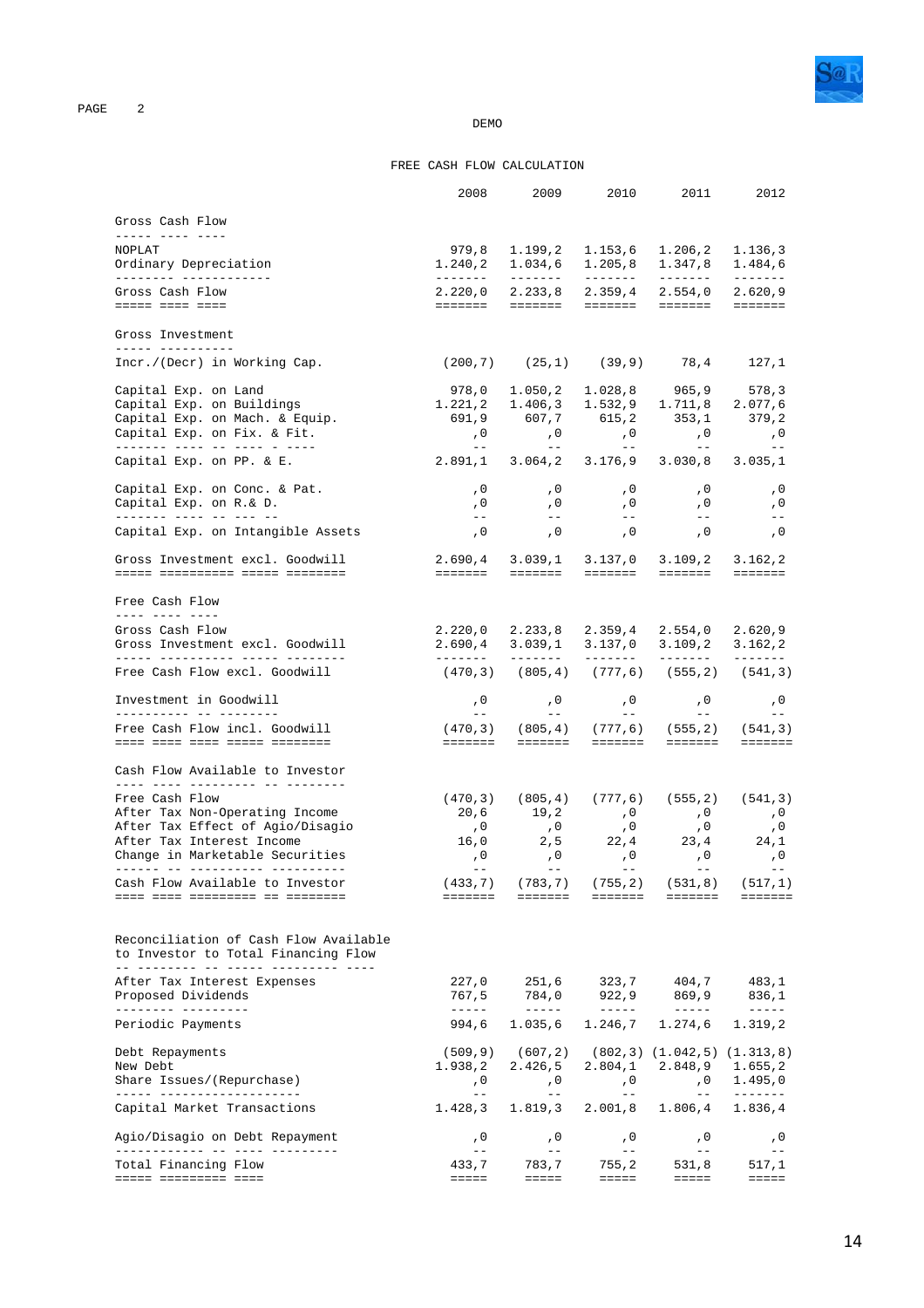

#### **DEMO**

### DOMESTIC DEBT AND EQUITY WITH ORDINARY CURRENCY DEBT

### COST OF EQUITY (%) per ANNUM

| 6,2 5,8 5,6 5,5 5,5<br>C02 Expected Risk Free Rate of Return<br>CO2 Tax Adjustment of Risk-free Rate<br>$(1,7)$ $(1,6)$ $(1,6)$ $(1,5)$<br>www.conconcepture.com/www.com/www.com/<br>$4,5$ $4,2$ $4,0$ $4,0$<br>C02 Tax Adjusted Risk Free Rate<br>C02 Market Risk Premium<br>3, 2<br>3, 2<br>3,2<br>3, 2<br>C02 Tax Adjustment of Market Premium<br>1,7<br>1,6<br>1,6<br>1, 5<br>___ ___ ___________ __ _____ _<br>4,8<br>4,9<br>4,8<br>4.7<br>C02 Tax Adjusted Market Premium<br>$C02$ Adjustment for beta # 1.<br>, 0<br>, 0<br>, 0<br>, 0<br>$- -$<br>$- -$<br>$- -$<br>$\qquad \qquad -$<br>4,8<br>4,8<br>CO2 Adjusted Market Risk Premium<br>4,9<br>4,7<br>C02 Liquidity Premium<br>, 0<br>, 0<br>, 0<br>, 0<br>9,0<br>8,8<br>8,7<br>C02 Post Investor Tax Expected Return<br>9,4<br>C02 Investor Tax on Return on Equity<br>, 0<br>, 0<br>, 0<br>, 0<br>, 0<br>Telephone and all population and provinci<br>$\qquad \qquad -$<br>$- -$<br>$\qquad \qquad -$<br>$- -$<br>$- -$<br>C02 Pre Investor Tax Expected Return *<br>9,0<br>8,8<br>8.7<br>9,4<br>$===$<br>$== =$<br>$=$ $=$ $=$<br>$=$ $=$ $=$<br>$=$ $=$ $=$ | 2008 | 2009 | 2010 | 2011 | 2012        |
|----------------------------------------------------------------------------------------------------------------------------------------------------------------------------------------------------------------------------------------------------------------------------------------------------------------------------------------------------------------------------------------------------------------------------------------------------------------------------------------------------------------------------------------------------------------------------------------------------------------------------------------------------------------------------------------------------------------------------------------------------------------------------------------------------------------------------------------------------------------------------------------------------------------------------------------------------------------------------------------------------------------------------------------------------------------------------------------------------------------------------|------|------|------|------|-------------|
|                                                                                                                                                                                                                                                                                                                                                                                                                                                                                                                                                                                                                                                                                                                                                                                                                                                                                                                                                                                                                                                                                                                            |      |      |      |      | (1, 5)      |
|                                                                                                                                                                                                                                                                                                                                                                                                                                                                                                                                                                                                                                                                                                                                                                                                                                                                                                                                                                                                                                                                                                                            |      |      |      |      | 3,9         |
|                                                                                                                                                                                                                                                                                                                                                                                                                                                                                                                                                                                                                                                                                                                                                                                                                                                                                                                                                                                                                                                                                                                            |      |      |      |      | 3, 2<br>1,5 |
|                                                                                                                                                                                                                                                                                                                                                                                                                                                                                                                                                                                                                                                                                                                                                                                                                                                                                                                                                                                                                                                                                                                            |      |      |      |      | 4,7<br>, 0  |
|                                                                                                                                                                                                                                                                                                                                                                                                                                                                                                                                                                                                                                                                                                                                                                                                                                                                                                                                                                                                                                                                                                                            |      |      |      |      | 4,7         |
|                                                                                                                                                                                                                                                                                                                                                                                                                                                                                                                                                                                                                                                                                                                                                                                                                                                                                                                                                                                                                                                                                                                            |      |      |      |      | , 0         |
|                                                                                                                                                                                                                                                                                                                                                                                                                                                                                                                                                                                                                                                                                                                                                                                                                                                                                                                                                                                                                                                                                                                            |      |      |      |      | 8,7         |
|                                                                                                                                                                                                                                                                                                                                                                                                                                                                                                                                                                                                                                                                                                                                                                                                                                                                                                                                                                                                                                                                                                                            |      |      |      |      |             |
|                                                                                                                                                                                                                                                                                                                                                                                                                                                                                                                                                                                                                                                                                                                                                                                                                                                                                                                                                                                                                                                                                                                            |      |      |      |      | 8,7         |

### COST OF DEBT (%) per ANNUM

|                                                                           | 2008                                                                                                                                                                                                                                                                                                                                                                                         | 2009                                                                                                                                                                                                                                                                                                                                                                                         | 2010                                                                                                                                                                                                                                                                                                                                                                                                                                                                       | 2011                                                                                                                                                                                                                                                                                                                                                                                                                            | 2012                      |
|---------------------------------------------------------------------------|----------------------------------------------------------------------------------------------------------------------------------------------------------------------------------------------------------------------------------------------------------------------------------------------------------------------------------------------------------------------------------------------|----------------------------------------------------------------------------------------------------------------------------------------------------------------------------------------------------------------------------------------------------------------------------------------------------------------------------------------------------------------------------------------------|----------------------------------------------------------------------------------------------------------------------------------------------------------------------------------------------------------------------------------------------------------------------------------------------------------------------------------------------------------------------------------------------------------------------------------------------------------------------------|---------------------------------------------------------------------------------------------------------------------------------------------------------------------------------------------------------------------------------------------------------------------------------------------------------------------------------------------------------------------------------------------------------------------------------|---------------------------|
| Domestic Debt<br>_________ ___                                            |                                                                                                                                                                                                                                                                                                                                                                                              |                                                                                                                                                                                                                                                                                                                                                                                              |                                                                                                                                                                                                                                                                                                                                                                                                                                                                            |                                                                                                                                                                                                                                                                                                                                                                                                                                 |                           |
| C02 Forward Short-term Risk-free Rate<br>C02 Lenders Cost                 | 6, 2<br>, 7                                                                                                                                                                                                                                                                                                                                                                                  | ,7                                                                                                                                                                                                                                                                                                                                                                                           | , 7                                                                                                                                                                                                                                                                                                                                                                                                                                                                        | 5,8 5,6 5,5 5,5<br>, 7                                                                                                                                                                                                                                                                                                                                                                                                          | , 7                       |
| C02 Pre Tax Cost of Short-term Debt                                       | $\equiv$ $\equiv$<br>6, 9                                                                                                                                                                                                                                                                                                                                                                    | $\sim$ $ -$<br>6, 4                                                                                                                                                                                                                                                                                                                                                                          | $\sim$ $ \sim$                                                                                                                                                                                                                                                                                                                                                                                                                                                             | $\sim$ $ -$<br>$6,3$ $6,2$                                                                                                                                                                                                                                                                                                                                                                                                      | $- - -$<br>6,1            |
| C02 Tax Shield on Interest Payment<br>___ ___ ______ __ __ _______ ______ | $\frac{1}{2} \frac{1}{2} \frac{1}{2} \frac{1}{2} \frac{1}{2} \frac{1}{2} \frac{1}{2} \frac{1}{2} \frac{1}{2} \frac{1}{2} \frac{1}{2} \frac{1}{2} \frac{1}{2} \frac{1}{2} \frac{1}{2} \frac{1}{2} \frac{1}{2} \frac{1}{2} \frac{1}{2} \frac{1}{2} \frac{1}{2} \frac{1}{2} \frac{1}{2} \frac{1}{2} \frac{1}{2} \frac{1}{2} \frac{1}{2} \frac{1}{2} \frac{1}{2} \frac{1}{2} \frac{1}{2} \frac{$ | $\frac{1}{2} \frac{1}{2} \frac{1}{2} \frac{1}{2} \frac{1}{2} \frac{1}{2} \frac{1}{2} \frac{1}{2} \frac{1}{2} \frac{1}{2} \frac{1}{2} \frac{1}{2} \frac{1}{2} \frac{1}{2} \frac{1}{2} \frac{1}{2} \frac{1}{2} \frac{1}{2} \frac{1}{2} \frac{1}{2} \frac{1}{2} \frac{1}{2} \frac{1}{2} \frac{1}{2} \frac{1}{2} \frac{1}{2} \frac{1}{2} \frac{1}{2} \frac{1}{2} \frac{1}{2} \frac{1}{2} \frac{$ | $\frac{1}{2} \left( \frac{1}{2} \right) \left( \frac{1}{2} \right) \left( \frac{1}{2} \right) \left( \frac{1}{2} \right) \left( \frac{1}{2} \right) \left( \frac{1}{2} \right) \left( \frac{1}{2} \right) \left( \frac{1}{2} \right) \left( \frac{1}{2} \right) \left( \frac{1}{2} \right) \left( \frac{1}{2} \right) \left( \frac{1}{2} \right) \left( \frac{1}{2} \right) \left( \frac{1}{2} \right) \left( \frac{1}{2} \right) \left( \frac{1}{2} \right) \left( \frac$ | $(1,9)$ $(1,8)$ $(1,8)$ $(1,7)$<br>$\frac{1}{2} \frac{1}{2} \frac{1}{2} \frac{1}{2} \frac{1}{2} \frac{1}{2} \frac{1}{2} \frac{1}{2} \frac{1}{2} \frac{1}{2} \frac{1}{2} \frac{1}{2} \frac{1}{2} \frac{1}{2} \frac{1}{2} \frac{1}{2} \frac{1}{2} \frac{1}{2} \frac{1}{2} \frac{1}{2} \frac{1}{2} \frac{1}{2} \frac{1}{2} \frac{1}{2} \frac{1}{2} \frac{1}{2} \frac{1}{2} \frac{1}{2} \frac{1}{2} \frac{1}{2} \frac{1}{2} \frac{$ | (1, 7)<br>$- - - - - -$   |
| C02 Post Tax Cost of Short-term Debt *                                    | $\frac{1}{2} \frac{1}{2} \frac{1}{2} \frac{1}{2} \frac{1}{2} \frac{1}{2} \frac{1}{2} \frac{1}{2} \frac{1}{2} \frac{1}{2} \frac{1}{2} \frac{1}{2} \frac{1}{2} \frac{1}{2} \frac{1}{2} \frac{1}{2} \frac{1}{2} \frac{1}{2} \frac{1}{2} \frac{1}{2} \frac{1}{2} \frac{1}{2} \frac{1}{2} \frac{1}{2} \frac{1}{2} \frac{1}{2} \frac{1}{2} \frac{1}{2} \frac{1}{2} \frac{1}{2} \frac{1}{2} \frac{$ | and the state of the                                                                                                                                                                                                                                                                                                                                                                         | and the state                                                                                                                                                                                                                                                                                                                                                                                                                                                              | $4,9$ $4,6$ $4,5$ $4,5$ $4,4$<br><b>EEE</b> And A                                                                                                                                                                                                                                                                                                                                                                               | $=$ $=$ $=$               |
| C02 Forward Long-term Risk-free Rate<br>C02 Lenders Cost                  | 5, 5<br>, 7                                                                                                                                                                                                                                                                                                                                                                                  | 5, 4<br>, 7                                                                                                                                                                                                                                                                                                                                                                                  | ,7                                                                                                                                                                                                                                                                                                                                                                                                                                                                         | $5, 4$ $5, 3$<br>,7                                                                                                                                                                                                                                                                                                                                                                                                             | 5, 3<br>,7                |
| <u>--- ------- ----</u><br>C02 Pre Tax Cost of Long-term Debt             | $\sim$ $ \sim$<br>6, 2                                                                                                                                                                                                                                                                                                                                                                       | $\sim$ $ -$<br>6,1                                                                                                                                                                                                                                                                                                                                                                           | $\sim$ $ -$                                                                                                                                                                                                                                                                                                                                                                                                                                                                | $ -$<br>$6,0$ $6,0$                                                                                                                                                                                                                                                                                                                                                                                                             | $\sim$ $ -$<br>6,0        |
| C02 Tax Shield on Interest Payment                                        | <b>LEELEN</b>                                                                                                                                                                                                                                                                                                                                                                                |                                                                                                                                                                                                                                                                                                                                                                                              |                                                                                                                                                                                                                                                                                                                                                                                                                                                                            | $(1,7)$ $(1,7)$ $(1,7)$ $(1,7)$<br><u> 11111 - 11111 - 11111 - 1</u>                                                                                                                                                                                                                                                                                                                                                            | (1, 7)<br>$- - - - - -$   |
| C02 Post Tax Cost of Long-term Debt * $4,5$ $4,4$ $4,3$ $4,3$ $4,3$       |                                                                                                                                                                                                                                                                                                                                                                                              |                                                                                                                                                                                                                                                                                                                                                                                              |                                                                                                                                                                                                                                                                                                                                                                                                                                                                            |                                                                                                                                                                                                                                                                                                                                                                                                                                 | $=$ $=$ $=$               |
| C10 Currency Debt                                                         |                                                                                                                                                                                                                                                                                                                                                                                              |                                                                                                                                                                                                                                                                                                                                                                                              |                                                                                                                                                                                                                                                                                                                                                                                                                                                                            |                                                                                                                                                                                                                                                                                                                                                                                                                                 |                           |
| C10 Forward Long-term Risk-free Rate<br>C10 Lenders Cost                  | 5, 5<br>, 0<br>$- -$                                                                                                                                                                                                                                                                                                                                                                         | 5, 4<br>, 0<br>$\sim$ $-$                                                                                                                                                                                                                                                                                                                                                                    | , 0                                                                                                                                                                                                                                                                                                                                                                                                                                                                        | $5, 4$ $5, 3$<br>, 0                                                                                                                                                                                                                                                                                                                                                                                                            | 5, 3<br>, 0<br>$\sim$ $-$ |
| C10 Pre Tax Cost of Long-term Debt                                        | 5, 5                                                                                                                                                                                                                                                                                                                                                                                         | 5, 4                                                                                                                                                                                                                                                                                                                                                                                         |                                                                                                                                                                                                                                                                                                                                                                                                                                                                            | $5, 4$ $5, 3$                                                                                                                                                                                                                                                                                                                                                                                                                   | 5, 3                      |
| C10 Tax Shield on Interest Payment<br>___ ___ ______ __ ________ ______   | $- - - - - -$                                                                                                                                                                                                                                                                                                                                                                                | $\frac{1}{2} \frac{1}{2} \frac{1}{2} \frac{1}{2} \frac{1}{2} \frac{1}{2} \frac{1}{2} \frac{1}{2} \frac{1}{2} \frac{1}{2} \frac{1}{2} \frac{1}{2} \frac{1}{2} \frac{1}{2} \frac{1}{2} \frac{1}{2} \frac{1}{2} \frac{1}{2} \frac{1}{2} \frac{1}{2} \frac{1}{2} \frac{1}{2} \frac{1}{2} \frac{1}{2} \frac{1}{2} \frac{1}{2} \frac{1}{2} \frac{1}{2} \frac{1}{2} \frac{1}{2} \frac{1}{2} \frac{$ | $\frac{1}{2} \frac{1}{2} \frac{1}{2} \frac{1}{2} \frac{1}{2} \frac{1}{2} \frac{1}{2} \frac{1}{2} \frac{1}{2} \frac{1}{2} \frac{1}{2} \frac{1}{2} \frac{1}{2} \frac{1}{2} \frac{1}{2} \frac{1}{2} \frac{1}{2} \frac{1}{2} \frac{1}{2} \frac{1}{2} \frac{1}{2} \frac{1}{2} \frac{1}{2} \frac{1}{2} \frac{1}{2} \frac{1}{2} \frac{1}{2} \frac{1}{2} \frac{1}{2} \frac{1}{2} \frac{1}{2} \frac{$                                                                               | $(1,5)$ $(1,5)$ $(1,5)$ $(1,5)$<br>$\frac{1}{2} \frac{1}{2} \frac{1}{2} \frac{1}{2} \frac{1}{2} \frac{1}{2} \frac{1}{2} \frac{1}{2} \frac{1}{2} \frac{1}{2} \frac{1}{2} \frac{1}{2} \frac{1}{2} \frac{1}{2} \frac{1}{2} \frac{1}{2} \frac{1}{2} \frac{1}{2} \frac{1}{2} \frac{1}{2} \frac{1}{2} \frac{1}{2} \frac{1}{2} \frac{1}{2} \frac{1}{2} \frac{1}{2} \frac{1}{2} \frac{1}{2} \frac{1}{2} \frac{1}{2} \frac{1}{2} \frac{$ | (1, 5)<br>$- - - - - -$   |
| C10 Post Tax Cost of Long-term Debt *                                     | 4,0<br>$=$ $=$ $=$                                                                                                                                                                                                                                                                                                                                                                           | 3,9<br>$=$ $=$ $=$                                                                                                                                                                                                                                                                                                                                                                           | 3, 9<br>$=$ $=$ $-$                                                                                                                                                                                                                                                                                                                                                                                                                                                        | 3,8<br>$=$ $=$ $-$                                                                                                                                                                                                                                                                                                                                                                                                              | 3,8<br>$=$ $=$ $=$        |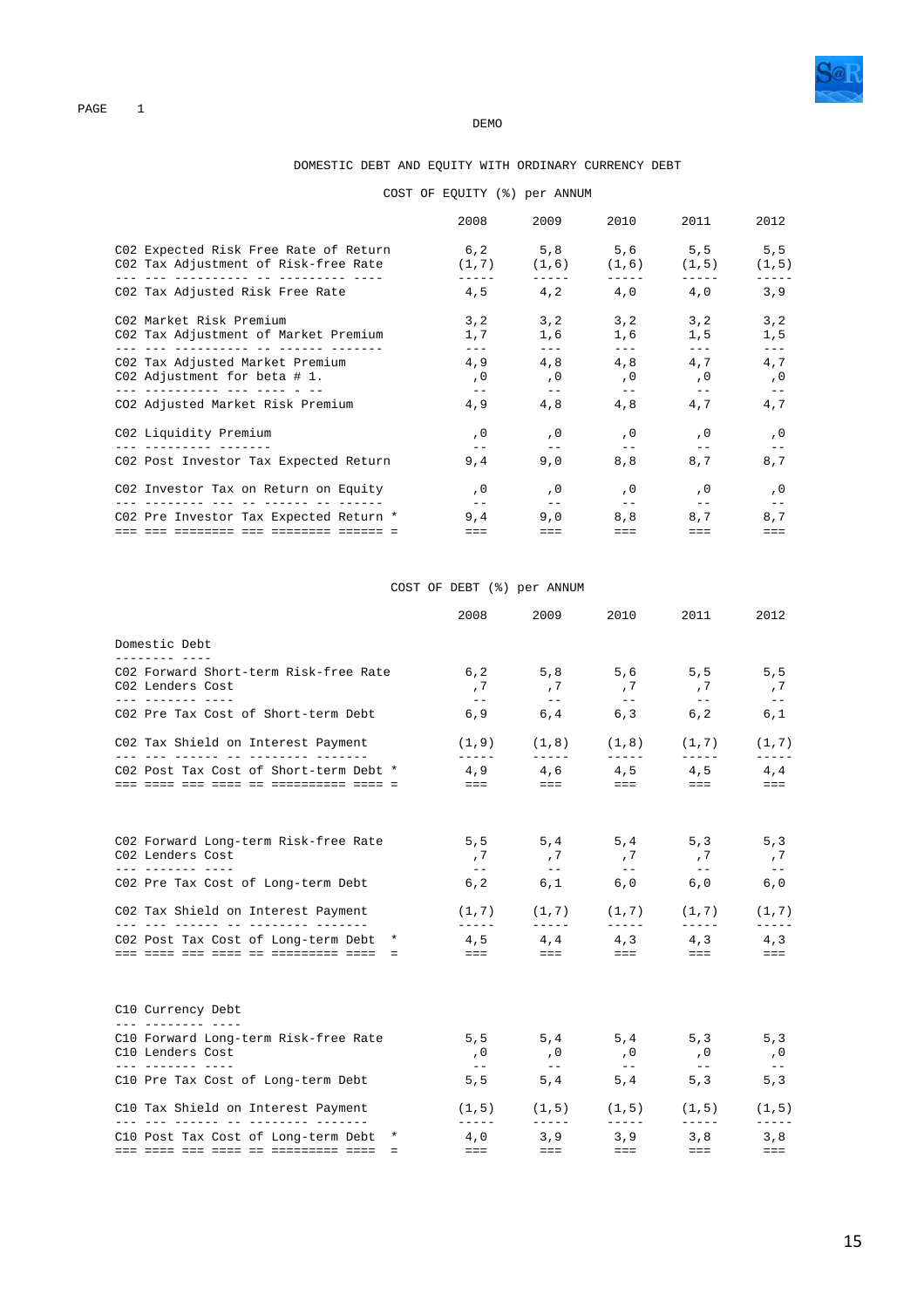

#### **DEMO**

#### FUNCTIONAL DEBT AND EQUITY WITH ORDINARY CURRENCY DEBT

### COST OF EQUITY (%) per ANNUM

|                                                                                                    | 2008                        | 2009                        | 2010                   | 2011                                                             | 2012                        |
|----------------------------------------------------------------------------------------------------|-----------------------------|-----------------------------|------------------------|------------------------------------------------------------------|-----------------------------|
| C01 Expected Risk Free Rate of Return<br>CO1 Tax Adjustment of Risk-free Rate                      |                             |                             |                        | $6,2$ $5,8$ $5,6$ $5,5$ $5,5$<br>$(1,7)$ $(1,6)$ $(1,6)$ $(1,5)$ | (1, 5)                      |
| C01 Tax Adjusted Risk Free Rate                                                                    | 4.5                         |                             |                        | $4,2$ $4,0$ $4,0$                                                | 3,9                         |
| C01 Market Risk Premium<br>C01 Tax Adjustment of Market Premium<br>___ ___ ___________ __ _____ _. | 3, 2<br>1,7<br>$- - -$      | 3, 2<br>1,6                 | 3, 2<br>1,6            | 3, 2<br>1,5                                                      | 3, 2<br>1, 5                |
| C01 Tax Adjusted Market Premium<br>C01 Adjustment for beta # 1.                                    | 4,9<br>, 0<br>$- -$         | 4,8<br>, 0                  | 4,8<br>, 0<br>$- -$    | 4,7<br>, 0                                                       | 4,7<br>, 0                  |
| C01 Adjusted Market Risk Premium                                                                   | 4,9                         | $- -$<br>4,8                | 4,8                    | $- -$<br>4,7                                                     | 4,7                         |
| C01 Liquidity Premium                                                                              | , 0                         | , 0                         | , 0                    | , 0                                                              | , 0                         |
| C01 Post Investor Tax Expected Return                                                              | 9,4                         | 9,0                         | 8,8                    | 8.7                                                              | 8,7                         |
| C01 Investor Tax on Return on Equity<br><u> dadaadaan dad da dadaada da dadaad</u>                 | . 0                         | , 0                         | , 0                    | , 0                                                              | , 0                         |
| C01 Pre Investor Tax Expected Return *                                                             | $- -$<br>9,4<br>$=$ $=$ $=$ | $- -$<br>9,0<br>$=$ $=$ $=$ | $- -$<br>8,8<br>$== =$ | $- -$<br>8,7<br>$=$ $=$ $=$                                      | $- -$<br>8,7<br>$=$ $=$ $=$ |

### COST OF DEBT (%) per ANNUM

|                                                                                      | 2008                                                                                                                                                                                                                                                                                                                                                                                                                                                                       | 2009                                                                                                                                                                                                                                                                                                                                                                                         | 2010                                                                                                                                                                                                                                                                                                                                                                                         | 2011                                                                                                                                                                                                                                                                                                                                                                                                                            | 2012                                     |
|--------------------------------------------------------------------------------------|----------------------------------------------------------------------------------------------------------------------------------------------------------------------------------------------------------------------------------------------------------------------------------------------------------------------------------------------------------------------------------------------------------------------------------------------------------------------------|----------------------------------------------------------------------------------------------------------------------------------------------------------------------------------------------------------------------------------------------------------------------------------------------------------------------------------------------------------------------------------------------|----------------------------------------------------------------------------------------------------------------------------------------------------------------------------------------------------------------------------------------------------------------------------------------------------------------------------------------------------------------------------------------------|---------------------------------------------------------------------------------------------------------------------------------------------------------------------------------------------------------------------------------------------------------------------------------------------------------------------------------------------------------------------------------------------------------------------------------|------------------------------------------|
| Functional Debt                                                                      |                                                                                                                                                                                                                                                                                                                                                                                                                                                                            |                                                                                                                                                                                                                                                                                                                                                                                              |                                                                                                                                                                                                                                                                                                                                                                                              |                                                                                                                                                                                                                                                                                                                                                                                                                                 |                                          |
| C01 Forward Short-term Risk-free Rate<br>C01 Lenders Cost<br><u>--- ------- ----</u> | 6, 2<br>, 0                                                                                                                                                                                                                                                                                                                                                                                                                                                                | , 0                                                                                                                                                                                                                                                                                                                                                                                          | , 0                                                                                                                                                                                                                                                                                                                                                                                          | 5,8 5,6 5,5 5,5<br>, 0                                                                                                                                                                                                                                                                                                                                                                                                          | , 0                                      |
| C01 Pre Tax Cost of Short-term Debt                                                  | $\sim$ $-$<br>6, 2                                                                                                                                                                                                                                                                                                                                                                                                                                                         | $\sim$ $ -$<br>5, 8                                                                                                                                                                                                                                                                                                                                                                          | $ -$                                                                                                                                                                                                                                                                                                                                                                                         | $\sim$ $ -$<br>$5,6$ $5,5$                                                                                                                                                                                                                                                                                                                                                                                                      | $- - -$<br>5, 5                          |
| C01 Tax Shield on Interest Payment<br>___ ___ ______ __ __ _______ ______            | $\frac{1}{2} \frac{1}{2} \frac{1}{2} \frac{1}{2} \frac{1}{2} \frac{1}{2} \frac{1}{2} \frac{1}{2} \frac{1}{2} \frac{1}{2} \frac{1}{2} \frac{1}{2} \frac{1}{2} \frac{1}{2} \frac{1}{2} \frac{1}{2} \frac{1}{2} \frac{1}{2} \frac{1}{2} \frac{1}{2} \frac{1}{2} \frac{1}{2} \frac{1}{2} \frac{1}{2} \frac{1}{2} \frac{1}{2} \frac{1}{2} \frac{1}{2} \frac{1}{2} \frac{1}{2} \frac{1}{2} \frac{$                                                                               | $\frac{1}{2} \frac{1}{2} \frac{1}{2} \frac{1}{2} \frac{1}{2} \frac{1}{2} \frac{1}{2} \frac{1}{2} \frac{1}{2} \frac{1}{2} \frac{1}{2} \frac{1}{2} \frac{1}{2} \frac{1}{2} \frac{1}{2} \frac{1}{2} \frac{1}{2} \frac{1}{2} \frac{1}{2} \frac{1}{2} \frac{1}{2} \frac{1}{2} \frac{1}{2} \frac{1}{2} \frac{1}{2} \frac{1}{2} \frac{1}{2} \frac{1}{2} \frac{1}{2} \frac{1}{2} \frac{1}{2} \frac{$ | $\frac{1}{2} \frac{1}{2} \frac{1}{2} \frac{1}{2} \frac{1}{2} \frac{1}{2} \frac{1}{2} \frac{1}{2} \frac{1}{2} \frac{1}{2} \frac{1}{2} \frac{1}{2} \frac{1}{2} \frac{1}{2} \frac{1}{2} \frac{1}{2} \frac{1}{2} \frac{1}{2} \frac{1}{2} \frac{1}{2} \frac{1}{2} \frac{1}{2} \frac{1}{2} \frac{1}{2} \frac{1}{2} \frac{1}{2} \frac{1}{2} \frac{1}{2} \frac{1}{2} \frac{1}{2} \frac{1}{2} \frac{$ | $(1,7)$ $(1,6)$ $(1,6)$ $(1,5)$<br>$\frac{1}{2} \frac{1}{2} \frac{1}{2} \frac{1}{2} \frac{1}{2} \frac{1}{2} \frac{1}{2} \frac{1}{2} \frac{1}{2} \frac{1}{2} \frac{1}{2} \frac{1}{2} \frac{1}{2} \frac{1}{2} \frac{1}{2} \frac{1}{2} \frac{1}{2} \frac{1}{2} \frac{1}{2} \frac{1}{2} \frac{1}{2} \frac{1}{2} \frac{1}{2} \frac{1}{2} \frac{1}{2} \frac{1}{2} \frac{1}{2} \frac{1}{2} \frac{1}{2} \frac{1}{2} \frac{1}{2} \frac{$ | (1, 5)<br>$\frac{1}{2}$                  |
| C01 Post Tax Cost of Short-term Debt *                                               | $\frac{1}{2} \frac{1}{2} \frac{1}{2} \frac{1}{2} \frac{1}{2} \frac{1}{2} \frac{1}{2} \frac{1}{2} \frac{1}{2} \frac{1}{2} \frac{1}{2} \frac{1}{2} \frac{1}{2} \frac{1}{2} \frac{1}{2} \frac{1}{2} \frac{1}{2} \frac{1}{2} \frac{1}{2} \frac{1}{2} \frac{1}{2} \frac{1}{2} \frac{1}{2} \frac{1}{2} \frac{1}{2} \frac{1}{2} \frac{1}{2} \frac{1}{2} \frac{1}{2} \frac{1}{2} \frac{1}{2} \frac{$                                                                               | and the state of the                                                                                                                                                                                                                                                                                                                                                                         | $4,5$ $4,2$ $4,0$ $4,0$<br><b>EEE</b> And A                                                                                                                                                                                                                                                                                                                                                  | and the state of the                                                                                                                                                                                                                                                                                                                                                                                                            | 3, 9<br>$=$ $=$ $=$                      |
| C01 Forward Long-term Risk-free Rate<br>C01 Lenders Cost                             | 5, 5<br>, 0                                                                                                                                                                                                                                                                                                                                                                                                                                                                | 5, 4<br>, 0                                                                                                                                                                                                                                                                                                                                                                                  | , 0                                                                                                                                                                                                                                                                                                                                                                                          | $5, 4$ $5, 3$<br>, 0                                                                                                                                                                                                                                                                                                                                                                                                            | 5, 3<br>, 0                              |
| <u>--- ------- ----</u><br>C01 Pre Tax Cost of Long-term Debt                        | $\sim$ $ -$<br>5, 5                                                                                                                                                                                                                                                                                                                                                                                                                                                        | $\sim$ $ -$<br>5, 4                                                                                                                                                                                                                                                                                                                                                                          | $- -$<br>5, 4                                                                                                                                                                                                                                                                                                                                                                                | $\sim$ $ \sim$<br>5, 3                                                                                                                                                                                                                                                                                                                                                                                                          | $- - -$<br>5, 3                          |
| C01 Tax Shield on Interest Payment                                                   |                                                                                                                                                                                                                                                                                                                                                                                                                                                                            |                                                                                                                                                                                                                                                                                                                                                                                              |                                                                                                                                                                                                                                                                                                                                                                                              | $(1,5)$ $(1,5)$ $(1,5)$ $(1,5)$                                                                                                                                                                                                                                                                                                                                                                                                 | (1, 5)                                   |
| C01 Post Tax Cost of Long-term Debt *                                                | $\frac{1}{2} \left( \frac{1}{2} \right) \left( \frac{1}{2} \right) \left( \frac{1}{2} \right) \left( \frac{1}{2} \right) \left( \frac{1}{2} \right) \left( \frac{1}{2} \right) \left( \frac{1}{2} \right) \left( \frac{1}{2} \right) \left( \frac{1}{2} \right) \left( \frac{1}{2} \right) \left( \frac{1}{2} \right) \left( \frac{1}{2} \right) \left( \frac{1}{2} \right) \left( \frac{1}{2} \right) \left( \frac{1}{2} \right) \left( \frac{1}{2} \right) \left( \frac$ |                                                                                                                                                                                                                                                                                                                                                                                              |                                                                                                                                                                                                                                                                                                                                                                                              | -------<br>4,0 3,9 3,9 3,8 3,8                                                                                                                                                                                                                                                                                                                                                                                                  | $\cdots \cdots \cdots \cdots$<br>$= = =$ |
| C10 Currency Debt                                                                    |                                                                                                                                                                                                                                                                                                                                                                                                                                                                            |                                                                                                                                                                                                                                                                                                                                                                                              |                                                                                                                                                                                                                                                                                                                                                                                              |                                                                                                                                                                                                                                                                                                                                                                                                                                 |                                          |
| C10 Forward Long-term Risk-free Rate<br>C10 Lenders Cost                             | 5, 5<br>, 0<br>$- - -$                                                                                                                                                                                                                                                                                                                                                                                                                                                     | 5, 4<br>, 0<br>$\sim$ $-$                                                                                                                                                                                                                                                                                                                                                                    | , 0                                                                                                                                                                                                                                                                                                                                                                                          | $5, 4$ $5, 3$ $5, 3$<br>, 0<br>$\sim$ $-$                                                                                                                                                                                                                                                                                                                                                                                       | , 0<br>$\sim$ $-$                        |
| C10 Pre Tax Cost of Long-term Debt                                                   | 5, 5                                                                                                                                                                                                                                                                                                                                                                                                                                                                       | 5, 4                                                                                                                                                                                                                                                                                                                                                                                         |                                                                                                                                                                                                                                                                                                                                                                                              | $5, 4$ $5, 3$                                                                                                                                                                                                                                                                                                                                                                                                                   | 5, 3                                     |
| C10 Tax Shield on Interest Payment<br>___ ___ ______ __ ________ ______              | $- - - - - -$                                                                                                                                                                                                                                                                                                                                                                                                                                                              | $\frac{1}{2} \frac{1}{2} \frac{1}{2} \frac{1}{2} \frac{1}{2} \frac{1}{2} \frac{1}{2} \frac{1}{2} \frac{1}{2} \frac{1}{2} \frac{1}{2} \frac{1}{2} \frac{1}{2} \frac{1}{2} \frac{1}{2} \frac{1}{2} \frac{1}{2} \frac{1}{2} \frac{1}{2} \frac{1}{2} \frac{1}{2} \frac{1}{2} \frac{1}{2} \frac{1}{2} \frac{1}{2} \frac{1}{2} \frac{1}{2} \frac{1}{2} \frac{1}{2} \frac{1}{2} \frac{1}{2} \frac{$ | $\frac{1}{2} \frac{1}{2} \frac{1}{2} \frac{1}{2} \frac{1}{2} \frac{1}{2} \frac{1}{2} \frac{1}{2} \frac{1}{2} \frac{1}{2} \frac{1}{2} \frac{1}{2} \frac{1}{2} \frac{1}{2} \frac{1}{2} \frac{1}{2} \frac{1}{2} \frac{1}{2} \frac{1}{2} \frac{1}{2} \frac{1}{2} \frac{1}{2} \frac{1}{2} \frac{1}{2} \frac{1}{2} \frac{1}{2} \frac{1}{2} \frac{1}{2} \frac{1}{2} \frac{1}{2} \frac{1}{2} \frac{$ | $(1,5)$ $(1,5)$ $(1,5)$ $(1,5)$<br>$\frac{1}{2} \frac{1}{2} \frac{1}{2} \frac{1}{2} \frac{1}{2} \frac{1}{2} \frac{1}{2} \frac{1}{2} \frac{1}{2} \frac{1}{2} \frac{1}{2} \frac{1}{2} \frac{1}{2} \frac{1}{2} \frac{1}{2} \frac{1}{2} \frac{1}{2} \frac{1}{2} \frac{1}{2} \frac{1}{2} \frac{1}{2} \frac{1}{2} \frac{1}{2} \frac{1}{2} \frac{1}{2} \frac{1}{2} \frac{1}{2} \frac{1}{2} \frac{1}{2} \frac{1}{2} \frac{1}{2} \frac{$ | (1, 5)<br>$- - - - - -$                  |
| C10 Post Tax Cost of Long-term Debt *                                                | 4,0<br>$=$ $=$ $=$                                                                                                                                                                                                                                                                                                                                                                                                                                                         | 3,9<br>$=$ $=$ $=$                                                                                                                                                                                                                                                                                                                                                                           | 3, 9<br>$=$ $=$ $-$                                                                                                                                                                                                                                                                                                                                                                          | 3,8<br>$=$ $=$ $-$                                                                                                                                                                                                                                                                                                                                                                                                              | 3,8<br>$=$ $=$ $=$                       |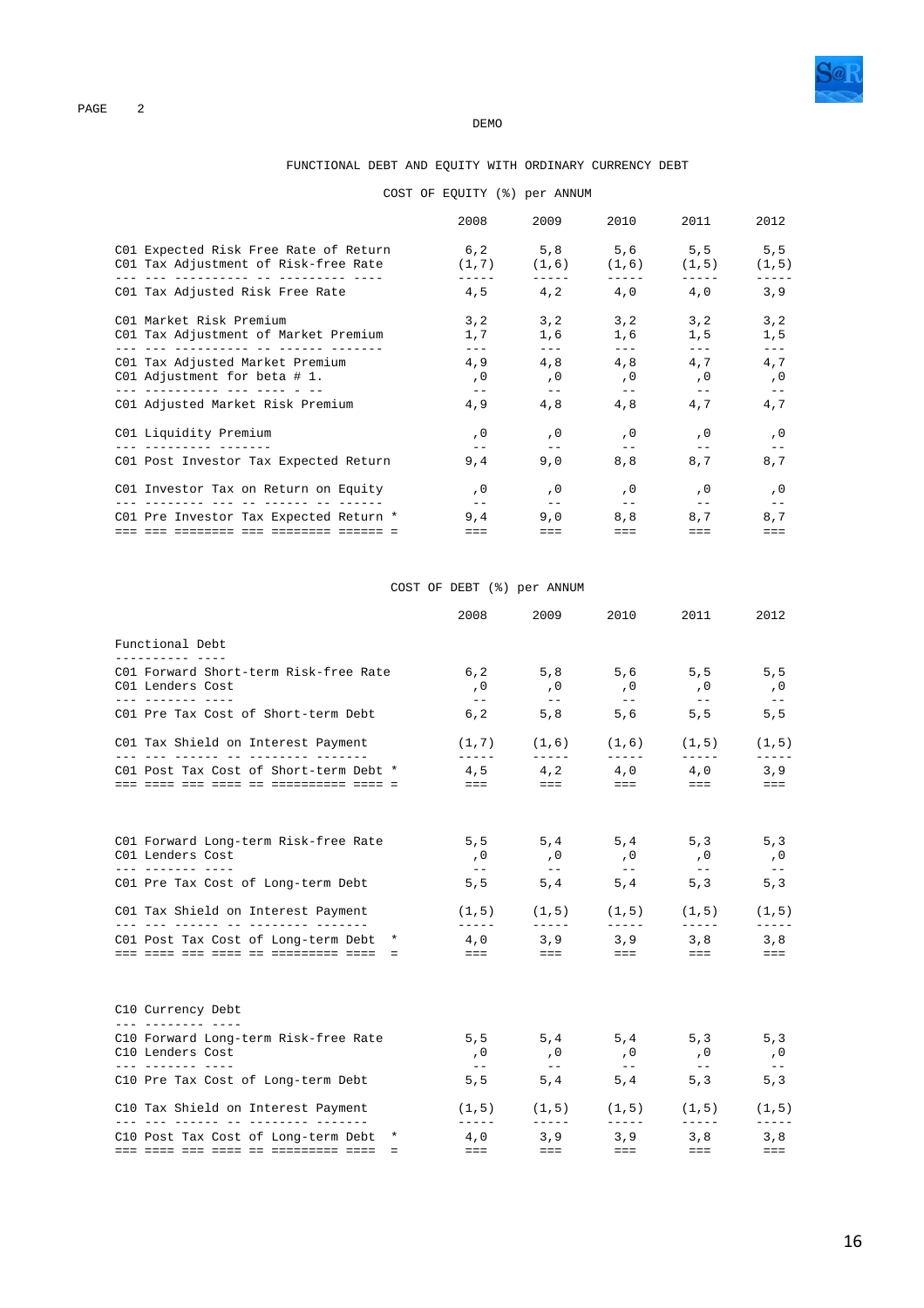#### TRANSLATION HEDGE CURRENCY DEBT COST

|                                                                      | 2008   | 2009        | 2010   | 2011       | 2012   |
|----------------------------------------------------------------------|--------|-------------|--------|------------|--------|
| Domestic Debt Cost (C04)                                             |        |             |        |            |        |
| C02 Forward Long-term Risk-free Rate<br>C02 Lenders Cost             | 5.5    | 5, 4<br>, 7 | 5,4    | 5.3<br>, 7 | 5.3    |
| -------- ---<br>C02 Pre Tax Cost of Long-term Debt                   | 6.2    | 6,1         | 6,0    | 6,0        | 6,0    |
| C02 Tax Shield on Interest Payment<br>______________________________ | (1, 7) | (1, 7)      | (1, 7) | (1, 7)     | (1, 7) |
| C02 Post Tax Cost of Long-term Debt *                                | 4,5    | 4,4         | 4,3    | 4,3        | 4,3    |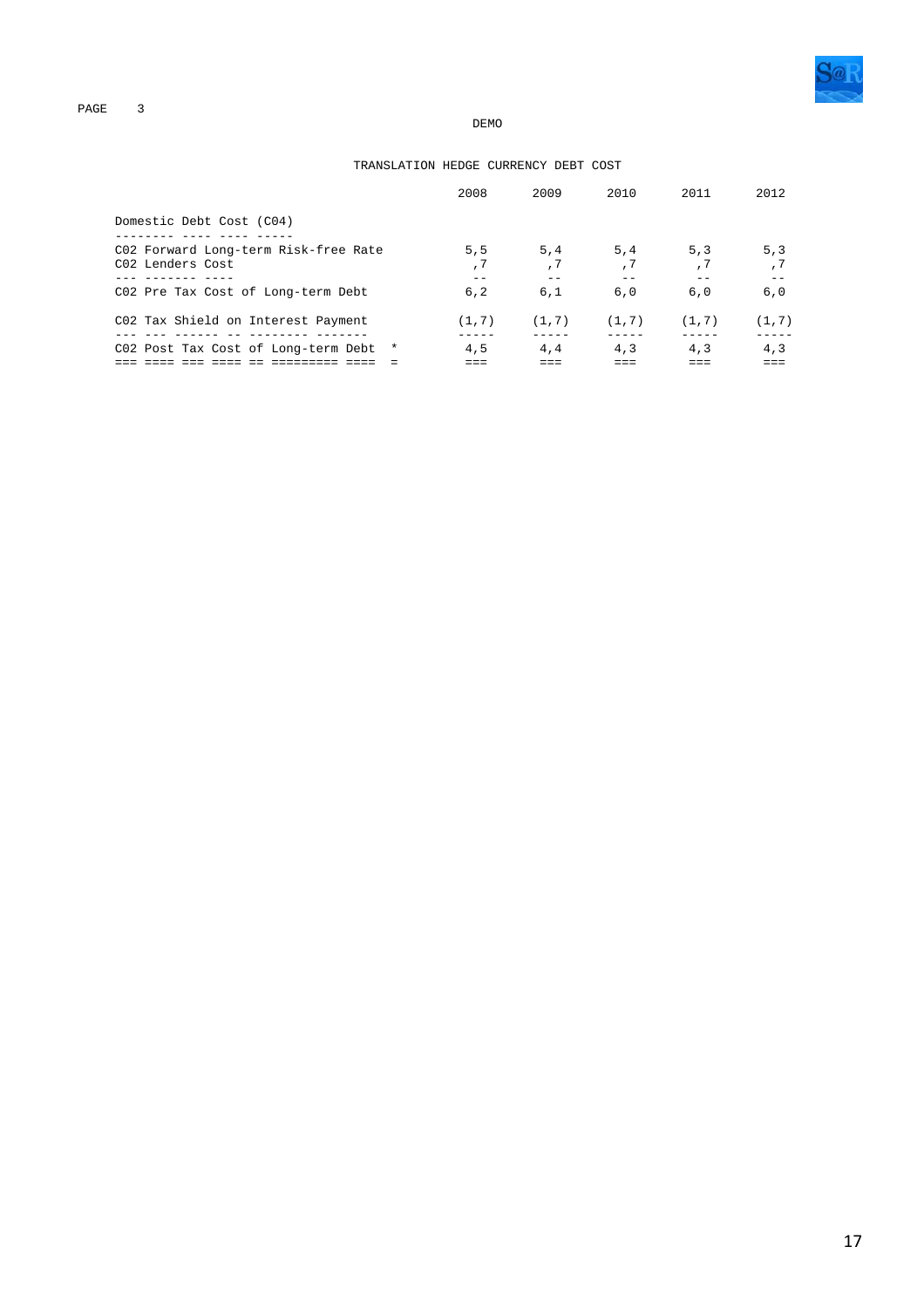

|  | SYSTEMATIC RISK OF DEBT |  |  |  | $\overline{\phantom{0}}$ | RECONCILIATION TO CAPM-MODEL |  |  |
|--|-------------------------|--|--|--|--------------------------|------------------------------|--|--|
|--|-------------------------|--|--|--|--------------------------|------------------------------|--|--|

|                                                                                                                             | 2008                                                   | 2009                                                                                                                                                                                                                                                                                                                                                                                                                                    | 2010                                                                                                                                                                                                                                                                                                                                                                                                 | 2011                                                      | 2012                        |
|-----------------------------------------------------------------------------------------------------------------------------|--------------------------------------------------------|-----------------------------------------------------------------------------------------------------------------------------------------------------------------------------------------------------------------------------------------------------------------------------------------------------------------------------------------------------------------------------------------------------------------------------------------|------------------------------------------------------------------------------------------------------------------------------------------------------------------------------------------------------------------------------------------------------------------------------------------------------------------------------------------------------------------------------------------------------|-----------------------------------------------------------|-----------------------------|
| Domestic Debt<br>--------- ----                                                                                             |                                                        |                                                                                                                                                                                                                                                                                                                                                                                                                                         |                                                                                                                                                                                                                                                                                                                                                                                                      |                                                           |                             |
| C02 Systematic Risk of short-term Debt                                                                                      | ,1                                                     |                                                                                                                                                                                                                                                                                                                                                                                                                                         | $,1$ , $,1$ , $,1$ , $,1$                                                                                                                                                                                                                                                                                                                                                                            |                                                           | ,1                          |
| C02 Tax Adjusted Risk Free Rate<br>C02 Tax Adjusted Market Premium X beta                                                   | 4,5<br>, 5                                             | 4,2<br>, 5                                                                                                                                                                                                                                                                                                                                                                                                                              |                                                                                                                                                                                                                                                                                                                                                                                                      | $4,0$ $4,0$<br>$,5$ , 5                                   | 3,9<br>, 5                  |
| C02 Short-term Debt Cost Reconciliated                                                                                      | $  \,$<br>4,9<br>man and the state of the state of the | $- -$<br>4.6<br>$\frac{1}{2} \frac{1}{2} \frac{1}{2} \frac{1}{2} \frac{1}{2} \frac{1}{2} \frac{1}{2} \frac{1}{2} \frac{1}{2} \frac{1}{2} \frac{1}{2} \frac{1}{2} \frac{1}{2} \frac{1}{2} \frac{1}{2} \frac{1}{2} \frac{1}{2} \frac{1}{2} \frac{1}{2} \frac{1}{2} \frac{1}{2} \frac{1}{2} \frac{1}{2} \frac{1}{2} \frac{1}{2} \frac{1}{2} \frac{1}{2} \frac{1}{2} \frac{1}{2} \frac{1}{2} \frac{1}{2} \frac{$                            | $ -$<br>4,5<br>asset the control                                                                                                                                                                                                                                                                                                                                                                     | $\sim$ $ -$<br>4,5<br>$\equiv \equiv \equiv \quad \cdots$ | $- -$<br>4,4<br>$=$ $=$ $=$ |
| C02 Systematic Risk of Long-term Debt                                                                                       | , 0                                                    | , 0                                                                                                                                                                                                                                                                                                                                                                                                                                     | ,1                                                                                                                                                                                                                                                                                                                                                                                                   | ,1                                                        | ,1                          |
| C02 Tax Adjusted Risk Free Rate<br>C02 Tax Adjusted Market Premium X beta<br><u> --- --- -------- ------ ------- - ----</u> | , 0                                                    | $4.5$ $4.2$<br>, 2                                                                                                                                                                                                                                                                                                                                                                                                                      | , 3                                                                                                                                                                                                                                                                                                                                                                                                  | $4,0$ $4,0$<br>, 3                                        | 3, 9<br>,4                  |
| C02 Long-term Debt Cost Reconciliated                                                                                       | $\frac{1}{2}$<br>4,5<br>$=$ $=$ $-$                    | $\frac{1}{2}$ and $\frac{1}{2}$<br>4, 4<br>$\frac{1}{2} \frac{1}{2} \frac{1}{2} \frac{1}{2} \frac{1}{2} \frac{1}{2} \frac{1}{2} \frac{1}{2} \frac{1}{2} \frac{1}{2} \frac{1}{2} \frac{1}{2} \frac{1}{2} \frac{1}{2} \frac{1}{2} \frac{1}{2} \frac{1}{2} \frac{1}{2} \frac{1}{2} \frac{1}{2} \frac{1}{2} \frac{1}{2} \frac{1}{2} \frac{1}{2} \frac{1}{2} \frac{1}{2} \frac{1}{2} \frac{1}{2} \frac{1}{2} \frac{1}{2} \frac{1}{2} \frac{$ | $ -$<br>$\frac{1}{2} \frac{1}{2} \frac{1}{2} \frac{1}{2} \frac{1}{2} \frac{1}{2} \frac{1}{2} \frac{1}{2} \frac{1}{2} \frac{1}{2} \frac{1}{2} \frac{1}{2} \frac{1}{2} \frac{1}{2} \frac{1}{2} \frac{1}{2} \frac{1}{2} \frac{1}{2} \frac{1}{2} \frac{1}{2} \frac{1}{2} \frac{1}{2} \frac{1}{2} \frac{1}{2} \frac{1}{2} \frac{1}{2} \frac{1}{2} \frac{1}{2} \frac{1}{2} \frac{1}{2} \frac{1}{2} \frac{$ | $ -$<br>$4,3$ $4,3$<br>$=$ $=$ $-$                        | $- -$<br>4,3<br>$==$        |
| Currency Debt                                                                                                               |                                                        |                                                                                                                                                                                                                                                                                                                                                                                                                                         |                                                                                                                                                                                                                                                                                                                                                                                                      |                                                           |                             |
| C10/C12 Systematic Risk of L-t Debt                                                                                         |                                                        | $(1)$ $(0, 1)$ $(0, 0)$                                                                                                                                                                                                                                                                                                                                                                                                                 |                                                                                                                                                                                                                                                                                                                                                                                                      |                                                           | , 0                         |
| C02 Tax Adjusted Risk Free Rate<br>Tax Adjusted Market Premium X beta<br>___ ________ ______ ______ _____                   | 4, 5<br>(7.5)<br>$- - - -$                             | $- - - -$                                                                                                                                                                                                                                                                                                                                                                                                                               | $(7,3)$ $(7,2)$<br>$---$                                                                                                                                                                                                                                                                                                                                                                             | $4, 2$ $4, 0$ $4, 0$<br>(1)<br>$- - - -$                  | 3,9<br>(7.1)                |
| Long-term Debt Cost Reconciliated                                                                                           | 4.0<br>$=$ $=$ $=$                                     | 3.9<br>$=$ $=$ $-$                                                                                                                                                                                                                                                                                                                                                                                                                      | 3, 9<br>$=$ $=$ $-$                                                                                                                                                                                                                                                                                                                                                                                  | 3.8<br>$=$ $=$ $=$                                        | 3,8<br>$=$ $=$ $=$          |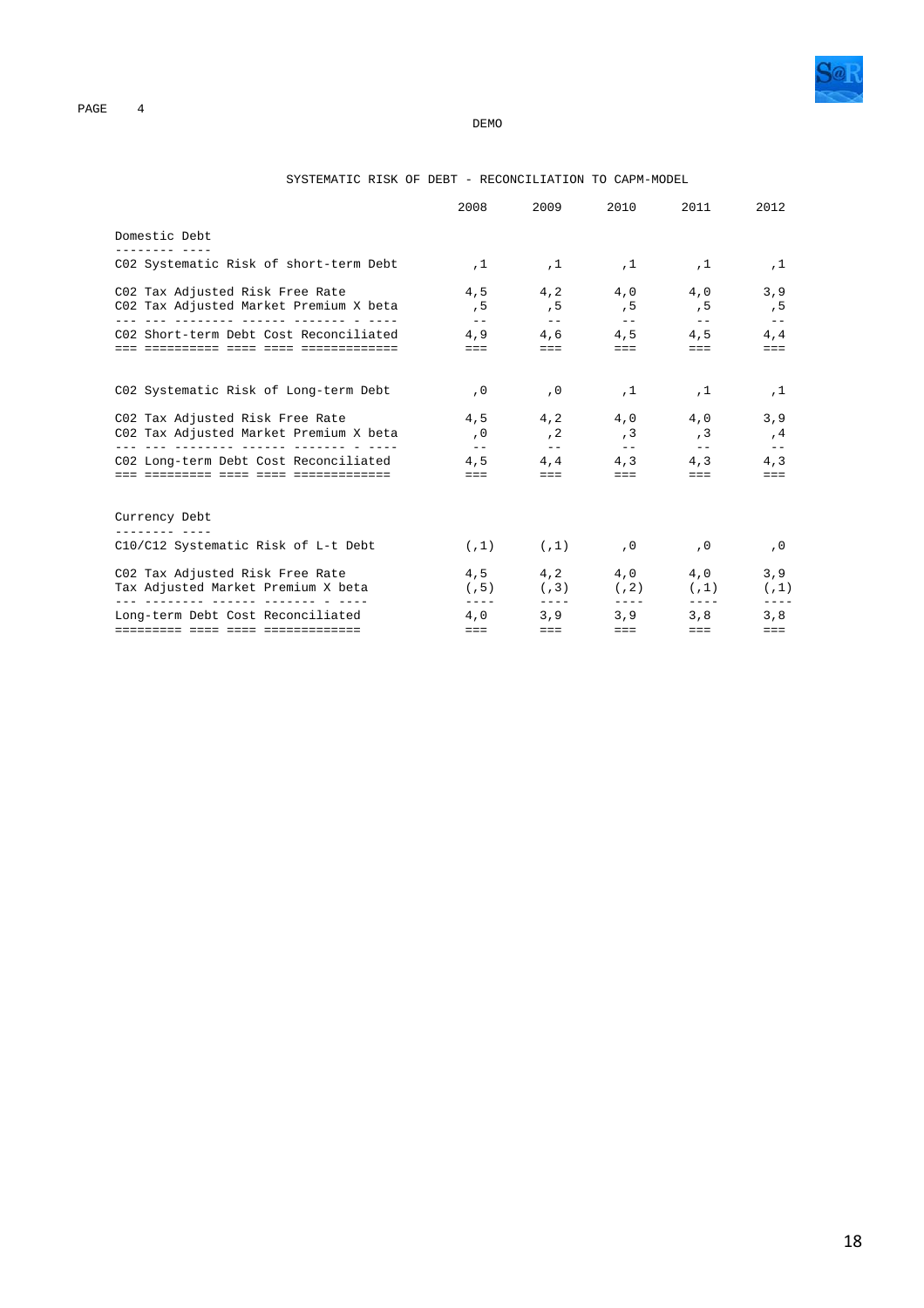

### BOOK VALUE OF DEBT AND EQUITY

|                                       | 2008     | 2009     | 2010                | 2011                             | 2012    |
|---------------------------------------|----------|----------|---------------------|----------------------------------|---------|
| Book Value of Short-term Debt         | 5.922.5  | 5.386.8  | 4.823.9             | 4.232.6                          | 3.611.3 |
| Book Value of Long-term Debt          | 1.938.2  |          |                     | 4.293.2 6.857.9 9.255.6 10.218.3 |         |
| Book Value of Long-term Currency Debt |          |          |                     |                                  |         |
| Book Value of Equity                  | 9.100.3  |          | $9.219.4$ $9.082.2$ | 9.001.8 10.330.5                 |         |
|                                       |          |          |                     |                                  |         |
| Book Value of Debt and Equity         | 16.961.0 | 18.899.4 |                     | 20.764,0 22.490,0 24.160,1       |         |
|                                       |          |          |                     |                                  |         |

VALUE WEIGHTS IN WEIGHTED AVERAGE COST OF CAPITAL

| Short-term Debt % of Adj. Capital<br>Long-term Debt % of Adj. Capital | 34.9<br>11,4 | 28,5<br>22.7 | 23.2<br>33.0 | 18,8<br>41.2 | 14.9<br>42.3 |
|-----------------------------------------------------------------------|--------------|--------------|--------------|--------------|--------------|
| Long-term Curr. Debt % of Adj. Capital                                | . 0          | . 0          |              |              |              |
| Equity % of Adj. Capital                                              | 53.7         | 48.8         | 43.7         | 40.0         | 42.8         |
|                                                                       | ----         |              |              |              |              |
| Adjusted Total Capital (Book Value)(%)                                | 100.0        | 100.0        | 100.0        | 100.0        | 100.0        |
|                                                                       |              |              |              |              |              |

|          | ADJUSTMENTS OF beta FOR LEVERAGE - PERIODIC RATES |  |  |  |                              |  |
|----------|---------------------------------------------------|--|--|--|------------------------------|--|
| Leverage |                                                   |  |  |  | ,864 1,050 1,286 1,498 1,339 |  |

| Levered beta (Equity)            | 1,622 | 1,756 | 1.926 | 2,079 | 1,964 |
|----------------------------------|-------|-------|-------|-------|-------|
|                                  |       |       |       |       |       |
| Increase in beta due to Leverage | .622  | . 756 | .926  | 1.079 | .964  |
| Unlevered beta (Equity)          | 1,000 | 1,000 | 1,000 | 1,000 | 1,000 |
|                                  |       |       |       |       |       |

EXPECTED RETURN ON EQUITY ADJUSTED FOR LEVERAGE - PERIODIC RATES

| Tax Adjusted Risk Free Rate                                     | 4,5        | 4,2        | 4,0         | 4,0        | 3,9        |
|-----------------------------------------------------------------|------------|------------|-------------|------------|------------|
| Tax Adjusted Market Premium<br>Adjustment for levered beta # 1. | 4,9<br>3,1 | 4,8<br>3,6 | 4,8<br>4, 4 | 4,7<br>5,1 | 4,7<br>4,6 |
| Adjusted Market Risk Premium                                    | 8,0        | 8,5        | 9,2         | 9,9        | 9,3        |
| Liquidity Premium                                               | , 0        | , 0        | , 0         | , 0        | , 0        |
| Post Tax Expected Return on Equity                              | 12.5       | 12.6       | 13.2        | 13.8       | 13.2       |
| Investor Tax on Return on Equity                                | , 0        | , 0        | , 0         | . 0        | . 0        |
| Pre Tax Expected Return on Equity                               | 12.5       | 12.6       | 13.2        | 13.8       | 13.2       |
|                                                                 |            |            |             |            |            |

|  | WEIGHTED AVERAGE COST OF CAPITAL (WITH BOOK VALUE WEIGHTS - I |  |  |  |  |  | PERIODIC RATES |
|--|---------------------------------------------------------------|--|--|--|--|--|----------------|
|--|---------------------------------------------------------------|--|--|--|--|--|----------------|

| Short-term Debt part of WACC<br>Long-term Debt part of WACC<br>Long-term Currency Debt part of WACC | 1.7<br>6.7 | 1,3<br>1.0 | 1.1<br>1,4 | 1.8 | 1.8 |
|-----------------------------------------------------------------------------------------------------|------------|------------|------------|-----|-----|
| Equity part of WACC                                                                                 | 8.9        | 6.1        | 5,8        | 5,5 | 5.6 |
| WACC Rate (Book Value) (%)                                                                          |            | 8.5        | 8,3        | 8.2 | 8,1 |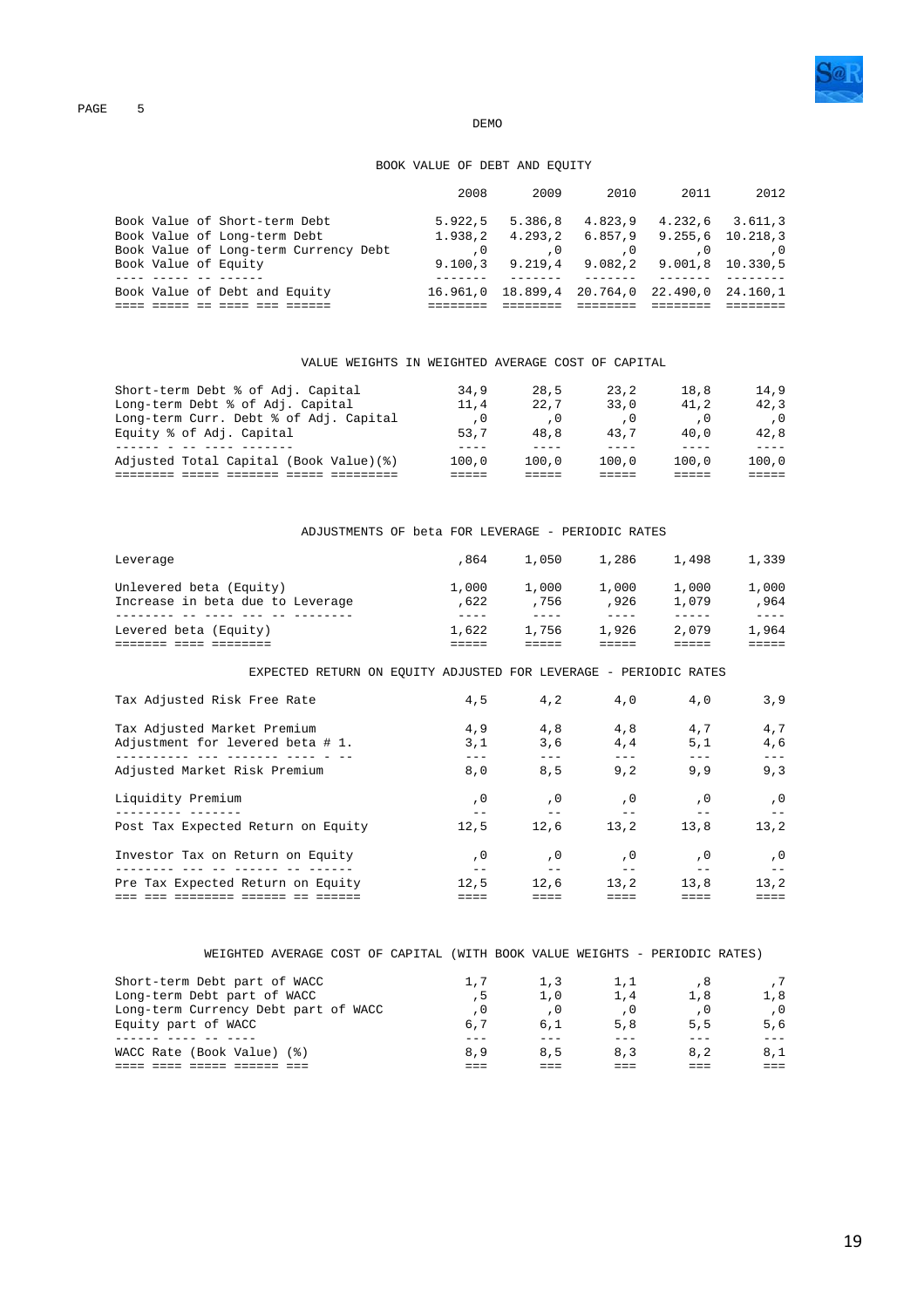

#### **DEMO**

### MARKET VALUE OF DEBT AND EQUITY

|                                |                                      | 2008    | 2009                                                    | 2010 | 2011                            | 2012 |
|--------------------------------|--------------------------------------|---------|---------------------------------------------------------|------|---------------------------------|------|
|                                | Market Value of Short-term Debt      |         | $5.922.5$ $5.386.8$                                     |      | 4.823.9 4.232.6 3.611.3         |      |
| Market Value of Long-term Debt |                                      |         | $1.938, 2$ $4.293, 2$ $6.857, 9$ $9.255, 6$ $10.218, 3$ |      |                                 |      |
|                                | Market Value of Long-term Curr. Debt |         |                                                         | . 0  |                                 |      |
| Market Value of Equity         |                                      | 2.927.1 |                                                         |      | 2.260,2 1.775,9 1.503,3 2.608,1 |      |
|                                |                                      |         |                                                         |      |                                 |      |
| Market Value of Entity         |                                      |         | 10.787,8 11.940,2 13.457,7 14.991,5 16.437,7            |      |                                 |      |
|                                |                                      |         |                                                         |      |                                 |      |

VALUE WEIGHTS IN WEIGHTED AVERAGE COST OF CAPITAL

| Short-term Debt % Adj. Market Value<br>Long-term Debt % Adj. Market Value | 54.9<br>18,0 | 45.1<br>36.0 | 35.8<br>51.0 | 28.2<br>61.7 | 22.0<br>62.2 |
|---------------------------------------------------------------------------|--------------|--------------|--------------|--------------|--------------|
| Long-term Curr. Debt % Adj. Market Val                                    | . 0          | . 0          |              |              |              |
| Equity % Adj. Market Value                                                | 27.1         | 18.9         | 13.2         | 10.0         | 15.9         |
| Adj. Market Value of Total Capital                                        | 100.0        | 100.0        | 100.0        | 100.0        | 100.0        |
|                                                                           |              |              |              |              |              |

#### ADJUSTMENTS OF beta FOR LEVERAGE

| Leverage                                                    | .864          | 1,050         | 1,286         | 1,498          | 1,339         |
|-------------------------------------------------------------|---------------|---------------|---------------|----------------|---------------|
| Unlevered beta (Equity)<br>Increase in beta due to Leverage | 1,000<br>.622 | 1,000<br>.756 | 1,000<br>.926 | 1,000<br>1,079 | 1,000<br>.964 |
| Levered beta (Equity)                                       | 1,622         | 1,756         | 1,926         | 2,079          | 1,964         |

EXPECTED RETURN ON EQUITY ADJUSTED FOR LEVERAGE - PERIODIC RATES

| Tax Adjusted Risk Free Rate                                      | 4,5        | 4,2        | 4,0        | 4,0        | 3.9        |
|------------------------------------------------------------------|------------|------------|------------|------------|------------|
| Tax Adjusted Market Premium<br>Adjustment for levered beta # 1.0 | 4,9<br>3,1 | 4.8<br>3,6 | 4,8<br>4,4 | 4,7<br>5,1 | 4,7<br>4,6 |
| Adjusted Market Risk Premium                                     | 8,0        | 8,5        | 9,2        | 9,9        | 9,3        |
| Liquidity Premium                                                | , 0        | , 0        | , 0        | . 0        | . 0        |
| Post Inv. Tax Exp. Return on Equity                              | 12,5       | 12.6       | 13.2       | 13.8       | 13.2       |
| Investor Tax on Return on Equity                                 | . 0        | , 0        | , 0        | , 0        | . 0        |
| Pre Inv. Tax Exp. Return on Equity                               | 12,5       | 12,6       | 13.2       | 13,8       | 13.2       |

| WEIGHTED AVERAGE COST OF CAPITAL (WITH MARKET VALUE WEIGHTS - PERIODIC RATES) |     |     |     |     |     |
|-------------------------------------------------------------------------------|-----|-----|-----|-----|-----|
| S-term Debt (Post Tax) of WACC                                                | 2.7 | 2.1 | 1,6 | 1,3 | 1.0 |
| L-term Debt (Post Tax) of WACC                                                | . 8 | 1,6 | 2.2 | 2.7 | 2.7 |
| L-term Curr. Debt (Post Tax) of WACC                                          | . 0 | . 0 | . 0 | . 0 | . 0 |
| Equity of WACC (Pre Inv. Tax)                                                 | 3,4 | 2.4 | 1,7 | 1.4 | 2.1 |
|                                                                               |     |     |     |     |     |
| WACC Rate (Market Value) (%)                                                  | 6.9 | 6.1 | 5,6 | 5.3 | 5.7 |
|                                                                               |     |     |     |     |     |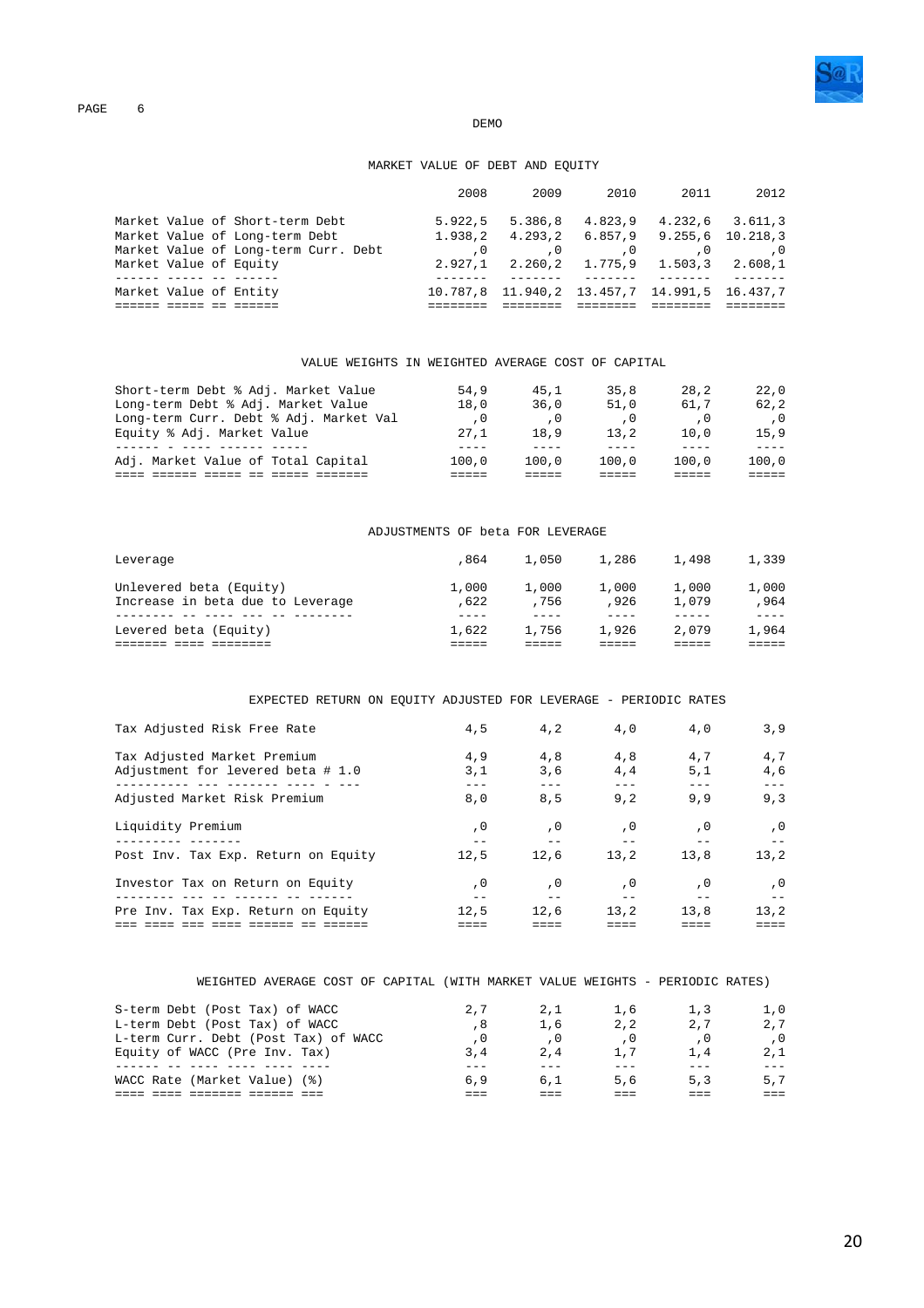

### SYSTEMATIC RISK OF TOTAL CAPITAL - Beta tot.

|                                 | 2008 | 2009 | 2010 | 2011 | 2012 |
|---------------------------------|------|------|------|------|------|
| Risk of Short-term Debt         | .054 | .046 | ,037 | ,029 | ,023 |
| Risk of Long-term Debt          | .000 | ,018 | .032 | .044 | ,048 |
| Risk of Long-term Currency Debt | ,000 | ,000 | ,000 | .000 | .000 |
| Levered Risk of Equity          | .440 | .332 | .254 | ,208 | .312 |
|                                 |      |      |      |      |      |
| Risk of Total Capital           | .495 | .396 | .323 | ,282 | ,382 |
|                                 |      |      |      |      |      |

#### EXPECTED RETURN ON TOTAL CAPITAL

|                                                                                                 | 2008                | 2009                | 2010                 | 2011                 | 2012                 |
|-------------------------------------------------------------------------------------------------|---------------------|---------------------|----------------------|----------------------|----------------------|
| Tax Adjusted Risk Free Rate<br>Tax Adjusted Market Premium<br>Adjustment for levered beta # 1.0 | 4,5<br>4.9<br>(2.5) | 4.2<br>4,8<br>(2.9) | 4,0<br>4,8<br>(3, 2) | 4,0<br>4.7<br>(3, 4) | 3,9<br>4.7<br>(2, 9) |
| Exp. Pre Tax Return on Total Capital                                                            | 6.9                 | 6.1                 | 5,6                  | 5.3                  | 5.7                  |
| Correction for Liquidity Premium<br>Correction for Tax Paid by Investor                         | . 0<br>. 0          | . 0<br>, 0          | . 0<br>. 0           | . 0<br>. 0           | . 0                  |
| Total Capital Cost Reconciliated                                                                | 6.9                 | 6.1                 | 5,6                  | 5.3                  | 5.7                  |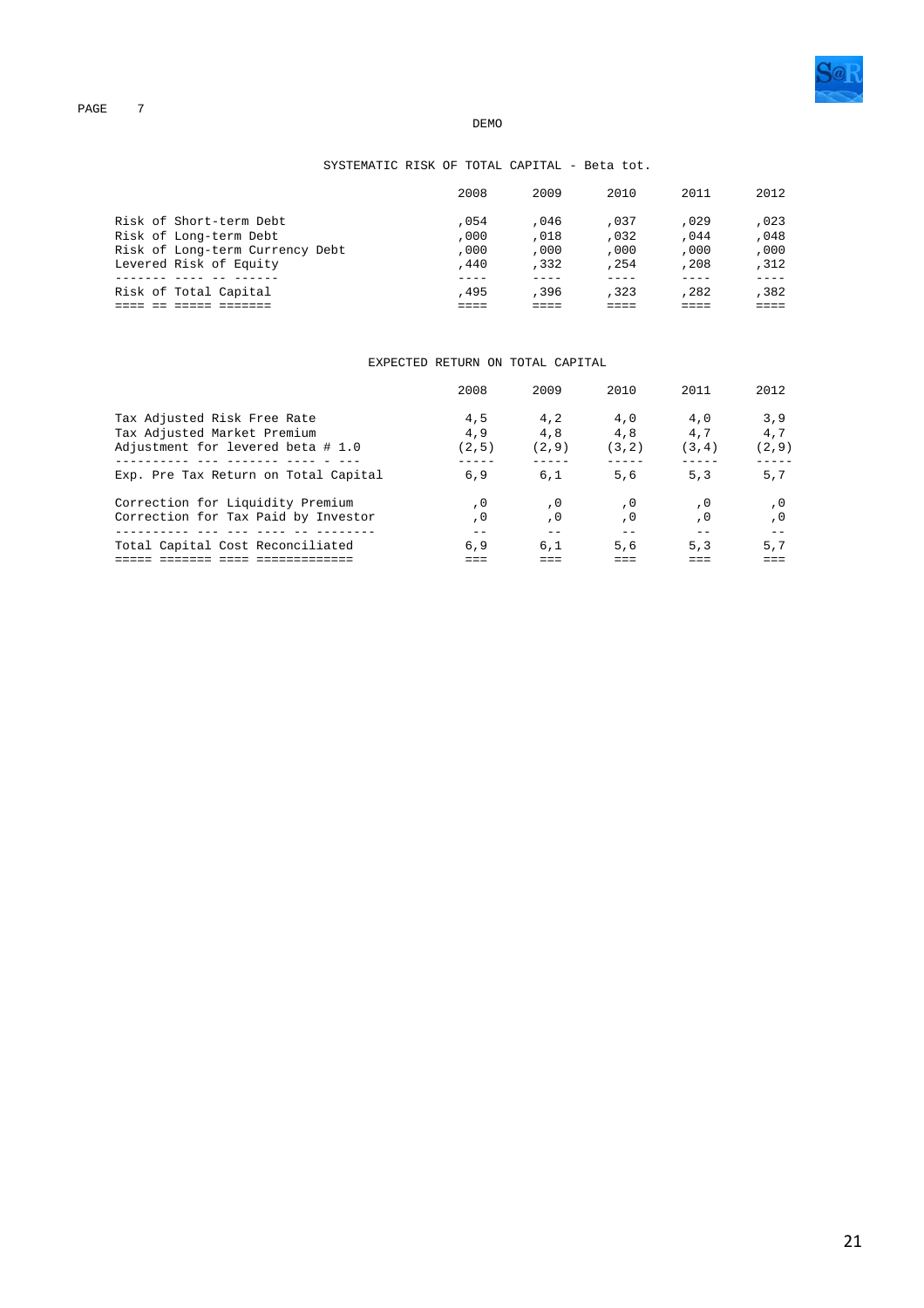

#### ECONOMIC PROFIT - RESIDUAL INCOME - ECONOMIC VALUE ADDED (EVA) RETURN ON INVESTMENTS

|                                                                           | 2008                   | 2009            | 2010                   | 2011                   | 2012            |
|---------------------------------------------------------------------------|------------------------|-----------------|------------------------|------------------------|-----------------|
| WACC Rate (Market Value) (%)                                              | 6,9                    | 6,1             | 5,6                    | 5.3                    | 5.7             |
| ROIC (%) (Capital at beg. of period)<br>(Average capital)<br>$ROIC$ $(%)$ | $\cdots$<br>6.8<br>6.3 | .<br>7.2<br>6.8 | $\cdots$<br>6.2<br>5.9 | $\cdots$<br>5,8<br>5,6 | .<br>5.1<br>4,9 |
|                                                                           |                        |                 |                        |                        |                 |

### ECONOMIC PROFIT CALCULATION

|                                      | 2008       | 2009              | 2010                                                | 2011                     | 2012                |
|--------------------------------------|------------|-------------------|-----------------------------------------------------|--------------------------|---------------------|
| (Average capital)<br>ROIC (%)        | 6,3        | 6,8               | 5.9                                                 | 5,6                      | 4,9                 |
| ROIC (%) (Capital at beg. of period) | 6, 8       | 7.2               | 6, 2                                                | 5.8                      | 5,1                 |
| WACC Rate (Market Value) (%)         | 6.9        | 6.1               | 5,6                                                 | 5.3                      | 5,7                 |
|                                      |            |                   |                                                     |                          |                     |
| ROIC-WACC Spread                     | (7.1)      | 1,1               | . 6                                                 | , 5                      | (7)                 |
| Invested Capital<br>ROIC-WACC Spread | (7.1)      | 1,1               | 14.339,6 16.714,9 18.719,4 20.650,6 22.411,9<br>, 6 | . 5                      | (7)                 |
|                                      |            |                   |                                                     |                          |                     |
| .<br>Economic Profit                 | .<br>(8.7) | $\cdots$<br>186.6 | $\cdot$ $\cdot$<br>107.7                            | $\cdot$ $\cdot$<br>109.0 | $\cdots$<br>(148.2) |
|                                      |            |                   |                                                     |                          |                     |

#### ECONOMIC PROFIT RECONCILIATED

|                                                                                                                                                |  | 2008 2009 2010 2011                                                                                                                      |                                                                                                                                                                                                                                                                                                                                                                                                                                                                                        | 2012            |
|------------------------------------------------------------------------------------------------------------------------------------------------|--|------------------------------------------------------------------------------------------------------------------------------------------|----------------------------------------------------------------------------------------------------------------------------------------------------------------------------------------------------------------------------------------------------------------------------------------------------------------------------------------------------------------------------------------------------------------------------------------------------------------------------------------|-----------------|
| Capital Charge                                                                                                                                 |  |                                                                                                                                          |                                                                                                                                                                                                                                                                                                                                                                                                                                                                                        |                 |
| ________ _____<br>Invested Capital<br>WACC Rate (Market Value) (%)                                                                             |  | 14.339,6 16.714,9 18.719,4 20.650,6 22.411,9<br>6,9 6,1 5,6 5,3 5,7                                                                      |                                                                                                                                                                                                                                                                                                                                                                                                                                                                                        |                 |
| Capital Charge<br>eessess eesses                                                                                                               |  | وكوارث المتوارث والمتحدث والمتوارث والمتوارث والمتحدث<br>988,5 1.012,6 1.045,9 1.097,1 1.284,5                                           |                                                                                                                                                                                                                                                                                                                                                                                                                                                                                        |                 |
| Reconciliation from NOPLAT<br>____________ ____ _____                                                                                          |  |                                                                                                                                          |                                                                                                                                                                                                                                                                                                                                                                                                                                                                                        |                 |
| NOPLAT (Net Oper. Prof. Less Adj. Tax) 979,8 1.199,2 1.153,6 1.206,2 1.136,3<br>Capital Charge                                                 |  | 988.5 1.012.6 1.045.9                                                                                                                    | 1.097.1                                                                                                                                                                                                                                                                                                                                                                                                                                                                                | 1.284,5         |
| ------- ------<br>Economic Profit (Reconciliated #1)<br>======== ====== =============== ===                                                    |  | $(8,7)$ 186,6 107,7 109,0 (148,2)                                                                                                        | $\begin{array}{cccccccccccccc} \multicolumn{2}{c}{} & \multicolumn{2}{c}{} & \multicolumn{2}{c}{} & \multicolumn{2}{c}{} & \multicolumn{2}{c}{} & \multicolumn{2}{c}{} & \multicolumn{2}{c}{} & \multicolumn{2}{c}{} & \multicolumn{2}{c}{} & \multicolumn{2}{c}{} & \multicolumn{2}{c}{} & \multicolumn{2}{c}{} & \multicolumn{2}{c}{} & \multicolumn{2}{c}{} & \multicolumn{2}{c}{} & \multicolumn{2}{c}{} & \multicolumn{2}{c}{} & \multicolumn{2}{c}{} & \multicolumn{2}{c}{} & \$ | $- - - - - - -$ |
| Reconciliation from Free Cash Flow                                                                                                             |  |                                                                                                                                          |                                                                                                                                                                                                                                                                                                                                                                                                                                                                                        |                 |
| Free Cash Flow<br>Net Inv. in Oper. Cap. (ex. Goodwill) 1.450,2 2.004,6 1.931,2 1.761,3 1.677,6<br>Inv. in Goodwill Included<br>Capital Charge |  | $(470,3)$ $(805,4)$ $(777,6)$ $(555,2)$ $(541,3)$<br>0, 0, 0, 0, 0, 0,<br>$(988, 5)$ $(1.012, 6)$ $(1.045, 9)$ $(1.097, 1)$ $(1.284, 5)$ |                                                                                                                                                                                                                                                                                                                                                                                                                                                                                        |                 |
| Economic Profit (Reconciliated #2)<br>======== ====== =============== ===                                                                      |  | $(8.7)$ 186.6 107.7 109.0 (148.2)<br>eesse seese seese i                                                                                 | eeee a                                                                                                                                                                                                                                                                                                                                                                                                                                                                                 | eeeeee          |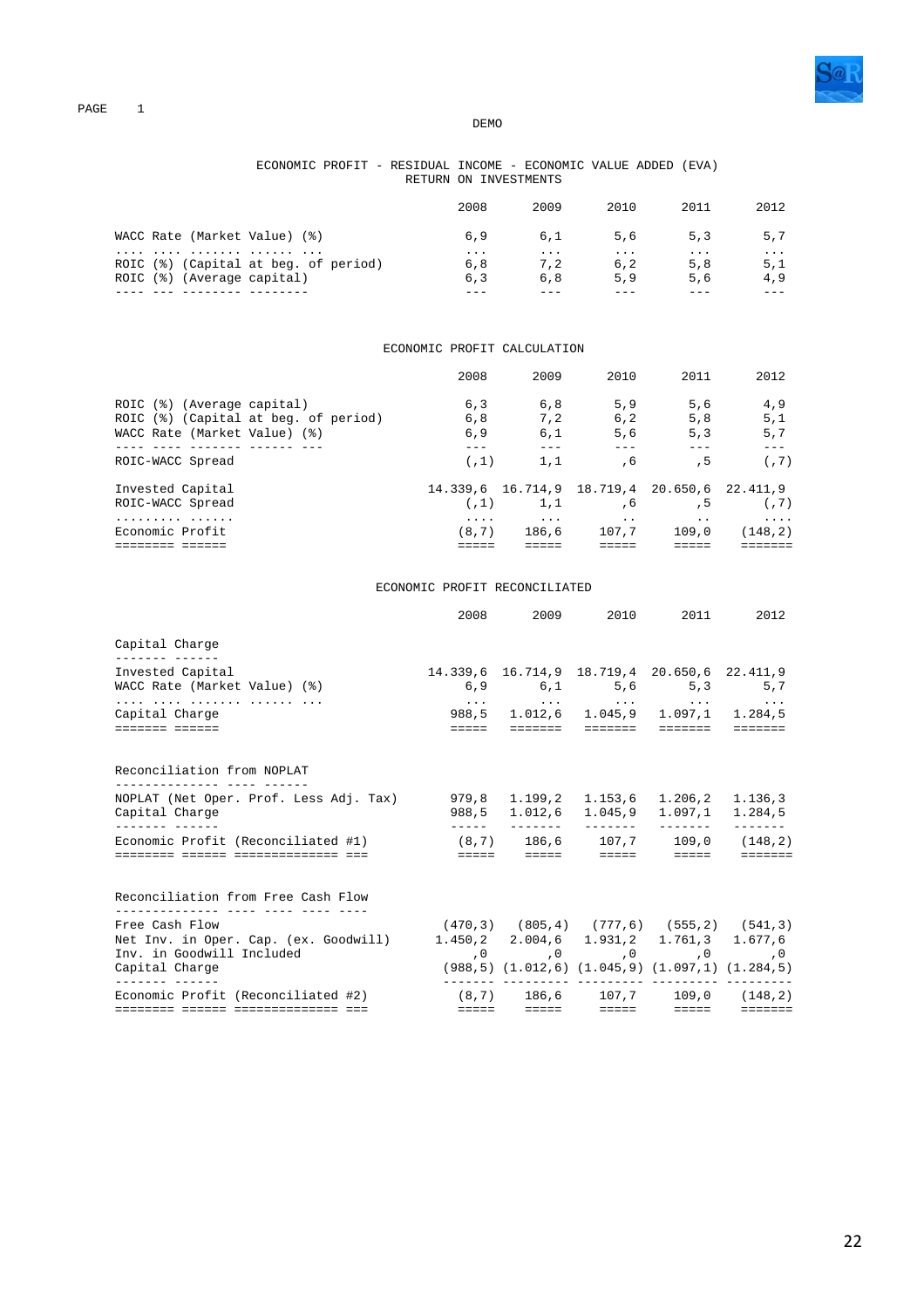

#### VALUE OF ENTITY AT END OF PERIOD BY FREE CASH FLOW VALUATION

| Common Parameter Values              |          |
|--------------------------------------|----------|
|                                      |          |
| Exp. Level of NOPLAT (NOPLAT)        | 756,3    |
| $Exp.$ Growth in NOPLAT $(q2)$       | (11, 5)  |
| Exp. Cost of Capital (WACC%)         | 6, 2     |
| Exp. Return on Capital (ROIC%)       | 2.7      |
|                                      |          |
| Exp. (ROIC-WACC) Rate Spread         | (3, 4)   |
| Exp. (WACC-q) Rate Spread            | 17,7     |
| Exp. Investment Rate (g/ROIC)        | (4.2)    |
| Exp. PV of NOPLAT (100.*NOPLAT/WACC) | 12.278,5 |

#### FREE CASH FLOW VALUATION (NPV for each period)

|                                                                                              | 2008              | 2009 | 2010                                                                | 2011             | 2012                |
|----------------------------------------------------------------------------------------------|-------------------|------|---------------------------------------------------------------------|------------------|---------------------|
| NPV of Market Value of FCF @ Wacc<br>Excess Marketable Securities<br>NPV of Continuing Value | 739.1<br>10.048.8 |      | 1.282,7 2.204,7 3.140,7<br>$\sim 0$<br>10.657,5 11.253,0 11.850,8   | $\cdot$ 0<br>, 0 | 3.907.7<br>12.530.0 |
| Value of Entity by FCF @ Wacc                                                                |                   |      | 10.787,8 11.940,2 13.457,7 14.991,5 16.437,7                        |                  |                     |
| NPV of Value of Debt @ Wacc                                                                  |                   |      | $(7.860, 7)$ $(9.680, 0)$ $(11.681, 8)$ $(13.488, 2)$ $(13.829, 6)$ |                  |                     |
| Value of Equity by FCF @ Wacc                                                                | 2.927.1           |      | 2.260,2 1.775,9                                                     | 1.503,3          | 2.608,1             |

#### PERCENTAGE DISTRIBUTIONS

|                                       | 2008  | 2009  | 2010  | 2011  | 2012  |
|---------------------------------------|-------|-------|-------|-------|-------|
| NPV of Market Value of FCF @ Wacc (%) | 6.9   | 10.7  | 16.4  | 20.9  | 23.8  |
| Excess Marketable Securities (%)      | . 0   | . 0   | . 0   | . 0   | . 0   |
| NPV of Continuing Value (%)           | 93.1  | 89.3  | 83.6  | 79.1  | 76.2  |
| Value of Entity by FCF @ Wacc (%)     | 100.0 | 100.0 | 100.0 | 100.0 | 100.0 |
|                                       |       |       |       |       |       |
| NPV of Value of Debt @ Wacc (%)       | 72.9  | 81.1  | 86.8  | 90.0  | 84.1  |
| Value of Equity by FCF @ Wacc (%)     | 27.1  | 18.9  | 13.2  | 10.0  | 15.9  |
|                                       |       |       |       |       |       |
| Value of Entity by FCF @ Wacc (%)     | 100.0 | 100.0 | 100.0 | 100.0 | 100.0 |
|                                       |       |       |       |       |       |

 Free Cash Flow Continuing Value Parameters ---- ---- ---- ---------- ----- ----------

 Value Driver Formula = 100.\*(NOPLAT\*(1.-(g/ROIC)))/(WACC-g) or Convergence Formula = 100.\*(NOPLAT/WACC)

| Numerator Value Driver Formula   | 3.956,8  |
|----------------------------------|----------|
| Denominator Value Driver Formula | 17.7     |
| Value Driver Formula             | 22.405,7 |
| Convergence Formula              | 12.278.5 |
| Continuing Value used            | 22.405.7 |
|                                  |          |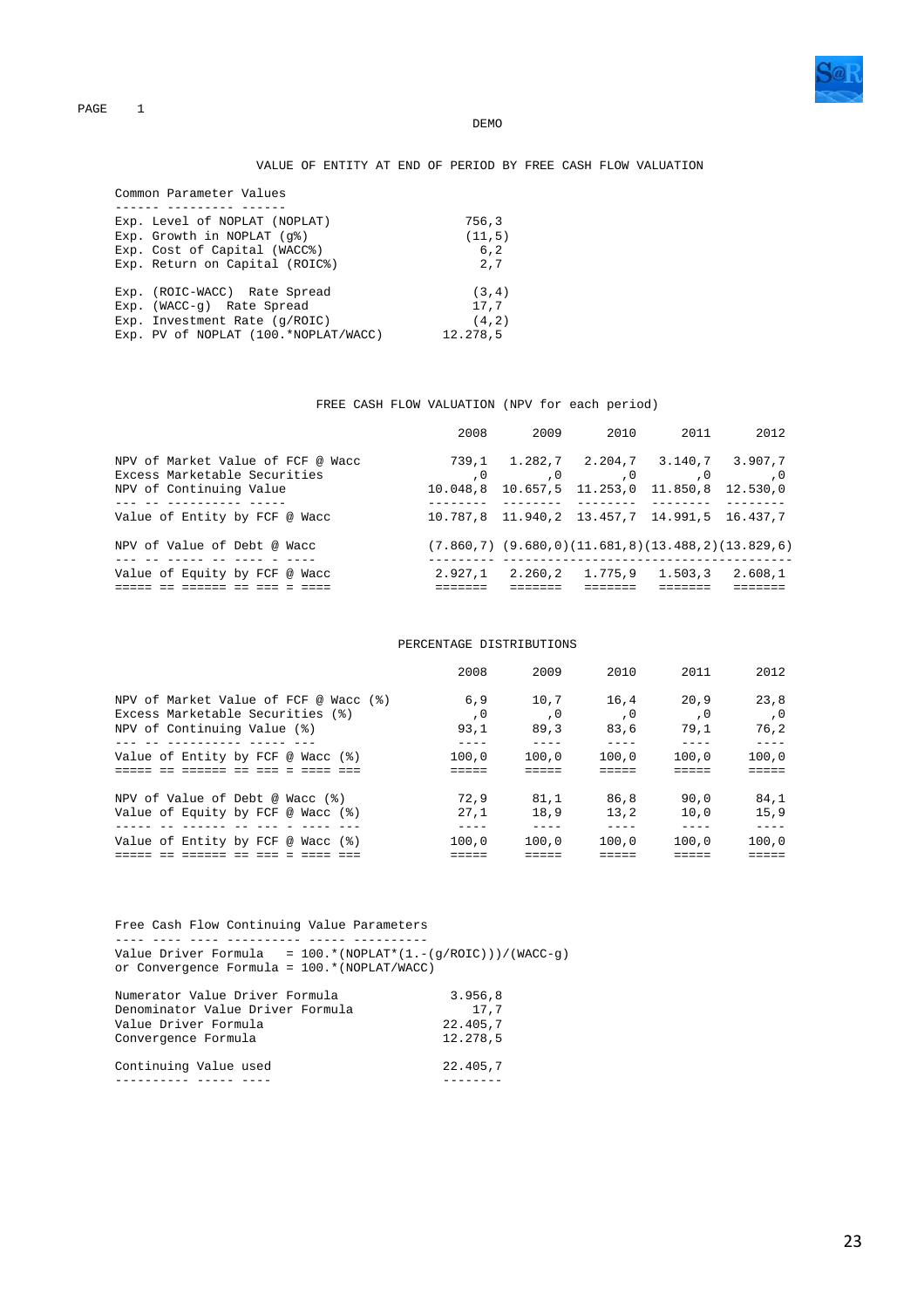

#### VALUE RATIO

#### Ratio of Value of equity to NPV of Paid-in Capital in Forecast Period In the Continuing Period the proportion "g/ROIC" of NOPLAT will be Invested in additional Capital

|                                                                                                                                                                                                                                                     | 2008                                              |                              |                                                    | 2009 2010 2011                                                                                                                                                            | 2012              |
|-----------------------------------------------------------------------------------------------------------------------------------------------------------------------------------------------------------------------------------------------------|---------------------------------------------------|------------------------------|----------------------------------------------------|---------------------------------------------------------------------------------------------------------------------------------------------------------------------------|-------------------|
| Value of Equity by Economic Profit                                                                                                                                                                                                                  | $2.927,1$ $2.260,2$ $1.775,9$ $1.503,3$ $2.608,1$ |                              |                                                    |                                                                                                                                                                           |                   |
| Paid-in Capital at Start of Period 5.400,1 5.904,6 5.904,6 5.904,6 5.904,6<br>NPV of Shares Issued @ Cost of Equity 1.342,4 1.511,7 1.711,8 1.948,7 2.206,0<br>NPV of Repurc. Shares @ Cost of Equity $0$ , $0$ , $0$ , $0$ , $0$ , $0$ , $0$ , $0$ |                                                   |                              |                                                    |                                                                                                                                                                           |                   |
| NPV of Paid-in Capital                                                                                                                                                                                                                              |                                                   |                              |                                                    | the contract of the contract of the contract of the contract of the contract of the contract of the contract of<br>$6.742, 5$ $7.416, 3$ $7.616, 4$ $7.853, 3$ $8.110, 6$ |                   |
| <u>o cooccocco do coocco cooccoc</u>                                                                                                                                                                                                                | $=$ $=$ $-$                                       | and the second second second | $=$ $=$ $-$                                        | $=$                                                                                                                                                                       | , 3<br>$=$ $=$    |
|                                                                                                                                                                                                                                                     | INVESTMENT RATES                                  |                              |                                                    |                                                                                                                                                                           |                   |
|                                                                                                                                                                                                                                                     | 2008                                              | 2009                         | 2010                                               | 2011                                                                                                                                                                      | 2012              |
| Working Cap. Inv. Rate (#/NOPLAT)<br>Net PP. & E. Inv Rate (#/NOPLAT)<br>Net Int. Assets Inv. Rate (#/NOPLAT)                                                                                                                                       | , 0                                               | $\sim$ 0                     | $(7,2)$ , 0, 0, 0<br>$1,7$ $1,7$ $1,7$<br>$\,$ , 0 | , 1<br>1,4<br>, 0                                                                                                                                                         | , 1<br>1,4<br>, 0 |
|                                                                                                                                                                                                                                                     |                                                   |                              |                                                    |                                                                                                                                                                           |                   |

Net Investment Rate (#/NOPLAT) 1,5 1,7 1,7 1,5 1,5

CAPITAL TRANSACTIONS

|                                                                                                              | 2008                                                    | 2009     | 2010     | 2011 \,                                                | 2012                       |
|--------------------------------------------------------------------------------------------------------------|---------------------------------------------------------|----------|----------|--------------------------------------------------------|----------------------------|
| Capital Transactions<br>------ ------------                                                                  |                                                         |          |          |                                                        |                            |
| Equity Transactions<br>Debt Transactions<br>. _ _ _     _ _ _ _ _ _ _ _ _ _ _ _                              |                                                         | -------- | -------- | $1.938, 2$ $2.426, 5$ $2.804, 1$ $2.848, 9$            | 1.655,2<br>$- - - - - - -$ |
| Total Capital Transactions<br>anada abadaan abadaanadaan                                                     |                                                         |          |          | $1.938, 2$ $2.426, 5$ $2.804, 1$ $2.848, 9$ $3.150, 2$ |                            |
| Accumulated Capital Transactions<br>___________ _______ ______________                                       |                                                         |          |          |                                                        |                            |
| Accumulated Equity Transactions<br>Accumulated Debt Transactions                                             |                                                         |          |          | 1.938,2 4.364,7 7.168,8 10.017,7 11.672,9              |                            |
| Accumulated Capital Transactions                                                                             | 1.938,2 4.364,7 7.168,8 10.017,7 13.167,9<br>eessess () | -------- |          |                                                        |                            |
| NPV of Capital Transactions                                                                                  |                                                         |          |          |                                                        |                            |
| NPV of Equity Trans. @ Equity Cost 1.342,4 1.511,7 1.711,8 1.948,7 2.206,0<br>NPV of Debt Trans, @ Debt Cost |                                                         |          |          | 27.821,7 27.019,4 25.662,2 23.844,6                    | 21.896,2                   |
| NPV of Capital Trans. @ Eq./Debt Cost                                                                        | --------                                                |          |          | 29.164.2 28.531.1 27.373.9 25.793.2 24.102.2           |                            |

| Minimum Capital Transactions in Forecast Period |          |
|-------------------------------------------------|----------|
|                                                 |          |
| Minimum Equity Trans. (Acc.)                    | 3.214.1  |
| Minimum Debt Trans. (Acc.)                      | 37.299.3 |
|                                                 |          |
| Minimum Capital Trans. (Acc.)                   | 40.513.4 |
|                                                 |          |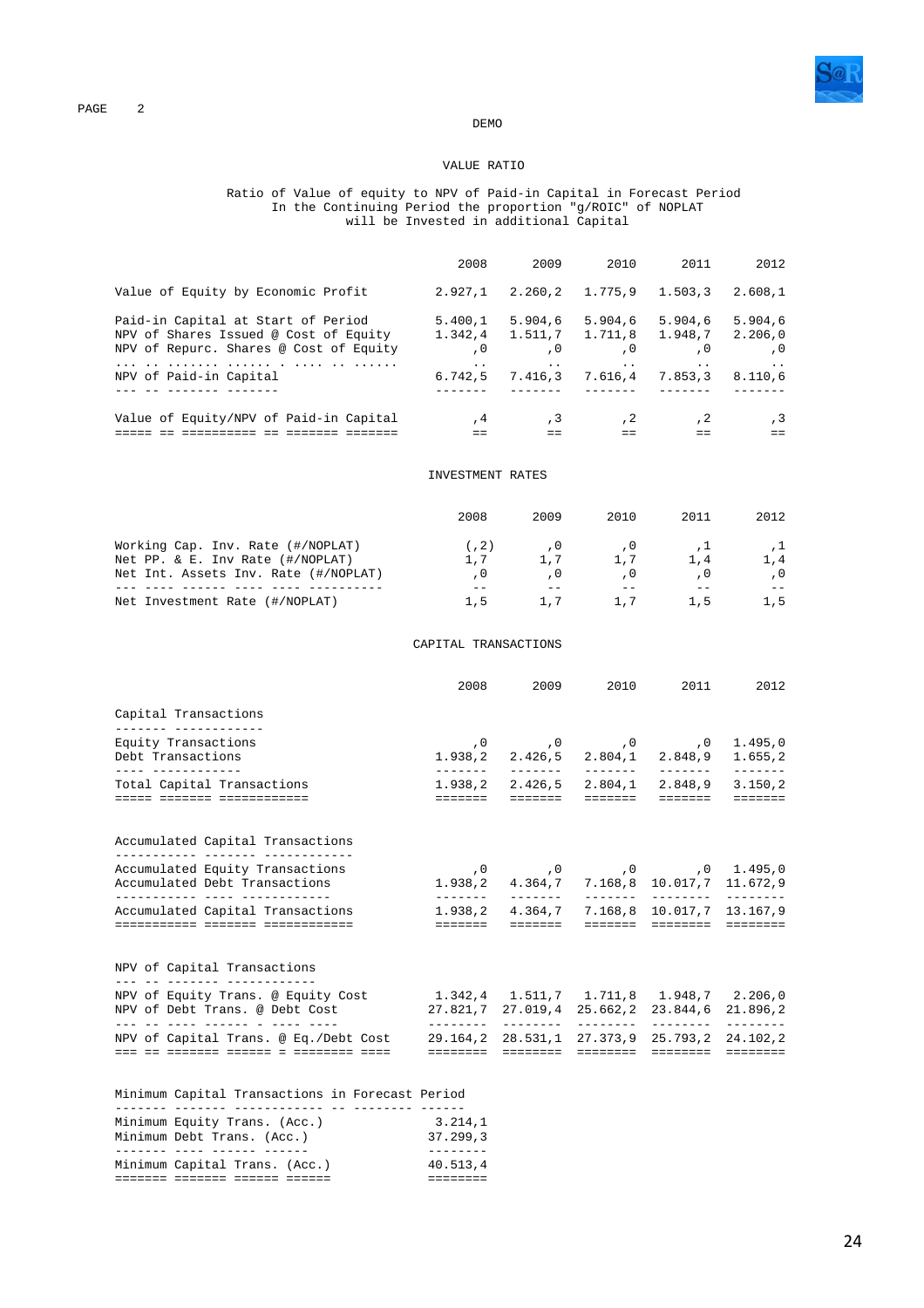

**DEMO** 

### VALUE OF ENTITY AT END OF PERIOD BY ECONOMIC PROFIT VALUATION

| Common Parameter Values              |             |
|--------------------------------------|-------------|
|                                      |             |
| Exp. Level of NOPLAT (NOPLAT)        | 756,3       |
| Exp. Level of PROFIT                 | (1.010, 3)  |
| $Exp.$ Growth in NOPLAT $(q\})$      | (11, 5)     |
| Exp. Cost of Capital (WACC%)         | 6, 2        |
| Exp. Return on Capital (ROIC%)       | 2.7         |
| Exp. (ROIC-WACC) Rate Spread         | (3, 4)      |
| Exp. (WACC-q) Rate Spread            | 17,7        |
| Exp. Investment Rate $(g/ROIC)$      | (4, 2)      |
| Exp. PV of NOPLAT (100.*NOPLAT/WACC) | 12.278,5    |
| Exp. PV of PROFIT (100.*PROFIT/WACC) | (16.402, 3) |

### ECONOMIC PROFIT VALUATION (NPV for each period)

|                                     |         |                 | 2008 2009 2010 2011                                                 |                | 2012    |
|-------------------------------------|---------|-----------------|---------------------------------------------------------------------|----------------|---------|
| Invested Capital at Beg. of Period  |         |                 | 14.339,6 16.714,9 18.719,4 20.650,6 22.411,9                        |                |         |
| Excess Marketable Securities        | $\,$ ,0 | , 0             | , 0                                                                 | , 0            | , 0     |
| OB - Excess Marketable Securities   |         | 925,1,0         | $\overline{\phantom{0}}$ , 0                                        | $\overline{0}$ | , 0     |
| Capital Charge                      |         |                 | 988,5 1.012,6 1.045,9 1.097,1 1.284,5                               |                |         |
| NPV of Translation Gain/(Loss)      |         |                 | 0, 0, 0,                                                            |                | , 0     |
| NPV of Forecasted EP                |         |                 | $(2.651,1)$ $(2.802,5)$ $(3.156,1)$ $(3.437,2)$ $(3.749,5)$         |                |         |
| NPV of Continuing Value             |         |                 | $(2.814,3)$ $(2.984,8)$ $(3.151,6)$ $(3.319,0)$ $(3.509,2)$         |                |         |
| ----------<br>Value of Entity by EP |         |                 | 10.787,8 11.940,2 13.457,7 14.991,5 16.437,7                        |                |         |
| NPV Value of Debt.                  |         |                 | $(7.860, 7)$ $(9.680, 0)$ $(11.681, 8)$ $(13.488, 2)$ $(13.829, 6)$ |                |         |
| Value of Equity by EP               | 2.927.1 | 2.260.2 1.775.9 |                                                                     | 1.503.3        | 2.608.1 |
|                                     |         |                 |                                                                     |                |         |

#### PERCENTAGE DISTRIBUTIONS

|                                        | 2008    | 2009    | 2010    | 2011    | 2012    |
|----------------------------------------|---------|---------|---------|---------|---------|
| Invested Capital at Beg. of Period (%) | 132.9   | 140,0   | 139.1   | 137.7   | 136.3   |
| Excess Marketable Securities (%)       | , 0     | , 0     | , 0     | , 0     | , 0     |
| OB - Exess Marketable Securities (%)   | 8,6     | , 0     | ,0      | , 0     | , 0     |
| Capital Charge (%)                     | 9, 2    | 8,5     | 7,8     | 7,3     | 7,8     |
| NPV of Translation Gain/(Loss) (%)     | , 0     | , 0     | , 0     | , 0     | , 0     |
| NPV of Forecasted EP (%)               | (24, 6) | (23, 5) | (23, 5) | (22, 9) | (22, 8) |
| NPV of Continuing Value (%)            | (26,1)  | (25, 0) | (23, 4) | (22,1)  | (21, 3) |
| Value of Entity by EP (%)              | 100.0   | 100.0   | 100.0   | 100.0   | 100.0   |
|                                        |         |         |         |         |         |
| NPV Value of Debt (%)                  | 72.9    | 81,1    | 86,8    | 90,0    | 84,1    |
| Value of Equity by EP (%)              | 27.1    | 18,9    | 13.2    | 10.0    | 15.9    |
| Value of Entity by EP (%)              | 100.0   | 100.0   | 100.0   | 100.0   | 100.0   |
|                                        |         |         |         |         |         |

| Economic Profit Continuing Value Parameters                                                                                          |                                                                                                 |
|--------------------------------------------------------------------------------------------------------------------------------------|-------------------------------------------------------------------------------------------------|
| Economic Profit Formula:<br>1st component<br>Numerator 2nd component<br>Denominator 2nd component                                    | $= 100.*$ (PROFIT/WACC)<br>$= \text{NOPLAT*}(\text{q/ROIC})$ * (ROIC-WACC)<br>$= WACC*(WACC-q)$ |
| 1st component<br>Numerator 2nd component<br>Denominator 2nd component<br>2nd component x100.<br>Estimated Continuing Value (1st+2nd) | (16.402.3)<br>11.015,4<br>108,8<br>10.127,2<br>(6.275, 1)                                       |
| Continuing Value used                                                                                                                | (6.275, 1)                                                                                      |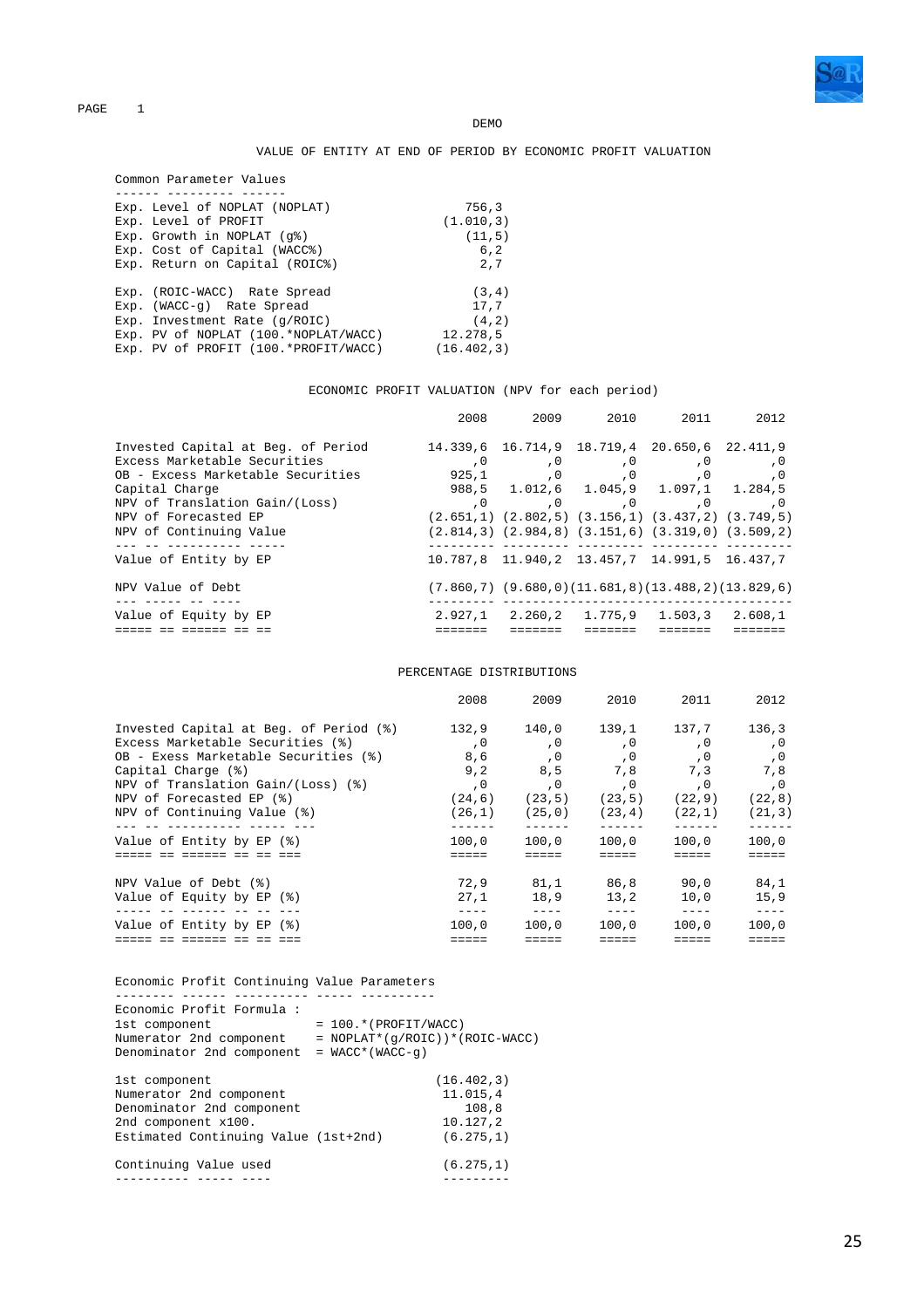

#### VALUE OF ENTITY BY ADJUSTED NET PRESENT VALUE

|                                                                                                                                                       | 2008                                                                                                                                                                                                                                                                                                                                                                                         | 2009                                                                    | 2010               | 2011                           | 2012                                                                                                                                                                                                                                                                                                                                                                                                                                                                                                          |
|-------------------------------------------------------------------------------------------------------------------------------------------------------|----------------------------------------------------------------------------------------------------------------------------------------------------------------------------------------------------------------------------------------------------------------------------------------------------------------------------------------------------------------------------------------------|-------------------------------------------------------------------------|--------------------|--------------------------------|---------------------------------------------------------------------------------------------------------------------------------------------------------------------------------------------------------------------------------------------------------------------------------------------------------------------------------------------------------------------------------------------------------------------------------------------------------------------------------------------------------------|
| Free Cash Flow (FCF)                                                                                                                                  |                                                                                                                                                                                                                                                                                                                                                                                              |                                                                         |                    |                                |                                                                                                                                                                                                                                                                                                                                                                                                                                                                                                               |
| Free Cash Flow                                                                                                                                        |                                                                                                                                                                                                                                                                                                                                                                                              | $(470, 3)$ $(805, 4)$ $(777, 6)$ $(555, 2)$ $(541, 3)$                  |                    |                                |                                                                                                                                                                                                                                                                                                                                                                                                                                                                                                               |
| Expected Return on Equity<br>-------- ------ -- ------                                                                                                |                                                                                                                                                                                                                                                                                                                                                                                              |                                                                         |                    |                                |                                                                                                                                                                                                                                                                                                                                                                                                                                                                                                               |
| Levered Expected Return on Equity<br>Unlevered Expected Return on Equity                                                                              | 9,4                                                                                                                                                                                                                                                                                                                                                                                          | $12,5$ $12,6$ $13,2$ $13,8$<br>9,0                                      | 8,8                | 8,7                            | 13,2<br>8,7                                                                                                                                                                                                                                                                                                                                                                                                                                                                                                   |
| Weighted Average Cost of Capital (WACC)                                                                                                               |                                                                                                                                                                                                                                                                                                                                                                                              |                                                                         |                    |                                |                                                                                                                                                                                                                                                                                                                                                                                                                                                                                                               |
| Pre Entity Tax WACC<br>Post Entity Tax WACC                                                                                                           | 8, 3<br>6,9                                                                                                                                                                                                                                                                                                                                                                                  | 7,5<br>6,1                                                              | 5,6                | $7,1$ 6,8<br>5, 3              | 7,1<br>5,7                                                                                                                                                                                                                                                                                                                                                                                                                                                                                                    |
| Effect of Levered Cost of Equity<br>______ __ _______ ____ __ __ ____                                                                                 |                                                                                                                                                                                                                                                                                                                                                                                              |                                                                         |                    |                                |                                                                                                                                                                                                                                                                                                                                                                                                                                                                                                               |
| NPV of FCF @ Cost of Levered Equity<br>NPV of FCF @ Cost of Unlev. Equity<br><u> --- -- --- - ---- -- ------- ------ </u>                             | $(338,2)$ 148,8 1.080,5 2.115,2<br>a de de decembre                                                                                                                                                                                                                                                                                                                                          | 246,3 780,9 1.726,2 2.722,1                                             |                    | <u> Liberato</u>               | 3.023,0<br>3.560,7<br><u>_______</u>                                                                                                                                                                                                                                                                                                                                                                                                                                                                          |
| Effect of Leverage on NPV of FCF                                                                                                                      | $(584, 5)$ $(632, 1)$ $(645, 7)$ $(606, 8)$ $(537, 7)$<br>=======                                                                                                                                                                                                                                                                                                                            |                                                                         | ======= =======    |                                |                                                                                                                                                                                                                                                                                                                                                                                                                                                                                                               |
| Effect of External Financing                                                                                                                          |                                                                                                                                                                                                                                                                                                                                                                                              |                                                                         |                    |                                |                                                                                                                                                                                                                                                                                                                                                                                                                                                                                                               |
| ______ __ ________ _______<br>NPV of FCF @ Pre Entity Tax WACC<br>NPV of FCF @ Cost of Levered Equity<br><u> --- -- --- - ---- -- -------- ------</u> | -------                                                                                                                                                                                                                                                                                                                                                                                      | 473,3 1.014,3 1.948,5 2.912,5<br>$(338,2)$ 148,8 1.080,5<br>$- - - - -$ | -------            | 2.115.2<br>-------             | 3.715,5<br>3.023,0<br>$- - - - - - -$                                                                                                                                                                                                                                                                                                                                                                                                                                                                         |
| Effect of Ext. Fin. on NPV of FCF<br><u> 222222 22 2222 2222 22 222 223 224</u>                                                                       | and the second company of the second of the second of the second of the second of the second of the second of                                                                                                                                                                                                                                                                                | 811,5 865,5 868,0 797,3 692,4                                           |                    |                                | $\equiv \equiv \equiv \equiv \equiv$                                                                                                                                                                                                                                                                                                                                                                                                                                                                          |
| Effect of Tax Shield on Entity<br>______ __ ___ _______ __ ______                                                                                     |                                                                                                                                                                                                                                                                                                                                                                                              |                                                                         |                    |                                |                                                                                                                                                                                                                                                                                                                                                                                                                                                                                                               |
| NPV of FCF @ Post Entity Tax WACC<br>NPV of FCF @ Pre Entity Tax WACC<br><u>ada da ada a ada addisin ada adas</u>                                     | $\frac{1}{2} \frac{1}{2} \frac{1}{2} \frac{1}{2} \frac{1}{2} \frac{1}{2} \frac{1}{2} \frac{1}{2} \frac{1}{2} \frac{1}{2} \frac{1}{2} \frac{1}{2} \frac{1}{2} \frac{1}{2} \frac{1}{2} \frac{1}{2} \frac{1}{2} \frac{1}{2} \frac{1}{2} \frac{1}{2} \frac{1}{2} \frac{1}{2} \frac{1}{2} \frac{1}{2} \frac{1}{2} \frac{1}{2} \frac{1}{2} \frac{1}{2} \frac{1}{2} \frac{1}{2} \frac{1}{2} \frac{$ | 739,1 1.282,7 2.204,7<br>473, 3 1.014, 3 1.948, 5<br><u>_______</u>     | <b>DESCRIPTION</b> | 3.140,7<br>2.912,5<br>-------- | 3.907,7<br>3.715, 5<br>$\begin{array}{cccccccccc} \multicolumn{2}{c}{} & \multicolumn{2}{c}{} & \multicolumn{2}{c}{} & \multicolumn{2}{c}{} & \multicolumn{2}{c}{} & \multicolumn{2}{c}{} & \multicolumn{2}{c}{} & \multicolumn{2}{c}{} & \multicolumn{2}{c}{} & \multicolumn{2}{c}{} & \multicolumn{2}{c}{} & \multicolumn{2}{c}{} & \multicolumn{2}{c}{} & \multicolumn{2}{c}{} & \multicolumn{2}{c}{} & \multicolumn{2}{c}{} & \multicolumn{2}{c}{} & \multicolumn{2}{c}{} & \multicolumn{2}{c}{} & \mult$ |
| Effect of Tax Shield on NPV of FCF                                                                                                                    | 265,7<br>$=$ $=$ $=$ $=$                                                                                                                                                                                                                                                                                                                                                                     | $=$ $=$ $=$ $=$                                                         |                    | $228, 2$<br>=====              | 192,2<br>$=$ $=$ $=$ $=$                                                                                                                                                                                                                                                                                                                                                                                                                                                                                      |

### ADJUSTED NET PRESENT VALUE OF FREE CASH FLOW (APV)

|                                    | 2008    | 2009    | 2010    | 2011     | 2012    |
|------------------------------------|---------|---------|---------|----------|---------|
| NPV of FCF @ Cost of Unlev. Equity | 246.3   | 780.9   | 1.726.2 | 2.722.1  | 3.560.7 |
| Effect of Leverage on NPV of FCF   | (584.5) | (632.1) | (645.7) | (606, 8) | (537.7) |
| Effect of Ext. Fin. on NPV of FCF  | 811.5   | 865.5   | 868.0   | 797.3    | 692.4   |
| Effect of Tax Shield on NPV of FCF | 265.7   | 268.4   | 256.2   | 228.2    | 192.2   |
| Adjusted Net Present Value (APV)   | 739.1   | 1.282.7 | 2.204.7 | 3.140.7  | 3.907.7 |
|                                    |         |         |         |          |         |

#### PERCENTAGE DISTRIBUTIONS ---------- -------------

|                                        | 2008   | 2009   | 2010   | 2011    | 2012   |
|----------------------------------------|--------|--------|--------|---------|--------|
| NPV of FCF @ Cost of Unlev. Equity (%) | 33.3   | 60.9   | 78.3   | 86.7    | 91.1   |
| Effect of Leverage on NPV of FCF (%)   | (79.1) | (49,3) | (29.3) | (19, 3) | (13.8) |
| Effect of Ext. Fin. on NPV of FCF (%)  | 109.8  | 67.5   | 39.4   | 25.4    | 17.7   |
| Effect of Tax Shield on NPV of FCF (%) | 36.0   | 20.9   | 11,6   | 7.3     | 4.9    |
|                                        |        |        |        |         |        |
| Adjusted Net Present Value (APV) (%)   | 100.0  | 100.0  | 100.0  | 100.0   | 100.0  |
|                                        |        |        |        |         |        |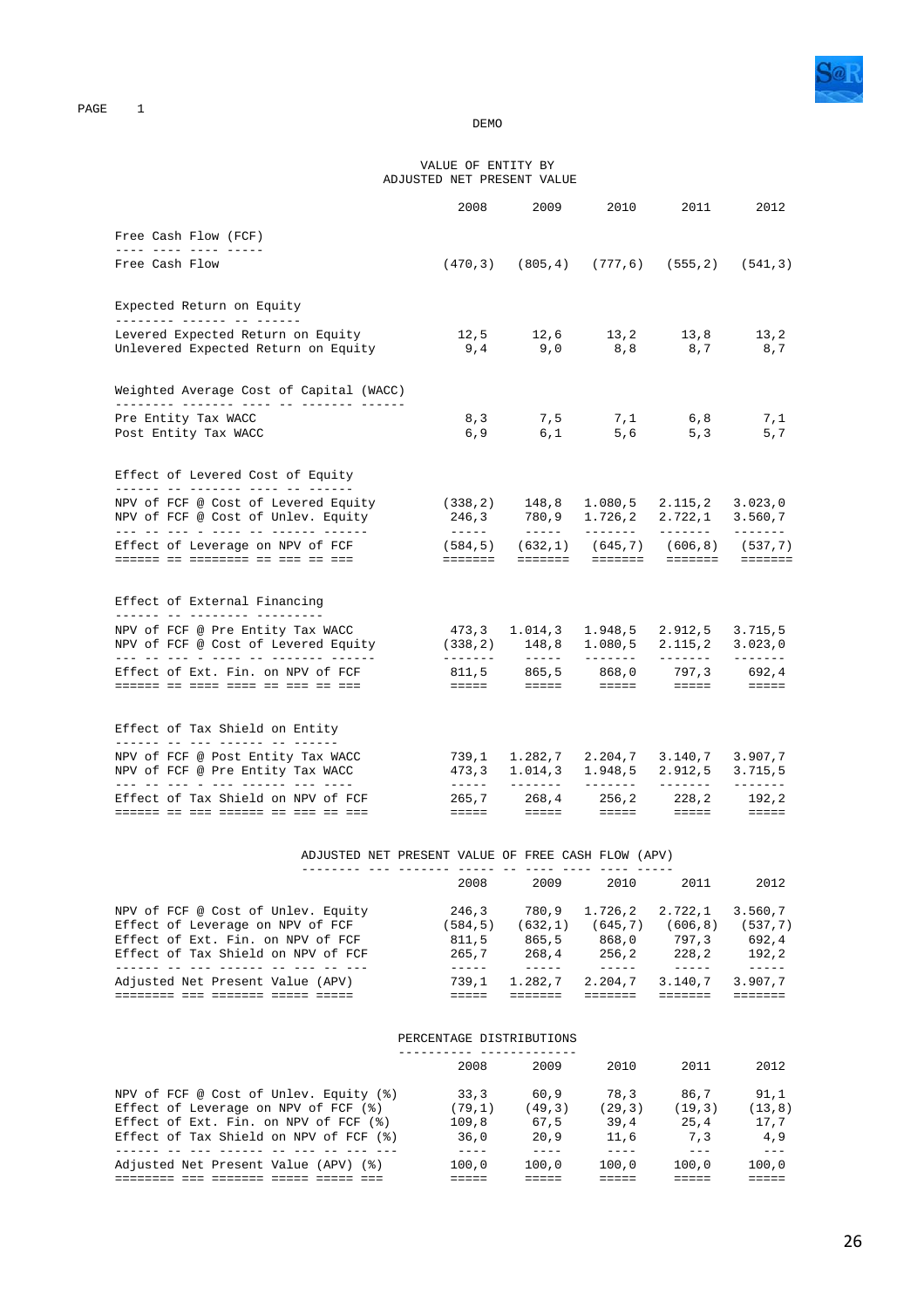

#### DEMO

### VALUE ADDED STATEMENT

|                               |                                                 | 2008 2009 2010 2011 2012                                                                  |  |
|-------------------------------|-------------------------------------------------|-------------------------------------------------------------------------------------------|--|
| Operating Revenue             |                                                 | 7.255.3 7.658.4 8.107.8 8.722.9 9.279.4                                                   |  |
| Governmental Subsidies        |                                                 |                                                                                           |  |
| Cost of Purchased Goods       |                                                 | $(2.236, 9)$ $(2.400, 2)$ $(2.572, 2)$ $(2.745, 9)$ $(2.921, 9)$                          |  |
| Other Operating Expenses      |                                                 | 0, 0, 0, 0, 0, 0,                                                                         |  |
| Changes in Stock              |                                                 |                                                                                           |  |
| Gross Added Value             |                                                 | <u> 1989년 - 대한민국의 대한민국의 대한민국의 대한민국의 대한민</u> 국의<br>5.001,5 5.258,1 5.535,5 5.977,0 6.357,5 |  |
| Ordinary Depreciation         |                                                 | $(1.240, 2)$ $(1.034, 6)$ $(1.205, 8)$ $(1.347, 8)$ $(1.484, 6)$                          |  |
| Net Added Value               |                                                 | $3.761, 3$ $4.223, 6$ $4.329, 7$ $4.629, 2$ $4.872, 9$                                    |  |
| Interest Received from Others |                                                 | 50,9 30,1 31,1 32,4 33,5                                                                  |  |
| Added Value from Company      |                                                 | 3.812.2 4.253.7 4.360.8 4.661.6 4.906.5                                                   |  |
| Governmental Subsidies        |                                                 | 0, 0, 0, 0, 0, 0,                                                                         |  |
| For Distribution              | the contract of the contract of the contract of | 3.812,2 4.253,7 4.360,8 4.661,6 4.906,5                                                   |  |
| ===========                   |                                                 |                                                                                           |  |

#### ADDED VALUE DISTRIBUTED

|                                                                         | 2008                            |               | 2009 2010                                                                                                                                                                                                                                                                                                                                                                                                               | 2011                                                                                                                                                                                                                                                                                                                                                                                                                                                               | 2012          |
|-------------------------------------------------------------------------|---------------------------------|---------------|-------------------------------------------------------------------------------------------------------------------------------------------------------------------------------------------------------------------------------------------------------------------------------------------------------------------------------------------------------------------------------------------------------------------------|--------------------------------------------------------------------------------------------------------------------------------------------------------------------------------------------------------------------------------------------------------------------------------------------------------------------------------------------------------------------------------------------------------------------------------------------------------------------|---------------|
| To Stake Holders                                                        |                                 |               |                                                                                                                                                                                                                                                                                                                                                                                                                         |                                                                                                                                                                                                                                                                                                                                                                                                                                                                    |               |
| Wages and Salaries                                                      |                                 |               | 2.445,4 2.619,3 2.789,1                                                                                                                                                                                                                                                                                                                                                                                                 | 2.986,6                                                                                                                                                                                                                                                                                                                                                                                                                                                            | 3.301,6       |
| Interest Paid to Others                                                 |                                 |               | 315,3 349,5 449,6 562,0 671,0                                                                                                                                                                                                                                                                                                                                                                                           |                                                                                                                                                                                                                                                                                                                                                                                                                                                                    |               |
| Proposed Dividends                                                      |                                 |               | 767,5 784,0 922,9 869,9 836,1                                                                                                                                                                                                                                                                                                                                                                                           |                                                                                                                                                                                                                                                                                                                                                                                                                                                                    |               |
| Current Tax<br>------ ---                                               |                                 |               | 262,1 315,7 269,8 288,0 256,5<br><u> 2000 - 2000 - 2000 - 2000 - 2000 - 2000 - 2000 - 2000 - 2000 - 2000 - 2000 - 2000 - 2000 - 2000 - 2000 - 2000 - 2000 - 2000 - 2000 - 2000 - 2000 - 2000 - 2000 - 2000 - 2000 - 2000 - 2000 - 2000 - 2000 - 2000 - 2000 - 200</u>                                                                                                                                                   | $\begin{tabular}{lllllllllllll} \toprule & $\mathcal{N}_1$ & $\mathcal{N}_2$ & $\mathcal{N}_3$ & $\mathcal{N}_4$ & $\mathcal{N}_5$ & $\mathcal{N}_6$ & $\mathcal{N}_7$ & $\mathcal{N}_8$ & $\mathcal{N}_9$ & $\mathcal{N}_9$ & $\mathcal{N}_9$ & $\mathcal{N}_9$ & $\mathcal{N}_9$ & $\mathcal{N}_9$ & $\mathcal{N}_9$ & $\mathcal{N}_9$ & $\mathcal{N}_9$ & $\mathcal{N}_9$ & $\mathcal{N}_9$ & $\mathcal{N}_9$ & $\mathcal{N}_9$ & $\mathcal{N}_9$ & $\mathcal{$ |               |
| To Stake Holders                                                        |                                 |               | $3.790, 3$ $4.068, 4$ $4.431, 5$ $4.706, 7$                                                                                                                                                                                                                                                                                                                                                                             |                                                                                                                                                                                                                                                                                                                                                                                                                                                                    | 5.065, 2      |
| To Company                                                              |                                 |               |                                                                                                                                                                                                                                                                                                                                                                                                                         |                                                                                                                                                                                                                                                                                                                                                                                                                                                                    |               |
| Transferred to Legal Reserve                                            | 0, 0, 0, 0, 0,                  |               |                                                                                                                                                                                                                                                                                                                                                                                                                         |                                                                                                                                                                                                                                                                                                                                                                                                                                                                    |               |
| Transferred to Distributable Equity (26,7) 119,1 (137,2) (80,4) (166,3) |                                 |               |                                                                                                                                                                                                                                                                                                                                                                                                                         |                                                                                                                                                                                                                                                                                                                                                                                                                                                                    |               |
| Transferred to Uncovered Losses                                         |                                 |               | 0, 0, 0, 0, 0, 0,                                                                                                                                                                                                                                                                                                                                                                                                       |                                                                                                                                                                                                                                                                                                                                                                                                                                                                    |               |
| Changes in Deferred Tax<br>_______ __ __ ________ __                    | $\frac{1}{2}$                   | $\frac{1}{2}$ | 48,5 66,2 66,6 35,4 7,5<br>$\frac{1}{2} \frac{1}{2} \frac{1}{2} \frac{1}{2} \frac{1}{2} \frac{1}{2} \frac{1}{2} \frac{1}{2} \frac{1}{2} \frac{1}{2} \frac{1}{2} \frac{1}{2} \frac{1}{2} \frac{1}{2} \frac{1}{2} \frac{1}{2} \frac{1}{2} \frac{1}{2} \frac{1}{2} \frac{1}{2} \frac{1}{2} \frac{1}{2} \frac{1}{2} \frac{1}{2} \frac{1}{2} \frac{1}{2} \frac{1}{2} \frac{1}{2} \frac{1}{2} \frac{1}{2} \frac{1}{2} \frac{$ | $- - - -$                                                                                                                                                                                                                                                                                                                                                                                                                                                          | $\frac{1}{2}$ |
| To Company                                                              | 21,9                            |               | $185,3$ (70,6) (45,1) (158,8)                                                                                                                                                                                                                                                                                                                                                                                           |                                                                                                                                                                                                                                                                                                                                                                                                                                                                    |               |
| Total Distributed                                                       |                                 |               |                                                                                                                                                                                                                                                                                                                                                                                                                         |                                                                                                                                                                                                                                                                                                                                                                                                                                                                    |               |
|                                                                         | 3.812.2 4.253.7 4.360.8 4.661.6 |               |                                                                                                                                                                                                                                                                                                                                                                                                                         |                                                                                                                                                                                                                                                                                                                                                                                                                                                                    | 4.906,5       |

### RELATIVE DISTRIBUTION (%)

|                                        | 2008  | 2009  | 2010  | 2011  | 2012   |
|----------------------------------------|-------|-------|-------|-------|--------|
| Pct. to Wages and Salaries (incl. Tax) | 64.1  | 61.6  | 64.0  | 64.1  | 67,3   |
| Pct. to Lenders                        | 8,3   | 8.2   | 10.3  | 12,1  | 13,7   |
| Pct. to Owners                         | 20.1  | 18.4  | 21.2  | 18.7  | 17,0   |
| Pct. to State and Municipality         | 6,9   | 7.4   | 6,2   | 6.2   | 5, 2   |
| Pct. to Company                        | . 6   | 4,4   | (1.6) | (1,0) | (3, 2) |
|                                        |       |       |       |       |        |
| Total                                  | 100.0 | 100.0 | 100.0 | 100.0 | 100.0  |
|                                        |       |       |       |       |        |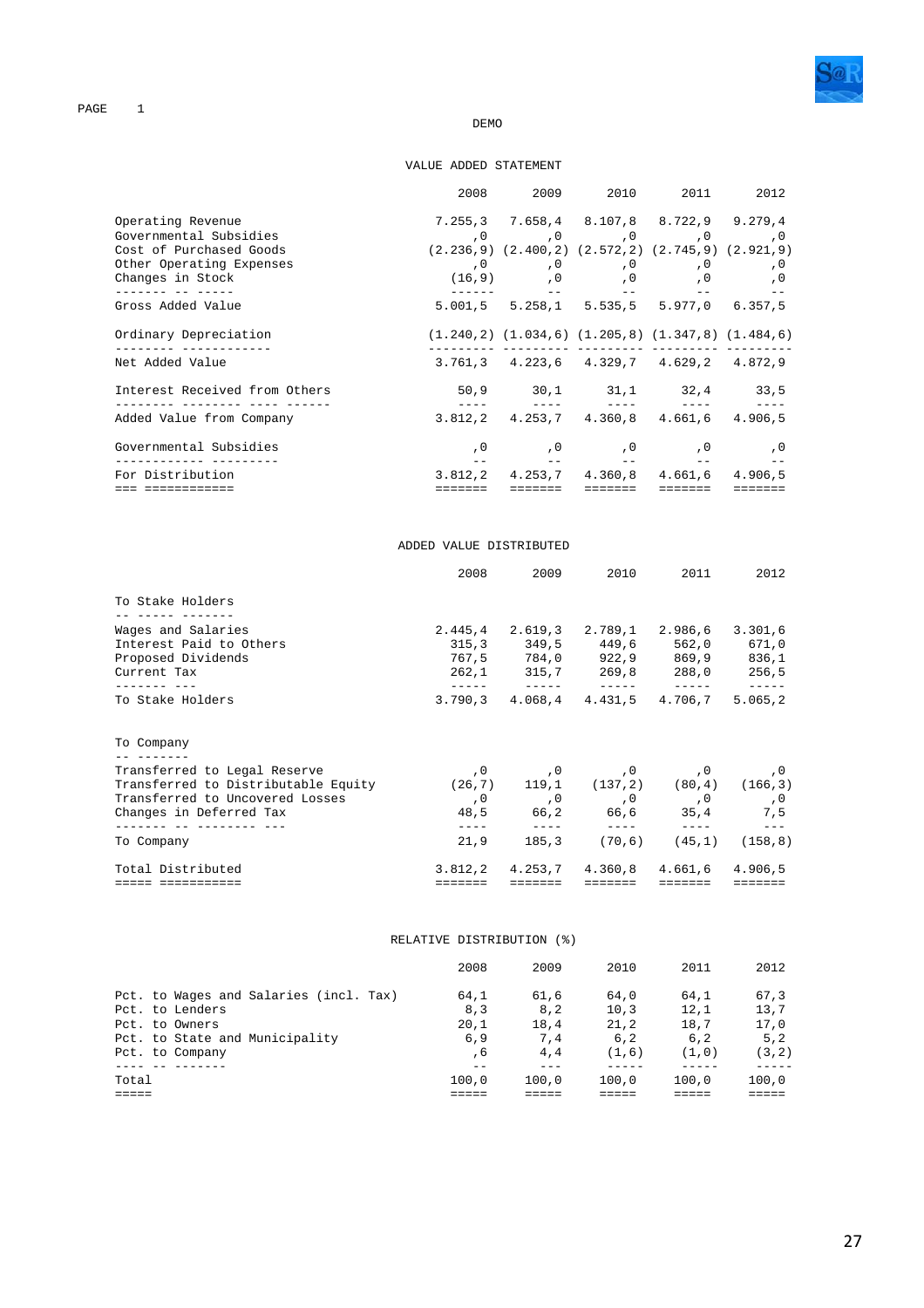

**DEMO** 

### CASH FLOW STATEMENT (INDIRECT METHOD)

|                   |                                                                                  | 2008                                                        | 2009                                                             | 2010                                                             | 2011                                                                                                                                                                                                                                                                                                                                                                                                                                    | 2012                                                                                                                                                                                                                                                                                                                                                                                                                                                                                 |
|-------------------|----------------------------------------------------------------------------------|-------------------------------------------------------------|------------------------------------------------------------------|------------------------------------------------------------------|-----------------------------------------------------------------------------------------------------------------------------------------------------------------------------------------------------------------------------------------------------------------------------------------------------------------------------------------------------------------------------------------------------------------------------------------|--------------------------------------------------------------------------------------------------------------------------------------------------------------------------------------------------------------------------------------------------------------------------------------------------------------------------------------------------------------------------------------------------------------------------------------------------------------------------------------|
|                   | Cash Flow from Operations                                                        |                                                             |                                                                  |                                                                  |                                                                                                                                                                                                                                                                                                                                                                                                                                         |                                                                                                                                                                                                                                                                                                                                                                                                                                                                                      |
|                   | ____ ____ ____ _____________<br>Profit Before Tax                                |                                                             |                                                                  |                                                                  | $1.051, 5$ $1.284, 9$ $1.122, 1$ $1.112, 9$ 933,8                                                                                                                                                                                                                                                                                                                                                                                       |                                                                                                                                                                                                                                                                                                                                                                                                                                                                                      |
|                   | +Gain on Sale of Fixed Assets                                                    |                                                             |                                                                  |                                                                  | 0, 0, 0, 0,                                                                                                                                                                                                                                                                                                                                                                                                                             | , 0                                                                                                                                                                                                                                                                                                                                                                                                                                                                                  |
|                   | -Loss on Sale of Fixed Assets                                                    |                                                             |                                                                  |                                                                  | 0, 0, 0, 0, 0,                                                                                                                                                                                                                                                                                                                                                                                                                          | , 0                                                                                                                                                                                                                                                                                                                                                                                                                                                                                  |
|                   | +Depreciation                                                                    |                                                             |                                                                  |                                                                  | $1.240, 2$ $1.034, 6$ $1.205, 8$ $1.347, 8$                                                                                                                                                                                                                                                                                                                                                                                             | 1.484, 6                                                                                                                                                                                                                                                                                                                                                                                                                                                                             |
|                   | -Current Tax                                                                     |                                                             |                                                                  |                                                                  | $(262,1)$ $(315,7)$ $(269,8)$ $(288,0)$ $(256,5)$                                                                                                                                                                                                                                                                                                                                                                                       |                                                                                                                                                                                                                                                                                                                                                                                                                                                                                      |
|                   | -Proposed Dividends                                                              |                                                             |                                                                  |                                                                  | $(767, 5)$ $(784, 0)$ $(922, 9)$ $(869, 9)$ $(836, 1)$                                                                                                                                                                                                                                                                                                                                                                                  |                                                                                                                                                                                                                                                                                                                                                                                                                                                                                      |
|                   | __________ __________<br>Cash Flow from This Periods Operations                  |                                                             |                                                                  |                                                                  | $1.262, 1$ $1.219, 8$ $1.135, 2$ $1.302, 8$                                                                                                                                                                                                                                                                                                                                                                                             | 1.325,8                                                                                                                                                                                                                                                                                                                                                                                                                                                                              |
|                   | Change in Stocks of Raw Materials                                                | , 0                                                         | , 0                                                              | , 0                                                              | , 0                                                                                                                                                                                                                                                                                                                                                                                                                                     | , 0                                                                                                                                                                                                                                                                                                                                                                                                                                                                                  |
|                   | Change in Stocks of Finished Goods<br>______ __ ______ __ ________ _____         | (16, 9)<br>------                                           | , 0<br>$\frac{1}{2}$ and $\frac{1}{2}$                           | , 0<br>$\frac{1}{2}$ and $\frac{1}{2}$                           | , 0<br>$  \,$                                                                                                                                                                                                                                                                                                                                                                                                                           | , 0                                                                                                                                                                                                                                                                                                                                                                                                                                                                                  |
|                   | Change in Stock                                                                  |                                                             | $(16, 9)$ , 0                                                    | $\overline{0}$                                                   | , 0                                                                                                                                                                                                                                                                                                                                                                                                                                     | , 0                                                                                                                                                                                                                                                                                                                                                                                                                                                                                  |
|                   | Change in Value Added Tax Credit                                                 |                                                             |                                                                  |                                                                  |                                                                                                                                                                                                                                                                                                                                                                                                                                         | , 0                                                                                                                                                                                                                                                                                                                                                                                                                                                                                  |
|                   | Change in Value Added Tax Debt                                                   |                                                             |                                                                  |                                                                  |                                                                                                                                                                                                                                                                                                                                                                                                                                         | , 7                                                                                                                                                                                                                                                                                                                                                                                                                                                                                  |
|                   | Change in Acc. Receivable Dom. Sale                                              |                                                             |                                                                  |                                                                  | $\begin{array}{cccc} 0 & 0 & 0 & 0 & 0 \\ 1.179,7 & (8,7) & (9,0) & (32,8) \\ (225,0) & 40,3 & 44,9 & 61,5 \\ 0 & 0 & 0 & 0 & 0 \end{array}$<br>$61,5$ $55,6$                                                                                                                                                                                                                                                                           |                                                                                                                                                                                                                                                                                                                                                                                                                                                                                      |
|                   | Change in Acc. Receivable Export # 1                                             | , 0                                                         | , 0                                                              | $, 0$                                                            | , 0                                                                                                                                                                                                                                                                                                                                                                                                                                     | , 0                                                                                                                                                                                                                                                                                                                                                                                                                                                                                  |
|                   | Change in Acc. Receivable Export # 2                                             | $\sqrt{0}$                                                  | $\begin{array}{c} \n \cdot & 0 \\  \cdot & 0\n \end{array}$      | , 0                                                              | $\sqrt{0}$                                                                                                                                                                                                                                                                                                                                                                                                                              | , 0                                                                                                                                                                                                                                                                                                                                                                                                                                                                                  |
|                   | Change in Acc. Receivable Export # 3                                             | , 0                                                         |                                                                  | $, 0$                                                            | , 0                                                                                                                                                                                                                                                                                                                                                                                                                                     | , 0                                                                                                                                                                                                                                                                                                                                                                                                                                                                                  |
|                   | Change in Acc. Receivable Export # 4                                             |                                                             |                                                                  |                                                                  | $\begin{matrix} ,0&\quad&0&\quad&0\\ 247,3&\quad&(16,3)&\quad&(17,2)&\quad&(17,4)&\quad&(17,6) \end{matrix}$                                                                                                                                                                                                                                                                                                                            |                                                                                                                                                                                                                                                                                                                                                                                                                                                                                      |
|                   | Change in Acc. Payable - Raw Materials<br>Change in Acc. Payable - O. Oper. Exp. | , 0                                                         | $\,$ , $0$                                                       | , 0                                                              | , 0                                                                                                                                                                                                                                                                                                                                                                                                                                     | , 0                                                                                                                                                                                                                                                                                                                                                                                                                                                                                  |
|                   | Change in Debtors and Creditors                                                  | $- -$                                                       | $\sim$ $ -$                                                      | $\alpha = -1$                                                    | $\sim$ $-$<br>$1.202, 1$ $15, 3$ $18, 8$ $11, 4$                                                                                                                                                                                                                                                                                                                                                                                        | $- -$<br>38,8                                                                                                                                                                                                                                                                                                                                                                                                                                                                        |
|                   | Change in Current Tax                                                            |                                                             |                                                                  |                                                                  | $(11,0)$ 53,6 $(45,9)$ 18,3 $(31,6)$                                                                                                                                                                                                                                                                                                                                                                                                    |                                                                                                                                                                                                                                                                                                                                                                                                                                                                                      |
|                   | Change in Dividend<br>------ -- -------- <b>-</b>                                |                                                             | $767,5$ $16,4$ $139,0$<br>----- ---- ----                        |                                                                  | $139,0$ $(53,0)$ $(33,8)$                                                                                                                                                                                                                                                                                                                                                                                                               |                                                                                                                                                                                                                                                                                                                                                                                                                                                                                      |
|                   | Change in Timing Differences                                                     |                                                             |                                                                  |                                                                  | $\frac{1}{2} \frac{1}{2} \frac{1}{2} \frac{1}{2} \frac{1}{2} \frac{1}{2} \frac{1}{2} \frac{1}{2} \frac{1}{2} \frac{1}{2} \frac{1}{2} \frac{1}{2} \frac{1}{2} \frac{1}{2} \frac{1}{2} \frac{1}{2} \frac{1}{2} \frac{1}{2} \frac{1}{2} \frac{1}{2} \frac{1}{2} \frac{1}{2} \frac{1}{2} \frac{1}{2} \frac{1}{2} \frac{1}{2} \frac{1}{2} \frac{1}{2} \frac{1}{2} \frac{1}{2} \frac{1}{2} \frac{$<br>$756,5$ $70,0$ $93,1$ $(34,7)$ $(65,4)$ | $\begin{tabular}{cccccc} \multicolumn{2}{c}{} & \multicolumn{2}{c}{} & \multicolumn{2}{c}{} & \multicolumn{2}{c}{} & \multicolumn{2}{c}{} & \multicolumn{2}{c}{} & \multicolumn{2}{c}{} & \multicolumn{2}{c}{} & \multicolumn{2}{c}{} & \multicolumn{2}{c}{} & \multicolumn{2}{c}{} & \multicolumn{2}{c}{} & \multicolumn{2}{c}{} & \multicolumn{2}{c}{} & \multicolumn{2}{c}{} & \multicolumn{2}{c}{} & \multicolumn{2}{c}{} & \multicolumn{2}{c}{} & \multicolumn{2}{c}{} & \mult$ |
|                   | A: Net Cash Flow from Operations                                                 |                                                             |                                                                  |                                                                  | 833,4 1.274,6 1.209,5 1.256,7                                                                                                                                                                                                                                                                                                                                                                                                           | 1.221,7                                                                                                                                                                                                                                                                                                                                                                                                                                                                              |
|                   | <u> de dos doso doso doso dosocococo</u>                                         |                                                             |                                                                  |                                                                  | titit inini inini inini                                                                                                                                                                                                                                                                                                                                                                                                                 | eeeeee.                                                                                                                                                                                                                                                                                                                                                                                                                                                                              |
|                   | Cash Flow From Investing Activities<br>____ ____ ____ _________ ________         |                                                             |                                                                  |                                                                  |                                                                                                                                                                                                                                                                                                                                                                                                                                         |                                                                                                                                                                                                                                                                                                                                                                                                                                                                                      |
|                   | Sale of Fixed Assets                                                             |                                                             |                                                                  |                                                                  | 0, 0, 0, 0, 0,                                                                                                                                                                                                                                                                                                                                                                                                                          |                                                                                                                                                                                                                                                                                                                                                                                                                                                                                      |
|                   | Investment in Fixed Assets                                                       | $(2.891,1)$ $(3.064,2)$ $(3.176,9)$ $(3.030,8)$ $(3.035,1)$ |                                                                  |                                                                  |                                                                                                                                                                                                                                                                                                                                                                                                                                         |                                                                                                                                                                                                                                                                                                                                                                                                                                                                                      |
|                   | B: Net Cash flow from Investing activ.                                           | $(2.891,1)$ $(3.064,2)$ $(3.176,9)$ $(3.030,8)$ $(3.035,1)$ |                                                                  |                                                                  |                                                                                                                                                                                                                                                                                                                                                                                                                                         |                                                                                                                                                                                                                                                                                                                                                                                                                                                                                      |
|                   |                                                                                  |                                                             |                                                                  |                                                                  |                                                                                                                                                                                                                                                                                                                                                                                                                                         |                                                                                                                                                                                                                                                                                                                                                                                                                                                                                      |
|                   | Cash Flow From Capital Transactions                                              |                                                             |                                                                  |                                                                  |                                                                                                                                                                                                                                                                                                                                                                                                                                         |                                                                                                                                                                                                                                                                                                                                                                                                                                                                                      |
| 2221              | Short-term Dom. Debt                                                             | , 0                                                         | , 0                                                              | , 0                                                              | , 0                                                                                                                                                                                                                                                                                                                                                                                                                                     |                                                                                                                                                                                                                                                                                                                                                                                                                                                                                      |
| 2241              | Long-term Dom. Debt                                                              | 1.938,2                                                     | 2.426,5                                                          | 2.804,1                                                          | 2.848,9                                                                                                                                                                                                                                                                                                                                                                                                                                 | 1.655, 2                                                                                                                                                                                                                                                                                                                                                                                                                                                                             |
| 2271              | Long-term Curr. Debt                                                             | , 0                                                         | , 0                                                              | , 0                                                              | , 0                                                                                                                                                                                                                                                                                                                                                                                                                                     |                                                                                                                                                                                                                                                                                                                                                                                                                                                                                      |
| 2001              | Issuance Common Shares                                                           | , 0                                                         | , 0                                                              | , 0                                                              | , 0                                                                                                                                                                                                                                                                                                                                                                                                                                     | 1.495,0                                                                                                                                                                                                                                                                                                                                                                                                                                                                              |
| 238               | Overdraft Facility                                                               | , 0                                                         | , 0                                                              | , 0                                                              | , 0                                                                                                                                                                                                                                                                                                                                                                                                                                     |                                                                                                                                                                                                                                                                                                                                                                                                                                                                                      |
|                   | 22220B Short-term Debt Repayment                                                 | 509, 9                                                      | 535,7                                                            | 562,9                                                            | 591, 3                                                                                                                                                                                                                                                                                                                                                                                                                                  | 621,3                                                                                                                                                                                                                                                                                                                                                                                                                                                                                |
|                   | 22420B Long-term Debt Repayment                                                  | , 0                                                         | , 0                                                              | , 0                                                              | , 0                                                                                                                                                                                                                                                                                                                                                                                                                                     |                                                                                                                                                                                                                                                                                                                                                                                                                                                                                      |
| 2222              | Short-term Dom. Debt Repayment                                                   | , 0                                                         | , 0                                                              | , $0$                                                            | , 0                                                                                                                                                                                                                                                                                                                                                                                                                                     |                                                                                                                                                                                                                                                                                                                                                                                                                                                                                      |
| 2242              | Long-term Dom. Debt Repayment                                                    | , 0                                                         | 71,4                                                             | 239,4                                                            | 451,2                                                                                                                                                                                                                                                                                                                                                                                                                                   | 692,5                                                                                                                                                                                                                                                                                                                                                                                                                                                                                |
| 2272              | L-t Curr. Debt Repayment in C01                                                  | , 0                                                         | , 0                                                              | , 0                                                              | , 0                                                                                                                                                                                                                                                                                                                                                                                                                                     |                                                                                                                                                                                                                                                                                                                                                                                                                                                                                      |
| 8064              | Agio on Debt Repayment                                                           | , 0                                                         | , 0                                                              | , 0                                                              | , 0                                                                                                                                                                                                                                                                                                                                                                                                                                     |                                                                                                                                                                                                                                                                                                                                                                                                                                                                                      |
| 8164              | Disagio on Debt Repayment                                                        | , 0                                                         | , 0                                                              | , 0                                                              | , 0                                                                                                                                                                                                                                                                                                                                                                                                                                     |                                                                                                                                                                                                                                                                                                                                                                                                                                                                                      |
| 2011              | Repurchase Common Shares                                                         | , 0                                                         | , 0                                                              | , 0                                                              | , 0                                                                                                                                                                                                                                                                                                                                                                                                                                     |                                                                                                                                                                                                                                                                                                                                                                                                                                                                                      |
| 2382<br>$- - - -$ | Overdraft Repayment                                                              | , 0<br>$=$ $=$                                              | , 0<br>$ -$                                                      | , 0<br>$ -$                                                      | , 0<br>$\qquad \qquad -$                                                                                                                                                                                                                                                                                                                                                                                                                |                                                                                                                                                                                                                                                                                                                                                                                                                                                                                      |
|                   | C: Net Cash Flow from Capital Trans.                                             | 1.428,3                                                     | 1.819, 3                                                         | 2.001,8                                                          | 1.806,4                                                                                                                                                                                                                                                                                                                                                                                                                                 | 1.836,4                                                                                                                                                                                                                                                                                                                                                                                                                                                                              |
|                   |                                                                                  | =======                                                     | $\qquad \qquad \equiv \equiv \equiv \equiv \equiv \equiv \equiv$ | $\qquad \qquad \equiv \equiv \equiv \equiv \equiv \equiv \equiv$ | <b>EEEEEEE</b>                                                                                                                                                                                                                                                                                                                                                                                                                          | =======                                                                                                                                                                                                                                                                                                                                                                                                                                                                              |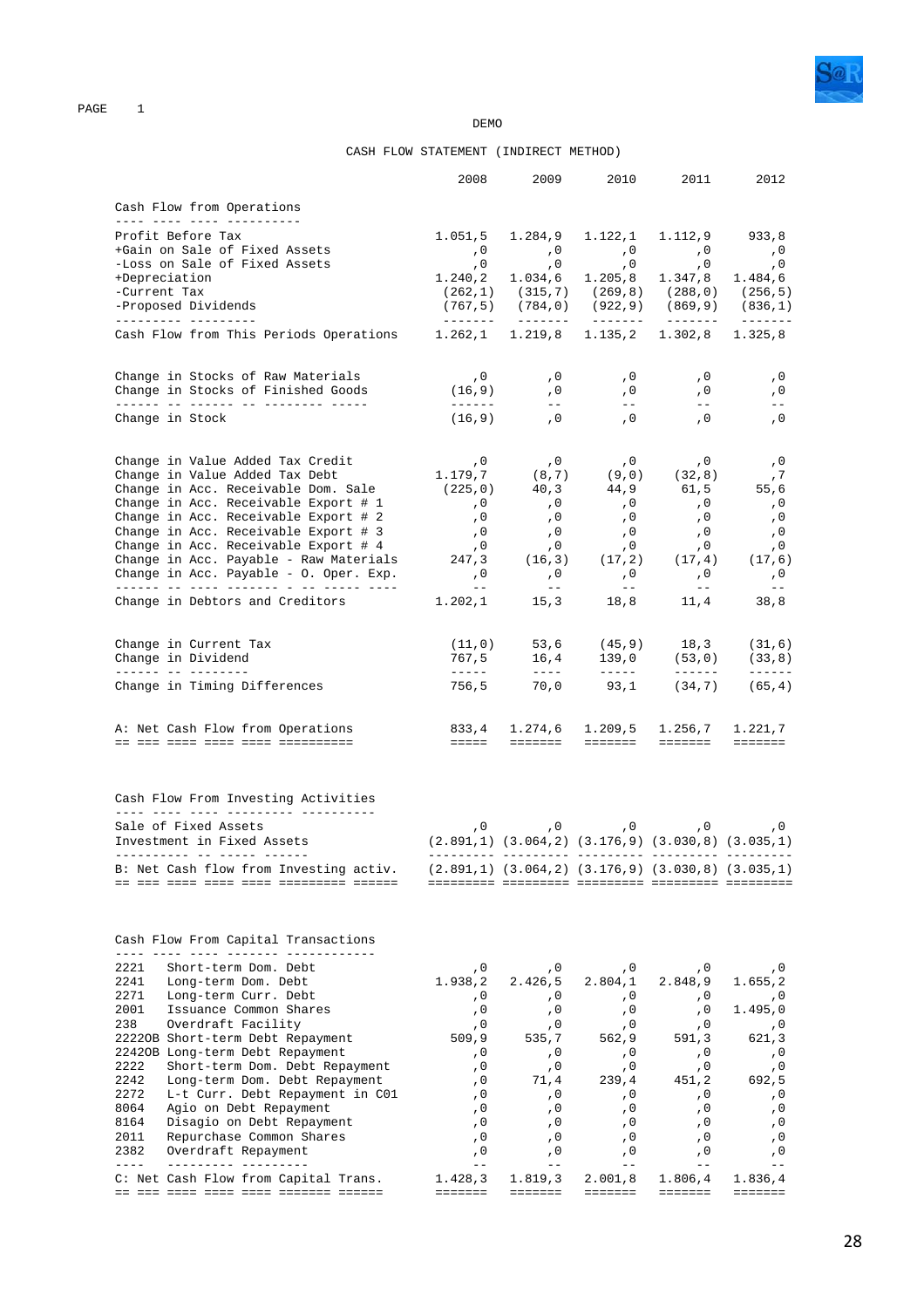**DEMO** 

### CASH FLOW STATEMENT (INDIRECT METHOD)

|                                    |                                                                                                                                                                                          | 2008                          | 2009            | 2010                                       | 2011                                 | 2012                       |
|------------------------------------|------------------------------------------------------------------------------------------------------------------------------------------------------------------------------------------|-------------------------------|-----------------|--------------------------------------------|--------------------------------------|----------------------------|
|                                    | Changes in Cash Position                                                                                                                                                                 |                               |                 |                                            |                                      |                            |
|                                    | A: Net Cash Flow from Operations<br>B: Net Cash flow from Investing activ. (2.891,1) (3.064,2) (3.176,9)<br>C: Net Cash Flow from Capital Trans. $1.428,3$ $1.819,3$ $2.001,8$ $1.806,4$ | 833,4 1.274,6 1.209,5 1.256,7 |                 |                                            | $(3.030, 8)$ $(3.035, 1)$            | 1.221,7<br>1.836,4         |
| A+B+C: Net Change in Cash Position |                                                                                                                                                                                          | =======                       | $=$ $=$ $=$ $=$ | $(629, 4)$ 29,7 34,4 32,3<br>$= = = = =$   | $\equiv \equiv \equiv \equiv \equiv$ | 23,0<br>$=$ $=$ $=$ $=$    |
|                                    | Cash at end of Period                                                                                                                                                                    |                               |                 |                                            |                                      |                            |
|                                    | 192 Cash pr 01/01<br>Net Change in Cash Position                                                                                                                                         |                               | $(629, 4)$ 29,7 | $1.136,9$ 507,5 537,2<br>34.4<br>$- - - -$ | 571,6<br>32.3<br>$- - - -$           | 603,9<br>23.0<br>$- - - -$ |
| 192                                | Cash pr $31/12$                                                                                                                                                                          | 507.5                         | 537.2           | 571.6                                      | 603.9                                | 626.8                      |
|                                    |                                                                                                                                                                                          |                               |                 |                                            |                                      |                            |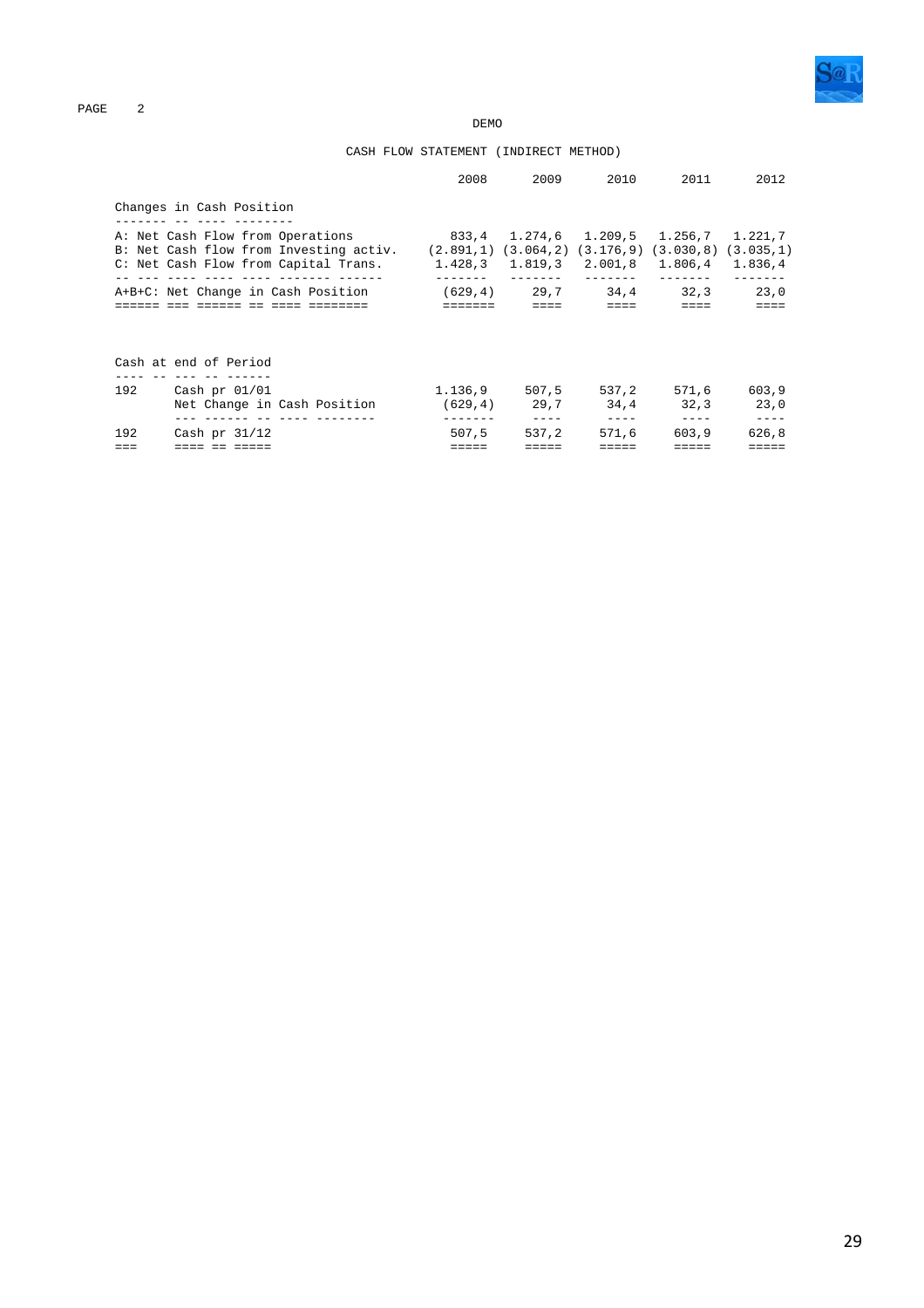

**DEMO** 

### CASH FLOW STATEMENT (DIRECT METHOD)

|                                                                            | 2008                                                                                                                                                                                                                                                                                                                                                                                                  | 2009                                                                                                                                                                                                                                                                                                                                                                                                    | 2010                                   | 2011                                                                                                                                                                                                                                                                                                                                                                                         | 2012                                                                   |
|----------------------------------------------------------------------------|-------------------------------------------------------------------------------------------------------------------------------------------------------------------------------------------------------------------------------------------------------------------------------------------------------------------------------------------------------------------------------------------------------|---------------------------------------------------------------------------------------------------------------------------------------------------------------------------------------------------------------------------------------------------------------------------------------------------------------------------------------------------------------------------------------------------------|----------------------------------------|----------------------------------------------------------------------------------------------------------------------------------------------------------------------------------------------------------------------------------------------------------------------------------------------------------------------------------------------------------------------------------------------|------------------------------------------------------------------------|
| Operational Inflow                                                         |                                                                                                                                                                                                                                                                                                                                                                                                       |                                                                                                                                                                                                                                                                                                                                                                                                         |                                        |                                                                                                                                                                                                                                                                                                                                                                                              |                                                                        |
| ______________________<br>Sales Paid                                       | 6.529, 8                                                                                                                                                                                                                                                                                                                                                                                              | 6.892, 5                                                                                                                                                                                                                                                                                                                                                                                                | 7.297,0                                | 7.850,6                                                                                                                                                                                                                                                                                                                                                                                      | 8.351,4                                                                |
| Other Operating Income                                                     | , 0                                                                                                                                                                                                                                                                                                                                                                                                   | , 0                                                                                                                                                                                                                                                                                                                                                                                                     | $\overline{0}$                         | , 0                                                                                                                                                                                                                                                                                                                                                                                          | , 0                                                                    |
| Income from Subs., Ass. etc.                                               | , 0                                                                                                                                                                                                                                                                                                                                                                                                   | , 0                                                                                                                                                                                                                                                                                                                                                                                                     | , 0                                    | , 0                                                                                                                                                                                                                                                                                                                                                                                          | , 0                                                                    |
| Interest from Group Comp. (net)                                            | , 0                                                                                                                                                                                                                                                                                                                                                                                                   | ,0                                                                                                                                                                                                                                                                                                                                                                                                      | , 0                                    | ,0                                                                                                                                                                                                                                                                                                                                                                                           | , 0                                                                    |
| Other Interests Received                                                   | 50,9                                                                                                                                                                                                                                                                                                                                                                                                  |                                                                                                                                                                                                                                                                                                                                                                                                         |                                        | $\begin{array}{cccccc} 30\,, 1 & & & 31\,, 1 & & & 32\,, 4 & & & 33\,, 5 \\ , & 0 & & \,, 0 & & \,, 0 & & & \,, 0 \\ , & 0 & & \,, 0 & & & \,, 0 & & & \,, 0 \\ \end{array}$                                                                                                                                                                                                                 |                                                                        |
| Agio                                                                       | , 0                                                                                                                                                                                                                                                                                                                                                                                                   |                                                                                                                                                                                                                                                                                                                                                                                                         |                                        |                                                                                                                                                                                                                                                                                                                                                                                              |                                                                        |
| Other Financial Income                                                     | , 0                                                                                                                                                                                                                                                                                                                                                                                                   |                                                                                                                                                                                                                                                                                                                                                                                                         |                                        | $725.5$ $765.8$ $810.8$                                                                                                                                                                                                                                                                                                                                                                      |                                                                        |
| Accounts Receivable<br>Incr./(Decr.) in VAT Debt                           | 950,5<br>194,1                                                                                                                                                                                                                                                                                                                                                                                        | 8,7                                                                                                                                                                                                                                                                                                                                                                                                     | 9,0                                    | 32,8                                                                                                                                                                                                                                                                                                                                                                                         | 872,3                                                                  |
| _____________ __ ___ ___                                                   |                                                                                                                                                                                                                                                                                                                                                                                                       | $   \,$                                                                                                                                                                                                                                                                                                                                                                                                 | $   \,$                                | $\frac{1}{2} \frac{1}{2} \frac{1}{2} \frac{1}{2} \frac{1}{2} \frac{1}{2} \frac{1}{2} \frac{1}{2} \frac{1}{2} \frac{1}{2} \frac{1}{2} \frac{1}{2} \frac{1}{2} \frac{1}{2} \frac{1}{2} \frac{1}{2} \frac{1}{2} \frac{1}{2} \frac{1}{2} \frac{1}{2} \frac{1}{2} \frac{1}{2} \frac{1}{2} \frac{1}{2} \frac{1}{2} \frac{1}{2} \frac{1}{2} \frac{1}{2} \frac{1}{2} \frac{1}{2} \frac{1}{2} \frac{$ | (7)<br>$\frac{1}{2}$                                                   |
| Total Operational Inflow                                                   |                                                                                                                                                                                                                                                                                                                                                                                                       |                                                                                                                                                                                                                                                                                                                                                                                                         |                                        | 7.725,2 7.656,9 8.102,9 8.726,6                                                                                                                                                                                                                                                                                                                                                              | 9.256, 5                                                               |
| Operational Outflow<br>------------ -------                                |                                                                                                                                                                                                                                                                                                                                                                                                       |                                                                                                                                                                                                                                                                                                                                                                                                         |                                        |                                                                                                                                                                                                                                                                                                                                                                                              |                                                                        |
| Other Operating cost Paid                                                  | 2.013, 2                                                                                                                                                                                                                                                                                                                                                                                              |                                                                                                                                                                                                                                                                                                                                                                                                         |                                        | 2.160,2 2.315,0 2.471,3                                                                                                                                                                                                                                                                                                                                                                      | 2.629,7                                                                |
| Payroll and Related Cost                                                   | 2.445,4                                                                                                                                                                                                                                                                                                                                                                                               | 2.619, 3                                                                                                                                                                                                                                                                                                                                                                                                |                                        | $2.789, 1$ $2.986, 6$                                                                                                                                                                                                                                                                                                                                                                        | 3.301,6                                                                |
| Other Operating Expenses Paid                                              |                                                                                                                                                                                                                                                                                                                                                                                                       | 0, 0, 0, 0, 0,<br>315,3 349,5 449,6 562,0                                                                                                                                                                                                                                                                                                                                                               |                                        | 562,0                                                                                                                                                                                                                                                                                                                                                                                        | $\,$ ,0                                                                |
| Other Interest Expenses<br>Disagio                                         |                                                                                                                                                                                                                                                                                                                                                                                                       |                                                                                                                                                                                                                                                                                                                                                                                                         |                                        |                                                                                                                                                                                                                                                                                                                                                                                              | 671,0<br>, 0                                                           |
| Other Financial Expenses                                                   |                                                                                                                                                                                                                                                                                                                                                                                                       | $\begin{array}{cccc} ,0 & ,0 & ,0 & ,0 \ ,0 & ,0 & ,0 \ ,0 & ,0 & ,0 \ 471 \, ,0 & 223 \, ,7 & 240 \, ,0 \ 1.373 \, ,8 & ,0 & ,0 & ,0 \end{array}$                                                                                                                                                                                                                                                      |                                        | $\begin{array}{c} \n 0 \\  0\n \end{array}$                                                                                                                                                                                                                                                                                                                                                  | , 0                                                                    |
| Accounts Payable                                                           |                                                                                                                                                                                                                                                                                                                                                                                                       |                                                                                                                                                                                                                                                                                                                                                                                                         |                                        | 257, 2                                                                                                                                                                                                                                                                                                                                                                                       | 274,6                                                                  |
| Incr./(Decr.) in VAT Credit                                                | 1.373,8                                                                                                                                                                                                                                                                                                                                                                                               |                                                                                                                                                                                                                                                                                                                                                                                                         |                                        | , 0                                                                                                                                                                                                                                                                                                                                                                                          | , 0                                                                    |
| Current Tax<br>-------- --- <b>-</b>                                       | 273,1<br>$\frac{1}{2} \frac{1}{2} \frac{1}{2} \frac{1}{2} \frac{1}{2} \frac{1}{2} \frac{1}{2} \frac{1}{2} \frac{1}{2} \frac{1}{2} \frac{1}{2} \frac{1}{2} \frac{1}{2} \frac{1}{2} \frac{1}{2} \frac{1}{2} \frac{1}{2} \frac{1}{2} \frac{1}{2} \frac{1}{2} \frac{1}{2} \frac{1}{2} \frac{1}{2} \frac{1}{2} \frac{1}{2} \frac{1}{2} \frac{1}{2} \frac{1}{2} \frac{1}{2} \frac{1}{2} \frac{1}{2} \frac{$ | 262,1                                                                                                                                                                                                                                                                                                                                                                                                   | 315,7<br>_______                       | 269,8                                                                                                                                                                                                                                                                                                                                                                                        | 288,0                                                                  |
| Total Operational Outflow                                                  | 6.891, 8                                                                                                                                                                                                                                                                                                                                                                                              | 5.614,8                                                                                                                                                                                                                                                                                                                                                                                                 | 6.109, 5                               | 6.547,0                                                                                                                                                                                                                                                                                                                                                                                      | $- - - - - -$<br>7.164,9                                               |
| Net Cash from Operational Activities                                       | 833,4                                                                                                                                                                                                                                                                                                                                                                                                 |                                                                                                                                                                                                                                                                                                                                                                                                         | $2.042, 1$ $1.993, 4$                  | 2.179,6                                                                                                                                                                                                                                                                                                                                                                                      | 2.091,6                                                                |
|                                                                            |                                                                                                                                                                                                                                                                                                                                                                                                       |                                                                                                                                                                                                                                                                                                                                                                                                         |                                        |                                                                                                                                                                                                                                                                                                                                                                                              |                                                                        |
| Investing Activities<br>---------- -----------                             |                                                                                                                                                                                                                                                                                                                                                                                                       |                                                                                                                                                                                                                                                                                                                                                                                                         |                                        |                                                                                                                                                                                                                                                                                                                                                                                              |                                                                        |
| Sale of Fixed Assets                                                       |                                                                                                                                                                                                                                                                                                                                                                                                       |                                                                                                                                                                                                                                                                                                                                                                                                         |                                        | 0, 0, 0, 0, 0, 0,                                                                                                                                                                                                                                                                                                                                                                            |                                                                        |
| Investment in Fixed Assets<br>__________ __ __ ____ _____                  | $(2.891,1)$ $(3.064,2)$ $(3.176,9)$ $(3.030,8)$ $(3.035,1)$                                                                                                                                                                                                                                                                                                                                           |                                                                                                                                                                                                                                                                                                                                                                                                         |                                        |                                                                                                                                                                                                                                                                                                                                                                                              |                                                                        |
| Net Cash from Investing Activities<br>ood oodd oodd opdooddood obodooddood | $(2.891,1)$ $(3.064,2)$ $(3.176,9)$ $(3.030,8)$ $(3.035,1)$                                                                                                                                                                                                                                                                                                                                           |                                                                                                                                                                                                                                                                                                                                                                                                         |                                        |                                                                                                                                                                                                                                                                                                                                                                                              |                                                                        |
| Financial Inflow                                                           |                                                                                                                                                                                                                                                                                                                                                                                                       |                                                                                                                                                                                                                                                                                                                                                                                                         |                                        |                                                                                                                                                                                                                                                                                                                                                                                              |                                                                        |
| Short-term Debt                                                            | , 0                                                                                                                                                                                                                                                                                                                                                                                                   | , $0$                                                                                                                                                                                                                                                                                                                                                                                                   | , 0                                    | , 0                                                                                                                                                                                                                                                                                                                                                                                          | , 0                                                                    |
| Long-term Debt                                                             | 1.938,2                                                                                                                                                                                                                                                                                                                                                                                               | 2.426, 5                                                                                                                                                                                                                                                                                                                                                                                                | 2.804,1                                | 2.848,9                                                                                                                                                                                                                                                                                                                                                                                      | 1.655, 2                                                               |
| Long-term Currency Debt                                                    | , 0                                                                                                                                                                                                                                                                                                                                                                                                   | , 0                                                                                                                                                                                                                                                                                                                                                                                                     | , 0                                    | , 0                                                                                                                                                                                                                                                                                                                                                                                          | , 0                                                                    |
| Issuance Com. Shares                                                       | , 0                                                                                                                                                                                                                                                                                                                                                                                                   | , 0                                                                                                                                                                                                                                                                                                                                                                                                     | , 0                                    | , 0                                                                                                                                                                                                                                                                                                                                                                                          | 1.495,0                                                                |
| Overdraft Facility<br>__________ ________                                  | , 0<br>$- -$                                                                                                                                                                                                                                                                                                                                                                                          | , 0<br>$\perp$ $\perp$                                                                                                                                                                                                                                                                                                                                                                                  | , 0<br>$\perp$ $\perp$                 | , 0<br>$- -$                                                                                                                                                                                                                                                                                                                                                                                 |                                                                        |
| Total Financial Inflow                                                     | 1.938,2                                                                                                                                                                                                                                                                                                                                                                                               | 2.426, 5                                                                                                                                                                                                                                                                                                                                                                                                | 2.804,1                                | 2.848,9                                                                                                                                                                                                                                                                                                                                                                                      | 3.150, 2                                                               |
| Financial Outflow                                                          |                                                                                                                                                                                                                                                                                                                                                                                                       |                                                                                                                                                                                                                                                                                                                                                                                                         |                                        |                                                                                                                                                                                                                                                                                                                                                                                              |                                                                        |
| Short-term Debt Repayment                                                  | 509, 9                                                                                                                                                                                                                                                                                                                                                                                                | 535,7                                                                                                                                                                                                                                                                                                                                                                                                   | 562, 9                                 | 591,3                                                                                                                                                                                                                                                                                                                                                                                        | 621,3                                                                  |
| Long-term Debt Repayment                                                   | , 0                                                                                                                                                                                                                                                                                                                                                                                                   | 71,4                                                                                                                                                                                                                                                                                                                                                                                                    | 239, 4                                 | 451,2                                                                                                                                                                                                                                                                                                                                                                                        | 692,5                                                                  |
| Currency Debt Repayment                                                    | , 0                                                                                                                                                                                                                                                                                                                                                                                                   | , 0                                                                                                                                                                                                                                                                                                                                                                                                     | , 0                                    | , 0                                                                                                                                                                                                                                                                                                                                                                                          | , 0                                                                    |
| Repurchased Common Shares                                                  | , 0                                                                                                                                                                                                                                                                                                                                                                                                   | , 0                                                                                                                                                                                                                                                                                                                                                                                                     | , 0                                    | , 0                                                                                                                                                                                                                                                                                                                                                                                          | , 0                                                                    |
| Overdraft Repayment                                                        | , 0                                                                                                                                                                                                                                                                                                                                                                                                   | , 0                                                                                                                                                                                                                                                                                                                                                                                                     | , 0                                    | , 0                                                                                                                                                                                                                                                                                                                                                                                          | , 0                                                                    |
| Dividend Paid<br>--------- ----                                            |                                                                                                                                                                                                                                                                                                                                                                                                       |                                                                                                                                                                                                                                                                                                                                                                                                         |                                        |                                                                                                                                                                                                                                                                                                                                                                                              |                                                                        |
| Total Financial Outflow                                                    | , 0                                                                                                                                                                                                                                                                                                                                                                                                   | 767,5                                                                                                                                                                                                                                                                                                                                                                                                   | 784,0                                  | 922,9                                                                                                                                                                                                                                                                                                                                                                                        |                                                                        |
|                                                                            | $\equiv$ $\equiv$<br>509, 9                                                                                                                                                                                                                                                                                                                                                                           | $\frac{1}{2} \frac{1}{2} \frac{1}{2} \frac{1}{2} \frac{1}{2} \frac{1}{2} \frac{1}{2} \frac{1}{2} \frac{1}{2} \frac{1}{2} \frac{1}{2} \frac{1}{2} \frac{1}{2} \frac{1}{2} \frac{1}{2} \frac{1}{2} \frac{1}{2} \frac{1}{2} \frac{1}{2} \frac{1}{2} \frac{1}{2} \frac{1}{2} \frac{1}{2} \frac{1}{2} \frac{1}{2} \frac{1}{2} \frac{1}{2} \frac{1}{2} \frac{1}{2} \frac{1}{2} \frac{1}{2} \frac{$<br>1.374,7 | $- - - - - -$<br>1.586,2               | $\cdots \cdots \cdots \cdots$<br>1.965, 4                                                                                                                                                                                                                                                                                                                                                    |                                                                        |
| Net Cash from Financial Activities                                         | 1.428,3<br><b>EEEEEEE</b>                                                                                                                                                                                                                                                                                                                                                                             | 1.051,7<br>=======                                                                                                                                                                                                                                                                                                                                                                                      | 1.217,8<br>$\equiv$ = = = = = $\equiv$ | 883,5<br>$=$ $=$ $=$ $=$                                                                                                                                                                                                                                                                                                                                                                     | 869,9<br>$\cdots\cdots\cdots\cdots$<br>2.183,7<br>966,5<br>$= = = = =$ |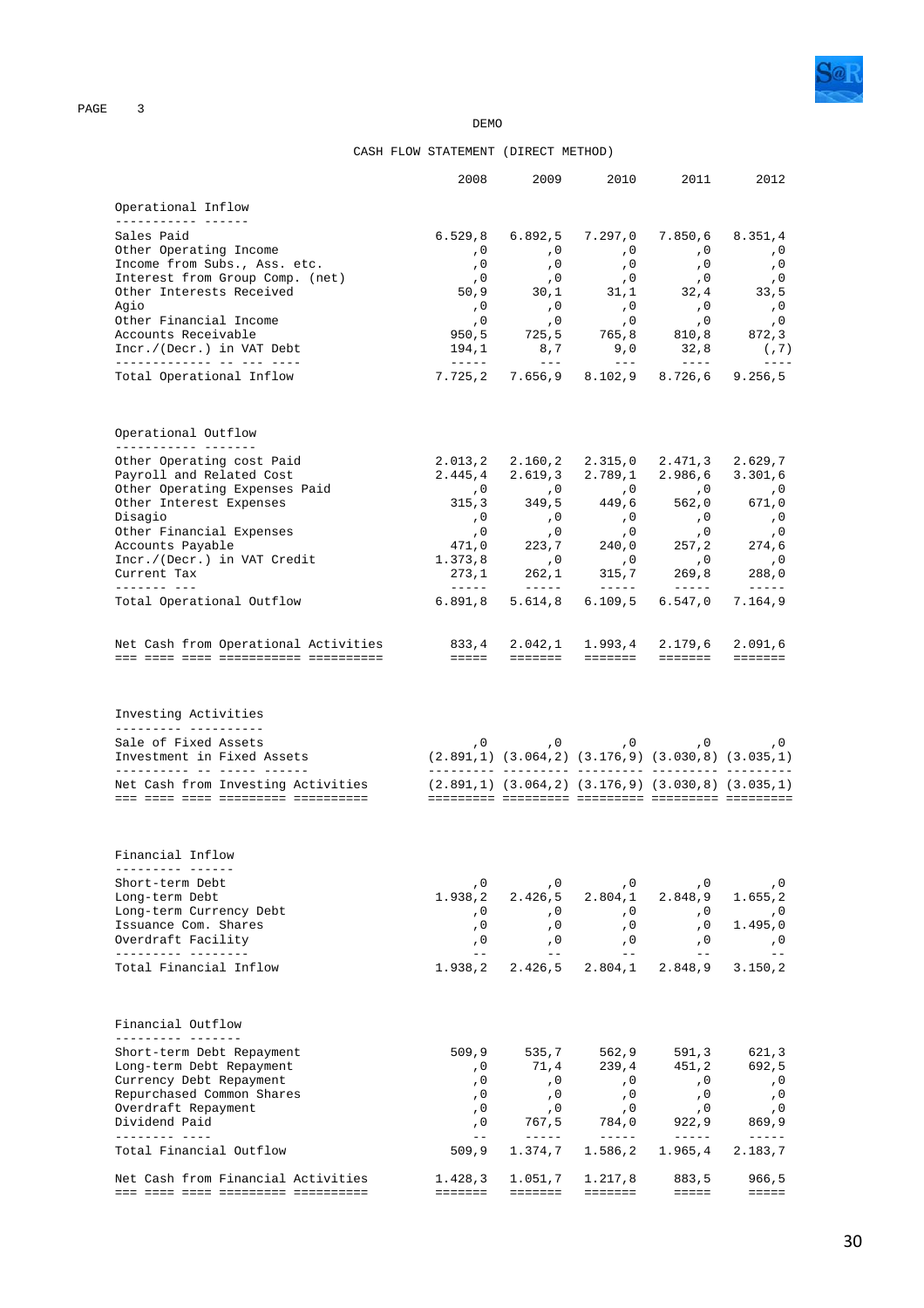

**DEMO** 

### CASH FLOW STATEMENT (DIRECT METHOD)

| 2008           |             |                                      | 2011                                                                                                                                  | 2012                                                                                                                                                                                                                                                      |
|----------------|-------------|--------------------------------------|---------------------------------------------------------------------------------------------------------------------------------------|-----------------------------------------------------------------------------------------------------------------------------------------------------------------------------------------------------------------------------------------------------------|
|                |             |                                      |                                                                                                                                       |                                                                                                                                                                                                                                                           |
|                |             |                                      |                                                                                                                                       | 2.091,6                                                                                                                                                                                                                                                   |
| <b>EEEEEEE</b> | $= = = = =$ | $\equiv \equiv \equiv \equiv \equiv$ | $=$                                                                                                                                   | $=$                                                                                                                                                                                                                                                       |
|                |             |                                      |                                                                                                                                       |                                                                                                                                                                                                                                                           |
|                |             |                                      | 571.6                                                                                                                                 | 603.9                                                                                                                                                                                                                                                     |
| 507.5          | 537.2       | 571.6                                | 603.9                                                                                                                                 | -----<br>626,8                                                                                                                                                                                                                                            |
|                |             | 1.136.9                              | 2009 — 2009 — 2009 — 2009 — 2009 — 2009 — 2009 — 2009 — 2009 — 2009 — 2009 — 2009 — 2009 — 2009 — 2009 — 2009 — 200<br>507.5<br>----- | 2010<br>833,4 2.042,1 1.993,4 2.179,6<br>Net Cash from Investing Activities (2.891,1) (3.064,2) (3.176,9) (3.030,8) (3.035,1)<br>1.428,3 1.051,7 1.217,8 883,5 966,5<br>$(629, 4)$ 29,7 34,4 32,3 23,0<br>$(629.4)$ 29.7 34.4 32.3 23.0<br>537.2<br>----- |